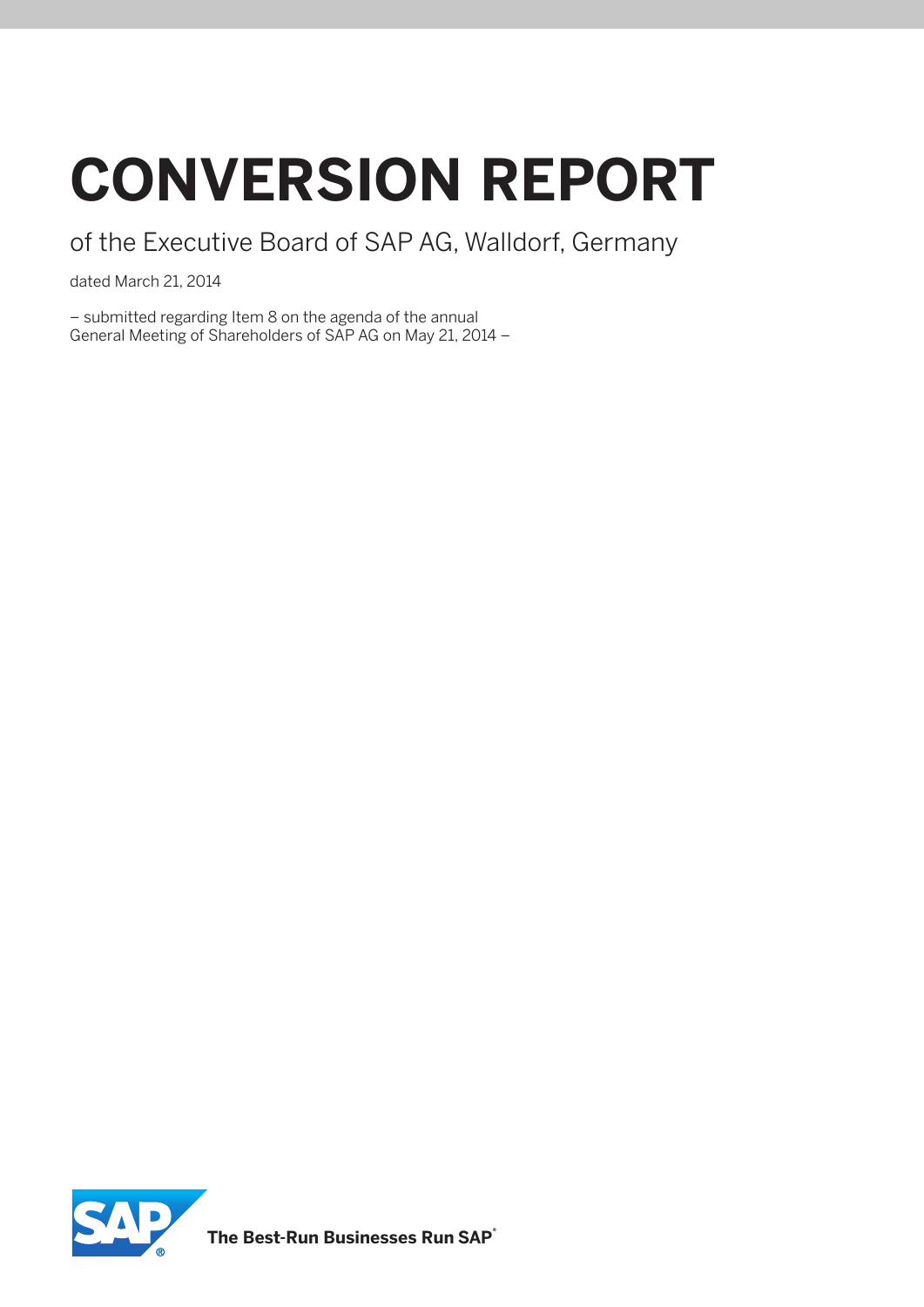# **Table of Contents**

#### **Section Page**

|  | $1.1\,$                                                                                                        | Overview 5                                                                                                                                                                            |  |  |
|--|----------------------------------------------------------------------------------------------------------------|---------------------------------------------------------------------------------------------------------------------------------------------------------------------------------------|--|--|
|  | 1.2                                                                                                            |                                                                                                                                                                                       |  |  |
|  |                                                                                                                |                                                                                                                                                                                       |  |  |
|  | 2.1                                                                                                            |                                                                                                                                                                                       |  |  |
|  | 2.2                                                                                                            |                                                                                                                                                                                       |  |  |
|  | 2.3                                                                                                            |                                                                                                                                                                                       |  |  |
|  | 2.4                                                                                                            | Registered office, head office, fiscal year and corporate purpose of the Company ___________________ 10                                                                               |  |  |
|  | 2.5                                                                                                            |                                                                                                                                                                                       |  |  |
|  | 2.6                                                                                                            |                                                                                                                                                                                       |  |  |
|  | 2.7                                                                                                            |                                                                                                                                                                                       |  |  |
|  | 3. Material Aspects of the Conversion entrance and the control of the control of the control of the conversion |                                                                                                                                                                                       |  |  |
|  | 3.1                                                                                                            |                                                                                                                                                                                       |  |  |
|  | 3.2                                                                                                            |                                                                                                                                                                                       |  |  |
|  | 3.3                                                                                                            | $\frac{12}{2}$                                                                                                                                                                        |  |  |
|  | 4. Comparison of Structural Elements, in Particular of the Legal Position of the Shareholders,                 |                                                                                                                                                                                       |  |  |
|  | 4.1                                                                                                            |                                                                                                                                                                                       |  |  |
|  | 4.2                                                                                                            |                                                                                                                                                                                       |  |  |
|  | 4.3                                                                                                            |                                                                                                                                                                                       |  |  |
|  | 4.4                                                                                                            |                                                                                                                                                                                       |  |  |
|  | 4.5                                                                                                            |                                                                                                                                                                                       |  |  |
|  | 4.6                                                                                                            |                                                                                                                                                                                       |  |  |
|  | 4.7                                                                                                            | Measures to obtain and reduce capital 28                                                                                                                                              |  |  |
|  | 4.8                                                                                                            | Invalidity of resolutions by the general meeting of shareholders and of the<br>adopted annual financial statements, special audit due to illegitimate undervaluation _____________ 28 |  |  |
|  | 4.9                                                                                                            |                                                                                                                                                                                       |  |  |
|  |                                                                                                                |                                                                                                                                                                                       |  |  |
|  |                                                                                                                |                                                                                                                                                                                       |  |  |
|  |                                                                                                                |                                                                                                                                                                                       |  |  |
|  |                                                                                                                |                                                                                                                                                                                       |  |  |

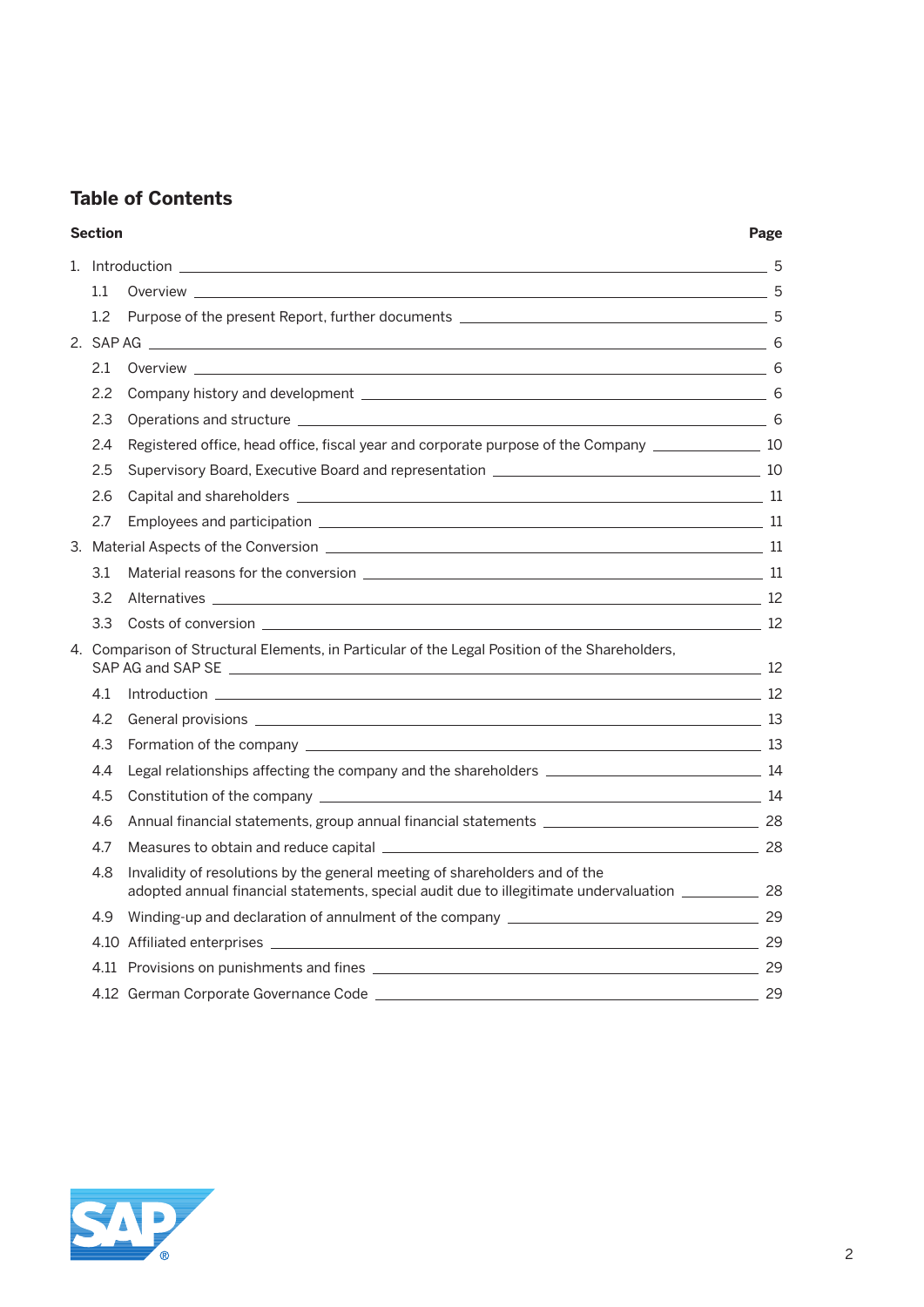| 5. |                                                                                          | Implementation of the Conversion of SAP AG to SAP SE ____________________________                             | 30 |
|----|------------------------------------------------------------------------------------------|---------------------------------------------------------------------------------------------------------------|----|
|    | 5.1                                                                                      | Preparation of the Conversion Plan 2008 2009 2010 2021 2022 2023 2024 2024 2022 2023 2024 2022 2023 2024 2022 | 30 |
|    | 5.2                                                                                      |                                                                                                               |    |
|    | 5.3                                                                                      |                                                                                                               |    |
|    | 5.4                                                                                      |                                                                                                               |    |
|    | 5.5                                                                                      |                                                                                                               |    |
|    | 5.6                                                                                      |                                                                                                               |    |
|    | 5.7                                                                                      | Establishment of the first Supervisory Board, appointment of the Executive Board ___________________ 32       |    |
|    | 6. Explanation of the Conversion Plan and the first Articles of Incorporation of SAP SE, |                                                                                                               |    |
|    | 6.1                                                                                      |                                                                                                               |    |
|    | 6.2                                                                                      |                                                                                                               |    |
| 7. |                                                                                          |                                                                                                               |    |
|    | 7.1                                                                                      |                                                                                                               |    |
|    | 7.2                                                                                      |                                                                                                               |    |
|    | 7.3                                                                                      |                                                                                                               |    |
|    | 7.4                                                                                      | Implications of the conversion relating to the shares in the Company and its listing _______________ 78       |    |
|    |                                                                                          |                                                                                                               |    |

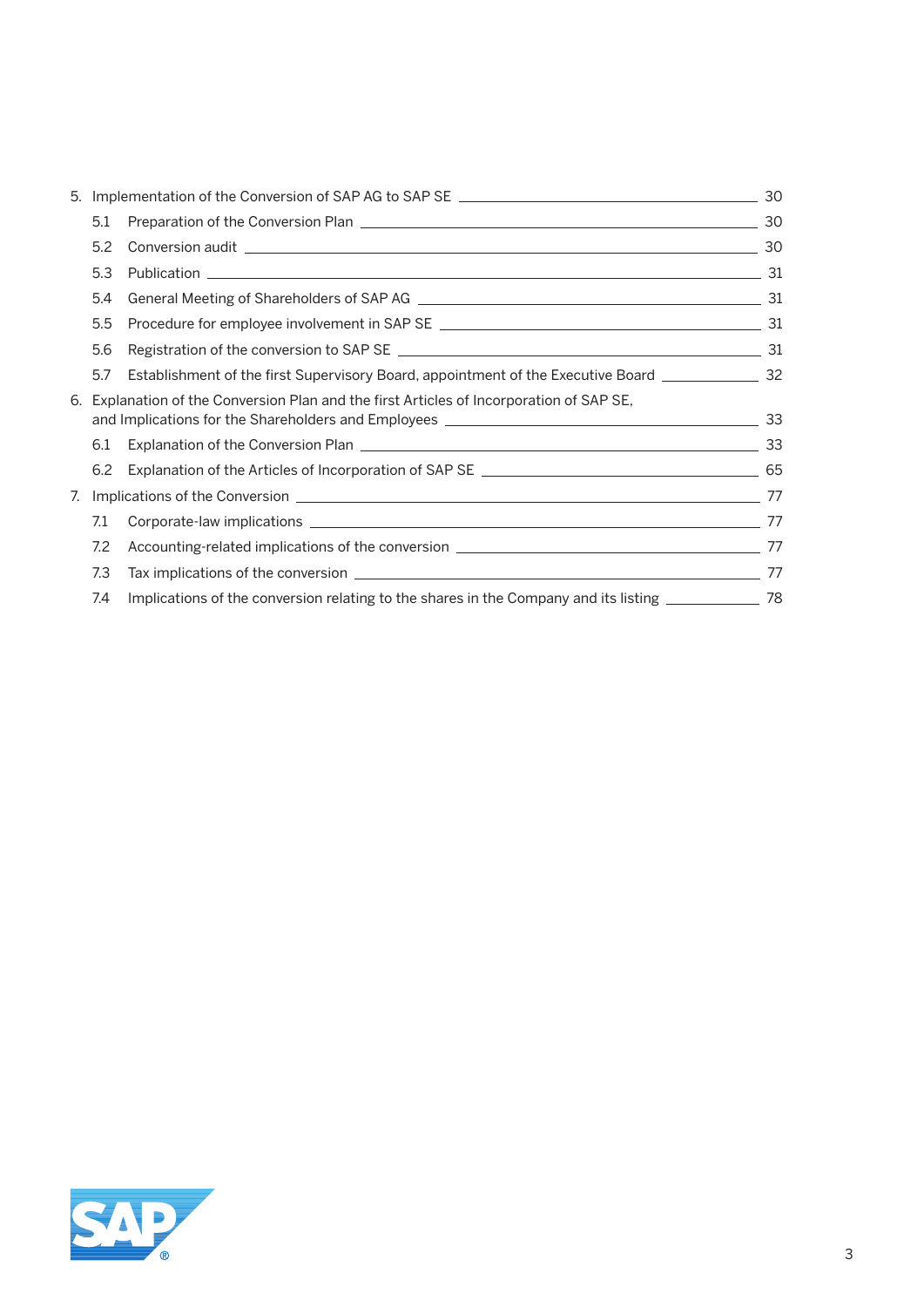# **List of Abbreviations**

| AG                                                 | stock corporation (under German law) (Aktiengesellschaft)                                                                                                                                                                                                                                                                     |
|----------------------------------------------------|-------------------------------------------------------------------------------------------------------------------------------------------------------------------------------------------------------------------------------------------------------------------------------------------------------------------------------|
| AktG                                               | German Stock Corporation Act (Aktiengesetz) of September 6, 1965                                                                                                                                                                                                                                                              |
| cf.                                                | $confer (= compare)$                                                                                                                                                                                                                                                                                                          |
| e.g.                                               | exempli gratia (= for example)                                                                                                                                                                                                                                                                                                |
| EEA                                                | European Economic Area                                                                                                                                                                                                                                                                                                        |
| etc.                                               | $et cetera (= and so on)$                                                                                                                                                                                                                                                                                                     |
| EU                                                 | European Union                                                                                                                                                                                                                                                                                                                |
| f.                                                 | and the following (section, etc.)                                                                                                                                                                                                                                                                                             |
| ff.                                                | and the following (sections, etc.)                                                                                                                                                                                                                                                                                            |
| GmbH                                               | limited liability company (Gesellschaft mit beschränkter Haftung)                                                                                                                                                                                                                                                             |
| <b>HGB</b>                                         | German Commercial Code (Handelsgesetzbuch) of May 10, 1897                                                                                                                                                                                                                                                                    |
| i.e.                                               | id est $($ = that is)                                                                                                                                                                                                                                                                                                         |
| <b>ISIN</b>                                        | International Securities Identification Number                                                                                                                                                                                                                                                                                |
| lit.                                               | littera $(=$ letter)                                                                                                                                                                                                                                                                                                          |
| MitbestG 1976                                      | German Act on the Codetermination of Employees<br>(Gesetz über die Mitbestimmung der Arbeitnehmer) of May 4, 1976                                                                                                                                                                                                             |
| MoMiG                                              | German Act on the Modernization of the Limited Liability Companies Act and<br>the Prevention of Abuse (Gesetz zur Modernisierung des GmbH-Rechts und<br>zur Bekämpfung von Missbräuchen) of October 23, 2008                                                                                                                  |
| no.                                                | number                                                                                                                                                                                                                                                                                                                        |
| <b>SE</b>                                          | European Company - Societas Europaea                                                                                                                                                                                                                                                                                          |
| <b>SE Employee</b><br><b>Involvement Directive</b> | Council Directive No. 2001/86/EC of October 8, 2001 supplementing the<br>Statute for a European company with regard to the involvement of employees                                                                                                                                                                           |
| <b>SE Regulation</b>                               | Council Regulation (EC) No. 2157/2001 of October 8, 2001<br>on the Statute for a European Company                                                                                                                                                                                                                             |
| SE-AG                                              | German Act on the Implementation of Council Regulation No. 2157/2001 of<br>October 8, 2001 on the Statute for a European Company (Gesetz zur Ausführung<br>der Verordnung (EG) Nr. 2157/2001 des Rates vom 8. Oktober 2001 über das Statut<br>der Europäischen Gesellschaft (SE) - SE-Ausführungsgesetz) of December 22, 2004 |
| SEBG                                               | German Act on the Involvement of Employees in European Companies<br>(Gesetz über die Beteiligung der Arbeitnehmer in einer Europäischen Gesellschaft<br>- SE-Beteiligungsgesetz) of December 22, 2004                                                                                                                         |
| UmwG                                               | German Conversion Act (Umwandlungsgesetz) of October 28, 1994                                                                                                                                                                                                                                                                 |
| WpHG                                               | German Securities Trading Act (Gesetz über den Wertpapierhandel<br>- Wertpapierhandelsgesetz) of September 9, 1998                                                                                                                                                                                                            |

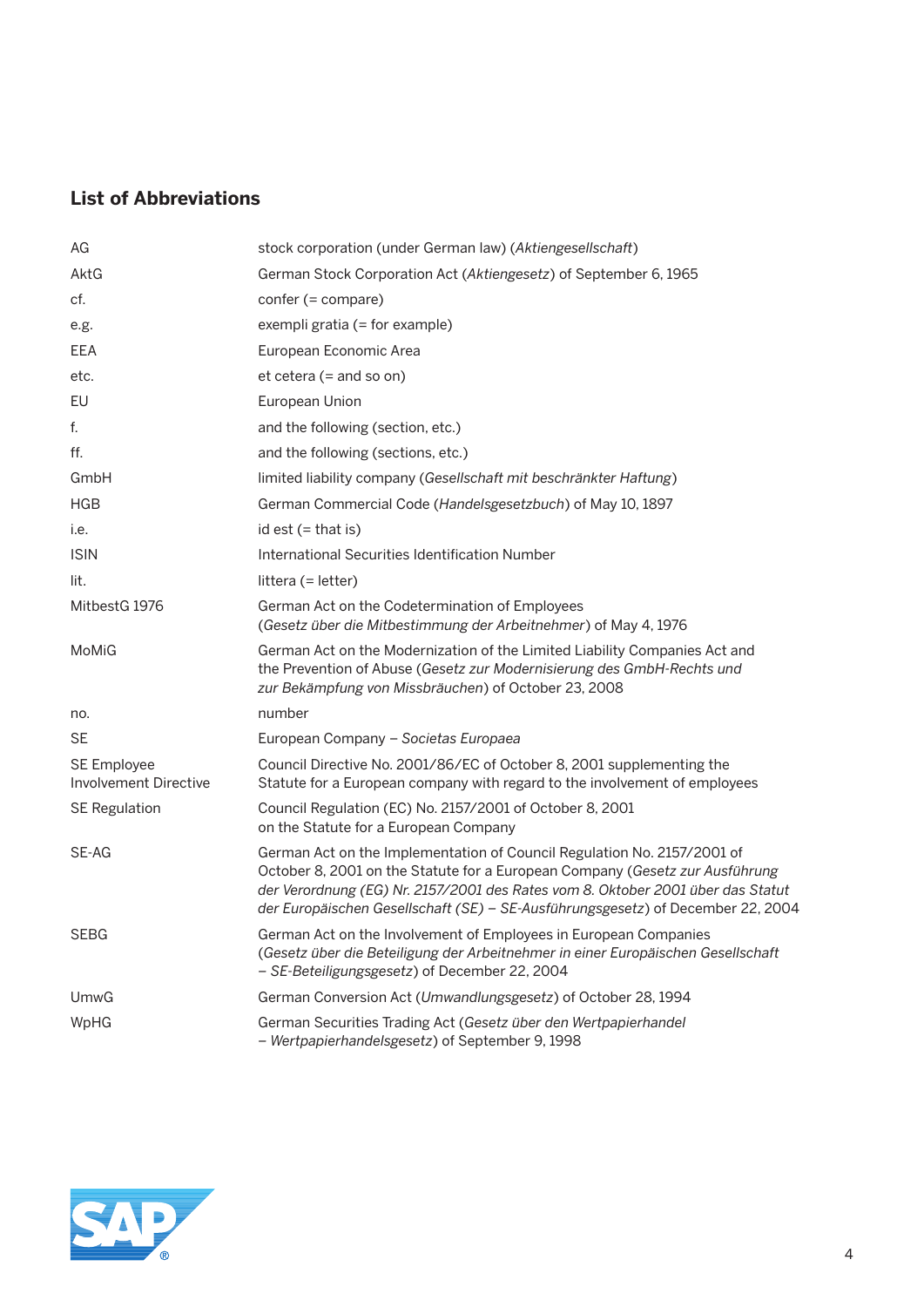# **1. INTRODUCTION**

#### **1.1 Overview**

 SAP AG, having its registered office in Walldorf, is to be converted from a stock corporation (*Aktiengesellschaft*) under German law to a European stock corporation (European Company – *Societas Europaea*, hereinafter also referred to as "SE"), a supranational legal form under European law. For this purpose, the Executive Board of SAP AG has drawn up a Conversion Plan to which the Articles of Incorporation of the SE are attached as an annex. This Conversion Plan, including the Articles of Incorporation of the SE, was notarized on March 21, 2014 (deeds of the notary public Dr Hoffmann-Remy with office in Heidelberg (notary's office 5 of Heidelberg), roll of deeds no. 5 UR 493/2014 and 500/2014).

 The conversion to an SE is effected pursuant to Article 37 in conjunction with Article 2 (4) of Council Regulation (EC) No. 2157/2001 on the Statute for a European Company (the "SE Regulation"). In addition, the German Act on the Implementation of Council Regulation No. 2157/2001 of October 8, 2001 on the Statute for a European Company (*Gesetz zur Ausführung der Verordnung (EG) Nr. 2157/2001 des Rates vom 8. Oktober 2001 über das Statut der Europäischen Gesellschaft (SE) – SE-Ausführungsgesetz*; "**SE-AG**") of December 22, 2004 as well as individual provisions of the German Stock Corporation Act (*Aktiengesetz*; "**AktG**") and of the German Conversion Act (Umwandlungsgesetz; "UmwG") apply.

 Pursuant to Article 37 (7) of the SE Regulation, the Conversion Plan and the Articles of Incorporation require the approval of the General Meeting of Shareholders of SAP AG. The Executive Board therefore proposes to the General Meeting of Shareholders on May 21, 2014 under Item 8 lit. a) on the agenda to approve the Conversion Plan dated March 21, 2014, and the Articles of Incorporation of SAP SE attached as an annex to the Conversion Plan subject to the conditions under Section 3.5 of the Conversion Plan. The Supervisory Board of SAP AG approved the conversion project and in its meeting on March 20, 2014 passed a resolution proposal to that effect to the General Meeting of Shareholders. The details of the resolution proposals of the Executive Board and the Supervisory Board will be set out in the calling notice for the General Meeting of Shareholders, which is scheduled for publication in the German Federal Gazette (*Bundesanzeiger*) in April 2014.

 The conversion will be effected with the identity of the legal entity being preserved, meaning that the conversion will neither lead to a liquidation of SAP AG nor to the formation of a new legal entity. The shareholders' interests will therefore continue to exist. The Company is to maintain its registered office and head office in Germany.

 SAP SE is to have an Executive Board (management organ within the meaning of Article 38 of the SE Regulation) and a Supervisory Board (supervisory organ within the meaning of Article 38 of the SE Regulation). The involvement of the employees of an SE having its registered office in Germany is governed by the German Act on the Involvement of Employees in European Companies (*Gesetz über die Beteiligung der Arbeitnehmer in einer Europäischen Gesellschaft – SE-Beteiligungsgesetz*; "**SEBG**") of December 22, 2004, which implements Council Directive No. 2001/86/EC of October 8, 2001 supplementing the Statute for a European company with regard to the involvement of employees ("**SE Involvement Directive**"). The SEBG stipulates inter alia that the participation of employees in the Supervisory Board of SAP SE and the procedure for the information and consultation of employees may be based on an agreement ("**Agreement on Employee Involvement**"). The German Codetermination Act of 1976 (*Mitbestimmungsgesetz*; "**MitbestG 1976**") does not apply.

 On March 10, 2014, an Agreement on Employee Involvement was concluded between the Special Negotiating Body and the Executive Board of SAP AG (the "**SAP Agreement on Employee Involvement**") which governs the details of the establishment of an SE Works Council and its rights to involvement as well as the participation of the employees in the Supervisory Board of SAP SE. The involvement of the employees within SAP SE is therefore governed by the provisions laid down in the SAP Agreement on Employee Involvement and not by the statutory fallback provisions. The statutory provisions will apply only insofar as express reference is made to them in the SAP Agreement on Employee Involvement (cf. Section 21 (5) SEBG).

#### **1.2 Purpose of the present Report, further documents**

 Pursuant to Article 37 (4) of the SE Regulation, the Executive Board of SAP AG submits this Report explaining and justifying the legal and economic aspects of the conversion and indicating the implications for the shareholders and for the employees of the adoption of the form of an SE.

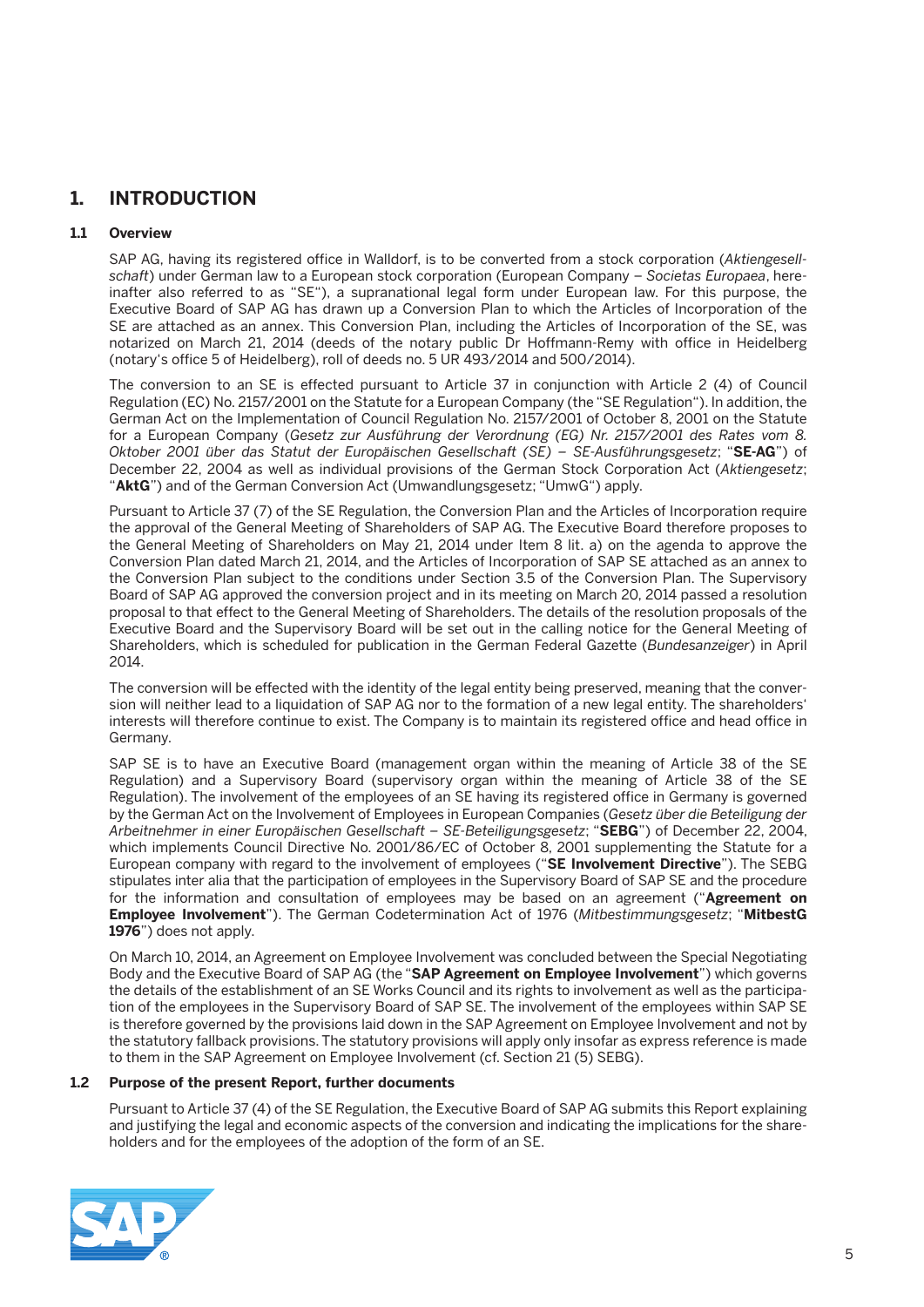#### **All information in this Report is up-to-date as of the date on which this Report is signed, unless otherwise indicated.**

The Conversion Plan, including the Articles of Incorporation of SAP SE, and this Report are available on the Internet at www.sap.com/agm and will also be available for inspection during the General Meeting of the Shareholders. The same applies to the SAP Agreement on Employee Involvement, the certificate issued by the court-appointed independent expert, PricewaterhouseCoopers AG Wirtschaftsprüfungsgesellschaft, Frankfurt am Main, pursuant to Article 37 (6) of the SE Regulation and to the annual financial statements and the group annual financial statements of SAP AG for fiscal years 2011, 2012 and 2013 as well as the combined management reports and group management reports of SAP AG for fiscal years 2011, 2012 and 2013.

## **2. SAP AG**

### **2.1 Overview**

 SAP is the world leader in enterprise applications in terms of software and software-related service revenue, and the world's third-largest independent software manufacturer based on market capitalization. SAP's continued growth over four decades is attributable to relentless innovation, a diverse portfolio, and its ability to anticipate ever-changing customer requirements. Since it has more than 253,500 customers in over 180 countries, the SAP group includes subsidiaries in major countries. SAP AG is the parent company and is headquartered in Walldorf, Germany.

 In 2013, consolidated revenue was € 16,815 million. Profit after tax was € 3,325 million, and net income was € 2,505 million. As of December 31, 2013, shareholders' equity for the group was € 16,048 million against consolidated total assets of € 27,094 million. SAP AG shareholders' equity as of December 31, 2013, was € 11,295 million against SAP AG total assets of € 22,055 million. The SAP group had 66,572 employees (expressed as full-time equivalents) worldwide as of December 31, 2013, of which 12,407 were employed by SAP AG.

#### **2.2 Company history and development**

 SAP AG was founded in 1972 as SAP Systemanalyse und Programmentwicklung GbR ("System Analysis and Program Development," a private company) with its registered office in Weinheim, Germany, with the vision of developing standard application software for real-time data processing. The company became known for integrated applications: Materials management data flowed directly into financial accounting on a value basis, while invoice verification and posting could be completed in one step. In 1976, the limited liability company SAP GmbH Systeme, Anwendungen und Produkte in der Datenverarbeitung ("Systems, Applications, and Products in Data Processing") was founded, with its registered office in Weinheim. In 1977, SAP moved its registered office to Walldorf. In the same year, the company installed its first system for customers outside of Germany. By 1981 approximately 200 companies were using SAP software. SAP went public in 1988, listing on the Frankfurt Stock Exchange. The company signed its 1,000th customer and founded more international subsidiaries, including in the United States.

In 1991, SAP presented the first applications in its new SAP R/3 system at the CeBIT technology trade fair. With its client-server concept, midsize companies could also deploy the software. SAP began working with Microsoft, and augmenting its business with and through partners. In 1995, SAP stock was included in Germany's Deutsche Aktienindex (DAX) stock exchange for the first time, and debuted on the New York Stock Exchange (NYSE) in 1998. In 2002, the company was the third-largest independent software provider in the world. SAP continued to expand its portfolio of solutions over the following years, driving constant profitable growth. With the solutions of companies it had acquired, such as Ariba, BusinessObjects, SuccessFactors, and Sybase, the company expanded its addressable market with analytics, cloud solutions, and mobile applications. At the same time, utilizing in-memory technology it developed SAP HANA, which soon became the platform for real-time business applications. Today, SAP is one of the most valuable DAX companies.

#### **2.3 Operations and structure**

#### (a) Business activities

 SAP derives its revenue from fees charged to its customers for licensing of its on-premise software products and solutions, and the use of its cloud solutions by subscription. SAP also derives revenue from support, consulting, development, training, and other services.

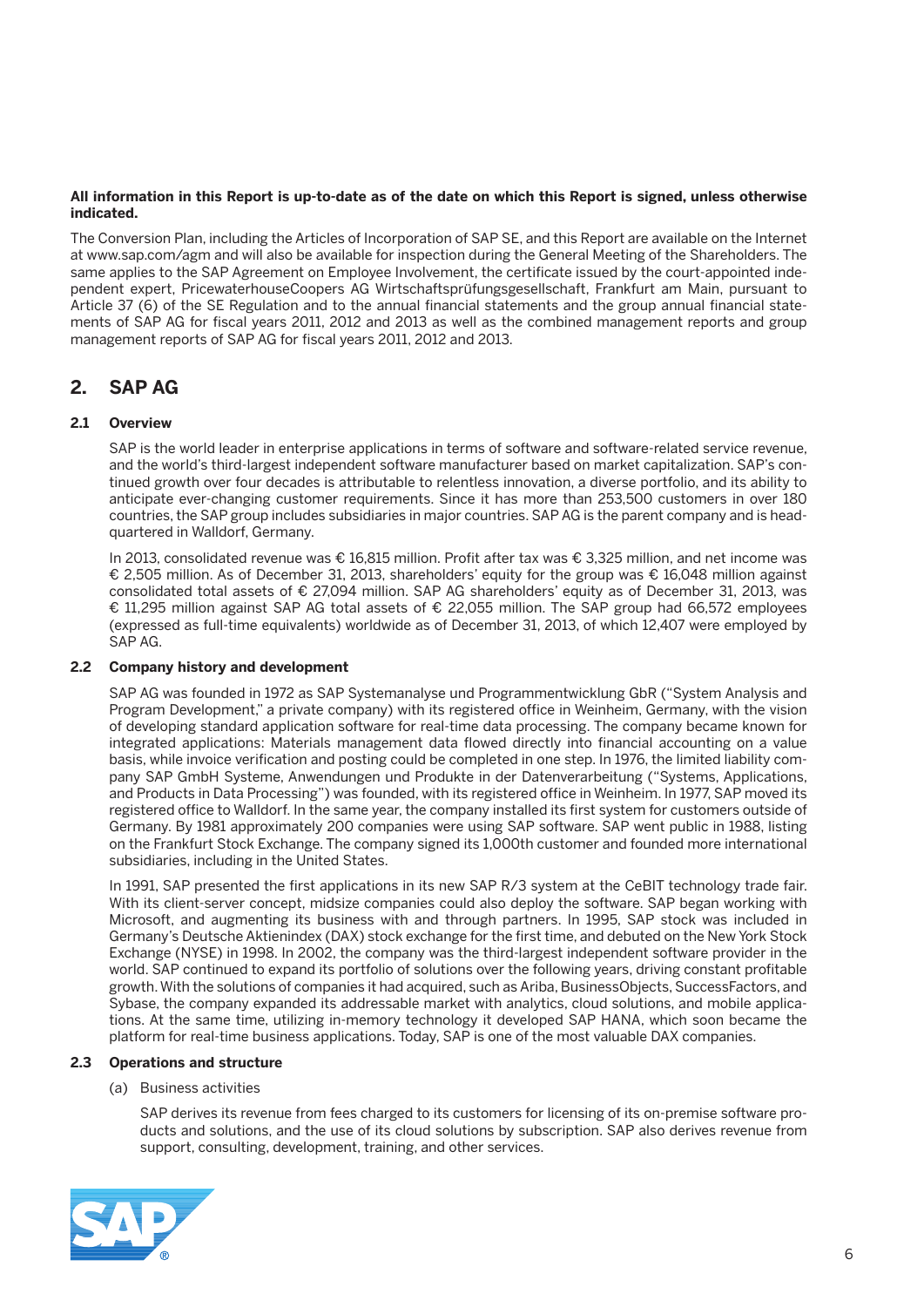For management reporting, SAP's activities are broken down into two divisions, On-Premise and Cloud, which are further divided into operating segments. SAP's On-Premise division comprises two operating segments, On-Premise Products and On-Premise Services. SAP's Cloud division is also composed of two operating segments, Cloud Applications and Ariba.

 SAP's portfolio of products, solutions, services, and support is designed with customer centricity in mind. SAP's solutions help customers address the major trends and issues of our time – such as the unprecedented power of people to connect, the ubiquity of mobile technology, the pressures of population growth and rapid urbanization, and the increasing demand on natural resources. The SAP software enables companies of all sizes to better connect to their customers and suppliers, and to measure, track, and manage their sustainable operations. The solutions of SAP AG also address its customers' expectations for shorter innovation cycles, an attractive total cost of ownership (TCO), a superior user experience, and choice of consumption options – whether on premise or in the cloud.

The portfolio of solutions currently covers 12 lines of business:

- Asset management
- Procurement
- Manufacturing
- Finance
- R&D and engineering
- Information technology
- Service
- Supply chain management
- Marketing
- Human resources
- Corporate strategy and sustainability
- Sales

 For decades, SAP has developed deep expertise within specific industry groups. SAP now supports enterprises in 25 industries in the sectors:

- Services
- Energy and natural resources
- Discrete manufacturing
- Financial services
- Consumer
- Public services

 SAP offers a number of targeted solutions for small businesses and midsize companies, including the SAP Business All-in-One solution, the SAP Business One application, and Edge solutions, which combine business management and business intelligence software. These solutions are targeted and optimized for small businesses and midsize companies, and provide growing enterprises with the capabilities they need to compete in a global market. SAP also offers affordable, scalable solutions in the cloud, such as SAP Business ByDesign and SuccessFactors HCM Suite. These solutions are relevant for companies of all sizes, including small and midsize enterprises. Additionally, SAP offers SAP Business One Cloud to small businesses and midsize companies.

 In 2013, SAP offered innovative products in five market categories: Applications, Analytics, Mobile, Database and Technology, and Cloud. All SAP products will be powered by the SAP HANA platform, an in-memory database on which not just analyses but entire business applications can be run in main memory. The platform can be used to perform real-time analyses and to develop and deploy real-time applications.

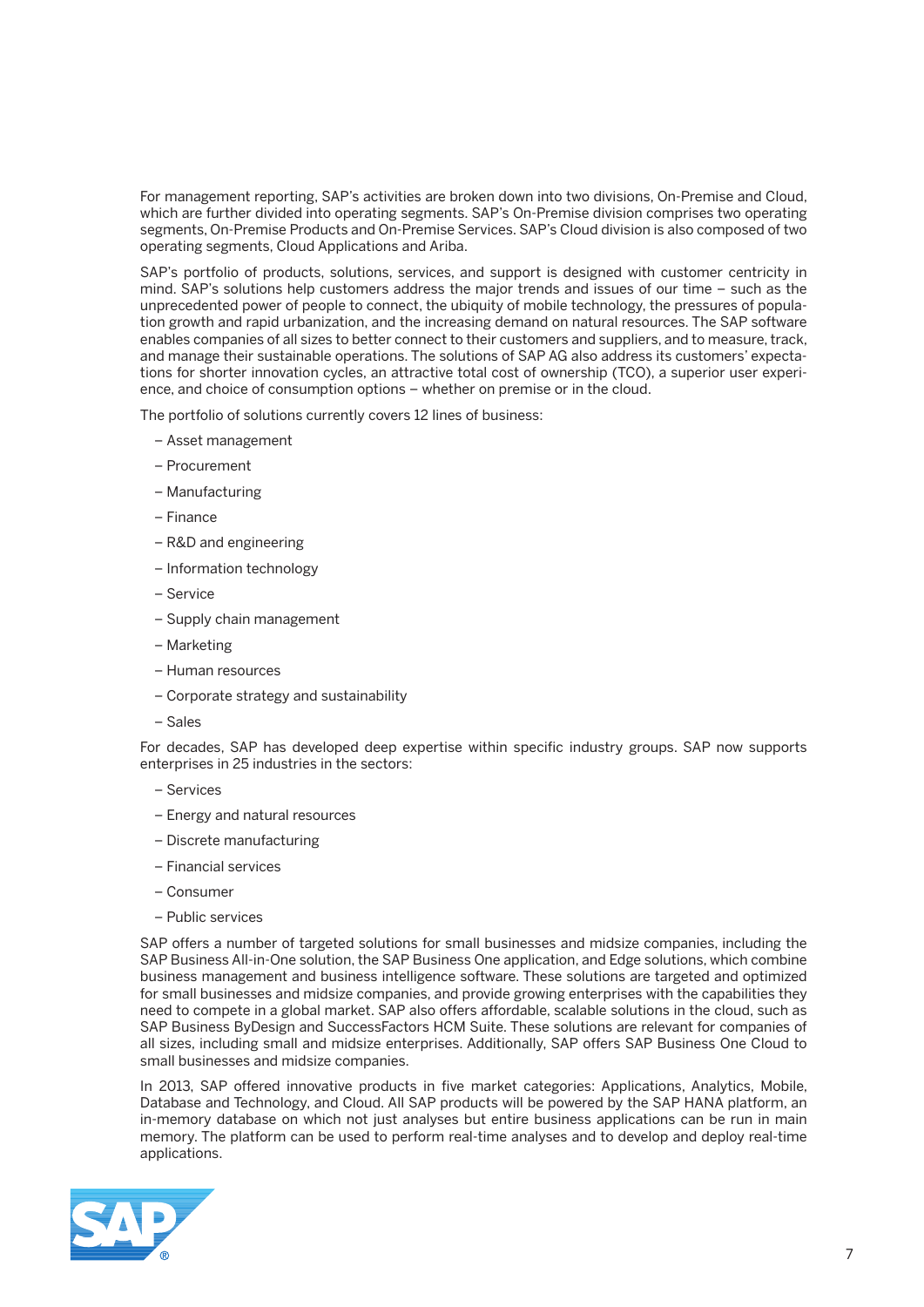#### (i) Applications

 SAP is the recognized leader in enterprise applications. Based on its leading technology and unmatched business process know-how, SAP delivers innovations without disruptions. SAP Business Suite software helps create a comprehensive business process platform for companies to run better and perform better every day. SAP Business Suite is also available "powered by SAP HANA" as SAP's next-generation business suite that captures and analyzes data in real time on a single in-memory platform.

(ii) Analytics

 SAP's analytics offerings enable users to unleash the power of collective insight by helping them collect massive amounts of Big Data and use it to drive better business outcomes. The solutions enable users to unlock the data they need empowering them with the right information at the right time to make insightful business decisions, anticipate change, and uncover new opportunities. Analytic solutions from SAP include:

- Business Intelligence (BI)
- Enterprise performance management (EPM)
- Governance, Risk and Compliance (GRC)
- Predictive analytics
- (iii) Mobile solutions

 Today's businesses demand mobile access to critical business information. Mobile solutions from SAP offer the foundation for enterprise mobility and seamless integration with the core enterprise applications of its customers. SAP is recognized as a market leader in enterprise mobility. The portfolio of mobile solutions includes:

- Enterprise Mobility Management
- Mobile apps
- SAP Mobile Platform
- (iv) Database and technology

 The database and technology portfolio of SAP provides a solid and comprehensive foundation for business applications. SAP HANA, the ground-breaking in-memory platform, has redefined innovation in the database and technology market and has become the fastest-growing product in SAP's history. In addition to SAP HANA, SAP offers a comprehensive family of database and technology solutions.

(v) Cloud solutions

 In a world where customers need to respond quickly to changing market conditions, the cloud model offers an ideal combination of flexibility, affordability, and rapid time to value. With SAP Cloud powered by SAP HANA, SAP helps customers enjoy the innovation potential of a cloud-based setup. Today, SAP offers one of the most comprehensive cloud portfolios on the market. With the decision to offer all SAP products in the cloud, the cloud category will evolve from a product category to a deployment option for customers to simplify the consumption of SAP solutions. SAP's offerings span cloud applications, business networks, and cloud platforms.

 In addition, SAP offers its customers a choice of different cloud deployments to fit their business needs, such as public or private cloud models.

 In 2013, SAP began offering SAP Cloud powered by SAP HANA, which includes infrastructure, platform, and software as services in the cloud, incorporating the former SAP HANA Enterprise Cloud managed cloud services offering. It allows entire enterprise systems to be run in the cloud. In addition, SAP HANA Cloud Platform is a development platform-as-a-service (PaaS).

 SAP supports a hybrid model, allowing customers to integrate new cloud services with their onpremise applications. This gives customers the opportunity to consume new innovations using the cloud while safeguarding their investments in their existing application landscape.

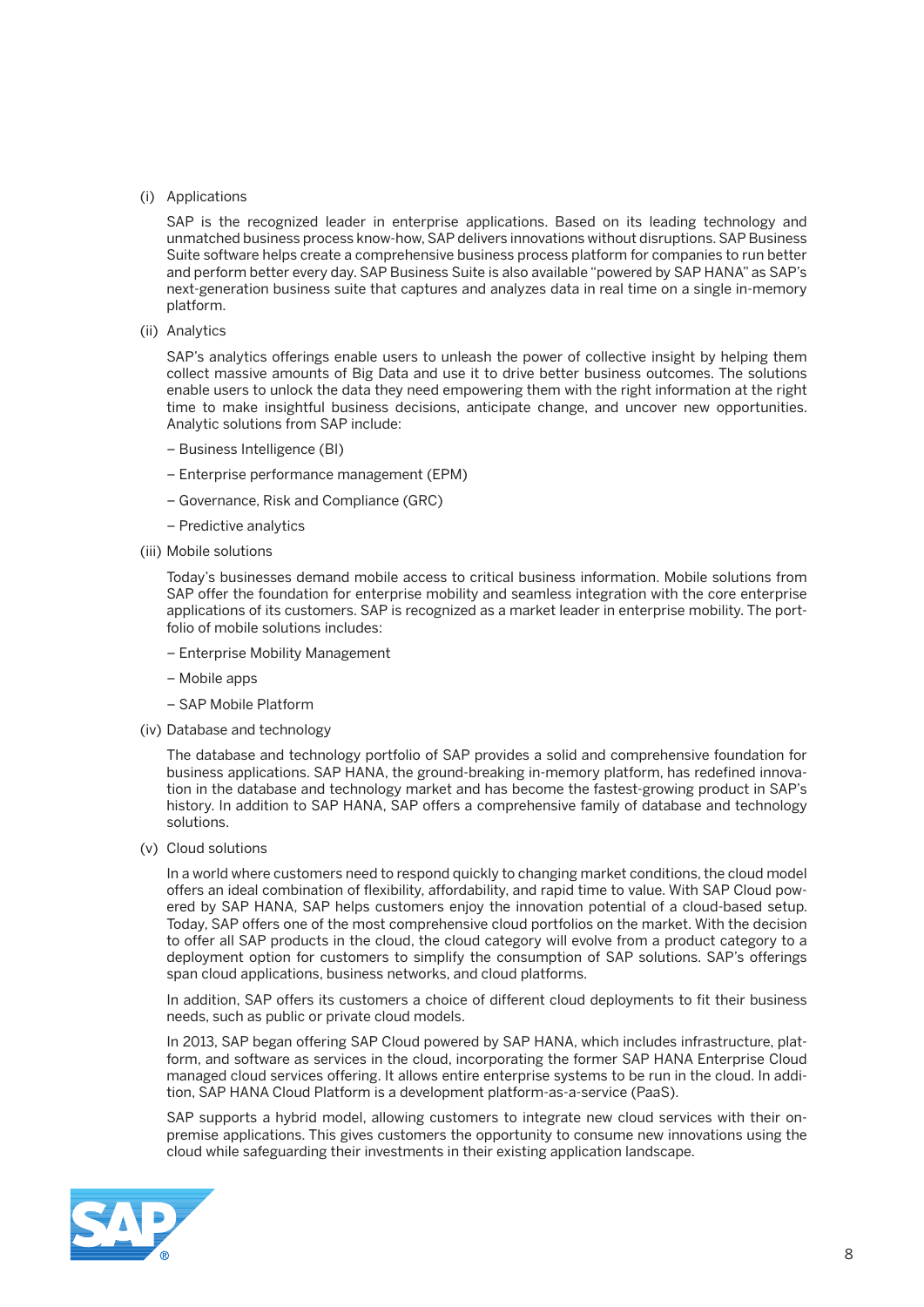#### (b) Business performance

 Total revenue of the SAP group increased from € 16,223 million in 2012 to € 16,815 million in 2013, representing an increase of € 592 million, or 4%. This growth reflects an 8% increase from changes in volumes and prices and a 5% decrease from currency effects. The growing revenues result primarily from a € 426 million increase in cloud subscription and support revenue and a € 501 million rise in support revenue. Consulting revenue declined by € 200 million and software revenue by € 142 million.

 In 2013, the operating profit of the SAP group totaled € 4,479 million (2012: € 4,041 million), a significant year-over-year increase despite adverse currency effects. SAP invested in innovations and made substantial advances in its cloud business in 2013. Operating expenses increased € 155 million or 1% to € 12,336 million (2012: € 12,181 million). The main contributors to that increase were greater acquisitionrelated and restructuring expenses, continued investment in sales activities and the cloud, and higher personnel and infrastructure expenses related to acquisitions.

| <b>Results</b><br>in € million unless otherwise stated                                  | 2013      | 2012      | <b>Change</b><br>in $%$ |
|-----------------------------------------------------------------------------------------|-----------|-----------|-------------------------|
| Software and cloud subscriptions                                                        | 5,212     | 4,928     | 6                       |
| Non-IFRS adjustments                                                                    | 63        | 73        | $-14$                   |
| Software and cloud subscriptions (non-IFRS)                                             | 5,275     | 5,001     | 5                       |
| Software and software-related service revenue (IFRS)                                    | 13.950    | 13.165    | 6                       |
| Non-IFRS adjustments                                                                    | 82        | 81        | $\mathbf{1}$            |
| Software and software-related service revenue (non-IFRS)                                | 14,032    | 13,246    | 6                       |
| Total revenue (IFRS)                                                                    | 16,815    | 16,223    | $\overline{4}$          |
| Non-IFRS adjustments                                                                    | 82        | 81        | $\mathbf{1}$            |
| Total revenue (non-IFRS)                                                                | 16,897    | 16,304    | 4                       |
| Total operating expenses                                                                | $-12,336$ | $-12,181$ | $\mathbf{1}$            |
| Operating profit (IFRS)                                                                 | 4,479     | 4,041     | 11                      |
| Non-IFRS adjustments                                                                    | 1,035     | 1,148     | $-10$                   |
| Operating profit (non-IFRS)                                                             | 5,514     | 5,190     | 6                       |
| Operating margin<br>(operating profit as a percentage of revenue, IFRS)                 | 27        | 25        | 7                       |
| Operating margin in percent<br>(operating profit as a percentage of revenue, non-IFRS)  | 33        | 32        | 3                       |
| Free cash flow                                                                          | 3,266     | 3,281     | $\Omega$                |
| Net liquidity                                                                           | $-1,467$  | $-2,502$  | 41                      |
| Days' sales outstanding                                                                 | 62        | 59        | 10                      |
| Equity ratio (the ratio of shareholders' equity to total assets)                        | 59        | 54        | 10                      |
| Research and development                                                                | 2,282     | 2,261     | $\mathbf{1}$            |
| Employees engaged in research and developments<br>as of December 31, 2013 <sup>1)</sup> | 17,804    | 18,012    | $-1$                    |
| Profit after tax                                                                        | 3.325     | 2.803     | 19                      |
| Basic earnings per share (in $\epsilon$ )                                               | 2.79      | 2.35      | 19                      |
| Employees as of December 31, 2013 <sup>1)</sup>                                         | 66,572    | 64,422    | 3                       |

The table below summarizes the results for the SAP group for 2012 and 2013.

1) Expressed as full-time equivalents

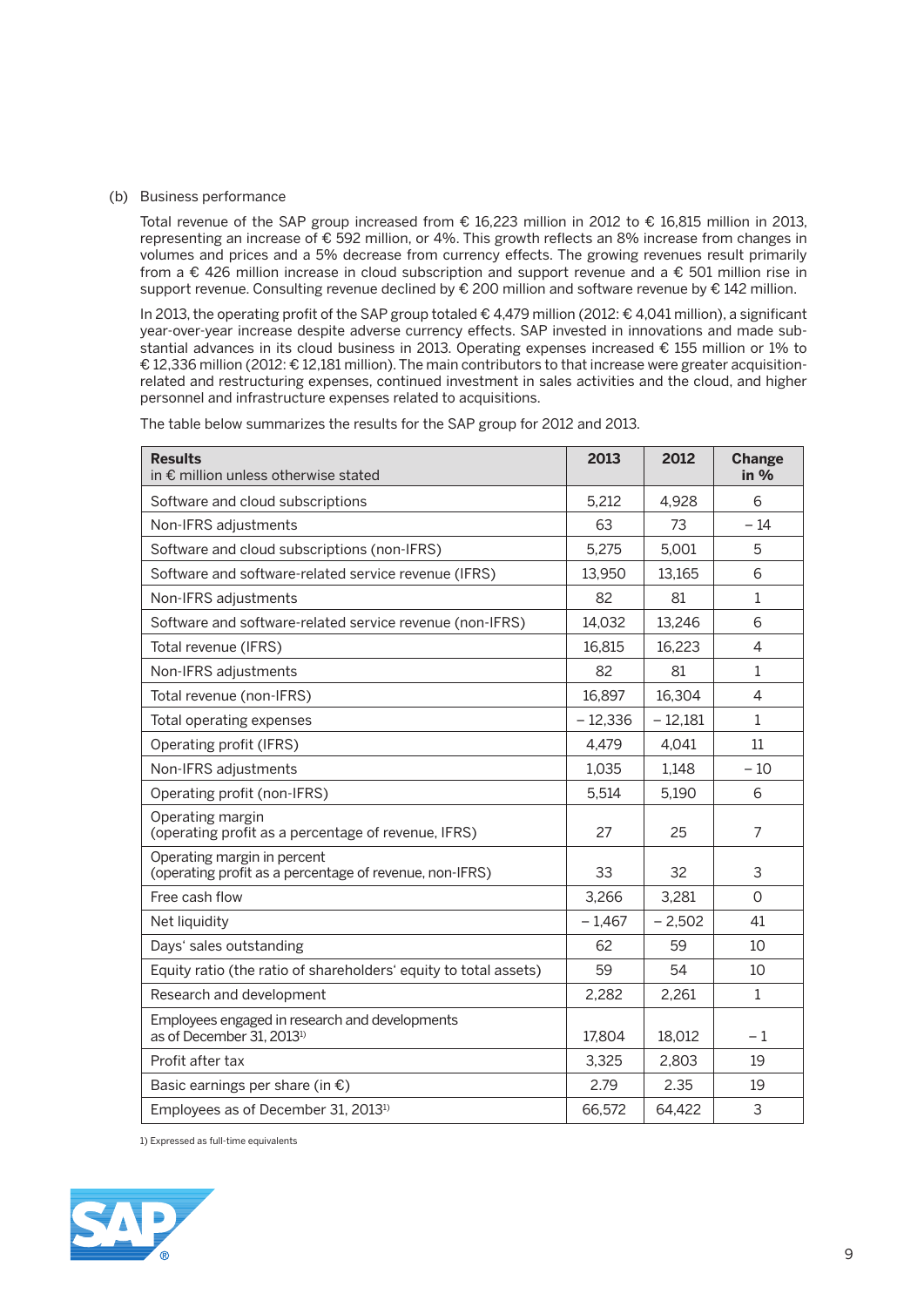#### **2.4 Registered office, head office, fiscal year and corporate purpose of the Company**

(a) Registered office, head office and fiscal year

 SAP AG is a stock corporation under German law having its registered office and head office in Walldorf, Germany. It is registered in the commercial register of the Local Court (*Amtsgericht*) of Mannheim under HRB 350269. Its business address is Dietmar-Hopp-Allee 16, 69190 Walldorf, Germany; this is also the address of the head office of SAP AG. The fiscal year of the Company is the calendar year.

- (b) Corporate purpose of the Company
	- (i) The corporate purpose of the Company is direct or indirect activity in the area of development, production, and marketing of products and the provision of services in the field of information technology, and particularly in the following fields:
		- developing and marketing integrated product and service solutions for e-commerce;
		- developing software for information technology and the licensing of its use to others;
		- organization and deployment consulting, as well as user training, for e-commerce and other software solutions;
		- selling, leasing, renting, and arranging the procurement and provision of all other forms of use of information technology systems and relevant accessories;
		- making capital investments in enterprises active in the field of information technology to promote the opening and advancement of international markets in the field of information technology.
	- (ii) The Company is authorized to act in all the business areas listed in (i) above and to delegate such activities to affiliated enterprises within the meaning of Sections 15 ff. AktG; in particular the Company is authorized to delegate its business in whole or in parts to such enterprises. The Company is authorized to establish branch offices in Germany and other countries, to found, acquire, and invest in other companies of the same or a related kind and to enter into collaboration and joint venture agreements. The Company is further authorized to invest in enterprises of all kinds principally for the purpose of placing financial resources. The Company is authorized to dispose of investments, to consolidate the management of enterprises in which it participates, to enter into affiliation agreements with such enterprises, or to do no more than manage its shareholding.
	- (iii) The Company is authorized to take all actions and measures that are consistent with the corporate purpose or that directly or indirectly further the corporate purpose.

#### **2.5 Supervisory Board, Executive Board and representation**

 The Supervisory Board of SAP AG currently comprises 16 members, half of which are elected by the shareholders and the other half are elected by the employees. At the time of the resolution on the approval of the Conversion Plan, the Supervisory Board comprised and, without any changes on the date this Report was signed, continues to comprise the following members (employees' representatives are marked with "\*"): Prof. Dr h. c. mult. Hasso Plattner (Chairman), Pekka Ala-Pietilä, Prof. Anja Feldmann, Ph.D., Prof. Dr Wilhelm Haarmann, Bernard Liautaud, Dr h. c. Hartmut Mehdorn, Dr Erhard Schipporeit, Prof. Dr-Ing. E.h. Klaus Wucherer, Christiane Kuntz-Mayr\*, Panagiotis Bissiritsas\*, Margret Klein-Magar\*, Lars Lamadé\*, Dr Kurt Reiner\*, Mario Rosa-Bian\*, Stefan Schulz\*, Inga Wiele\*.

 According to Section 6 of the Articles of Incorporation, the Executive Board of SAP AG comprises two or more persons. The number of Executive Board members is determined by the Supervisory Board. At the time of the resolution on the Conversion Plan and the notarization of the Conversion Plan, the Executive Board of SAP AG comprised and on the date this Report is signed, continues to comprise the following five members: William Richard McDermott (co-CEO), Jim Hagemann Snabe (co-CEO), Dr Werner Brandt, Gerhard Oswald, Dr Vishal Sikka.

 At the time of the resolution of the Executive Board on the Conversion Plan and the notarization of the Conversion Plan, SAP AG was and, without any changes on the date this Report is signed, continues to be legally represented by two Executive Board members jointly or by one member of the Executive Board acting jointly with one holder of full commercial power of attorney (*Prokurist*) within the meaning of Sections 48-53 of the German Commercial Code (*Handelsgesetzbuch*; "**HGB**") according to Section 8 of the Articles of Incorporation.

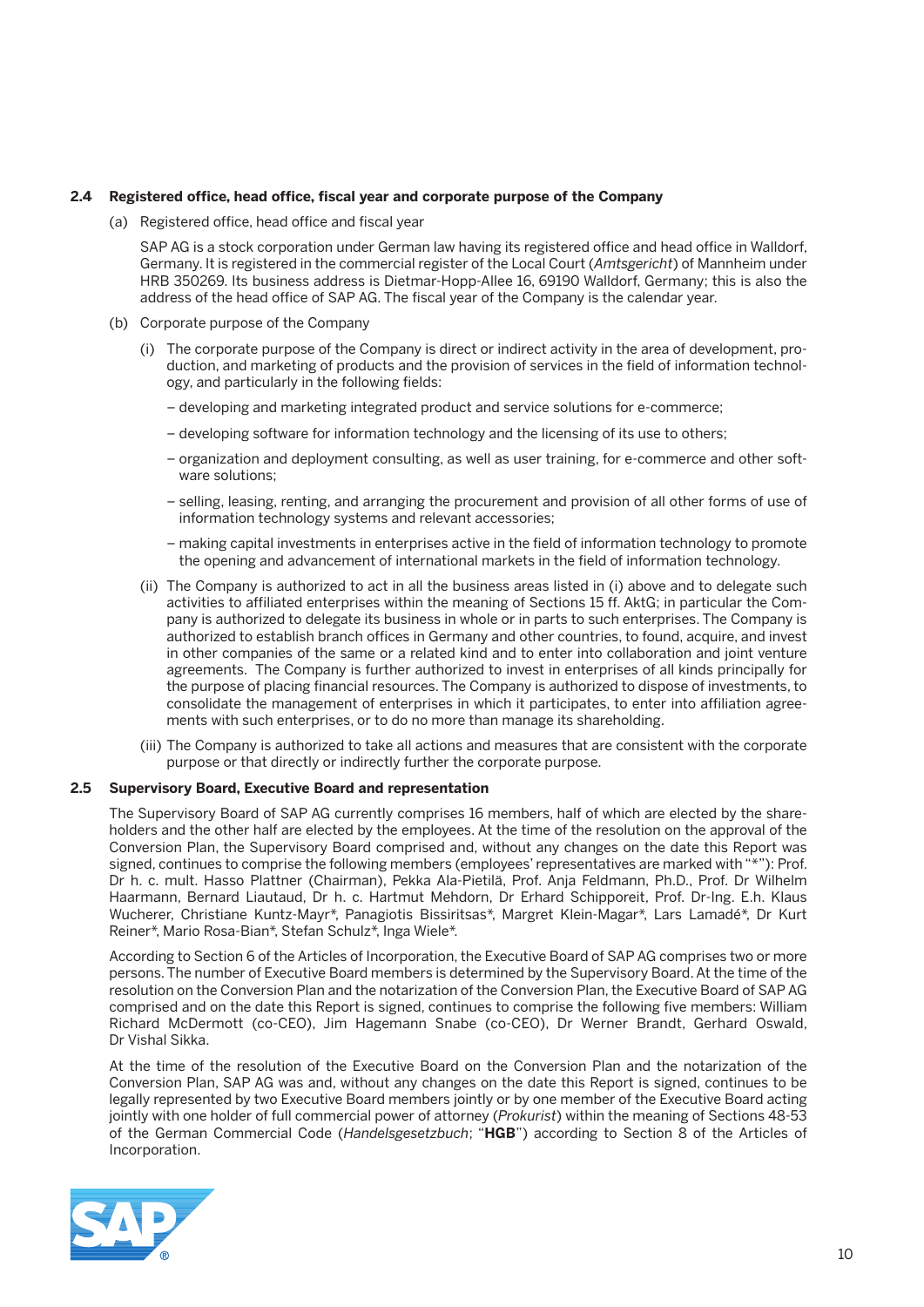#### **2.6 Capital and shareholders**

The capital stock of SAP AG amounts to  $\epsilon$  1,228,504,232.00 and is divided into 1,228,504,232 no-par value shares. In Section 4, the Articles of Incorporation provide for two types of authorized capital to be used by June 7, 2015, each in the amount of € 250 million (Authorized Capital I and Authorized Capital II). In Section 4, the Articles of Incorporation further provide for authorized capital to be used by June 7, 2015, currently still in the amount of € 29,609,256 (Authorized Capital III). Moreover, the Articles of Incorporation provide for contingent capital in the amount of  $\epsilon$  100 million, also governed by Section 4 (Contingent Capital IV).

 At the end of fiscal year 2013, with the exception of repurchased treasury shares, approximately 22.6% of the SAP shares were held by the founding shareholders or related persons, respectively, and approximately 74.5% were in free float, with the majority held by institutional investors, in particular from Germany, the United Kingdom and the USA. On this date, private investors held an estimated 16.8% of the SAP shares. As of December 31, 2013, the Company held 34,795,554 shares (approx. 2.8%) in its own portfolio.

 The SAP shares (ISIN DE0007164600) are listed on the stock exchanges of Frankfurt am Main (XETRA and floor trading), Berlin and Stuttgart as well as on the New York Stock Exchange (American Depositary Receipts, ISIN US8030542042).

 The SAP shares are represented by global certificates. The existing global share certificates will become incorrect upon the conversion of SAP AG to an SE (cf. Section 7.4 of this Report). The shares represented by the global certificates are to be represented by a new global share certificate issued by SAP SE.

#### **2.7 Employees and participation**

 As of December 31, 2013, the SAP group had 66,572 employees worldwide, and SAP AG had 12,407 employees (in each case expressed as full-time equivalents).

 The Supervisory Board of SAP AG comprises 16 members and is composed of eight shareholders' representatives and eight employees' representatives in accordance with the provisions of the MitbestG 1976 (see Section 2.5 of this Report).

 As regards the election of the eight employees' representatives on the Supervisory Board of SAP AG, the employees of the SAP group have active and passive voting rights pursuant to the MitbestG 1976.

## **3. MATERIAL ASPECTS OF THE CONVERSION**

#### **3.1 Material reasons for the conversion**

 The proposed change of legal form from a stock corporation under German law to a European Company is to manifest SAP's self-image as an international player with European roots. Presenting itself as a European Company thus reflects the importance of the Company's European and international operations. The legal form of the European Company also enables the Company to develop, together with representatives of the European workforce, a model for the involvement of employees which is tailored to the needs of the Company. It can thus be ensured that both the corporate governance structure of SAP and the work of its corporate organs are optimized. An important step in this development is the opportunity to be able to limit the size of the Supervisory Board to 18 members (and possibly to 12 members in the future, cf. Section 6.1 lit. (f) (vi) (N) and lit. (g) of this Report). Without the change of legal form to the SE, in contrast, a larger Supervisory Board comprising 20 members would be inevitable having regard to the development of the number of German employees, which would adversely affect the efficiency of the work of the Supervisory Board. Following the change of legal form to the SE, the Supervisory Board will still be required to be composed of an equal number of shareholders' and employees' representatives, i.e. half of its members will be employees' representatives. However, these representatives will in future not be exclusively – directly or indirectly – designated by the German employees of the SAP group and the German trade unions, but also – directly or indirectly – with the involvement of the employees and trade unions from other member states of the European Union ("**EU**") or a signatory state to the agreement on the European Economic Area ("**EEA**"). The legal form of a European Company thus presents an opportunity for the Company to reflect its international character even more strongly in the future also with regard to the employees' representatives on the Supervisory Board.

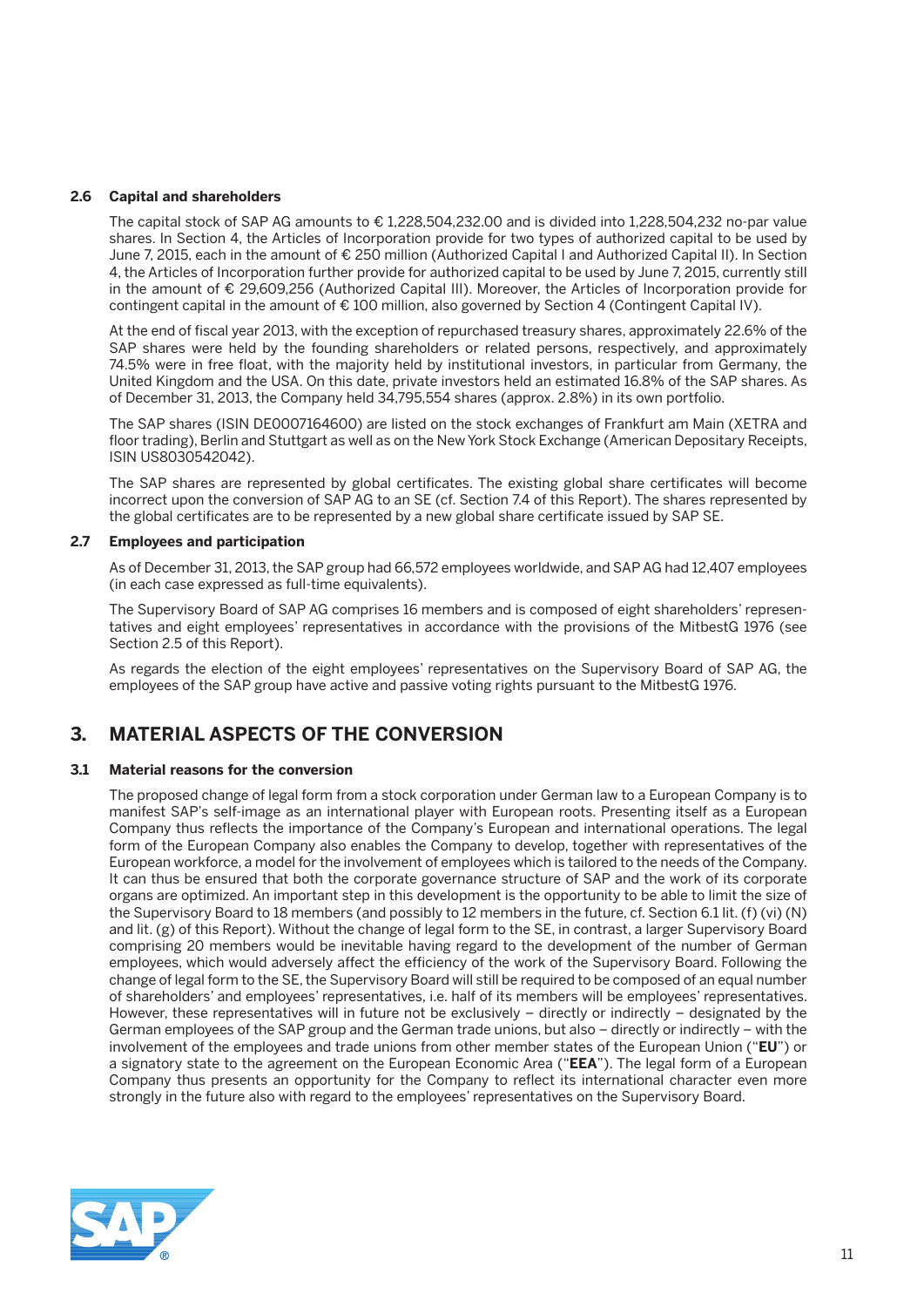#### **3.2 Alternatives**

 As part of the preparations for the change of legal form, the Executive Board of SAP AG has extensively considered potential alternatives. This analysis led to the conclusion that there are currently no reasonable alternatives to the SE to achieve the targets set, in particular with regard to choosing a supranational legal form and maintaining and developing an efficient corporate governance structure.

 The legal form of the SE is the only supranational legal form currently available which allows to continue listing. Since the SE is very similar to a German stock corporation in terms of its structure and functionality (e.g. its capital and the rights attaching to the shares and shareholders' rights), the change of legal form to an SE will result in only limited changes also in the view of the shareholders.

 The possibility of providing for a smaller Supervisory Board than stipulated by the MitbestG 1976 for the corresponding number of employees as well as the possibility of the involvement of employees of foreign companies is not available, with regard to the Supervisory Board, under German legal forms such as the stock corporation (*Aktiengesellschaft*; "**AG**") or the partnership limited by shares (*Kommanditgesellschaft auf Aktien*; "**KGaA**").

 Instead of changing the legal form, the formation of an SE could have also taken place by cross-border merger pursuant to Article 2 (1) of the SE Regulation, however, this procedure would have been legally more complex. It therefore follows from the above that the change of legal form to an SE is the only feasible way for adequately implementing the targets set.

#### **3.3 Costs of conversion**

 The Executive Board of SAP AG estimates that the costs for the conversion of the Company to an SE will amount to a maximum of € 4 million in aggregate. This amount includes in particular the costs of preparatory measures, the conversion audit by the court-appointed auditor, the notarization of the Conversion Plan, registration, external expert advice, the necessary publications, the procedure to be conducted for the involvement of the employees as well as the conversion of the stock exchange listing of the SAP AG shares to SAP SE shares.

## **4. 4. COMPARISON OF STRUCTURAL ELEMENTS, IN PARTICULAR OF THE LEGAL POSITION OF THE SHAREHOLDERS, SAP AG AND SAP SE**

 Prior to presenting the Conversion Plan (cf. Section 6.1 of this Report), the Articles of Incorporation of SAP SE (cf. Section 6.2 of this Report) and the implications of the conversion (cf. Section 7 of this Report), we will set out below a comparison of certain material structural features of the current SAP AG and the future SAP SE, with the main focus on shareholders' rights and corporate governance structures.

#### **4.1 Introduction**

 The SE is a supranational legal form under European law. As can be derived from Article 1 (1) of the SE Regulation, the SE is a legal form for commercial enterprises within the territory of the European Community (and in addition, and as a consequence of the foregoing, also within the territory of the EEA as a whole).

 Pursuant to Article 10 of the SE Regulation, an SE will be treated in each member state – subject to the provisions of the SE Regulation – as a stock corporation established under the laws of the member state in which the SE has its registered office. The legal relationships affecting SAP SE, the rights of its shareholders and its corporate governance regime are determined by (i) the provisions of the SE Regulation, which is directly applicable in all member states, (ii) the SE-AG as the German act implementing the SE Regulation, (iii) the provisions applicable to German stock corporations, in particular the provisions of the German Stock Corporation Act (cf. in particular the reference contained in Article 9 (1) (c) (ii) of the SE Regulation), and (iv) the Articles of Incorporation of SAP SE. Since SAP SE is treated as a stock corporation – subject to the provisions of the SE Regulation –, the provisions of commercial, tax and capital markets law currently applicable to SAP AG will also continue to apply to SAP SE.

 The involvement of employees, including the so-called entrepreneurial participation (*unternehmerische Mitbestimmung*) (i.e. the participation in the supervisory or administrative organ of the SE), is determined by the SAP Agreement on Employee Involvement concluded between SAP AG and the Special Negotiating Body (see Section 6.1 lit. (f) and (g) of this Report for more information). Statutory provisions will apply only insofar as expressly referred to in the SAP Agreement on Employee Involvement (cf. Section 21 (5) SEBG).

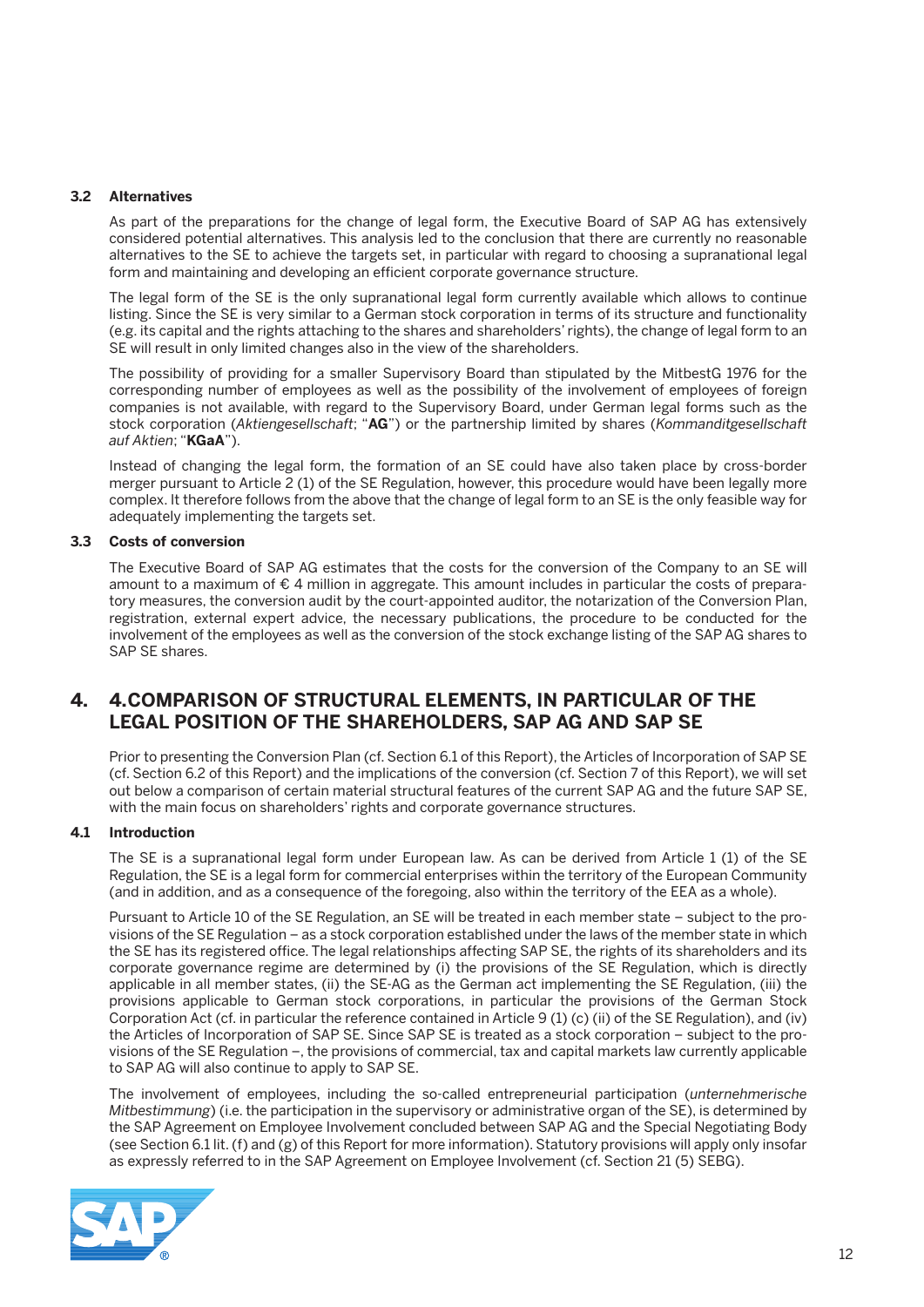#### **4.2 General provisions**

(a) Legal personality

 In the same way as a stock corporation under German law (an AG), the SE also has legal personality. It is a legal entity and as such may carry its own rights and obligations (Article 1 (3) of the SE Regulation).

(b) Capital stock, share structure

 The capital stock of an SE is divided into shares and is expressed in euro (Article 1 (2), Article 4 (1) of the SE Regulation). The minimum capital of an SE is € 120,000 (Article 4 (2) of the SE Regulation) and is thus higher than the minimum capital of € 50,000 that is required by law for an AG.

 The capital stock, the authorized capital and the contingent capital of SAP SE will in each case be equivalent to that of SAP AG immediately prior to the effective date of conversion (cf. Section 6.1 lit. (c) of this Report for more information).

 As regards the possibilities of structuring the shares, no changes will result from the conversion to an SE either, as Article 5 of the SE Regulation ultimately refers to the German Stock Corporation Act. However, since the name of the issuer of the share certificates will change as a result of the conversion of SAP AG to an SE, the share certificates will become incorrect in this respect and will therefore be exchanged. See Sections 2.6 and 7.4 of this Report for more information.

(c) Registered office of the company and option to transfer the registered office abroad

 As is the case with an AG, the registered office of the SE is determined in the articles of incorporation. It is intended that the Company continue to maintain its registered office and headquarters in Germany. The registered office of SAP SE will also be in Walldorf. Because the registered office of an AG and an SE must mandatorily be determined in the articles of incorporation, any relocation requires an amendment to the articles of incorporation. In an AG, a resolution of the general meeting of shareholders to transfer the registered office abroad in the past was equivalent to a winding-up resolution within the meaning of Section 262 (1) no. 2 AktG. As regards the question of to what extent this legal situation has changed as a result of the amendment of Section 5 AktG by the German Act on the Modernization of the Limited Liability Companies Act and the Prevention of Abuse (*Gesetz zur Modernisierung des GmbH-Rechts und zur Bekämpfung von Missbräuchen*; "**MoMiG**") of October 23, 2008 there has not been sufficiently reliable court practice so far. By contrast, an SE may transfer its registered office to another member state of the EU or the EEA using a procedure stipulated by law without having to be wound up (Article 8 of the SE Regulation). In this event, however, the SE would be required to offer those of its shareholders who declare their objection to the transfer resolution for recording in the relevant minutes to acquire their shares in return for an appropriate cash settlement (Section 12 (1) SE-AG).

(d) Reporting requirements

 Because of its listing the provisions of the German Securities Trading Act (*Gesetz über den Wertpapierhandel – Wertpapierhandelsgesetz*; "**WpHG**") also apply to the future SAP SE. This is the case in particular for the provisions on insider surveillance (Sections 12 ff. WpHG) and on the obligations regarding voting rights notifications (Sections 21 ff. WpHG). As would have been the case for SAP AG, under Section 28 WpHG the shareholders of SAP SE will lose certain of their shareholders' rights if notification obligations are not met. The change of legal form thus does not lead to any changes in this respect. Nor will the conversion of SAP AG to an SE result in any change in the applicable provisions of takeover law.

#### **4.3 Formation of the company**

 The formation of an SE will be governed, subject to the provisions of the SE Regulation, by the law applicable to stock corporations in the member state in which the SE establishes its registered office (Article 15 (1) of the SE Regulation). The formation of SAP SE is therefore generally governed by the laws applicable to the formation of the AG. In a conversion, the founder will be the entity changing its legal form, i.e. in the present case SAP AG.

 In the event of a conversion involving a change of legal form to that of an SE, the formation provisions of German stock corporation law (adoption of articles of incorporation, formation expenses, formation report, formation audit, application for registration of the company, examination by the court, registration in the commercial register, etc.) will be modified or superseded by the provisions of Article 37 of the SE Regulation. The details of this formation procedure are described in Section 5 of this Report.

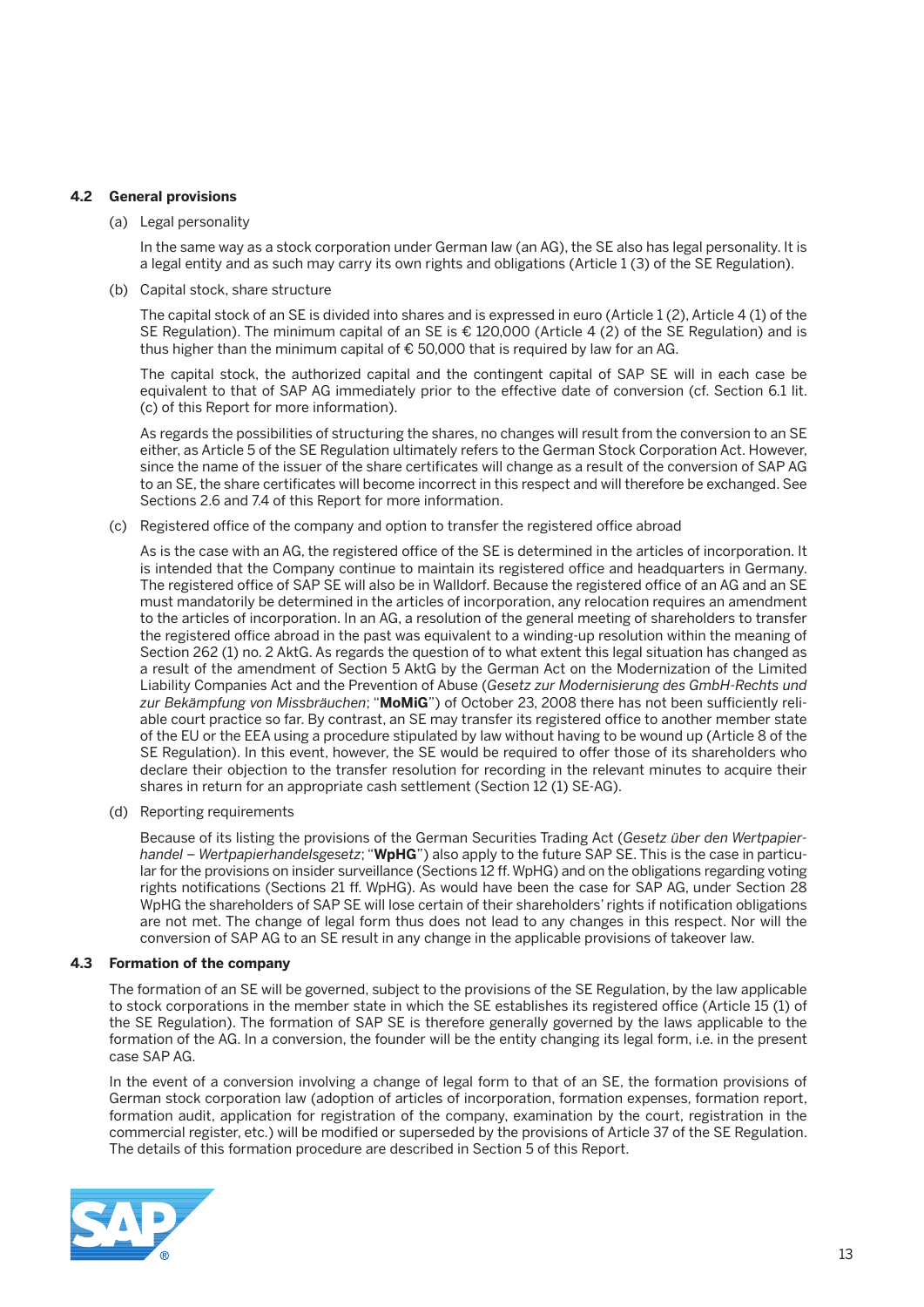#### **4.4 Legal relationships affecting the company and the shareholders**

 In an AG, the capital stock must not only have been raised at the time of its formation but must also be preserved thereafter. This is the purpose of Sections 56 ff. AktG. The company is not permitted to underwrite its own shares (Section 56 AktG) nor repay capital contributions to the shareholders (Section 57 AktG). The appropriation of the annual net profits of the AG is governed by Section 58 AktG. Section 58 (1) through (3) AktG contains provisions on the setting up of reserves, while Section 58 (4) AktG deals with the appropriation of profits. Supplementing the preceding provisions, Section 59 AktG permits advance payments from retained earnings only in special circumstances. Pursuant to Section 60 (1) AktG, the portion of the profits of the company attributable to the shareholders will generally depend on their shares in the capital stock. However, Section 60 (3) AktG also offers the option to stipulate a different way of distributing the profits in the articles of incorporation. Pursuant to Sections 71 through 71d AktG, the acquisition of own shares is also only possible in special circumstances. Since all of these provisions serve to preserve the capital of the company, they are also applicable pursuant to Article 5 of the SE Regulation to an SE that has its registered office in Germany, so that the conversion of SAP AG to an SE will not result in any changes in this regard.

 In an AG, all shareholders must be treated equally under equal circumstances (Section 53a AktG). No corresponding provision is contained in the SE Regulation. Through the reference contained in Article 9 (1) (c) (ii) of the SE Regulation, however, the principle of equal treatment also applies to an SE that has its registered office in Germany, so that the conversion will not result in any changes in this regard either.

#### **4.5 Constitution of the company**

(a) Choice between two-tier and one-tier system

 One aspect where the SE is different from the AG is the greater flexibility in its corporate governance regime, i.e. in the structures for the management and supervision of the company. For an SE, there is a choice between a one-tier and a two-tier system: While in a two-tier system there are two administrative organs, one of which manages the business and the other supervises the management, in a one-tier system there is only one administrative organ that manages the company, determines the basic principles of its activities and supervises their implementation (cf. Section 22 (1) SE-AG). In contrast, for an AG only the two-tier system involving the executive board as the management organ and the supervisory board as a supervisory organ is permitted.

 The Articles of Incorporation of SAP SE provide for a two-tier system for the Company comprising a management organ (Executive Board) and a supervisory organ (Supervisory Board), so that the conversion will not result in a fundamental change in the corporate governance regime of the Company. The change of legal form merely entails some changes of details that are to be explained below.

- (b) Executive board
	- (i) Management of the company

 As regards the management of the future SAP SE, the conversion to an SE will not result in any changes. Pursuant to Article 39 (1) sentence 1 of the SE Regulation, the management organ (i.e. the Executive Board) is responsible for managing the SE. This stipulation is equivalent to Section 76 (1) AktG in terms of content.

(ii) Size and composition of the executive board

 The executive board of an AG generally consists of one or more persons (Section 76 (2) sentence 1 AktG), with Section 76 (2) sentence 2 AktG additionally requiring that, in a company with a capital stock exceeding € 3 million, the executive board must consist of at least two persons unless the articles of incorporation provide otherwise. In a company that has participation arrangements in line with the MitbestG 1976 in place – such as SAP AG – a labor relations director is to be appointed to the executive board as a "member with equal rights" (*gleichberechtigtes Mitglied*) (Section 33 MitbestG 1976), which means that the executive board must in this case mandatorily consist of at least two members.

 The executive board of an SE with a capital stock exceeding € 3 million must also consist of at least 2 persons unless the articles of incorporation provide otherwise (Section 16 SE-AG). The Articles of Incorporation of SAP SE provide that the Executive Board must consist of at least two persons but

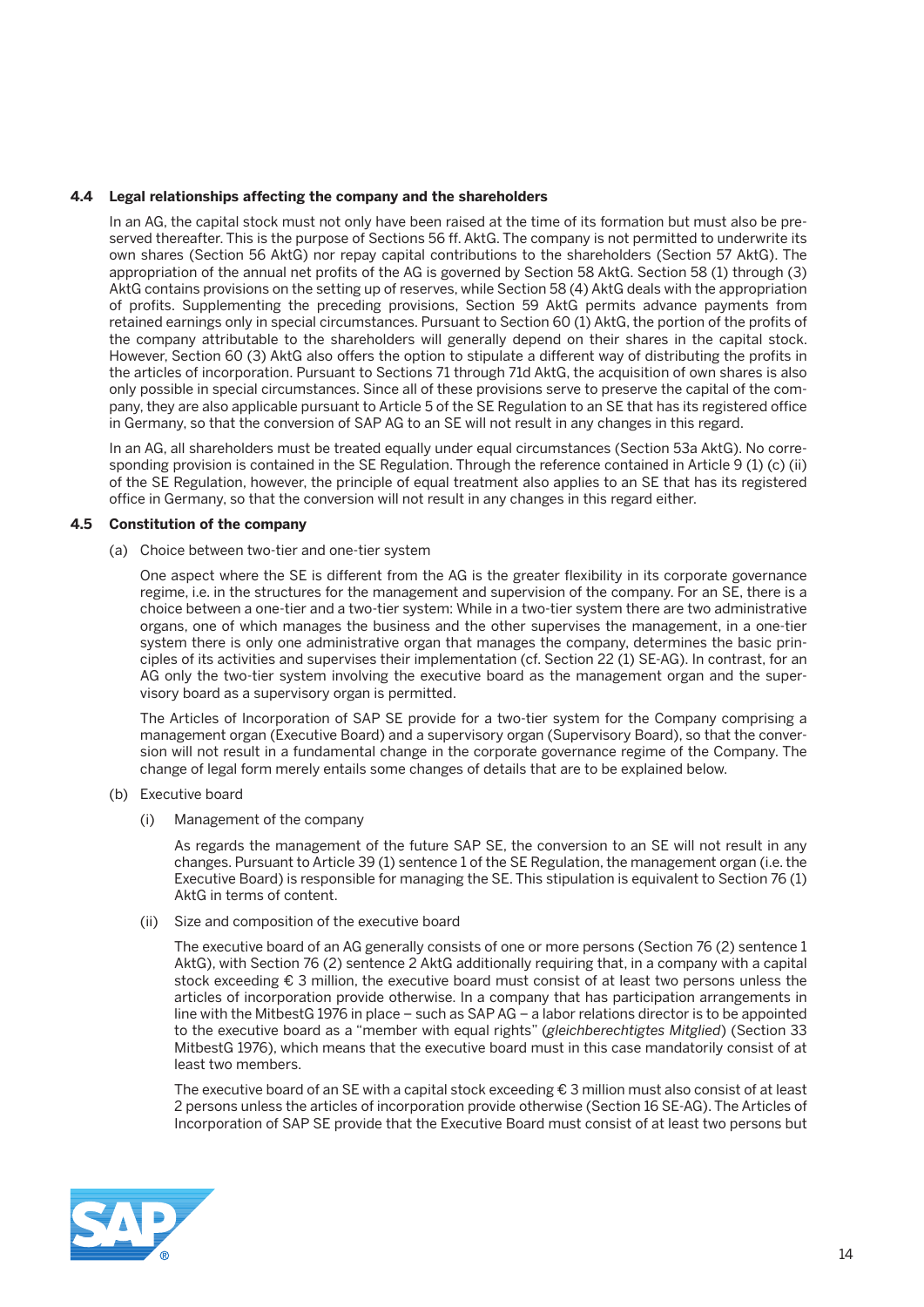that the Supervisory Board may determine a higher number of Executive Board members (Section 6 (1) of the Articles of Incorporation of SAP SE). It is expected that after the conversion – and provided the relevant individuals will be appointed by the first Supervisory Board of SAP SE (cf. Section 5.7 of this Report) – the Executive Board of SAP SE will consist of: William Richard (Bill) McDermott (CEO), Luka Mucic (whom the Supervisory Board appointed as a member of the Executive Board of SAP AG with effect as of July 1, 2014), Gerhard Oswald and Dr Vishal Sikka

 Although in the SE there will not be a requirement to appoint a labor director for this particular area of responsibility because the MitbestG 1976 does not apply, the SAP Agreement on Employee Involvement provides in this regard that a member of the Executive Board must be placed in charge of "labor and social affairs". This member will bear the title "labor director".

(iii) Management

 As with the AG, the principle of joint management by all executive board members also applies to the SE, unless the articles of incorporation or the rules of procedure provide otherwise. Moreover, the principle under German stock corporation law according to which differences of opinion within the executive board cannot be decided by one or more members against the majority of the members of the executive board applies (Article 9 (1) (c) (ii) of the SE Regulation in conjunction with Section 77 (1) sentence 2 AktG). However, in an SE a member appointed as chairperson of the executive board may be granted a right to veto decisions of the executive board. The Articles of Incorporation of SAP SE do not make use of the option to grant such a veto right. On the executive board of an SE, the chairperson, if appointed, generally has the casting voice in the event of a tie (Article 50 (2) sentence 1 of the SE Regulation). Accordingly, the Articles of Incorporation of SAP SE provide that the chairperson of the Executive Board, if appointed, will have the casting vote in the event of a tie (Section 7 (2) of the Articles of Incorporation of SAP SE). See Section 6.2 lit. (g) of this Report for further information.

(iv) Representation of the company

 Since the SE Regulation does not contain any representation provisions specific to the SE, the provisions of the Stock Corporation Act and/or the articles of incorporation of the SE will apply through the reference contained in Article 9 (1) (c) (ii) of the SE Regulation. As did the Articles of Incorporation of SAP AG, the Articles of Incorporation of SAP SE likewise provide that the Company will be legally represented by two members of the Executive Board or one member of the Executive Board acting jointly with one holder of full commercial power of attorney (*Prokurist*) within the meaning of the HGB, Sections 48-53 (Section 8 of the Articles of Incorporation). As regards the representation of the Company, the conversion to an SE will therefore not result in any changes.

(v) Appointment and removal of executive board members, term of office

 As in an AG, the members of the executive board of an SE are generally appointed and removed by the supervisory board or other supervisory organ (Section 84 AktG, Article 39 (2) sentence 1 of the SE Regulation).

 The executive members of an AG are appointed for a term of office not exceeding five years. A reappointment or an extension of the term of office is permissible, in each case for a period not exceeding five years. The supervisory board may revoke the appointment of members of the executive board and the appointment of the chairperson of the executive board for cause (*wichtiger Grund*) (Section 84 AktG).

 By contrast, the members of the executive board of an SE are appointed for a period laid down in the articles of incorporation but not exceeding six years (Article 46 (1) of the SE Regulation). Subject to any restrictions laid down in the articles of incorporation, a reappointment is possible (Article 46 (2) of the SE Regulation). In Section 6 (3), the Articles of Incorporation of SAP SE stipulate a term of office of five years, with reappointments being permitted. This provision is thus in line with the statutory provision for AGs and the rules as previously in place with SAP AG; however, the Articles of Incorporation of SAP SE do not contain any restriction as to the timing of a reappointment. Owing to the reference contained in Article 9 (1) (c) (ii) of the SE Regulation, the option to revoke an appointment (only) for cause pursuant to Section 84 (3) AktG also applies to an SE that has its registered office in Germany.

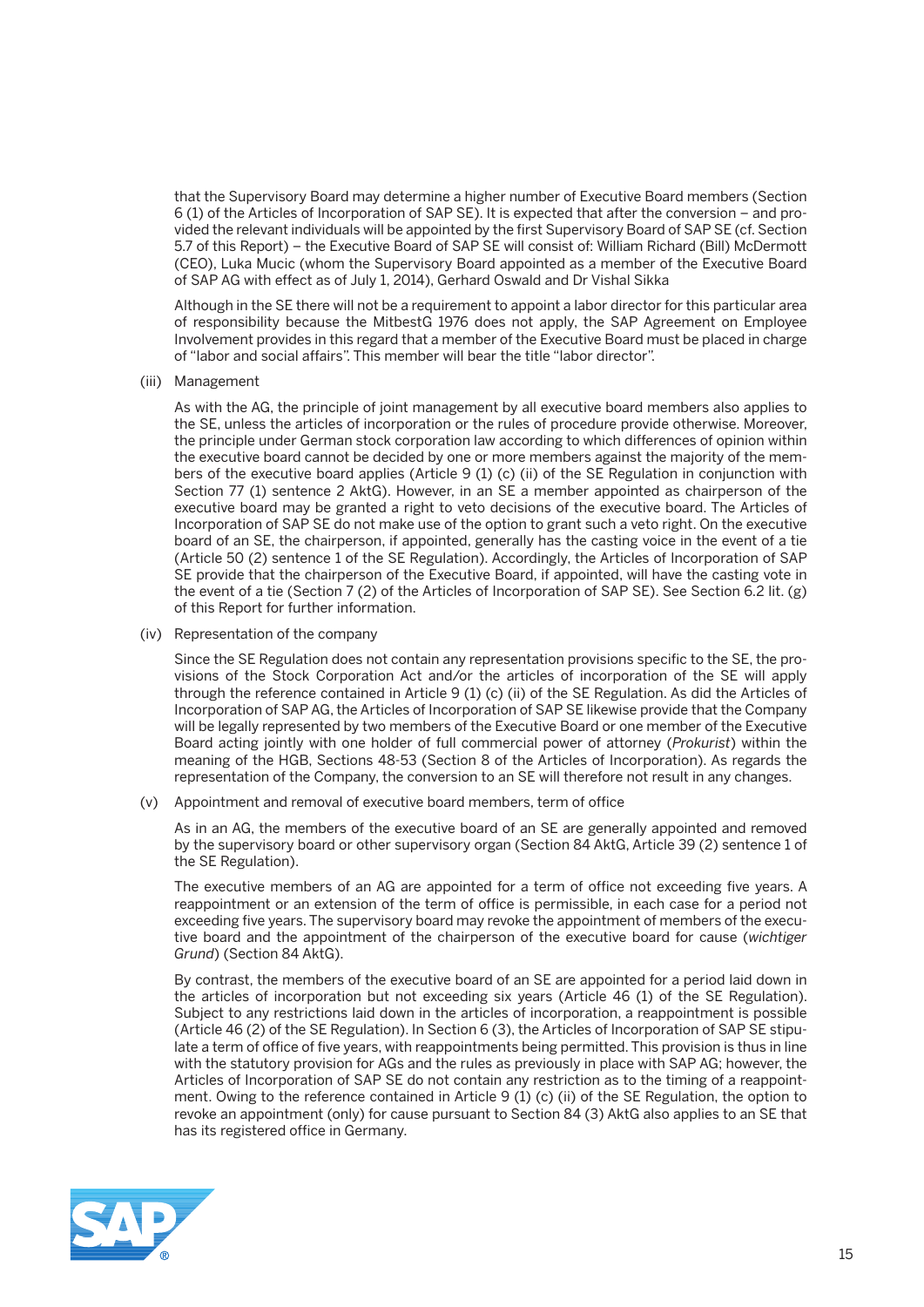For AGs that have employee participation arrangements in line with the MitbestG 1976 in place – such as SAP AG – Section 31 MitbestG 1976 sets out special provisions on procedural matters and majorities for the appointment and removal of executive board members. Because the MitbestG 1976 is not applicable to the SE, these provisions do not apply to it either. Instead, the provisions governing other supervisory board resolutions apply to the appointment and removal of members of the executive board of an SE, including the provisions of Article 50 (2) sentence 1 of the SE Regulation, which states that where equal participation arrangements are in place, the chairman of the supervisory board of the SE will have a casting vote in the event of a tie.

 (vi) Rules for the remuneration of executive board members, non-compete covenant, granting of loans to executive board members

 As regards the rules for the remuneration of executive board members, the non-compete covenant of executive board members and the granting of loans to executive board members (Sections 87 through 89 AktG), the provisions of the Stock Corporation Act also apply to an SE that has its registered office in Germany through the reference contained in Article 9 (1) (c) (ii) of the SE Regulation, so that there are no differences between the two legal forms.

(vii) Reports to the Supervisory Board

 The duties of the executive board of an SE to report to the supervisory board of an SE were modeled on the duties of the executive board of an AG to report to the supervisory board of an AG.

 Pursuant to Section 90 AktG, the executive board of an AG must report to the supervisory board on (i) the intended business policy and other fundamental business planning issues (in particular finance, investment and human resources planning), with deviations of the actual developments from previously reported targets having to be identified and reasons stated, (ii) the profitability of the company, in particular the return on equity, (iii) the progress of business, in particular the sales revenues, and the position of the company, (iv) any transactions that may be of material significance to the profitability or liquidity of the company. If the company is a parent entity, the report must also include information on subsidiaries and joint ventures (Section 90 (1) sentence 2 AktG). Moreover, reports must be delivered to the chairman of the supervisory board on any other matters of importance. Any business-related matter affecting an affiliate of which the executive board becomes aware and which may have a significant impact on the position of the company is also to be considered a matter of importance (Section 90 (1) sentence 3 AktG). The Stock Corporation Act states that the relevant reports should be delivered at regular intervals.

 In addition to the reporting duties described above, the supervisory board may at any time request reports on the affairs of the company, its business relations with affiliates as well as any business transacted by these affiliates which could materially affect the position of the company (Section 90 (3) sentence 1 AktG). Reports may also be requested by individual supervisory board members but must always be delivered to the supervisory board as a whole.

 The reports must comply with the principles of conscientious and true accounting. They must be delivered as timely as possible and as a rule in text form (Section 90 (4) AktG). Each supervisory board member is entitled to examine the reports (Section 90 (5) sentence 1 AktG).

 The executive board of an SE is subject to similar reporting duties which it must fulfill at regular intervals. For example, the executive board must report to the supervisory board of the SE at least every three months on the progress and foreseeable development of the SE's business (Article 41 (1) of the SE Regulation). In addition to regular reporting, the executive board must promptly inform the supervisory board of all events likely to have an appreciable effect on the position of the SE (Article 41 (2) of the SE Regulation). Pursuant to Article 41 (3) of the SE Regulation, the supervisory board of an SE may require the executive board to provide information of any kind which it needs to perform its supervisory role. As is the case with an AG, each member of the supervisory board of an SE that has its registered office in Germany may demand the provision of such information, but only to the supervisory board as a whole (Article 41 (3) of the SE Regulation in conjunction with Section 18 SE-AG). The supervisory board may undertake or arrange for any investigations necessary for the performance of its duties (Article 41 (4) of the SE Regulation). Each member of the supervisory board may examine all information submitted to the supervisory board (Article 41 (5) of the SE Regulation).

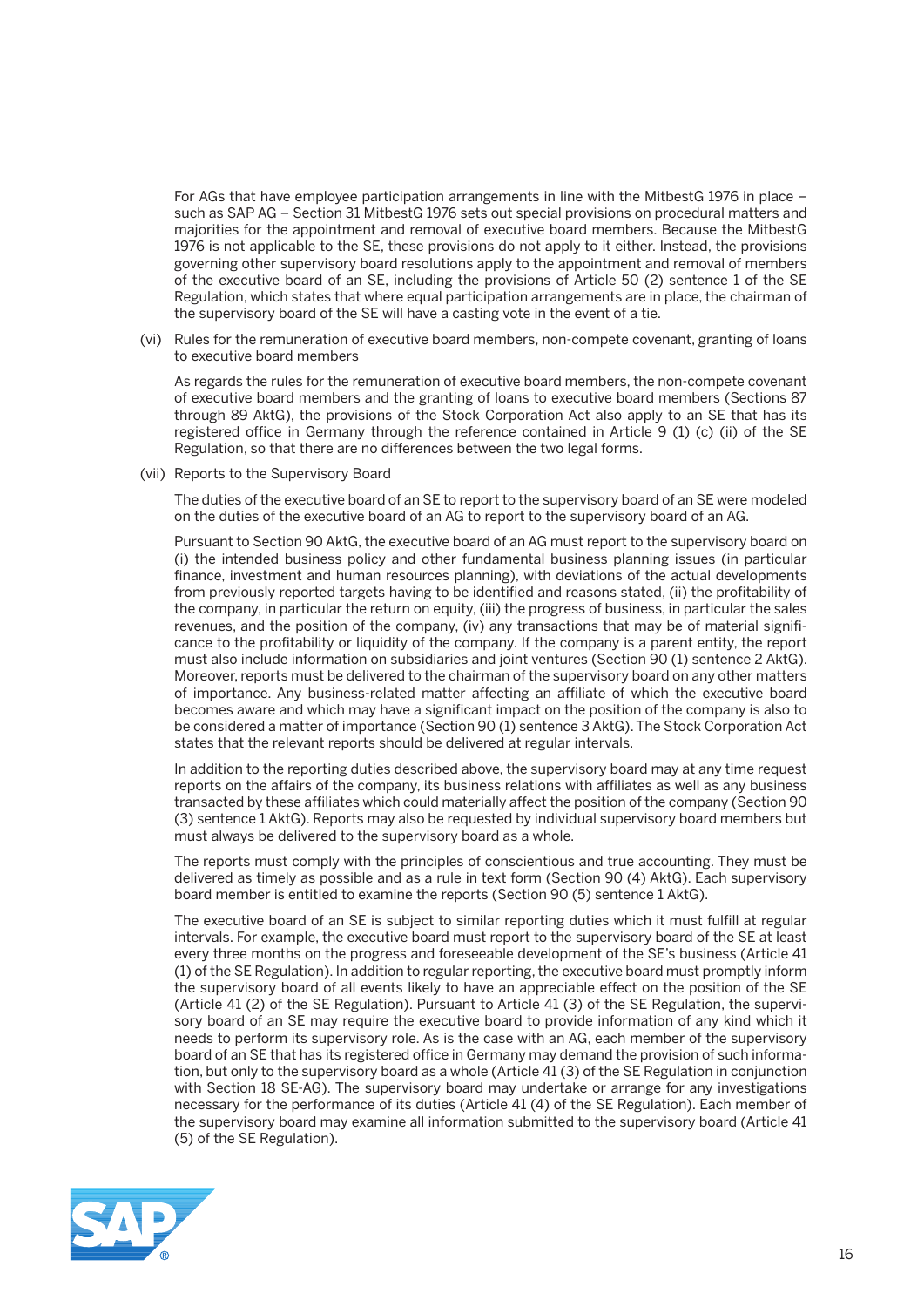Even if Section 90 AktG seems to offer more specific guidance as compared to Article 41 of the SE Regulation, the conversion of SAP AG to an SE will *de facto* not result in any changes in terms of content as regards the duties of the Executive Board to report to the Supervisory Board because despite their different wording the provisions of Section 90 AktG and Article 41 of the SE Regulation are largely equivalent in terms of their content. Accordingly, the future Executive Board of SAP SE will be obliged to report to the Supervisory Board to the same extent as the Executive Board of SAP AG was.

(viii) Duties of the executive board in the event of loss, over-indebtedness or inability to pay

 The duties of executive board members in the event of loss, over-indebtedness or an inability to pay as stipulated in Section 92 AktG must also be fulfilled, owing to the reference contained in Article 9 (1) (c) (ii) of the SE Regulation, by the management organ (i.e. the executive board) of an SE with a two-tier structure.

(ix) Duties of care and responsibility

 Pursuant to the reference contained in Article 51 of the SE Regulation, the members of the management organ of an SE are liable in accordance with the provisions applicable to stock corporations in the member state where the SE's registered office is situated. Through this reference to German law, the requirements contained in Section 93 AktG as regards the standard of care of a prudent and conscientious business manager (*ordentlicher und gewissenhafter Geschäftsleiter*) also apply to the Executive Board of SAP SE. This also includes the so-called business judgment rule relating to entrepreneurial decisions contained in Section 93 (1) sentence 2 AktG and the rules governing the exemption from the compensation obligation pursuant to Section 93 (4) AktG.

 Pursuant to Article 49 of the SE Regulation, the members of an SE's organs must generally not divulge any information if this might be detrimental to the company's interests even after they have ceased to hold office. In terms of content, this provision is equivalent to the situation under German stock corporation law, which does not expressly stipulate that the duty of confidentiality survives the end of the term of office but where it is generally accepted that this is the case.

(x) Utilization of influence on the company

 Pursuant to Section 117 (1) AktG, any person who intentionally utilizes his or her influence on the company to cause a member of the executive board to engage in conduct that is detrimental to the company or its shareholders is liable to pay damages. Even if the SE Regulation does not contain a corresponding express provision, the reference contained in Article 9 (1) (c) (ii) of the SE Regulation ensures that a corresponding liability regime also exists in the case of the SE, even if one were to consider Article 51 of the SE Regulation to be inapplicable in this context. The liability of executive board members who act in breach of this duty also exists in both legal forms (cf. Section 117 (2) AktG and Article 51 of the SE Regulation respectively).

(c) Supervisory board

 In an SE with a two-tier structure the supervisory organ, which will be referred to as the Supervisory Board at SAP SE, supervises the management of the company's business by the management organ. Its duties and powers are in essence equivalent to those of the supervisory board of an AG. However, there are some differences of detail, in particular with regard to the internal rules of the organ, which will be described in the following overview.

(i) Size and composition of the supervisory board

 The size and composition of the supervisory board of an AG that has its registered office in Germany and as a rule employs more than 2,000 employees in Germany is determined by Section 95 AktG and Section 7 MitbestG 1976. A company that as a rule does not employ more than 10,000 employees in Germany will have a supervisory board comprising twelve members in total, while this number will be increased to 16 for a company that as a rule employs more than 10,000 but not more than 20,000 employees in Germany. The articles of incorporation may stipulate in the former case that the supervisory board should consist of 16 or 20 members, and in the latter case that it should consist of 20 members. In companies which as a rule employ more than 20,000 employees in Germany, the supervisory board consists of 20 members. The composition of the supervisory

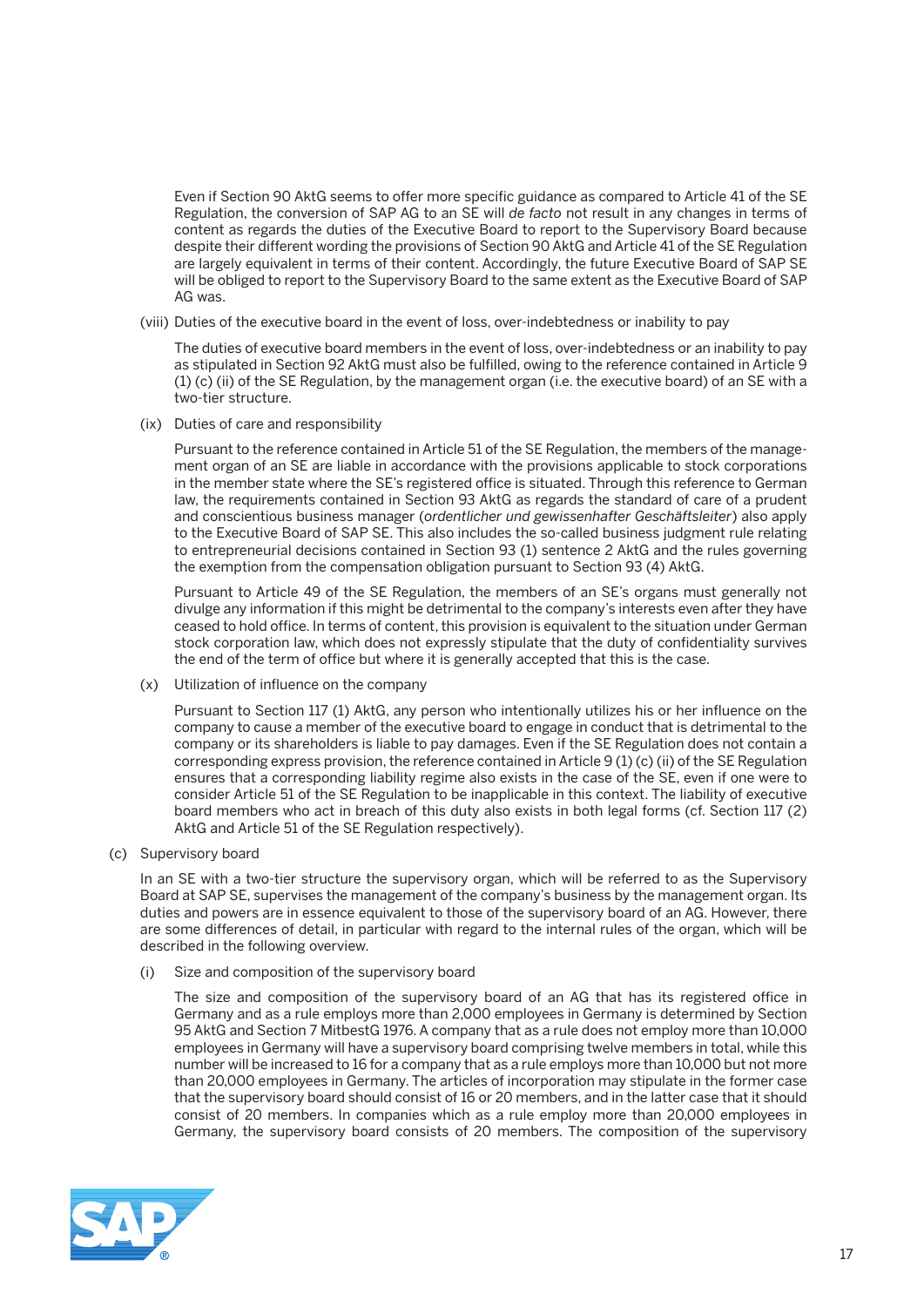board must comply with the principle of equal participation, i.e. one half of the members will be appointed by the shareholders and the other half by the employees.

 Since the MitbestG 1976 does not apply to an SE even if it has equal participation arrangements in place, the SE has greater flexibility in determining the size and composition of its supervisory board than the AG. Pursuant to Article 40 (3) sentence 1 of the SE Regulation the number of members of the supervisory organ or the rules for determining this number are to be laid down in the articles of incorporation. Other than the Stock Corporation Act the SE Regulation does not prescribe a specific size of the supervisory board. The German legislature has not made use of the option to stipulate an exact number of members for the supervisory board of an SE (Article 40 (3) sentence 2 of the SE Regulation). Instead, Section 17 (1) SE-AG merely sets an upper limit for the number of members which does not depend on the number of employees in Germany but on the capital stock of the company, i.e. which uses a different reference basis than the MitbestG 1976. Pursuant to this provision, the supervisory boards of companies which, like SAP AG, have a capital stock exceeding € 10,000,000 is limited to 21 members. Moreover, the number of members must be divisible by three. The number of supervisory board members is generally stipulated in the articles of incorporation. In line with Part II Clause 2.2 of the SAP Agreement on Employee Involvement, the Articles of Incorporation of SAP SE provide that the Supervisory Board will be composed of 18 members. The option to reduce the number of Supervisory Board members in the future by way of an amendment to the Articles of Incorporation remains unaffected. For details on the opening clause provided in this context in the SAP Agreement on Employee Involvement see Section 6.1 lit. (f) (vi) (N) and lit. (g) of this Report.

 Where an SE is formed by way of a conversion involving a change of legal form, at least the same measure of employee participation must be ensured, in respect of all elements of such participation, which exists in the AG that is to be converted to an SE (cf. Sections 21 (6), 35 (1), 16 (3) and 15 (5) SEBG). According to the accurate view it is permissible, however, to reduce the number of supervisory board members as compared to the number that would apply in the case of an AG with a corresponding number of employees under the MitbestG 1976 or other national laws on employee participation. This is because the criterion of the same measure of employee participation relates to an equal representation in the supervisory board as such, but not to the absolute number of its members.

(ii) Status proceedings on the composition of the supervisory board

 If the supervisory board has not been composed in accordance with the applicable statutory provisions, or if there is any dispute or uncertainty as to which statutory provisions are applicable to the composition of the supervisory board, status proceedings (*Statusverfahren*) pursuant to Sections 97 through 99 AktG must be conducted for the AG. Through the reference contained in Article 9 (1) (c) (ii) of the SE Regulation, this equally applies to an SE with a two-tier structure that has its registered office in Germany. The applicability of status proceedings may also be derived indirectly from Section 17 (3) SE-AG. This provision introduces an SE-specific modification of the relevant provision of the Stock Corporation Act in that the SE Works Council is also entitled to file an application.

(iii) Personal requirements for supervisory board members

 Only natural persons with full legal capacity may be members of the supervisory board of an AG. Since Article 47 (1) of the SE Regulation generally permits a company or other legal entity to be a member of the supervisory board, but only if the law applicable to stock corporations in the member state in which the SE's registered office is situated does not provide otherwise, it is not possible for legal entities to be members of the Supervisory Board of SAP SE either.

 Persons who are disqualified under the law of the member state in which the SE's registered office is situated from serving on the supervisory organ of a stock corporation governed by the laws of that member state are not permitted to be members of the supervisory board of the SE (Article 47 (2) (a) of the SE Regulation). As a result of the reference to the law of the member state in which the SE's registered office is situated, i.e. in the specific case to Section 100 (2) AktG, the personal reasons preventing membership on the Supervisory Board are the same for SAP AG and SAP SE. Consequently, a person is barred from being a member of the supervisory board if he or she (i) is already a member of the supervisory boards of ten commercial enterprises that are legally obliged

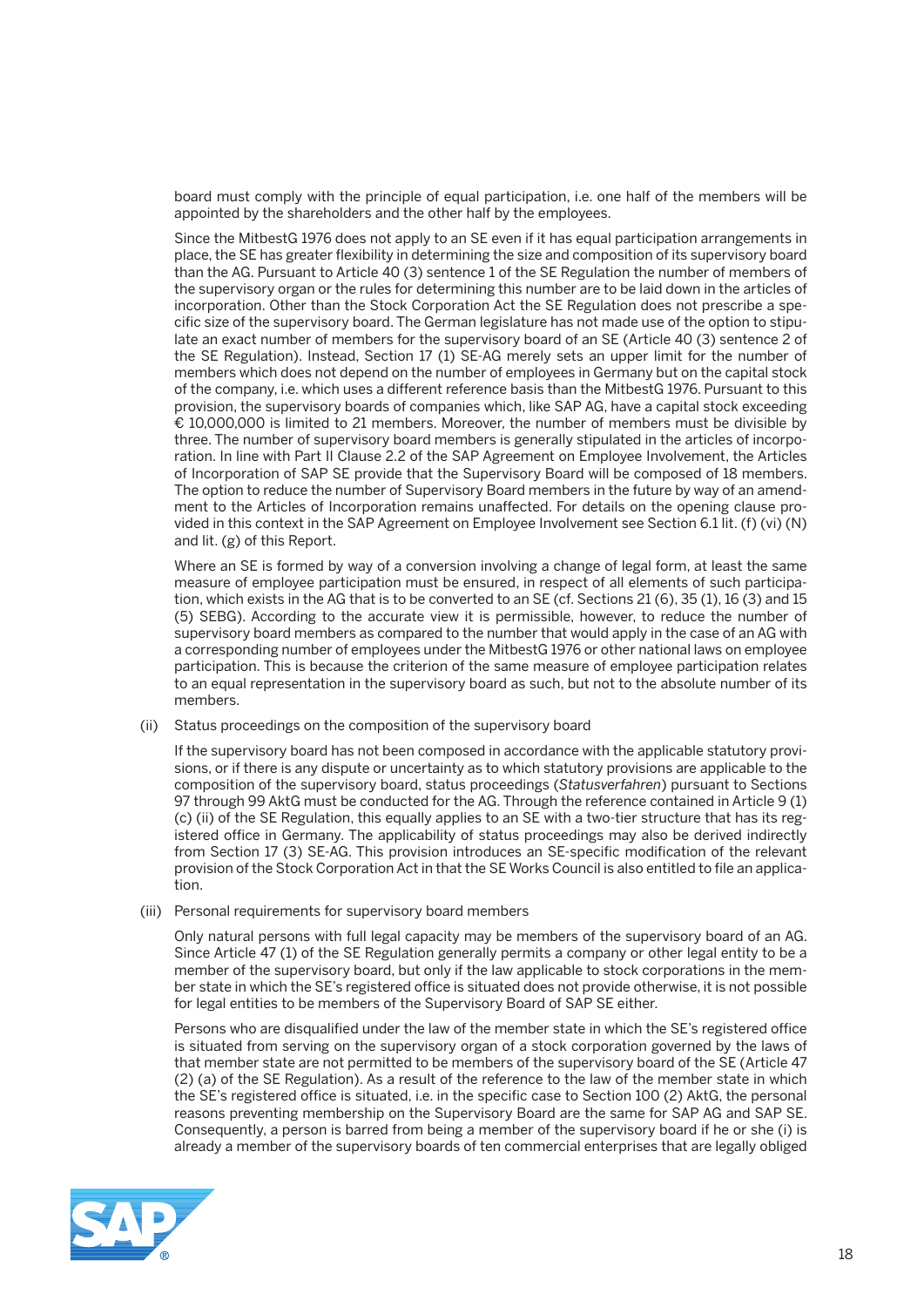to form a supervisory board, (ii) is the legal representative of an enterprise that is controlled by the company, (iii) is the legal representative of another company limited by shares whose supervisory board comprises a member who is a member of the executive board of the company, or (iv) has been a member of the Executive Board of SAP AG or SAP SE in the last two years, unless his or her election was based on a proposal submitted by shareholders holding more than 25% of the voting rights in the Company. Up to five seats held by a legal representative (in the case of a sole proprietor, the owner) of the controlling enterprise of a group on the supervisory boards of commercial enterprises belonging to the group which are legally obliged to form a supervisory board are not to be taken into account when determining the maximum number of seats pursuant to sub-paragraph (i) above. Seats on supervisory boards where the member has been elected as chairperson are to be counted double when determining the maximum number of seats pursuant to sub-paragraph (i) above.

 In addition, Article 47 (2) (b) of the SE Regulation provides that persons who are disqualified from serving on the supervisory organ of a stock corporation governed by the law of a member state owing to a judicial or administrative decision delivered in a member state may not be a member of the supervisory board of an SE. In this respect, the rules applicable to SEs are generally stricter than those applicable to AGs.

 While Section 100 (3) AktG contains a special provision for employees' representatives on the supervisory board of an AG, Article 47 of the SE Regulation contains neither an express limitation of the aforementioned reasons preventing supervisory board membership to the shareholders' representatives on the supervisory organ of an SE nor the statement that an Agreement on Employee Involvement remains unaffected.

 According to Section 100 (5) AktG, all companies (*Gesellschaften*) within the meaning of Section 264d of the German Commercial Code (*Handelsgesetzbuch*; "**HGB**") – which applies to SAP AG as well as to the future SAP SE – must have at least one independent member of the supervisory board who has specialist knowledge in the fields of accounting and auditing. Through the reference contained in Article 9 (1) (c) (ii) of the SE Regulation, this provision of stock corporation law equally applies to SAP SE.

(iv) Appointment of the Supervisory Board

 In an AG to which the MitbestG 1976 applies, the procedures for determining the supervisory board members representing the shareholders and those representing the employees are different. While the shareholders' representatives on the supervisory board are elected by the general meeting of shareholders (Section 101 AktG), the representatives of the employees are elected – directly or indirectly – by the employees employed in Germany. In contrast, subject to any provision to the contrary in an Agreement on Employee Involvement, all supervisory board members of an SE are appointed by the general meeting of shareholders (Article 40 (2) of the SE Regulation), with the general meeting of shareholders being bound by the nominations of the employees (Section 36 (4) SEBG).

 Accordingly, there is no difference as regards the shareholders' representatives, who, both in an SE and an AG, are appointed by the general meeting of shareholders of the company (Article 40 (2) sentence 1 of the SE Regulation).

 There are differences compared to the AG, however, as regards the appointment of the supervisory board members representing the employees. Although the SAP Agreement on Employee Involvement provides that at SAP SE, in deviation from Article 40 (2) sentence 1 of the SE Regulation, the employees' representatives are not appointed by the General Meeting of Shareholders, the procedure for appointing the employees' representatives and the responsibility for the formal act of appointment nevertheless deviates from the provisions applicable to SAP AG. This is because Section 9 (1) MitbestG 1976 provides that in an AG which as a rule has more than 8,000 employees the employees' representatives are elected by delegates unless the employees entitled to vote opt for a direct election. The details of the election procedure are set out in Sections 10 ff. of the MitbestG 1976.

 Pursuant to the SAP Agreement on Employee Involvement, which is relevant for SAP SE, the employees' representatives on the Supervisory Board of SAP SE will ultimately no longer be determined only by the employees of the SAP group and the trade unions in Germany, as is the case at

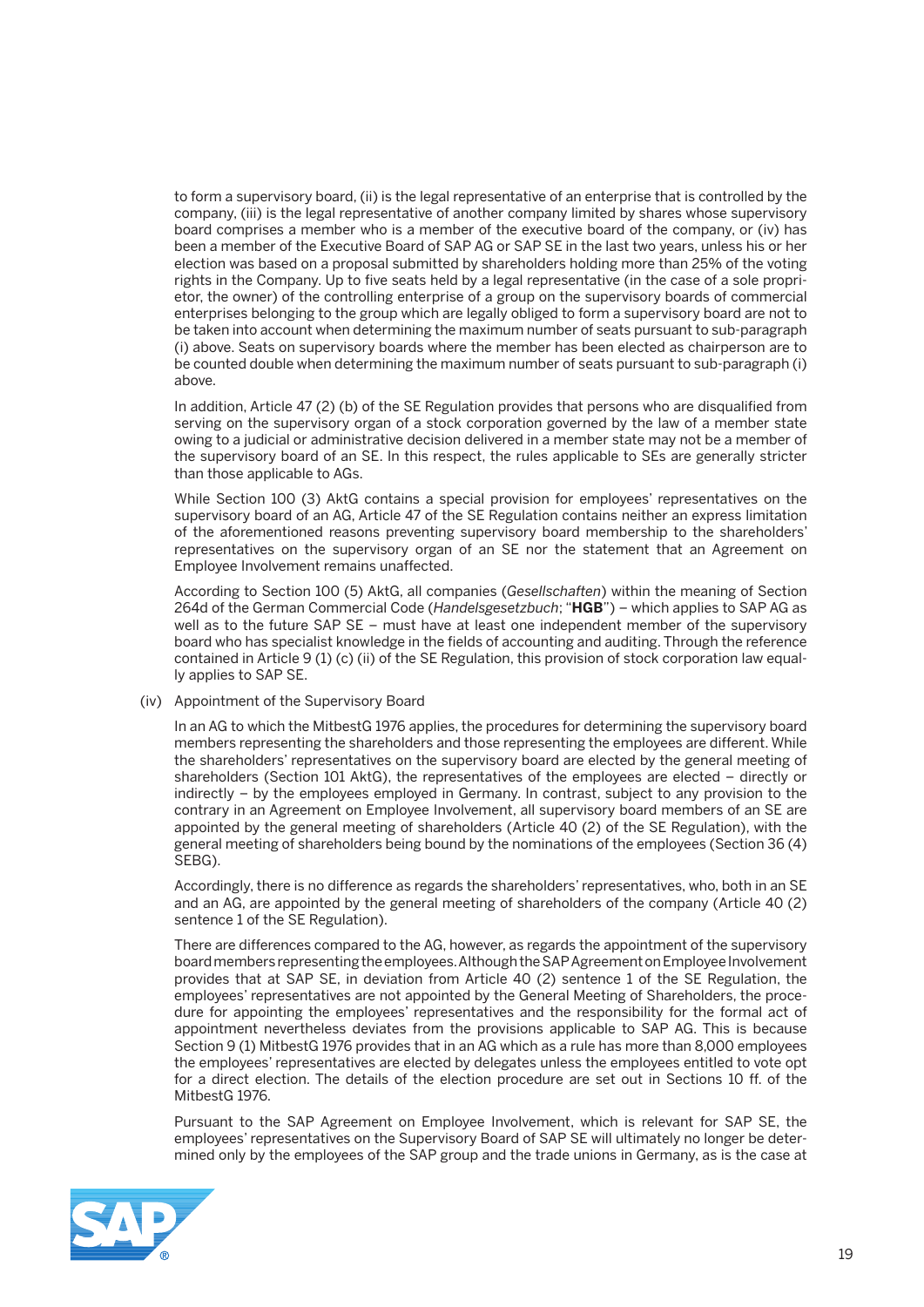SAP AG, but directly or indirectly by employees and trade unions in Germany and abroad. The formal act of appointment is performed by the SE Works Council. For details on this, as well as on the election procedure, see Section 6.1 lit. (f) (vi) (O) of this Report.

(v) Term of office

 Under Section 102 (1) AktG, members of the supervisory board of an AG may not be appointed for a term lasting longer than until the close of the general meeting of shareholders at which the acts of the supervisory board are formally approved for the fourth fiscal year following commencement of their term of office. The fiscal year in which the term of office commences is not counted in this calculation. In an SE, the members of the supervisory organ may be appointed for a period laid down in the articles of incorporation, which must not exceed six years (Article 46 (1) of the SE Regulation), i.e. in an SE longer terms of office of supervisory board members are generally possible than in an AG. A reappointment of supervisory board members is permitted in an SE, subject to any restrictions stipulated in the articles of incorporation, just as in an AG.

 The provision contained in Section 10 (2) of the Articles of Incorporation of SAP SE concerning the term of office of the Supervisory Board members is, however, largely in line with the statutory provisions for an AG and the current situation at SAP AG. According to this provision, the members of the Supervisory Board are appointed for a period ending with the close of the General Meeting of Shareholders at which the acts of the Supervisory Board are formally approved for the fourth fiscal year following commencement of their term of office, not counting the fiscal year in which their term of office commenced, but in any event for a period not exceeding six years. The Articles of Incorporation of SAP SE do not contain any restrictions on the reappointment of Supervisory Board members.

 A special provision has been included as regards the term of office of the first employees' representatives on the first Supervisory Board of SAP SE. Their term of office will end at the close of the 2015 annual General Meeting of Shareholders, as stipulated in Part II Clause 3.2.1 of the SAP Agreement on Employee Involvement. The term of office of the employees' representatives succeeding them on the first Supervisory Board will end at the same time as the term of office of the shareholders' representatives holding office on the first Supervisory Board. Thereafter, the regular term of office as described above will also apply to the employees' representatives. This is in line with the provision contained in Section 10 (3) of the Articles of Incorporation of SAP SE.

(vi) Removal

 Section 103 (1) AktG provides that in an AG supervisory board members elected by the general meeting of shareholders without the latter being bound by nominations may be removed by it prior to the end of their term of office. This resolution requires a majority of at least three quarters of the votes cast. The articles of incorporation may stipulate a different majority or further requirements. Moreover, the competent court must remove a member of the supervisory board upon application of the supervisory board if there is cause relating to the person of the member (Section 103 (3) AktG), with the supervisory board resolving on such an application with simple majority. Employees' representatives on the supervisory board may also be removed for cause. Upon an application by the appointing body (employees, executive employees, trade unions or delegates), such representatives may also be removed without cause being required (Section 23 MitbestG 1976).

 Since neither the SE Regulation nor the SE-AG contain any provisions governing the removal of supervisory board members, the provisions of German stock corporation law also apply in this case through the reference contained in Article 9 (1) (c) (ii) of the SE Regulation, i.e. the change of legal form will not result in any changes as regards the shareholders' representatives; in an SE that has its registered office in Germany, they may equally be removed with a majority of three quarters of the votes cast, unless a different majority or any further requirements are stipulated in the articles of incorporation. For the employees' representatives, by contrast, Section 23 MitbestG 1976 no longer applies, but rather the removal provisions contained in Part II Clauses 4.2.1 and 4.2.2 of the SAP Agreement on Employee Involvement, which state the following: Employees' representatives on the Supervisory Board of SAP SE may be removed before the end of their term of office at the request of the organ that proposed the employees' representative who is to be removed to the SE Works Council for appointment. If an employees' representative was directly elected by all employees (*Urwahl*), the request must be submitted by the majority of employees entitled to vote. As

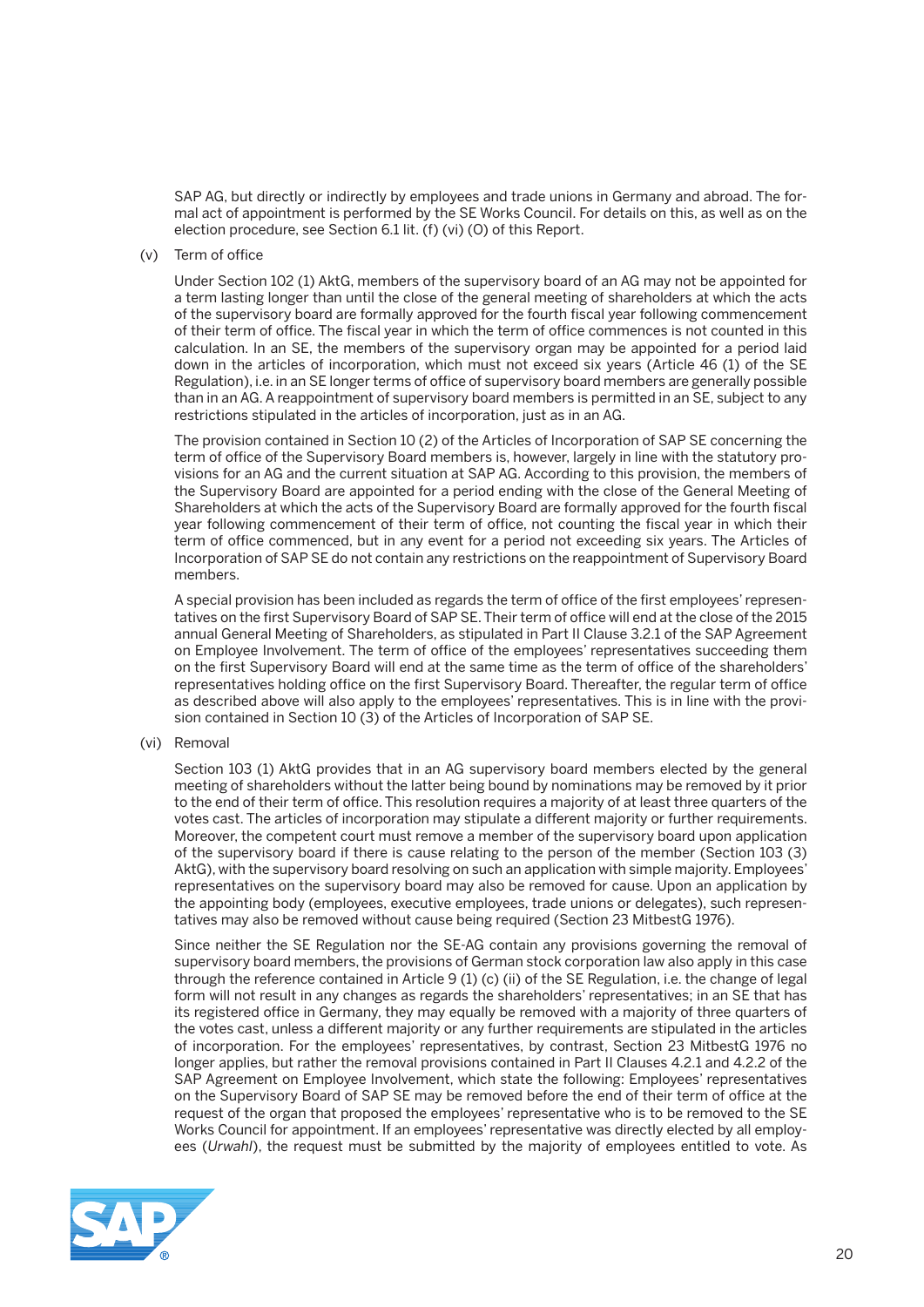regards the request to remove employees' representatives from Germany, Section 23 (1) nos. 1 and 2, (3) and (4) MitbestG 1976 and Sections 88 through 91, 92, 93 and 97 of the Third Election Regulation Relating to the Codetermination Act (*Dritte Wahlordnung zum Mitbestimmungsgesetz*; "**3. WOMitbestG**") apply *mutatis mutandis*. As regards employees' representatives from outside Germany, the respective national provisions apply. The removal as such is effected by the SE Works Council, which will be bound by the removal request of the organ entitled to submit such requests. The option to (also) remove a supervisory board member representing the employees for cause upon an application by the supervisory board (Section 103 (4) AktG in conjunction with Article 9 (1) (c) (ii) of the SE Regulation) remains unaffected.

 Consequently, therefore, as regards the removal of employees' representatives on the Supervisory Board, the only difference is that the SE Works Council will effect the removal at the request of the organ that was responsible for the appointment proposal.

(vii) Appointment by a court

 The conversion generally does not result in any changes regarding the appointment of supervisory board members by a court. If the supervisory board of an AG does not have the number of members required to constitute a quorum or if the number of members is otherwise insufficient, the court must appoint additional members upon an application by the executive board, a supervisory board member or a shareholder (Section 104 AktG). If the company in question has employee participation arrangements in place, the persons or groups of persons listed in Section 104 (1) no. 3 AktG (for example the works council or trade unions) are also entitled to file a corresponding application. Section 17 (3) sentence 1 SE-AG states that in an SE a corresponding application may in addition be filed by the SE Works Council. Through the reference contained in Article 9 (1) (c) (ii) of the SE Regulation, the other relevant provisions of German stock corporation law also apply to SAP SE.

 However, Section 104 (1) sentence 4 and (3) AktG expressly contain special provisions that apply to stock corporations governed by the MitbestG 1976. In this case, the right to file an application is also granted to one tenth of the employees and one tenth of the executive employees entitled to vote; moreover, any situation where the number of supervisory board members is insufficient represents an "urgent case", which means that additional members to the supervisory board must be appointed within a maximum period of three months. Although the MitbestG 1976 does not apply to an SE, it is to be assumed, in order to safeguard the implementation of the principle of equal participation, that these provisions will apply accordingly in an SE that has arrangements for equal participation in place.

(viii) Impossibility to hold seats on both the executive board and the supervisory board at the same time

 Both in an AG and in an SE it is not possible for an individual to be a member of both the executive board and the supervisory board at the same time. Since the supervisory board's function is to supervise the management of the business by the executive board, parallel membership in both organs is not possible (Section 105 (1) AktG and Article 39 (3) of the SE Regulation). However, the Stock Corporation Act allows an exception to be made if a member of the executive board is absent or unable to attend. In this case, the supervisory board may appoint some of its own members as deputies for these members, with the restriction that the individuals so appointed may not exercise their function as supervisory board members during that time. The appointment must be made for a period that is to be limited from the start and must not exceed one year; a repeat appointment or extension of the term of office is permitted as long as the term of office does not exceed one year in aggregate (Section 105 (2) AktG). Article 39 (3) of the SE Regulation also stipulates that a member of the supervisory board may be nominated to act as a member of the management organ in the event of a vacancy but also requires that during such a period the functions of the person concerned as a member of the supervisory organ be suspended. The German legislature has made use of the option provided for in the Regulation to stipulate a time limit and adopted the relevant provisions contained in the Stock Corporation Act. As a result, there are no differences between SAP AG and SAP SE regarding the impossibility of holding a seat on both the Executive Board and the Supervisory Board at the same time.

(ix) Internal rules, adoption of resolutions

 The supervisory board of an AG must elect a chairperson and at least one deputy chairperson (Section 107 (1) sentence 1 AktG). For a stock corporation to which the MitbestG 1976 applies,

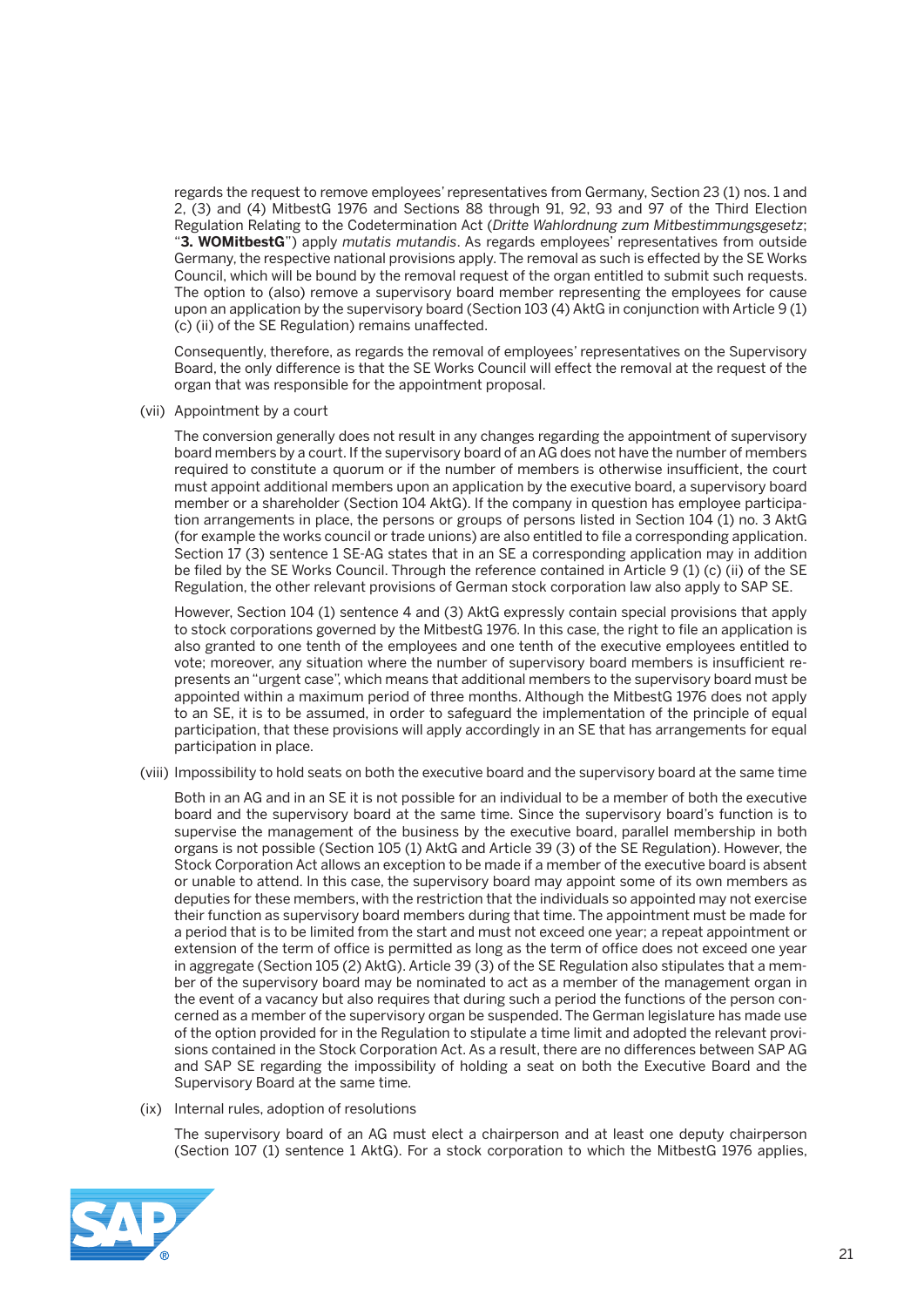Section 27 MitbestG 1976 stipulates that the chairperson must be a representative of the shareholders while the deputy chairperson must be a representative of the employees on the supervisory board. The supervisory board is quorate if at least half of the required number of members participate in the passing of resolutions (Section 28 MitbestG 1976). Resolutions generally require a majority of the votes cast (Section 29 (1) MitbestG 1976). In the event of a tie, the chairperson will have an additional vote in a new round of voting. The deputy does not have such an additional vote (Section 29 (2) sentence 3 MitbestG 1976).

 Even if under the SE Regulation (Article 42 sentence 1) the supervisory board of an SE is only obliged to elect a chairperson, the supervisory board of an SE that has its registered office in German must, because of the reference contained in Article 9 (1) (c) (ii) of the SE Regulation, also elect at least one deputy chairperson pursuant to Section 107 (1) sentence 1 AktG. Section 13 (1) of the Articles of Incorporation of SAP SE provides for the election of a deputy chairperson and also permits the election of a further deputy chairperson. Pursuant to Article 42 sentence 2 of the SE Regulation only a representative of the shareholders may be elected as chairperson of the supervisory board.

 Unless otherwise provided for in the articles of incorporation, the supervisory board of an SE is quorate if at least half of its members are present or represented (Article 50 (1) (a) of the SE Regulation). Unless otherwise provided for in the articles of incorporation, resolutions are to be passed with the majority of the votes of the members present or represented (Article 50 (1) (b) of the SE Regulation). Where the supervisory board is composed in line with the principle of equal representation, the chairperson has a casting vote in the event of a tie, without a second round of voting being required (Article 50 (2) of the SE Regulation). The deputy chairperson may also have a casting vote provided that he or she is a shareholders' representative.

 As in an AG, the supervisory board of an SE may set up committees and also delegate certain decision-making powers to them. This is clarified by the provision in Section 11 (5) of the Articles of Incorporation of SAP SE.

 If the supervisory board of a company within the meaning of Section 264d HGB – which applies to SAP AG – sets up an audit committee, at least one member of this committee must meet the requirements of Section 100 (5) AktG, i.e. be an independent member of the supervisory board who has specialist knowledge in the fields of accounting and auditing. Through the reference contained in Article 9 (1) (c) (ii) of the SE Regulation, this provision of stock corporation law equally applies to SAP SE.

(x) Calling of supervisory board meetings

 As regards the calling of Supervisory Board meetings, there are no differences between SAP AG and SAP SE. Since neither the SE Regulation nor the SE-AG contain any provisions on the calling of supervisory board meetings, the provision of Section 110 AktG that is applicable to AGs also applies to SEs through the reference contained in Article 9 (1) (c) (ii) of the SE Regulation. Pursuant to Section 110 (1) AktG, each supervisory board member or the executive board may request that the chairperson of the supervisory board call a meeting of the supervisory board without undue delay, stating the purpose and reasons of such request. If this meeting is not held within two weeks, another meeting of the supervisory board may be called by the supervisory board member or by the executive board itself.

 Pursuant to Section 110 (3) sentence 1 AktG, the supervisory board of a listed company must meet twice in each calendar half-year. The same applies to the SE.

(xi) Duties and rights of the supervisory board

 The primary duty of the supervisory board of an AG is to supervise the management of business by the executive board (Section 111 (1) AktG). This is in line with the description of the duties of the supervisory organ of an SE as set out in Article 40 (1) of the SE Regulation.

 The supervisory organ of an SE may not itself manage the business of the company (Article 40 (1) sentence 2 of the SE Regulation). This is no different from the situation in an AG, where business management functions may not be transferred to the supervisory board (Section 111 (4) sentence 1 AktG).

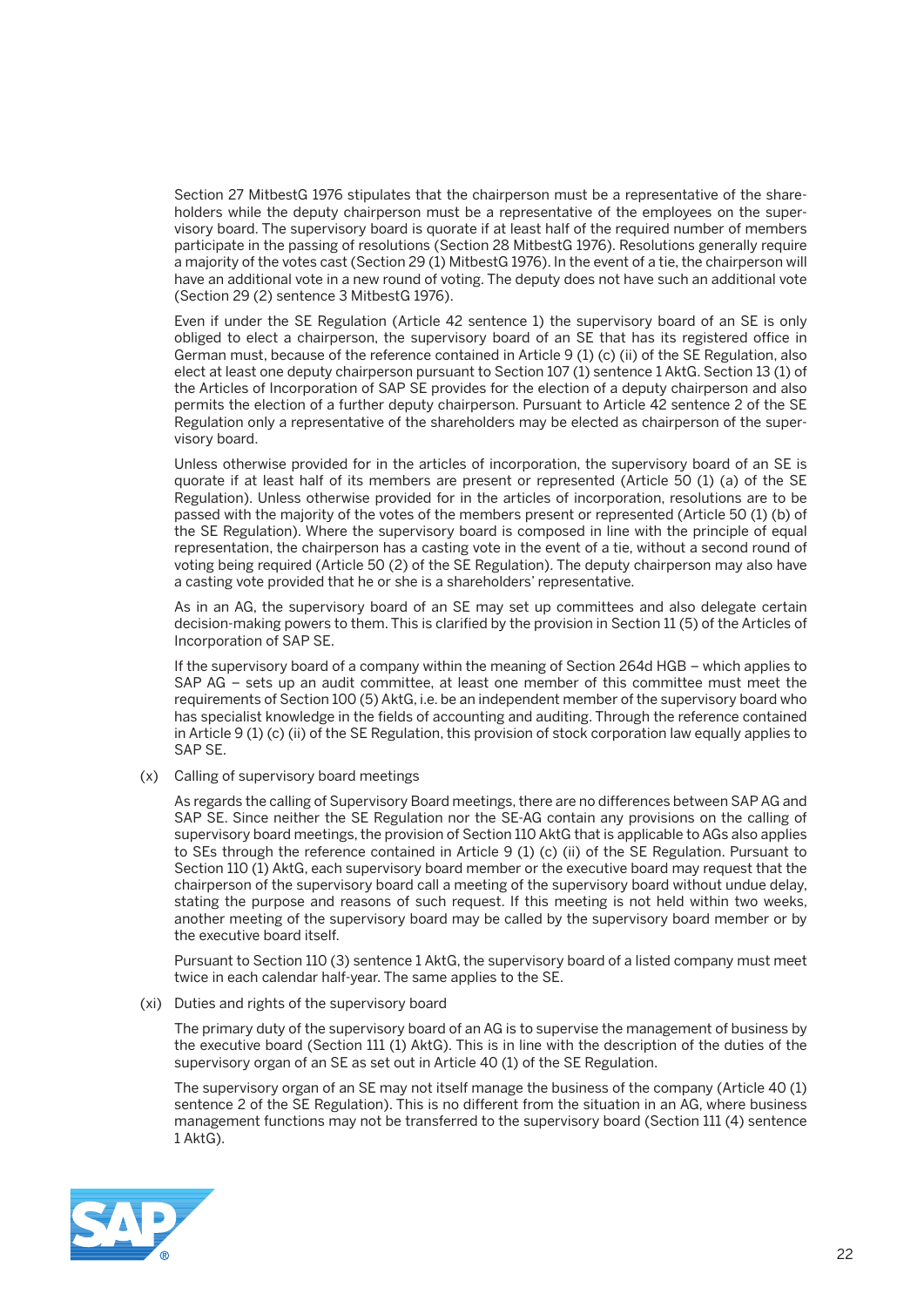However, both in an AG and in an SE certain transactions may only be effected with the approval of the supervisory board. In an AG, these transactions may be listed in the articles of incorporation, although this is not mandatorily required; instead, it is also sufficient if the supervisory board determines such transactions elsewhere, for example in rules of procedure (Section 111 (4) sentence 2 AktG). The provisions applicable to SEs are stricter in this regard, because here a list of transactions requiring approval must mandatorily be contained in the articles of incorporation (Article 48 (1) sentence 1 of the SE Regulation).

 This is the reason why the Articles of Incorporation of SAP SE – in contrast to the existing Articles of Incorporation of SAP AG – contain a list of business management measures requiring approval. Measures essentially corresponding to those set out in Section 11 (6) of the Articles of Incorporation of SAP SE can already be found in a list of transactions requiring approval that has been resolved on by the Supervisory Board of SAP AG. According to a view that should probably be regarded as the correct one, if the supervisory board refuses its approval to a particular measure, the executive board may request that the general meeting of shareholders pass a resolution on the approval. Although neither the SE Regulation nor the SE-AG contain any provision that corresponds to Section 111 (4) sentences 3 through 5 AktG, this provision must be deemed applicable to an SE because of the reference contained in Article 9 (1) (c) (ii) of the SE Regulation. The fact that a list of transactions requiring approval is included in the articles of incorporation of an SE does not rule out the possibility that the supervisory board may specify further types of transactions that require its approval in a document other than the articles of incorporation on the basis of the authorization conferred in Section 19 SE-AG.

 Because of its comprehensive supervisory function, the supervisory board is granted extensive monitoring rights both in an AG and in an SE in order to ensure that it can fulfill its monitoring duties. The Stock Corporation Act expressly stipulates that the supervisory board may inspect and examine the books and records of the company and its assets (Section 111 (2) sentence 1 AktG). Article 41 (4) of the SE Regulation also states for the SE that the supervisory organ may undertake or arrange for any investigations necessary for the performance of its duties. The power of the supervisory board to call a general meeting of shareholders with simple majority if the interests of the company so require (Section 111 (3) AktG) also exists in an SE that has its registered office in Germany as a result of Article 54 (2) of the SE Regulation, which refers to corresponding powers at stock corporations established under national law.

 Apart from the fact that a list of transactions requiring approval must now mandatorily be contained in the Articles of Incorporation of SAP SE, there are no differences between SAP AG and SAP SE as regards the duties and rights of the Supervisory Board.

(xii) Duties of care and confidentiality

 In performing their function the members of the supervisory board must apply the care of a prudent and conscientious member of such an organ (Section 116 sentence 1 in conjunction with Section 93 (1) sentence 1 AktG). The supervisory board members are in particular obliged to keep confidential all confidential reports obtained and all confidential discussions (Section 116 (2) AktG). In particular, they are obliged to pay damages if they determine inappropriate remuneration for the executive board. As a result of the reference contained in Article 51 of the SE Regulation, this measure of liability also applies to the members of the supervisory board of an SE that has its registered office in Germany. The duty of confidentiality incumbent on the members of the supervisory board of an SE is expressly stipulated in Article 49 of the SE Regulation. This provision states that the members of the supervisory board must not, even after they have ceased to hold office, divulge any information concerning the SE the disclosure of which might be detrimental to the company's interests, except where such disclosure is required or permitted under the provisions of national stock corporation law or – to quote the SE Regulation verbatim – "is in the public interest". Even if the SE Regulation – in contrast to the Stock Corporation Act – specifically mentions that the duty of confidentiality continues after the end of the term of office, this does not represent any essential change because in German stock corporation law, too, the continuation of the duty of confidentiality after the end of the term of office is generally acknowledged. The duties of the Supervisory Board members of SAP SE are thus equivalent to those of the Supervisory Board members of SAP AG.

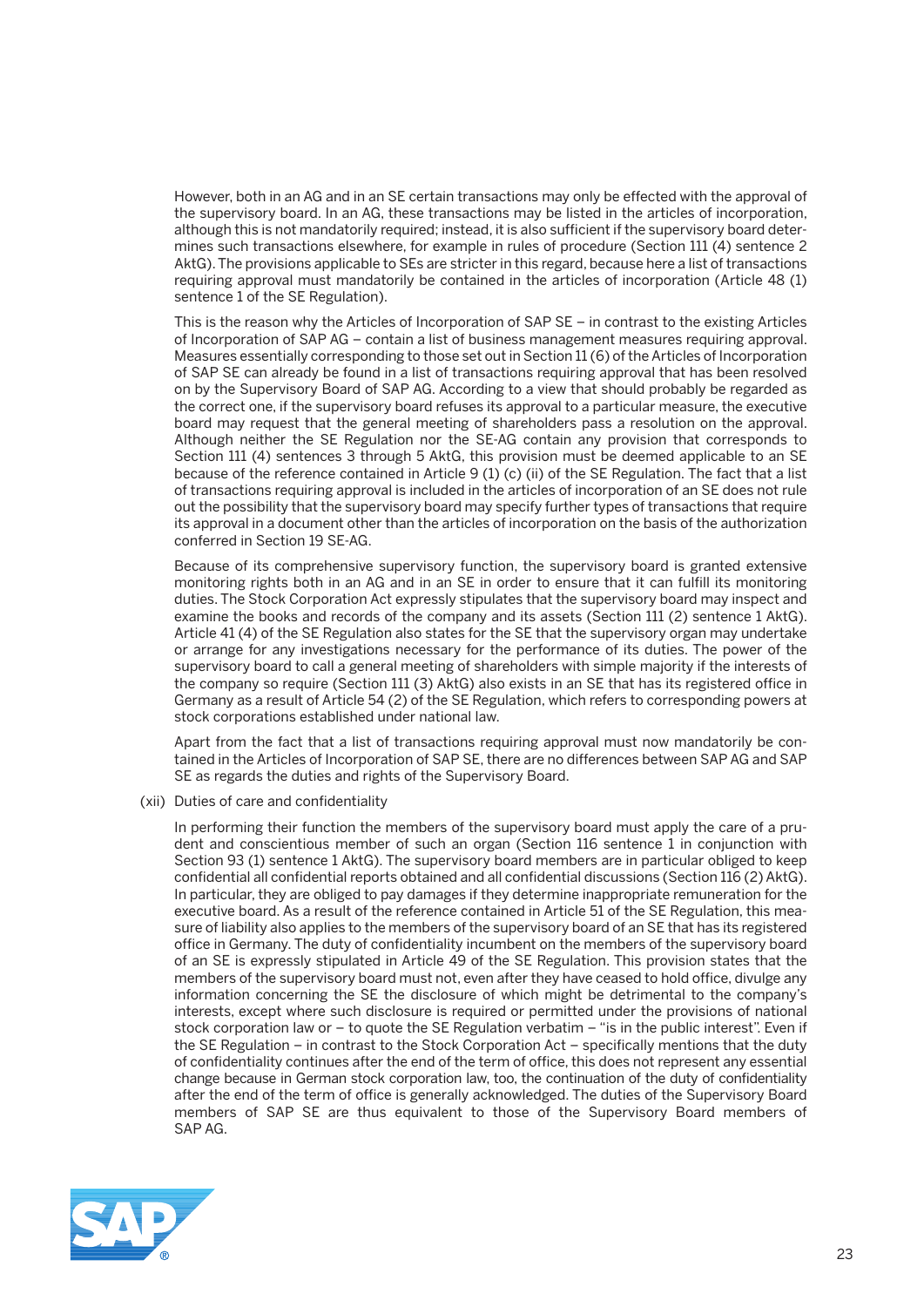(xiii) Representation of the company vis-à-vis the executive board members

 As in an AG, the supervisory board of an SE also represents the company vis-à-vis the members of the executive board in and out of court (Section 112 AktG in conjunction with Article 9 (1) (c) (ii) of the SE Regulation).

 (xiv) Remuneration of supervisory board members, agreements with supervisory board members, granting of loans to supervisory board members

 Through the reference contained in Article 9 (1) (c) (ii) of the SE Regulation, the provisions of the Stock Corporation Act concerning the remuneration of supervisory board members, agreements with supervisory board members and the granting of loans to supervisory board members (Sections 113 through 115 AktG) also apply to an SE. The provisions concerning the remuneration of the Supervisory Board of SAP SE are laid down in the Articles of Incorporation.

- (d) General meeting of shareholders
	- (i) Rights of the general meeting of shareholders

 The shareholders of an AG exercise their rights relating to the affairs of the company at the general meeting of shareholders unless stipulated otherwise by law (Section 118 (1) AktG). The members of the executive board and the supervisory board are to attend the general meeting of shareholders (Section 118 (3) AktG). Through the reference contained in Article 9 (1) (c) (ii) of the SE Regulation, this also applies to an SE. Accordingly, the conversion of SAP AG to an SE does not result in any changes in this regard.

 The general meeting of shareholders of an SE that has its registered office in Germany resolves on matters for which the general meeting of shareholders of a German AG is given responsibility either under national statutory provisions or by virtue of the articles of incorporation; this comprises in particular the appointment of members of or shareholders' representatives on the supervisory board, the appropriation of retained earnings, the granting of formal approval of the acts of the members of the executive and supervisory boards, the appointment of the auditors, amendments to the articles of incorporation, measures affecting the capital (capital increases and reductions) including the creation of authorized and conditional capital, the appointment of auditors to examine processes relating to formation or management and the winding-up of the company (Section 119 (1) AktG, Article 52 of the SE Regulation).

 The general meeting of shareholders of an AG as well as of an SE that has its registered office in Germany may only decide on matters relating to the management of the company if requested to do so by the executive board (Section 119 (2) AktG, Article 52 of the SE Regulation). According to a ruling by the German Federal Supreme Court (*Bundesgerichtshof*), exceptions apply in the case of structural measures which formally fall within the management competence of the executive board but which resemble an amendment to the articles of incorporation and fundamentally affect the shareholders' rights. It may be assumed that this principle also applies to an SE that has its registered office in Germany (cf. Article 52 of the SE Regulation), so that the conversion of SAP AG to an SE will not result in any changes in this regard.

 Pursuant to Section 120 (4) AktG the general meeting of shareholders of a listed AG may resolve on the approval of an executive board remuneration system. The resolution creates neither rights nor obligations; in particular it does not affect the obligations of the supervisory board under Section 87 AktG. The resolution cannot be contested in accordance with Section 243 AktG. Because of the reference contained in Article 52 sentence 2 and Article 9 (1) (c) (ii) of the SE Regulation, these provisions also apply to an SE that has its registered office in Germany.

 The general meeting of shareholders of an AG as well as of an SE that has its registered office in Germany is further responsible for authorizing the executive board to acquire and use own shares pursuant to Section 71 (1) no. 8 AktG, for issuing authorizations to issue convertible bonds, income bonds and profit-sharing rights pursuant to Section 221 AktG and for taking measures under conversion law as set out in the German Conversion Act (such as mergers, spin-offs, asset transfers or changes of legal form).

 In addition, Article 52 of the SE Regulation stipulates that the general meeting of shareholders of an SE decides on matters for which it is given sole responsibility by the SE Regulation or by any

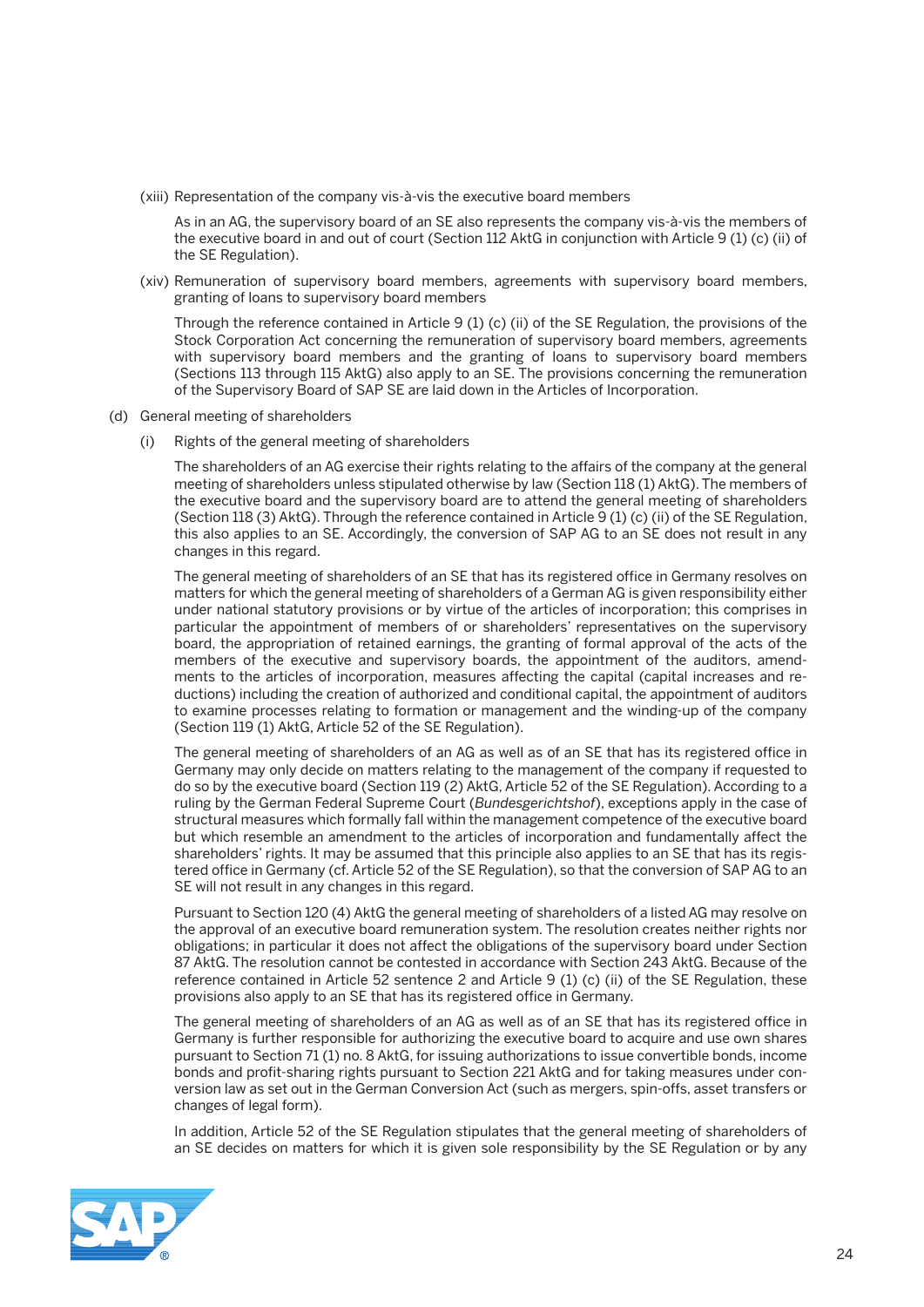legislation of the member state in which the SE has its registered office that was adopted in implementation of Directive 2001/86/EC (the SE Employee Involvement Directive). This includes in particular the transfer of registered office (Article 8 of the SE Regulation) and the reconversion to a stock corporation under national law (Article 66 (6) of the SE Regulation). No reconversion may be resolved on before two years have elapsed since the registration of the SE or before the first two sets of annual financial statements have been approved.

(ii) Formal approval of the acts of the executive board and supervisory board

 The general meeting of shareholders of an AG held within the first eight months of the fiscal year will resolve on the formal approval of the acts of the executive board and supervisory board. By this resolution the general meeting of shareholders approves the administration of the company by the members of the executive board and the supervisory board (cf. Section 119 (1) no. 3 and Section 120 AktG).

 Through the reference contained in Articles 52 and 53 of the SE Regulation, these provisions of German stock corporation law generally also apply to an SE without limitation. The only difference is that the time period after the end of the fiscal year during which the general meeting of the shareholders of an SE must be held is six months (and not eight months as in the case of an AG, cf. Article 54 (1) of the SE Regulation).

(iii) Calling of the general meeting of shareholders

 General meetings of shareholders of an SE may be called at any time by the executive board or the supervisory board in accordance with the national law applicable to stock corporations in the member state in which the SE's registered office is situated (Article 54 (2) SE Regulation). The one difference is that pursuant to Section 120 (1) sentence 1 AktG the annual general meeting of shareholders of an AG must take place within the first eight months after the end of a fiscal year, while pursuant to Article 54 (1) sentence 1 of the SE Regulation this period is shortened to six months for an SE.

 (iv) Calling of the general meeting of shareholders at the request of a minority, additions to the agenda at the request of a minority

 A general meeting of shareholders of an AG is to be called if shareholders collectively holding at least 5% of the capital stock so request in writing, stating the purpose and reasons (Section 122 (1) AktG). The shareholders must prove that they have held their shares for at least three months before the date of the general meeting of shareholders and that they will continue to hold the shares until such time as a decision has been made concerning the request (i.e. until the date of authorization by the court or until the general meeting of shareholders is called by the executive board) (Section 122 (1) sentence 3 in conjunction with Section 142 (2) sentence 2 AktG). In the same manner, shareholders collectively holding 5% of the capital stock or a pro rata portion of capital stock equaling at least € 500,000 may request that additional items for resolution by the general meeting of shareholders be published (Section 122 (2) AktG). If the request is not complied with, the court may authorize the shareholders who submitted the request to call a general meeting of shareholders or to publish the relevant item for resolution (Section 122 (3) sentence 1 AktG). The articles of incorporation may link the right to request a general meeting of shareholders to other formal requirements or to the holding of a smaller portion of the capital stock.

 The calling of the general meeting of shareholders of an SE and the preparation of an agenda may be requested by one or more shareholders holding at least 5% of the capital stock (Article 55 (1) of the SE Regulation, Section 50 (1) SE-AG). The request that a general meeting of shareholders be called must state the items to be put on the agenda (Section 55 (2) of the SE Regulation). Upon receiving such an application the court may authorize the shareholders to call a general meeting of shareholders if such meeting has not been called at the latest within two months after the calling request was submitted (Article 55 (3) of the SE Regulation). Contrary to the German stock corporation-law provision contained in Section 122 (1) sentence 3 and Section 142 (2) sentence 2 AktG, the rules governing SEs do not contain a three-month minimum holding requirement for submitting a request.

 The addition of one or more items to the agenda for a general meeting of shareholders of an SE may be requested by one or more shareholders holding at least 5% of the capital stock or a pro rata portion of capital stock equaling at least € 500,000 (Article 56 of the SE Regulation, Section 50 (2) SE-AG). The procedures and deadlines are as set out in national law, i.e. in this case in the SE-AG and in Sections 122 ff. AktG (cf. Article 56 sentence 2 of the SE Regulation in conjunction with Section 50 SE-AG). Again, contrary to the German stock corporation-law provision contained in Section 122 (1) sentence 3 and (2) sentence 1 and in Section 142 (2) sentence 2 AktG, the rules governing SEs do not contain a three-month minimum holding requirement for submitting a request for an addition of items to the agenda.

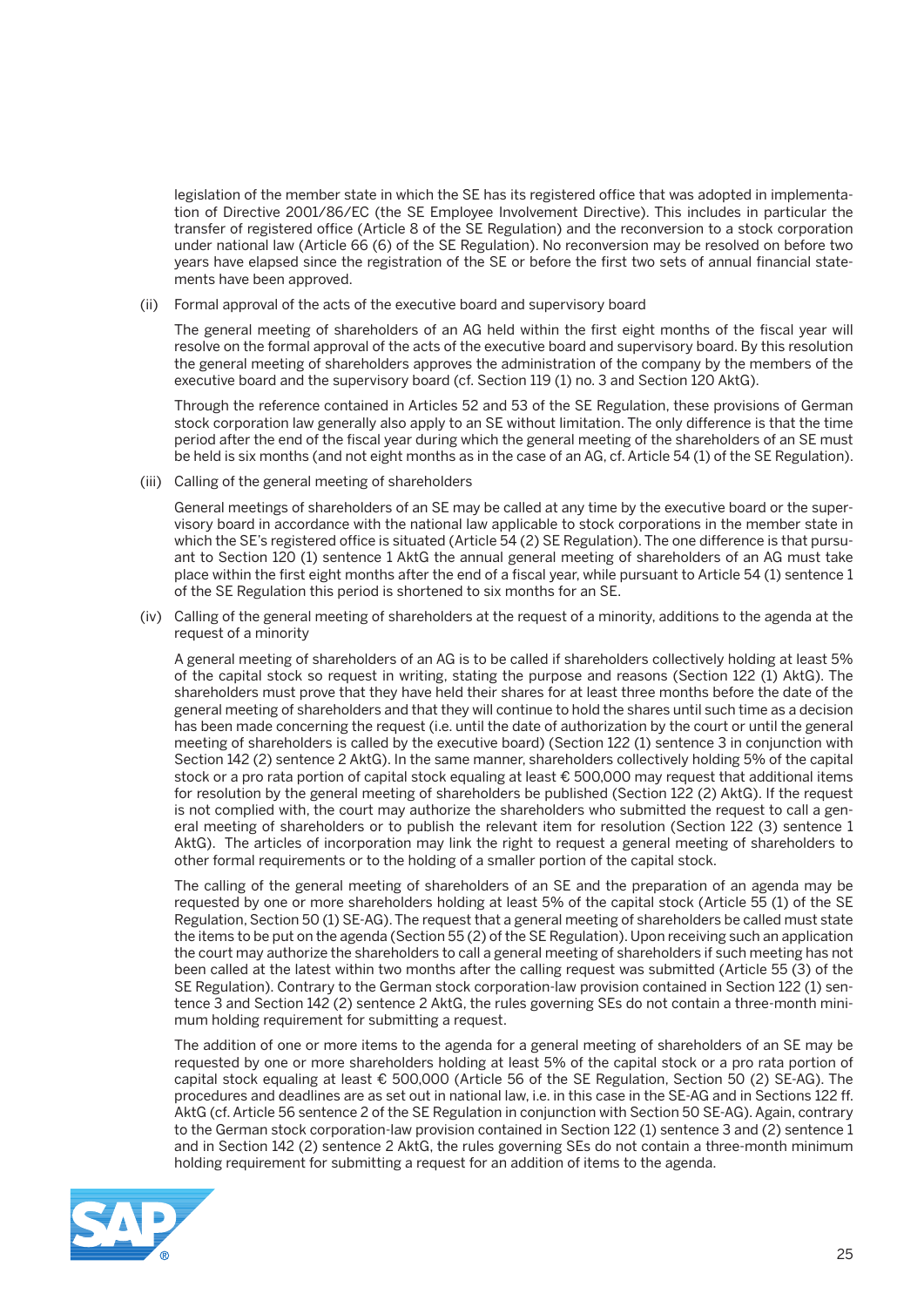In the final analysis, the SE Regulation and the SE-AG essentially mirror the provisions of the German Stock Corporation Act, which means that the conversion of SAP AG to an SE will not result in any fundamental changes. In view of the fact that no minimum holding period is required for the shares before a request may be submitted, the rules applicable to SEs are more advantageous to shareholders.

(v) Organization of and proceedings at general meetings of shareholders

 As regards the organization of and proceedings at the meeting the SE Regulation generally refers to the national provisions for stock corporations (Article 53 SE Regulation). Consequently there are no changes in terms of the organization of and proceedings at the general meeting of shareholders of an SE as compared to an AG. In particular, the provisions of the German Stock Corporation Act concerning conducting the meeting, including the option to restrict the right to speak and ask questions, also apply to an SE.

 The rules governing the information, notifications and publications to be provided or made in the calling notice and in connection with the calling of a meeting (Section 121 (3) and (4a), Section 124 (1) and Section 124a AktG) as well as the option to participate online (Section 118 (1) sentence 2 AktG) or to vote by post (Article 118 (2) AktG), which may be provided for in the articles of incorporation or which the articles of incorporation may authorize the executive board to adopt, also apply to the SE in the same way as to the AG.

(vi) Right of the shareholders to speak and ask questions at the general meeting of shareholders

 As regards the right of shareholders to speak and ask questions, there are no differences between SAP AG and SAP SE. In an AG, the executive board must inform every shareholder at the general meeting of shareholders upon request about the affairs of the company, insofar as such information is necessary in order to make an informed judgment on an agenda item. In this context there is no requirement of a particular minimum holding in the capital of the company. The details of the right to request information and on the powers to restrict the right to speak and ask questions as well as the power to refuse to provide information may be derived from Section 131 AktG. For an SE that has its registered office in Germany, this provision applies through the reference contained in Article 9 (1) (c) (ii) of the SE Regulation. The right of the shareholders of SAP AG to speak and ask questions therefore remains unchanged by the conversion of the Company to an SE.

(vii) Rules of procedure for the general meeting of shareholders

 The general meeting of shareholders of an AG may adopt rules of procedure setting out provisions for the preparation and conducting of the general meeting of shareholders if so agreed by a majority of at least three quarters of the capital stock represented when the resolution was adopted (Section 129 (1) sentence 1 AktG). Through the reference contained in Article 53 of the SE Regulation, this authorization also applies to an SE. However, in the case of an SE the resolution is to be passed with three quarters of the votes cast rather than three quarters of the capital stock represented. This is due to the fact that the provisions of the SE Regulation that deal with voting only refer to the majority of votes and not also to the majority of capital stock (see Article 57 and 59 of the SE Regulation). As a result, the provisions of the Stock Corporation Act that require a majority of capital stock (besides Section 129 AktG these provisions for example include Section 179 (2) sentence 1, Section 182 (1) sentence 1, Section 293 (1) sentence 2 AktG) must be applied to an SE in such a manner that a majority of votes will suffice. For a German SE this is without any practical relevance since there are no multiple-vote shares, and thus the majority of capital stock is always also a majority of votes.

(viii) Simple resolutions of the general meeting of shareholders (no amendment to the articles of incorporation)

 The resolutions of the general meeting of shareholders of an AG require a majority of the votes cast (simple majority of votes) unless a larger majority is required, or further requirements are stipulated, by law or by the articles of incorporation (Section 133 (1) AktG). The Stock Corporation Act imposes further requirements for resolutions that cannot be reduced by articles of incorporation, namely a majority of at least three quarters of the capital stock represented when the resolution is adopted, in particular where the shareholders' subscription rights are to be excluded by the general meeting of shareholders or the executive board is to be authorized by the general meeting of shareholders to exclude subscription rights. They also exist, however, for the approval of the general meeting of shareholders of the AG to conversion measures or intercompany agreements.

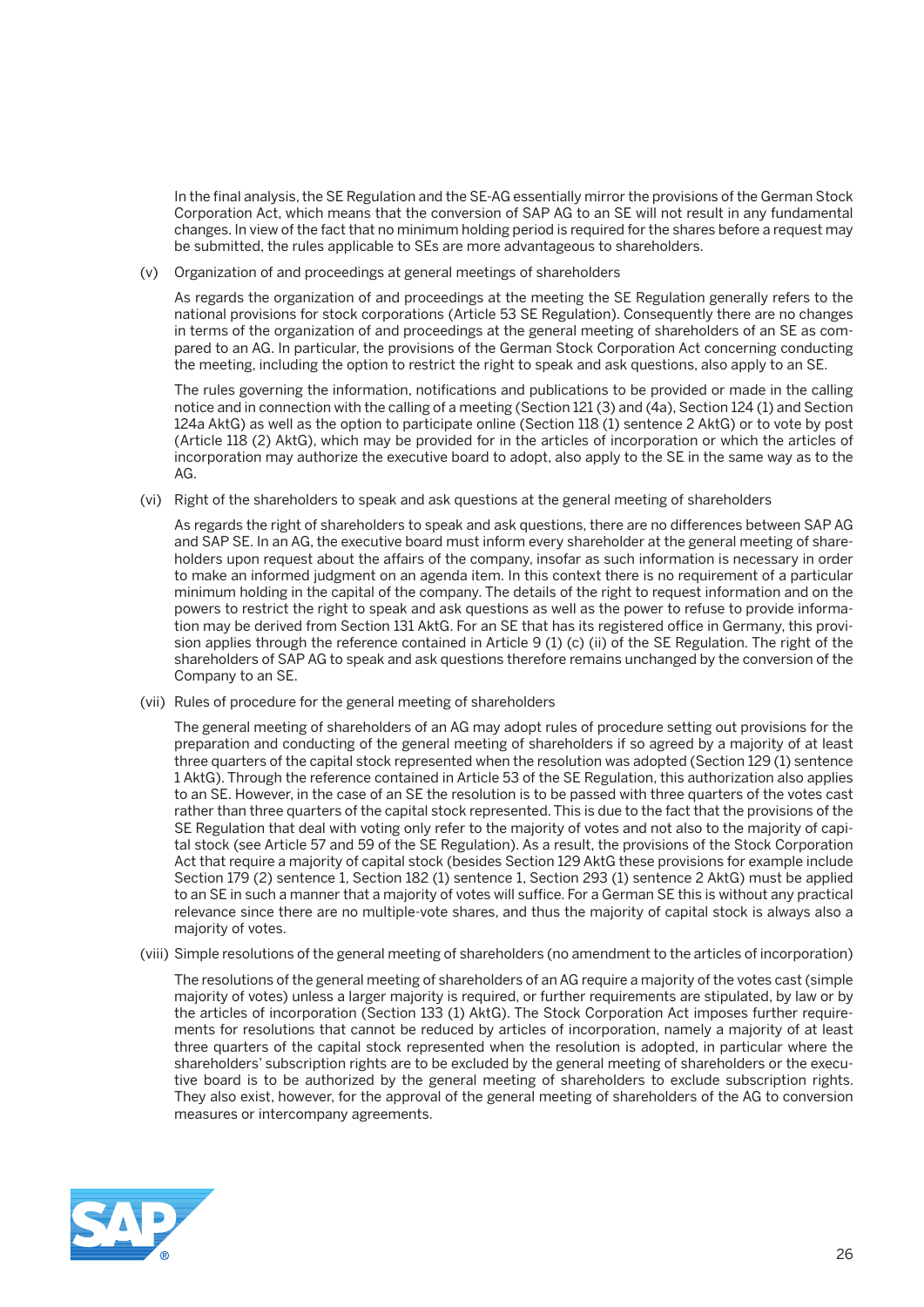As regards the majority requirements, the SE Regulation distinguishes between simple resolutions and resolutions amending the articles of incorporation. Article 57 of the SE Regulation stipulates that save where the SE Regulation or, failing that, the law applicable to stock corporations in the member state in which an SE's registered office is situated requires a larger majority, simple resolutions will be adopted at the general meeting of shareholders by a majority of the valid votes cast. In line with Article 57 of the SE Regulation, Section 21 (1) of the Articles of Incorporation of SAP SE stipulates that resolutions of the General Meeting of Shareholders of SAP SE will be adopted with a majority of valid votes cast, unless a larger majority is prescribed by law or the Articles of Incorporation; in view of the wording of Article 57 of the SE Regulation, any increased majority requirements set out in the Articles of Incorporation may only relate to amendments of the Articles of Incorporation, because the option to prescribe majority requirements in the Articles of Incorporation that go beyond those stipulated by law only exists in this context. The provisions of the Stock Corporation Act that require a majority of capital stock (besides Section 129 AktG these provisions for example include Section 179 (2) sentence 1, Section 182 (1) sentence 1, Section 186 (3), Section 293 (1) sentence 2 AktG) must be applied to an SE in such a manner that the corresponding majority of votes will be required or suffice. For a German SE this is without any practical relevance since there are no multiple-vote shares, and thus the majority of capital stock is always also a majority of votes.

 Consequently, the conversion of SAP AG to an SE does not result in any fundamental change to the principle applicable to SAP AG under Section 133 AktG of a simple majority of votes for resolutions of the general meeting of shareholders that do not amend the Articles of Incorporation. Where the Stock Corporation Act or the Conversion Act determine that further resolution requirements, namely a majority of at least three quarters of the capital stock represented when the resolution is adopted, cannot be reduced by the articles of incorporation, a corresponding majority of votes that cannot be reduced by the articles of incorporation also applies in the case of an SE that has its registered office in Germany, so that in this regard, too, the conversion to an SE does not result in any factual changes.

(ix) Resolutions of the general meeting of shareholders to amend the articles of incorporation

 Any resolutions of an AG amending the articles of incorporation require a majority of at least three quarters of the capital stock represented when the resolution was adopted, as well as a simple majority of votes (Sections 179 (2), 133 AktG). The articles of incorporation may set out other majority requirements, but for a change of the corporate purpose only a larger majority of capital stock is permitted (Section 179 (2) sentence 2 AktG). Where the amendment to the articles of incorporation contains an exclusion of subscription rights and/or a corresponding authorization of the executive board, especially in connection with authorized capital, at least the majority of three quarters of the capital stock represented in the vote as stipulated in Section 186 (3) AktG is required in addition to the simple majority of votes.

 An amendment to the articles of incorporation of an SE requires a resolution by the general meeting of shareholders adopted with a majority of no less than two thirds of the votes cast, unless the law applicable to stock corporations in the member state in which an SE's registered office is situated requires or permits a larger majority (Article 59 (1) of the SE Regulation). A member state may, however, provide that where at least half of an SE's subscribed capital is represented, a simple majority of votes will suffice for amendments to the articles of incorporation (Article 59 (2) of the SE Regulation). The German legislature has made use of this authorization: Pursuant to Section 51 SE-AG the articles of incorporation may stipulate that the simple majority of the votes cast will suffice for a resolution of the general meeting of shareholders amending the articles of incorporation provided that at least half of the capital stock is represented. This does not, however, apply in the case of an amendment of the corporate purpose, a resolution pursuant to Article 8 (6) of the SE Regulation or to cases in which a greater majority of capital stock is mandatorily prescribed by German law.

 Section 21 (2) of the Articles of Incorporation of SAP SE has been worded such as to ensure that the majorities applying to the AG will also apply to SAP SE. This means that generally a majority of three quarters is required, with the number of votes cast now serving as the reference basis as opposed to the capital stock represented. Accordingly, the conversion of SAP AG does not result in any factual changes in this regard. In those cases where the Stock Corporation Act prescribes a simple majority for amendments to the articles of incorporation (Section 97 (2) sentence 4, Section

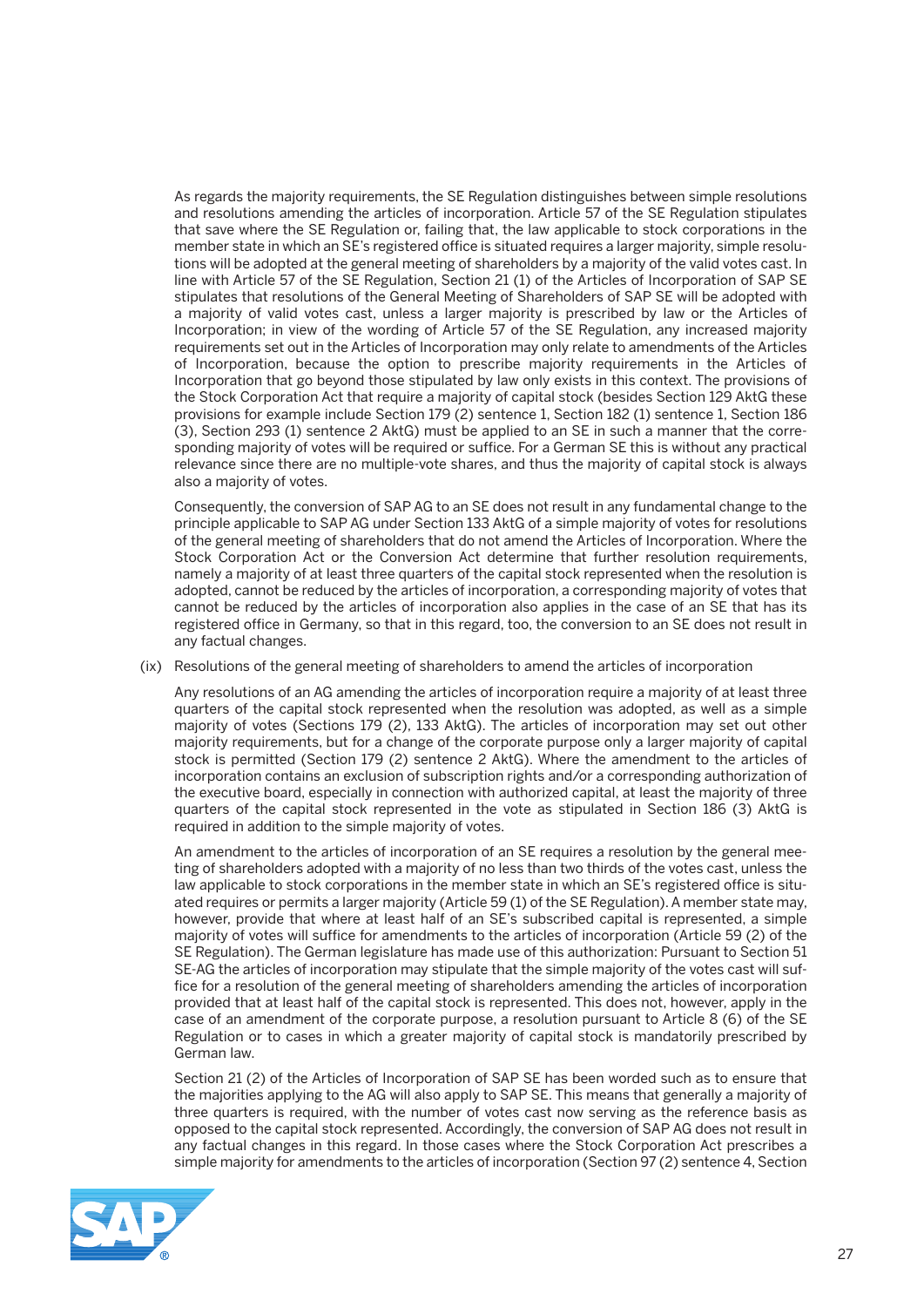113 (1) sentence 4 AktG) this also generally applies to SAP SE; however, owing to Article 59 (2) of the SE Regulation, this is the case only if at least half of the stock capital is represented (cf. Section 21 (2) sentence 2 of the Articles of Incorporation of SAP SE). In the absence of such quorum, the majority of two thirds as required pursuant to Article 59 (1) of the SE Regulation is required in this context.

 Through the reference contained in Article 9 (1) (c) (ii) of the SE Regulation, Section 179 (1) sentence 2 AktG also applies to the SE, which means that in the SE, too, the general meeting of shareholders may transfer the power to amend the articles of incorporation, insofar as such amendments only concern their wording, to the supervisory board. In Section 11, the Articles of Incorporation of SAP AG contain such an authorization, which was also incorporated in Section 11 (2) of the Articles of Incorporation of SAP SE.

(x) Special audit

 Through the references in Article 9 (1) (c) (ii) and Article 52 sentence 2 of the SE Regulation the German stock corporation-law provisions concerning special audits (Sections 142, 258 AktG) also apply to the SE, so that the conversion to an SE does not result in any changes for the shareholders in this respect.

(xi) Claims for damages against organs of the company, shareholder actions

 Neither the SE Regulation nor the SE-AG contain provisions on the assertion of claims for damages or on shareholder actions. Through the reference contained in Article 9 (1) (c) (ii) of the SE Regulation, the provisions of the Stock Corporation Act (Sections 147 ff. AktG) therefore apply. Consequently, the conversion of SAP AG to an SE will not result in any changes in this respect.

#### **4.6 Annual financial statements, group annual financial statements**

 The change of legal form does not result in any changes as regards the preparation of the annual financial statements and the group annual financial statements including the pertaining management reports and the audit and disclosure of the financial statements. Pursuant to the express provision contained in Article 61 of the SE Regulation, the law of the member state in which the registered office of the SE is situated applies to the SE. In addition, the provisions of the Stock Corporation Act and/or the Commercial Code apply through Article 9 (1) (c) (ii) and/or Article 52 sentence 2 of the SE Regulation.

#### **4.7 Measures to obtain and reduce capital**

 As regards measures to obtain and reduce capital, the provisions of German stock corporation law generally apply to the SE.

#### **4.8 Invalidity of resolutions by the general meeting of shareholders and of the adopted annual financial statements, special audit due to illegitimate undervaluation**

(a) Invalidity or contestability of resolutions by the general meeting of shareholders

 No special provisions exist for the SE with regard to the invalidity and/or contestability of resolutions by the general meeting of shareholders (in the Stock Corporation Act the relevant provisions are contained in Sections 241 through 255). Through the reference contained in Article 9 (1) (c) (ii) of the SE Regulation, the corresponding provisions of the Stock Corporation Act are generally also relevant to SAP SE.

 A special situation would exist if the employees' representatives on the Supervisory Board were appointed by the General Meeting of Shareholders, which would be the case if the statutory fallback provisions applied. In the present case, however, the SAP Agreement on Employee Involvement provides – in deviation from Article 40 (2) sentence 1 of the SE Regulation – that the employees' representatives will be appointed by the SE Works Council.

(b) Invalidity of the annual financial statements adopted

 The conversion to an SE will not result in any changes as regards the invalidity of the annual financial statements adopted because the provisions of German stock corporation law concerning the invalidity of the annual financial statements adopted (Sections 256, 257 AktG) apply through the reference contained in Article 9 (1) (c) (ii) of the SE Regulation.

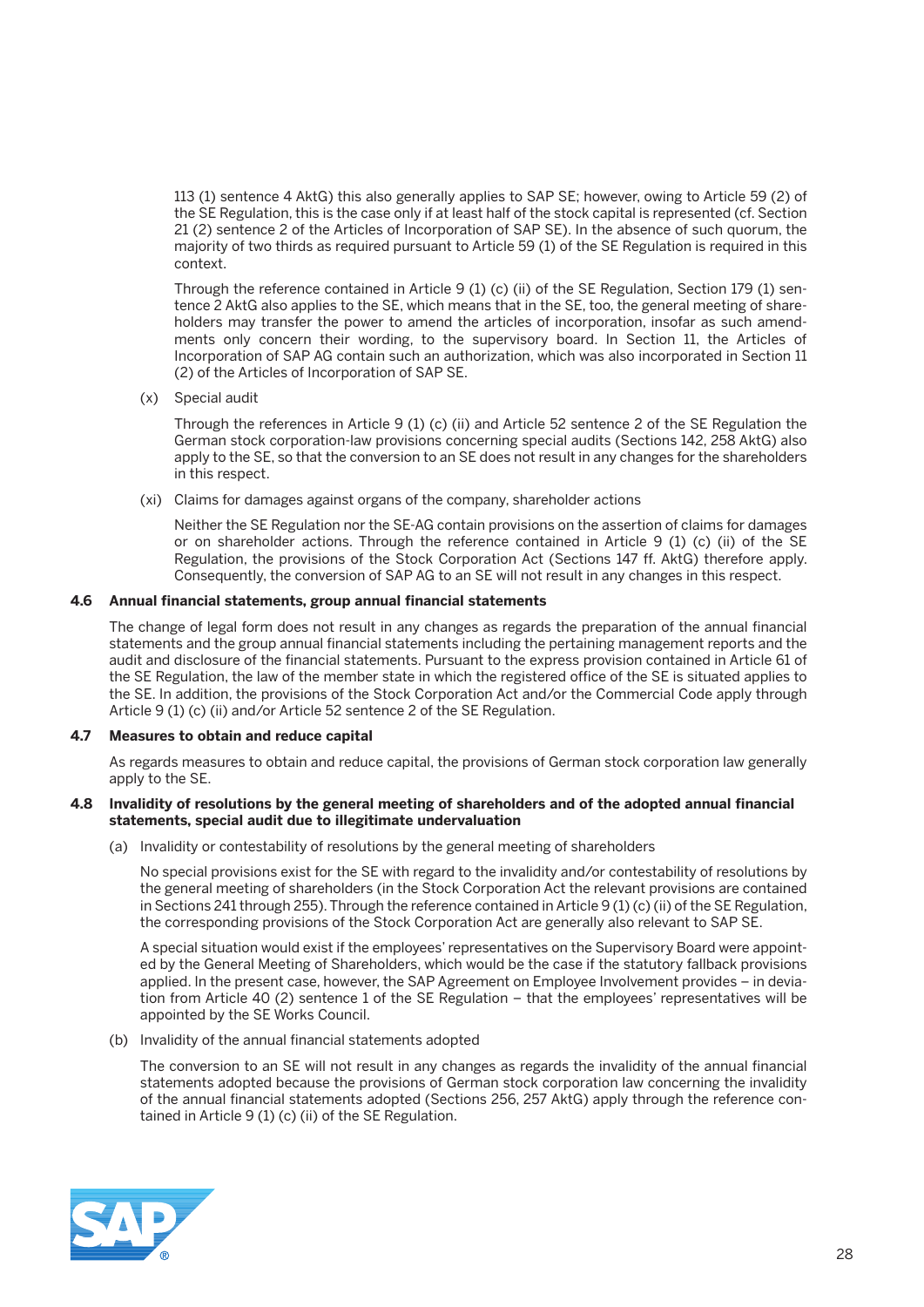(c) Special audit due to illegitimate undervaluation

 The rules governing special audits due to illegitimate undervaluation (Sections 258 through 261a AktG) also apply to the SE through the reference contained in Article 9 (1) (c) (ii) of the SE Regulation. Accordingly the conversion to an SE does not result in any changes in this regard either.

#### **4.9 Winding-up and declaration of annulment of the company**

 As regards the winding-up, liquidation, inability to pay, cessation of payments and similar procedures, an SE is governed by the legal provisions which would apply to a stock corporation formed in accordance with the law of the member state in which its registered office is situated, including the provisions relating to the adoption of resolutions by the general meeting of shareholders (Article 63 of the SE Regulation). In this respect there are no differences between SAP AG and SAP SE. However, any cross-border transfer of the registered office of the SE to another member state would not trigger the winding-up of the company because Article 8 of the SE Resolution permits such a transfer.

 The provisions governing the winding-up of an AG by decree of court (Sections 396 through 398 AktG) are applicable to an SE that has its registered office in Germany through the references contained in Article 9 (1) (c) (ii) of the SE Regulation and Article 63 of the SE Regulation, so that the conversion of SAP AG to an SE will not result in any changes in this regard.

#### **4.10 Affiliated enterprises**

 No separate provisions governing groups of companies have been developed in connection with the SE. According to the prevailing opinion, the national law governing groups of companies is to apply to an SE that has its registered office in Germany. This can also be inferred from the provisions of Section 49 SE-AG, which applies to SEs with a one-tier structure and contains the modifications necessary in this respect for the application of Sections 308 through 327 AktG. This provision offers protection to minority shareholders in connection with the conclusion of a control and profit and loss transfer agreement by ensuring that, in the same way as in an AG, they are entitled to receive appropriate compensation and cash settlement. Where minority shareholders of an SE are excluded in the event that a majority shareholder holds at least 95% of the shares, there is also a claim for an appropriate cash settlement under Sections 237a ff. AktG. The provisions concerning a squeeze-out under takeover law (Sections 39a f. of the German Securities Acquisition and Takeover Act (*Wertpapiererwerbs- und Übernahmegesetz*; "**WpÜG**") and on a squeeze-out under conversion law (Section 62 (5) UmwG) are also applicable to SAP SE.

 In terms of the law governing groups of companies, the prevailing view is that there are no differences between the AG and the SE.

#### **4.11 Provisions on punishments and fines**

 Finally, the provisions on punishments and fines set out in Sections 399 ff. AktG also apply to an SE that has its registered office in Germany. This is stipulated by Section 53 SE-AG, which also contains the necessary adjustments. There are no differences between SAP AG and SAP SE in this respect either.

#### **4.12 German Corporate Governance Code**

 Under Section 161 AktG, the executive board and the supervisory board of a German listed stock corporation must declare once a year that it has complied and continues to comply with the recommendations of the "Government Commission of the German Corporate Governance Code" published by the Federal Ministry for Justice in the official section of the German Federal Gazette, and which recommendations have not been or will not be applied, and why not. The declaration must be made permanently available to the shareholders. The German Corporate Governance Code, which as a rule is updated annually by the Government Commission, sets out rules for the management and supervision of stock corporations. In part it quotes existing provisions of applicable law, but in part it also contains proposals that are divided into recommendations and suggestions. Neither the recommendations nor the suggestions have force of law and are thus of a non-binding nature; however, companies must issue a declaration of conformity every year which expressly states whether there were or are any deviations from recommendations and if so, from which recommendations, and why this was or is the case. The most recent declaration of this type was issued by SAP AG on October 29, 2013 and may be accessed on the website of SAP AG. The obligation to issue such a declaration is also incumbent on the Executive Board and Supervisory Board of SAP SE. The rules governing the SE, in particular the SE-AG, do not contain an explicit requirement to this effect, but Section 161 AktG also applies to the SE through the reference contained in Article 9 (1) (c) (ii) of the SE Regulation.

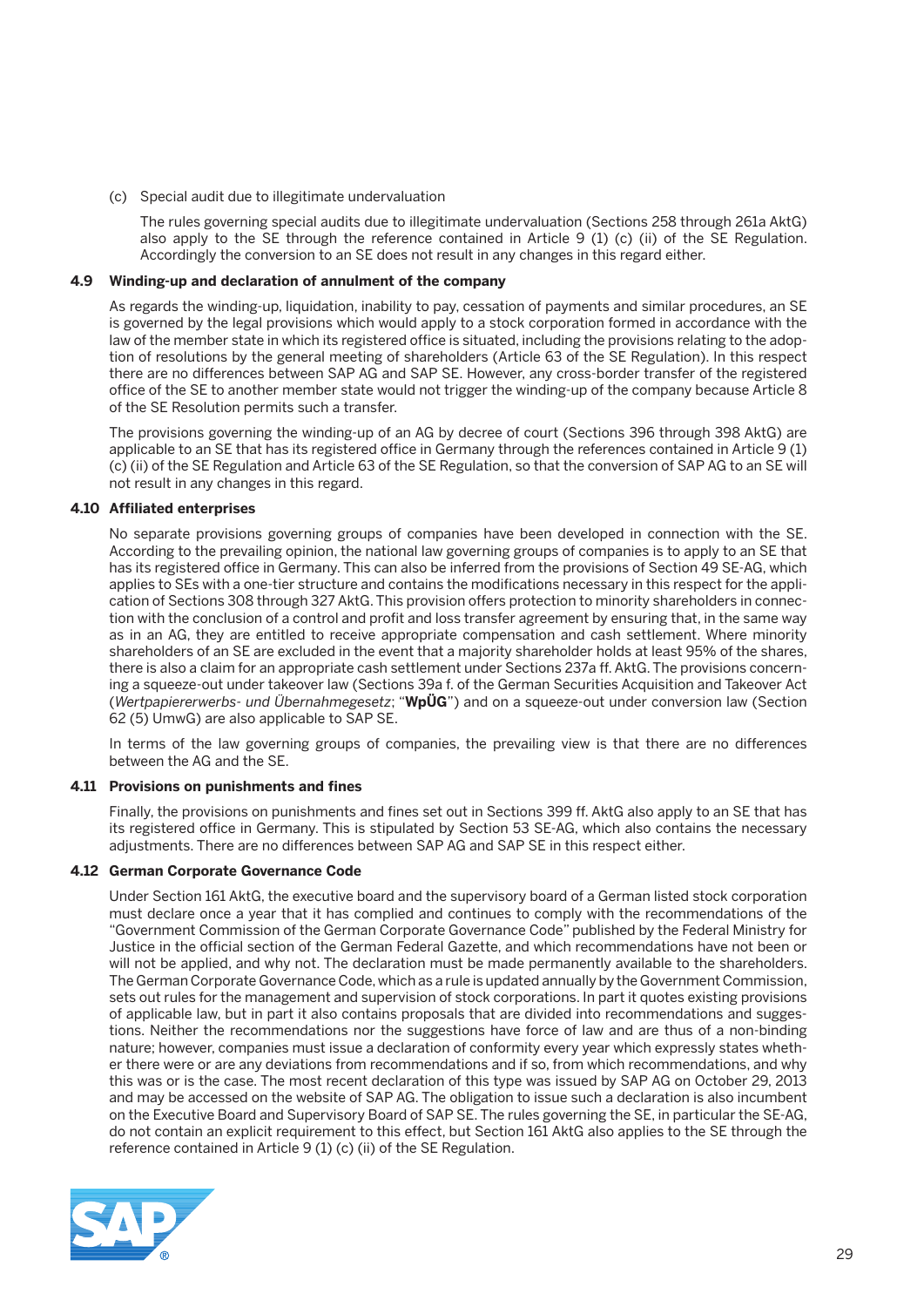# **5. IMPLEMENTATION OF THE CONVERSION OF SAP AG TO SAP SE**

 The following paragraphs outline the implementation of the conversion involving the change of legal form of SAP AG to SAP SE. The conversion requires that the General Meeting of Shareholders approves this measure on the basis of the Conversion Plan dated March 21, 2014 and the Articles of Incorporation of SAP SE. The conversion will become effective upon registration in the commercial register for the Company, i.e. the commercial register at the Local Court of Mannheim.

#### **5.1 Preparation of the Conversion Plan**

 Pursuant to Article 37 (4) of the SE Regulation, the Executive Board of SAP AG is required to prepare a Conversion Plan. The Conversion Plan was prepared by the Executive Board of SAP AG in notarized form on March 21, 2014. Article 37 (4) of the SE Regulation does not set out any specific requirements as to the contents of the Conversion Plan. The SE-AG also does not determine any minimum contents.

 When preparing the Conversion Plan, the Executive Board took the provisions for a merger plan to be prepared in connection with the formation of an SE (cf. Article 20 of the SE Regulation) as a basis, insofar as this was deemed appropriate (e.g. information on the name and the registered office of the Company, special rights, special privileges for certain groups of persons, the Articles of Incorporation of the SE as well as information on the procedure for the involvement of employees). The Executive Board has also observed the requirements for a conversion resolution under German law (Sections 193 ff. UmwG) insofar as this was deemed appropriate (e.g. information on the implications of the change of legal form for employees and their representative bodies).

 The Conversion Plan, including the Articles of Incorporation of SAP SE attached hereto as annex, will be made available to the shareholders on the Internet at www.sap.com/agm and will be available for inspection during the General Meeting of Shareholders. The Conversion Plan and the Articles of Incorporation are both explained in more detail in Section 6 of this Report.

 The Supervisory Board of SAP AG discussed the conversion project in detail, and in its meeting on March 20, 2014 approved the Conversion Plan including the Articles of Incorporation of SAP SE and passed the resolution proposal for the General Meeting of Shareholders on May 21, 2014.

#### **5.2 Conversion audit**

 Pursuant to Articles 3 and 15 (1) of the SE Regulation in conjunction with Section 32 AktG, the founding shareholders are required to submit a report on the procedure for forming the SE. In deviation from the legal principle of Section 75 (2) UmwG, however, it may be concluded that a formation report is not necessary in the event of a conversion if the change of legal form is effected from one company limited by shares to another company limited by shares. Section 75 (2) UmwG provides that a formation report and a formation audit are not necessary in the event of a merger if the transferring legal entity is a company limited by shares. Since SAP AG, as a company limited by shares, is to be converted to an SE, which is also a company limited by shares, a formation report therefore does not have to be submitted. A formation audit by external auditors pursuant to Article 15 (1) of the SE Regulation in conjunction with Section 33 (2) AktG is also not necessary, since the aforementioned legal principle as laid down in Section 75 (2) UmwG applies accordingly.

 For reasons of legal precaution, however, an internal formation audit will be carried out by the members of the Executive Board and Supervisory Board of SAP SE (cf. Article 15 (1) of the SE Regulation in conjunction with Section 33 (1) AktG) once these organs have been set up.

 Pursuant to Article 37 (6) of the SE Regulation, one or more independent experts must certify, before the resolution on the conversion to an SE is adopted by the General Meeting of Shareholders of SAP AG, that the Company has net assets at least equivalent to its capital stock plus those reserves which must not be distributed under the law or the Articles of Incorporation. The Local Court of Mannheim appointed PricewaterhouseCoopers AG Wirtschaftsprüfungsgesellschaft, Frankfurt am Main as independent expert ("**Conversion Auditor**") by order dated February 26, 2014. The Conversion Auditor began the audit in late February 2014 and issued the certificate in accordance with Article 37 (6) of the SE Regulation on March 19, 2014. The certificate of the Conversion Auditor concludes with the following statement:

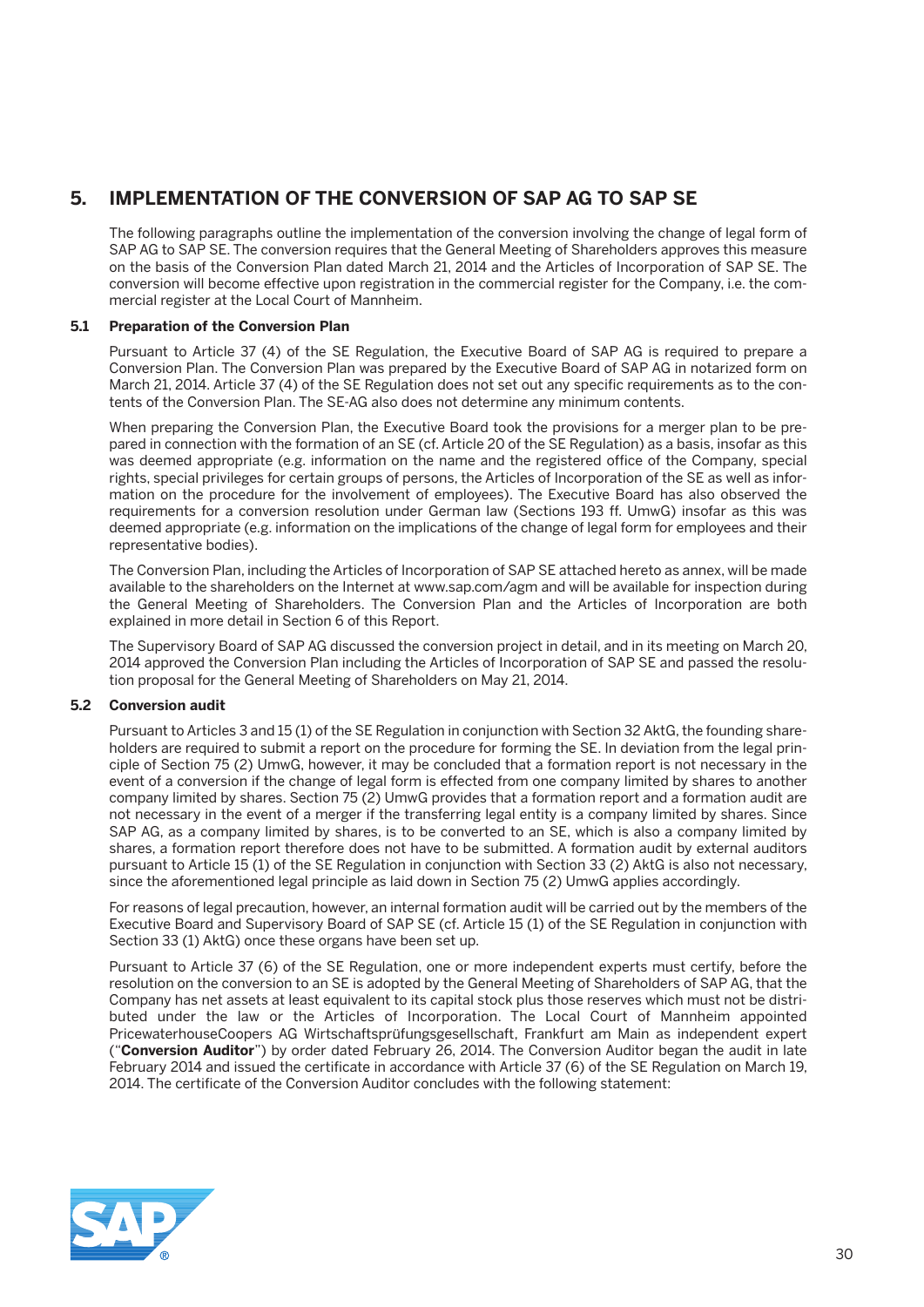*"According to the final results of our proper examination pursuant to Article 37 para. 6 SE-Reg, we confirm on the basis of the documents, books and records presented to us as well as on the basis of the statements and evidence provided to us that SAP AG has net assets at least in the amount of its issued capital plus reserves which are non-distributable by force of law or Statutes."*

 The certificate of the Conversion Auditor will be made available to the shareholders on the Internet at www.sap.com/agm and will be available for inspection during the General Meeting of Shareholders.

#### **5.3 Publication**

 Pursuant to Article 37 (5) of the SE Regulation in conjunction with the statutory provisions which implement Section 3 of the Publicity Directive (Directive 68/151/EEC) in German law, the Conversion Plan and the Conversion Report are to be publicized at least one month before the General Meeting of Shareholders called upon to decide thereon. The Executive Board of SAP AG will submit both documents to the commercial register of the Local Court of Mannheim for the purpose of publication in due time.

 The Conversion Plan and the Conversion Report will also be sent to the competent works council pursuant to Section 194 (2) UmwG in due time.

#### **5.4 General Meeting of Shareholders of SAP AG**

 According to Article 37 (7) of the SE Regulation, the Conversion Plan and the Articles of Incorporation require the approval of the General Meeting of Shareholders of SAP AG. The first auditor of SAP SE, KPMG AG Wirtschaftsprüfungsgesellschaft, Berlin, will also be appointed in the context of the Conversion Plan.

 Pursuant to the reference contained in Article 37 (7) sentence 2 of the SE Regulation to Section 65 UmwG, the resolution of the General Meeting of Shareholders requires a majority, which includes, in addition to the simple majority of votes, also at least three quarters of the capital stock represented at the time the resolution is adopted.

#### **5.5 Procedure for the involvement of employees in SAP SE**

 In order to secure the rights acquired by the employees of SAP AG as regards their involvement in Company decisions, a procedure for the involvement of employees in the future SAP SE was to be conducted in connection with the conversion of SAP AG to an SE in accordance with the statutory requirements. The aim of such a procedure is to conclude an agreement on employee involvement, which in particular governs the participation of the employees on the Supervisory Board of the SE and the procedure for informing and consulting employees either by setting up an SE Works Council or by other means to be agreed with the management of the Company. In the event of a conversion involving a change of legal form, as in the case of SAP AG, at least the same measure of employee rights existing at the AG that is changing its legal form must be ensured in respect of all elements of employee involvement. This also means adopting the participation system in the sense of the proportional involvement of employees on the Supervisory Board.

 In order to conduct negotiations, the employees were to form a Special Negotiating Body ("**SNB**"), which negotiated the involvement of employees with the management. In accordance with the statutory provisions, negotiations between the management and the SNB on an Agreement on Employee Involvement begin with the establishment of the SNB and may last up to six months, subject to an extension by joint agreement of up to one year in total. If an Agreement on Employee Involvement had not been concluded within this sixmonth negotiation period (which period could have been extended to up to one year by mutual agreement), the statutory fallback provisions (Sections 22 ff. SEBG) would have applied. In the case of SAP AG, an Agreement on Employee Involvement was concluded within the six-month negotiation period.

 The particulars of the procedure, which has already been completed in the present case, and the content of the SAP Agreement on Employee Involvement are described and explained in Sections 6 and 7 of the Conversion Plan and in Section 6.1 lit. (f) and (g) of this Report. The SAP Agreement on Employee Involvement will be made available to the shareholders on the Internet at www.sap.com/agm and will be available for inspection during the General Meeting of Shareholders.

#### **5.6 Registration of the conversion to SAP SE**

 The change of legal form of SAP AG to the SE takes effect upon its registration in the commercial register of the Local Court of Mannheim. It is not possible to reliably predict the timing of the registration of the change of legal form. The registration could be delayed in particular if shareholders of SAP AG bring an action for avoidance of the approval resolution of the General Meeting of Shareholders dated May 21, 2014 in court.

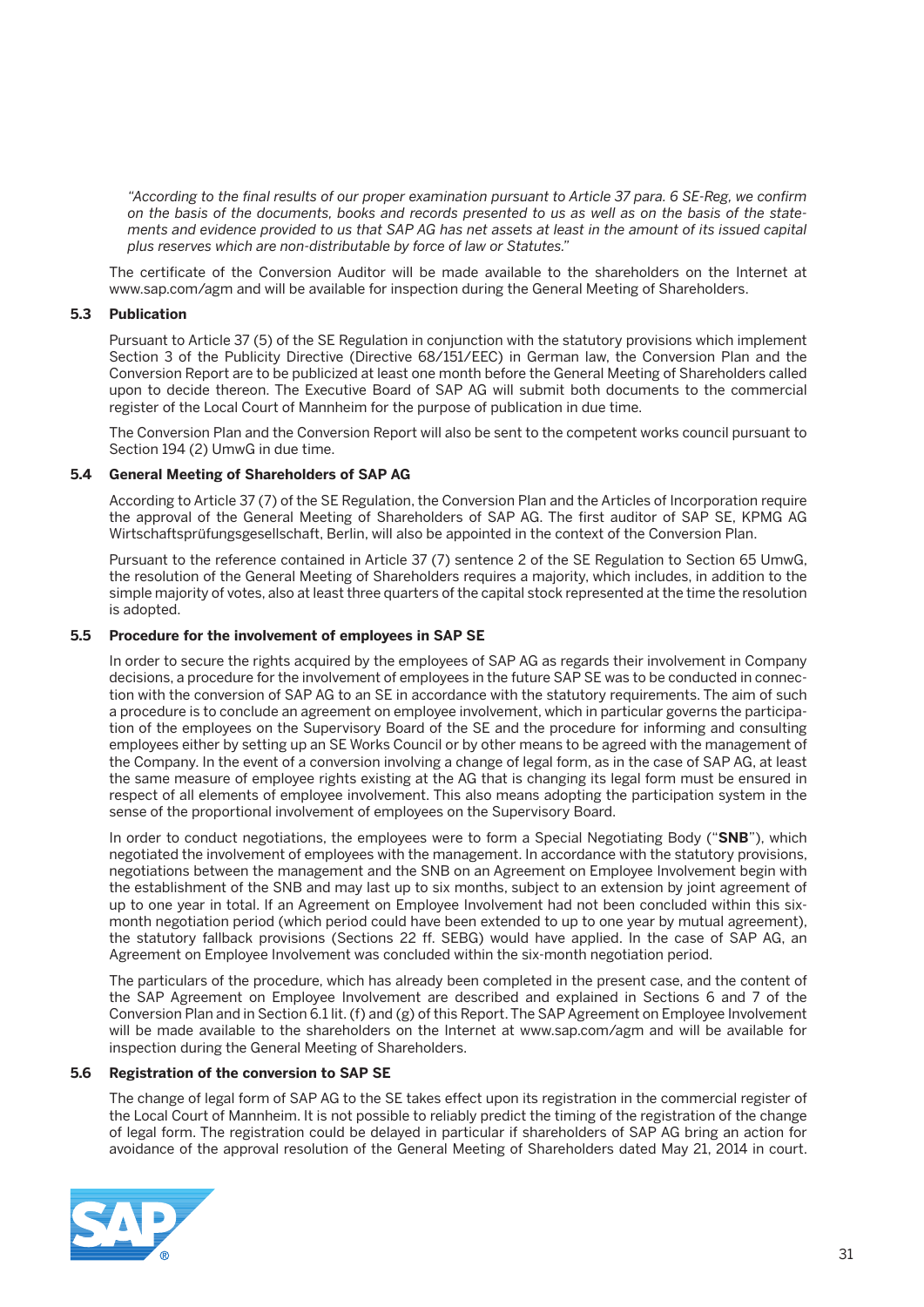Such court action may be brought within one month after the resolution is passed. In the event that an action for avoidance or a nullity action is filed, such action – irrespective of its prospects of success – generally prevents the change of legal form being registered in the commercial register (*Registersperre*).

 However, SAP AG would in such case be able to effect a court order by way of the so-called approval proceedings pursuant to Article 15 (1) of the SE Regulation in conjunction with Sections 198 and 16 (3) UmwG, determining that initiation of such action does not constitute an obstacle to registration in the commercial register. An order of this kind will be issued if (i) the action is inadmissible or manifestly unfounded, or (ii) the claimant has failed to furnish documentary evidence within one week from the date on which the application was served proving that he or she has held a pro-rata share of the stock capital amounting to at least EUR 1,000.00 since the calling notice of the meeting was published, or (iii) granting immediate effect to the conversion appears to take precedence because the court finds at its free discretion that the material disadvantages to SAP AG and its shareholders, as depicted by the applicant, outweigh the disadvantages to the respondent, except where the case involves a particularly severe infringement of rights. In these three cases, registration of the conversion would be effected despite the action having been filed against the validity of the resolution.

 In addition, an SE may only be registered in the commercial register after the procedure for the involvement of employees has been completed (see Section 6 of the Conversion Plan and the relevant explanations in Section 6.1 lit. (f) of this Report), which has already been achieved in the present case and has resulted in the conclusion of the SAP Agreement on Employee Involvement.

 The Articles of Incorporation of the future SAP SE must not conflict at any time with the Agreement on Employee Involvement which has been so determined (Article 12 (4) of the SE Regulation). In the event of such conflict, the Articles of Incorporation must be amended by resolution of the General Meeting of Shareholders of SAP AG to the extent necessary. The Articles of Incorporation of the future SAP SE, which have been submitted for approval as integral part of the Conversion Plan, already provide for equal representation of employees' representatives and shareholders' representatives on the Supervisory Board and also comply in all other respects with the SAP Agreement on Employee Involvement, and it will therefore not be necessary to make any amendments to the Articles of Incorporation.

 Once all conditions for registration have been met, the change of legal form, i.e. the SE, is to be registered in the commercial register at the registered office of the Company, i.e. in the commercial register at the Local Court of Mannheim. Upon registration in the commercial register, the SE acquires its legal personality (cf. Article 16 (1) of the SE Regulation). The principle of the identity of legal entity applies however, i.e. SAP AG does not cease to exist, but only changes its legal form.

 The members of the Executive Board of the SE must be named in the application for registration of the change of legal form (Section 246 (2) UmwG). The members of the Executive Board must be appointed in advance by the Supervisory Board of the SE to be founded and must provide the required affirmations pursuant to Sections 37 (2) and 76 (3) sentences 3 and 4 AktG.

 SAP SE comes into existence upon registration in the commercial register. Due to the identity being maintained between SAP AG and SAP SE (cf. Article 37 (2) of the SE Regulation), it is to be assumed that no pre-SE exists. In any event, the shareholders of SAP SE are not subject to any founder's liability. However, it should be noted that all persons performing legal acts in the name of the SE before registration of SAP SE are jointly and severally liable on an unrestricted basis; Article 16 (2) of the SE Regulation also applies for formation by change of legal form. This liability is not triggered when acting in the name of SAP AG since this does not constitute acting in the name of SAP SE. SAP AG can therefore continue its normal operations in the time prior to registration of the change of legal form to SE despite the liability of the persons involved (*Handelndenhaftung*).

#### **5.7 Establishment of the first Supervisory Board, appointment of the Executive Board**

 Once the conversion has taken effect, the terms of office of the current Executive and Supervisory Board members of SAP AG will end. However, the members of the Executive Board of the SE are to be appointed by the first Supervisory Board of the future SAP SE prior to the conversion taking effect. The first Supervisory Board of SAP SE comprises 18 members – nine shareholders' representatives and nine employees' representatives each (Section 10 of the Articles of Incorporation of SAP SE). The nine shareholders' representatives are to be appointed by the General Meeting of Shareholders of SAP AG in deviation from the possibility of

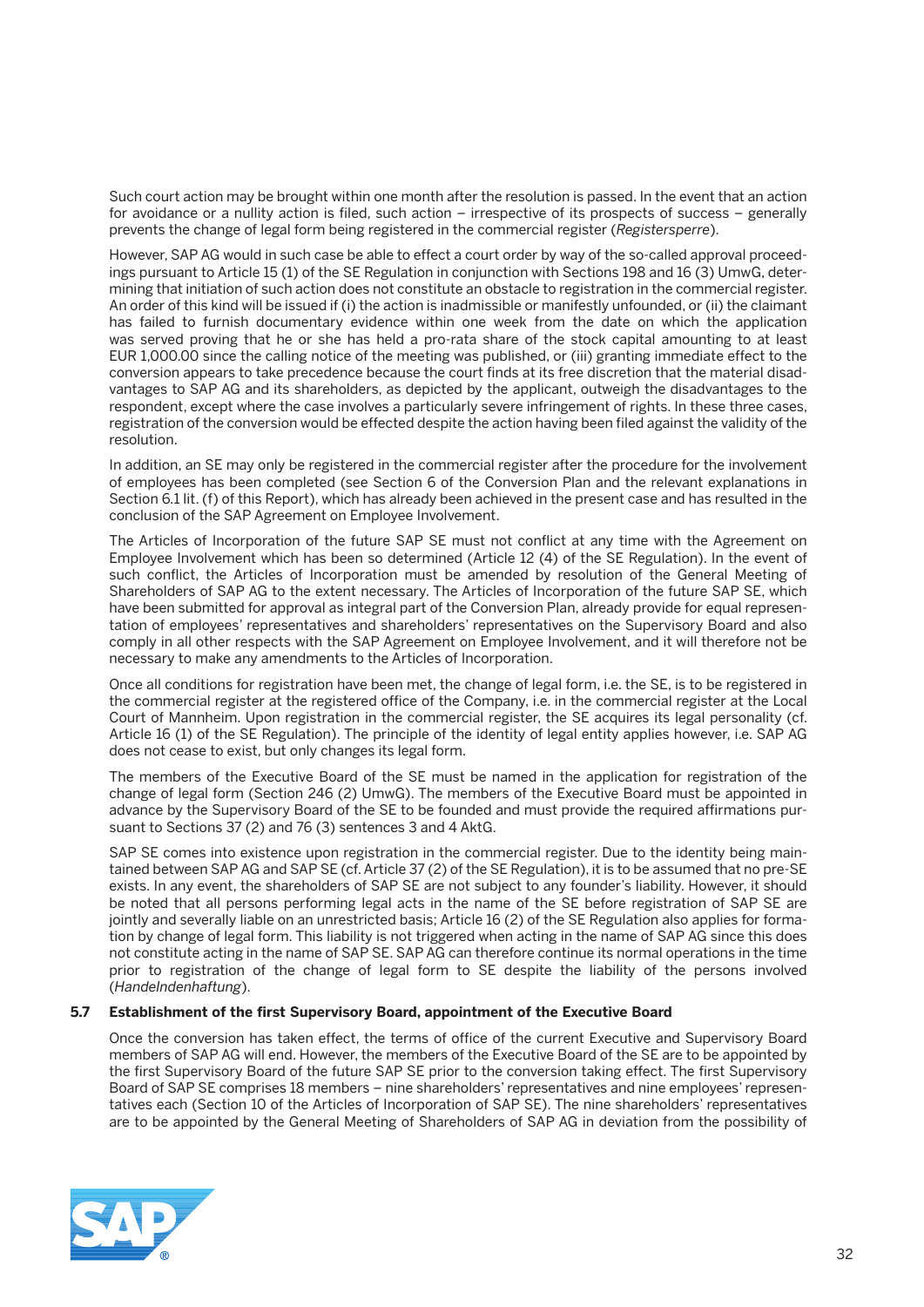Article 40 (2) sentence 2 of the SE Regulation (Item 8 lit. b)) of the agenda for the General Meeting of Shareholders of May 21, 2014). The employees' representatives on the first Supervisory Board of SAP SE have already been appointed under the SAP Agreement on Employee Involvement.

 Prior to the application for registration of the conversion in the commercial register for the Company, the first Supervisory Board of SAP SE will establish itself with the shareholders' representatives and with the employees' representatives appointed under the SAP Agreement on Employee Involvement, will elect the chairperson of the Supervisory Board and one or two deputy chairpersons and will appoint the members of the Executive Board. The members of the Executive Board are to be registered in the commercial register together with the conversion (Article 15 (1) of the SE Regulation in conjunction with Section 246 (2) UmwG).

## **6. EXPLANATION OF THE CONVERSION PLAN AND THE FIRST ARTICLES OF INCORPORATION OF SAP SE AND THE IMPLICATIONS FOR THE SHAREHOLDERS AND EMPLOYEES**

#### **6.1 Explanation of the Conversion Plan**

(a) Conversion Plan regarding the conversion of SAP AG to SAP SE (Section 1 of the Conversion Plan)

 Section 1 of the Conversion Plan provides that SAP AG, in accordance with Article 2 (4) in conjunction with Article 37 of the SE Regulation, will be converted to a European Company (Societas Europaea, SE). SAP AG has for many years had numerous subsidiaries which are governed by the laws of other EU member states, including SAP Österreich GmbH, having its registered office in Vienna, Austria, registered in the commercial register (*Firmenbuch*) of the Commercial Court (*Handelsgericht*) of Vienna, Austria, under number FN 80230 k, which became a member of the SAP group in 1986 and has been a direct wholly owned subsidiary of SAP AG since 1992. Since SAP AG has thus had a subsidiary which is governed by the laws of another member state for more than two years, the requirements for the conversion of SAP AG to SAP SE pursuant to Article 2 (4) of the SE Regulation have been fulfilled. The conversion of SAP AG to an SE will lead neither to the liquidation of SAP AG nor to the formation of a new legal entity. Since the identity of the legal entity itself will be preserved, no transfer of assets will take place. The Company will continue to exist in the legal form of SAP SE. Moreover, since the identity of the legal entity itself will be preserved, the shareholders' interests in the Company will continue to exist without change.

 Finally, Section 1 of the Conversion Plan provides that, like SAP AG, SAP SE will have a two-tier management structure, comprising an Executive Board (management organ within the meaning of Article 38 of the SE Regulation) and a Supervisory Board (supervisory organ within the meaning of Article 38 of the SE Regulation).

(b) Effective date of the conversion (Section 2 of the Conversion Plan)

 The conversion will take effect upon registration in the commercial register for the Company. This is specified in the Conversion Plan and complies with Article 16 of the SE Regulation in conjunction with Section 4 SE-AG. Pursuant to Article 12 (2) of the SE Regulation, registration is subject to the procedure for establishing arrangements for employee involvement having been completed. For this purpose, negotiations must as a rule be conducted with the SNB (for details, cf. Section 6 of the Conversion Plan and Section 6.1 lit. (f) of this Report).

(c) Name, registered office, capital and Articles of Incorporation of SAP SE (Section 3 of the Conversion Plan)

 Section 3 of the Conversion Plan states the name, registered office and Articles of Incorporation of the Company. The name of the SE following conversion will be "SAP SE". The change of legal form requires a change of name, as the name of an SE must be preceded or followed by the abbreviation "SE" (Article 11 (1) of the SE Regulation).

 The registered office of SAP SE and its head office will be in Walldorf, Germany. The relevant particulars are set out in Section 3.2 of the Conversion Plan.

 Section 3.3 of the Conversion Plan sets forth the capital structure of SAP SE. Since the identity of the legal entity itself will be preserved in the course of conversion, the capital stock of SAP AG in the amount

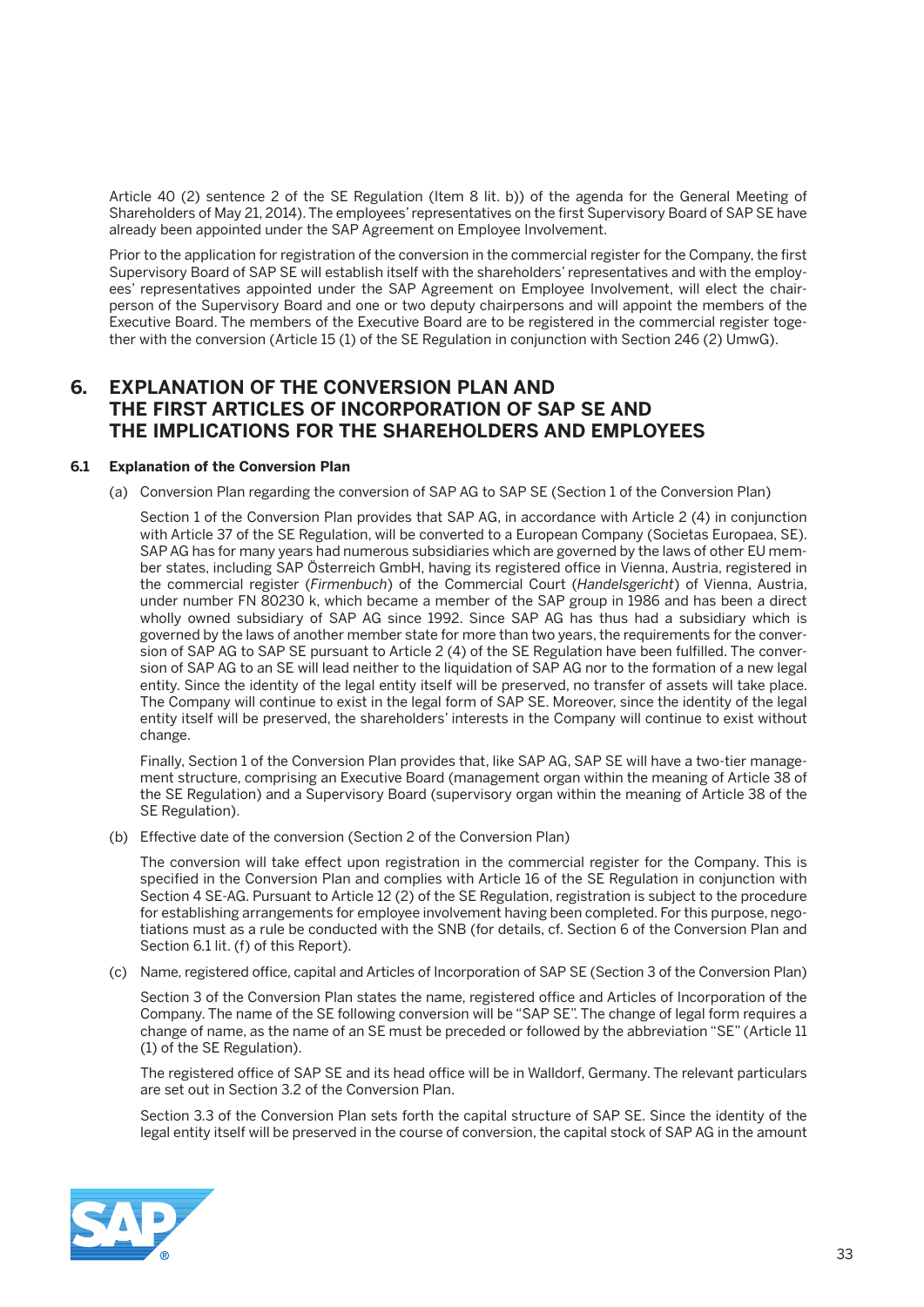as existing on the conversion date and as divided into no-par value shares on the conversion date will become the capital stock of SAP SE. The existing capital structure of SAP AG will thus be maintained at SAP SE. Accordingly, the capital stock of SAP SE, subject to any changes prior to the effective date of conversion, will continue to amount to € 1,228,504,232 and be divided into the same number of no-par value shares. The notional portion of capital stock represented by each no-par value share (currently € 1.00) will remain the same as immediately prior to the effective date of conversion. The persons and companies who are shareholders of SAP AG at the time the conversion is registered in the commercial register will become shareholders of SAP SE holding the same amounts of capital stock of and the same amount of no-par value bearer shares in SAP SE as they did in respect of SAP AG immediately prior to the effective date of conversion. Regarding the exchange of the share certificates, see Section 7.4 of this Report.

 Section 3.4 of the Conversion Plan refers to the Articles of Incorporation of SAP SE, which are an integral part of the Conversion Plan and are explained in detail in Section 6.2 of this Report.

 Sections 3.5 through 3.7 of the Conversion Plan set out the particularities regarding the capital stock, the authorized capital and the contingent capital, as well as the other authorizations relating to the capital stock. These provisions of the Conversion Plan take account of the nature of the conversion as preserving the identity of the legal entity itself described earlier in connection with Section 3.3 of the Conversion Plan, which reflects both the continuity of the capital stock described with regard to Section 3.3 of the Conversion Plan and the continuity of the authorized capital and the contingent capital, as well as the continued validity of the authorizations to purchase and use treasury shares as well as to issue convertible bonds and warrant-linked bonds.

 Section 3.5 of the Conversion Plan stipulates that, in the Articles of Incorporation of SAP SE, and in each case on the date the conversion takes effect:

- • the amount of capital stock of and its division into no-par value shares in SAP SE (Section 4 (1) of the Articles of Incorporation of SAP SE) corresponds to the amount of capital stock of and its division into no-par value shares in SAP AG (Section 4 (1) of the Articles of Incorporation of SAP AG);
- the amount of authorized capital pursuant to Section 4 (5) of the Articles of Incorporation of SAP SE corresponds to the amount of the remaining authorized capital pursuant to Section 4 (5) of the Articles of Incorporation of SAP AG;
- the amount of authorized capital pursuant to Section 4 (6) of the Articles of Incorporation of SAP SE corresponds to the amount of the remaining authorized capital pursuant to Section 4 (6) of the Articles of Incorporation of SAP AG;
- the amount and number of shares of the contingent capital pursuant to Section 4 (7) of the Articles of Incorporation of SAP SE correspond to the amount and number of shares of the remaining contingent capital pursuant to Section 4 (7) of the Articles of Incorporation of SAP AG;
- the amount of authorized capital pursuant to Section 4 (8) of the Articles of Incorporation of SAP SE corresponds to the amount of the remaining authorized capital pursuant to Section 4 (8) of the Articles of Incorporation of SAP AG,

 with the status existing immediately prior to the effective date of conversion being decisive in each case, as is expressly specified at the end of Section 3.5 of the Conversion Plan. In this regard, the contingent capital of SAP AG as resolved by the General Meeting of Shareholders on May 25, 2011 – to the extent still existing immediately prior to the effective date of conversion – will continue to exist as contingent capital of SAP SE.

 In order to allow adjustments, if any, to be made to the Articles of Incorporation of SAP SE with regard to the capital stock, the authorized capital and contingent capital, the Supervisory Board of SAP SE is authorized and at the same time instructed to make any amendments ensuing from Section 3.5 of the Conversion Plan in respect of the amounts specified therein and the different types of capital, as well as any amendments as the register court may require as a condition for registering the conversion to the version of the Articles of Incorporation of SAP SE attached to the Conversion Plan before the conversion is registered in the commercial register for SAP AG, provided in each case that they only relate to the wording. This is to ensure that the Articles of Incorporation of SAP SE filed with the commercial register can take account of the continuity of the various kinds of capital.

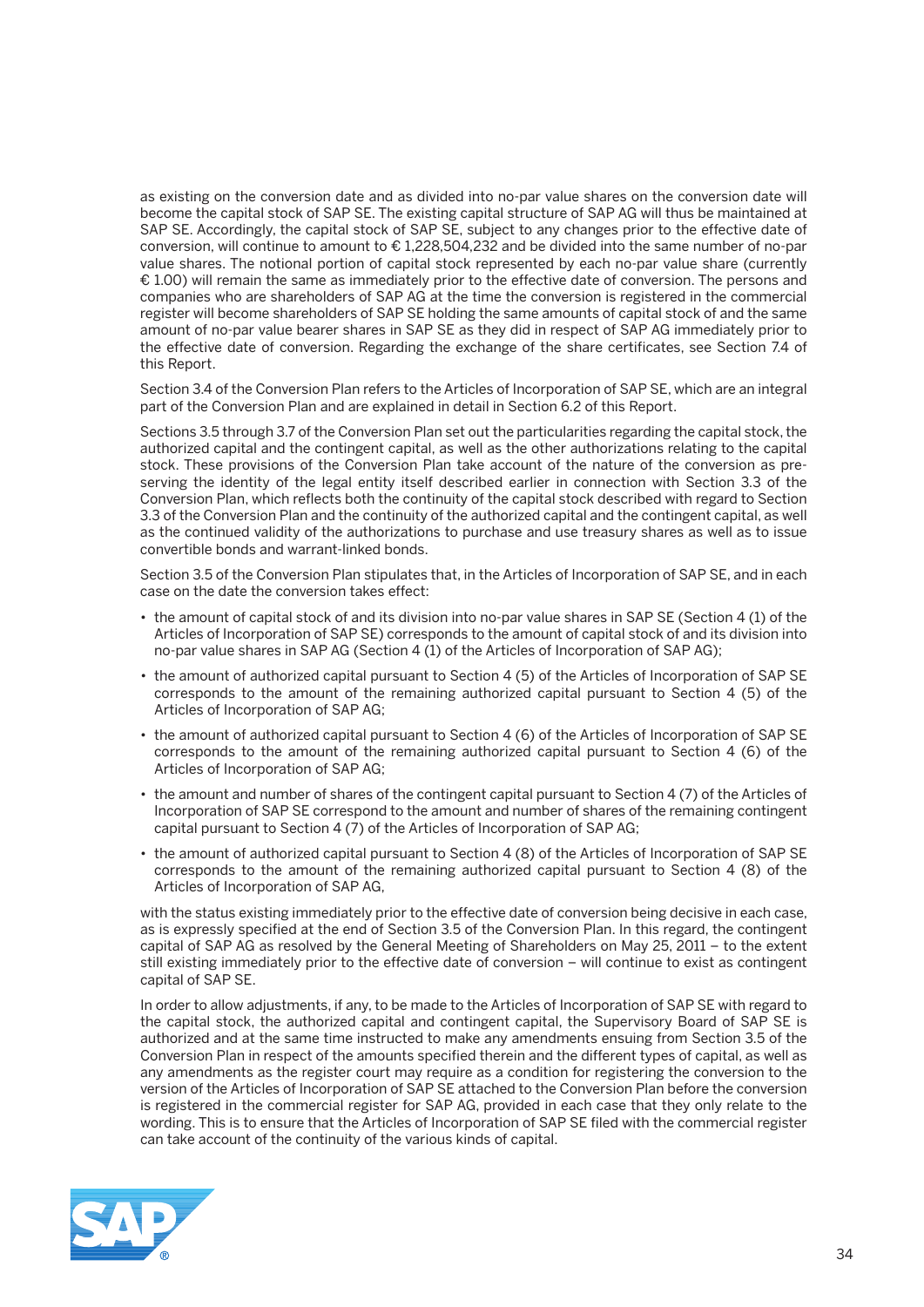The authorized capital pursuant to Article 4 (5) of the Articles of Incorporation of SAP AG is defined as follows:

 *"The Executive Board is authorized, subject to the consent of the Supervisory Board, to increase the Company's capital stock, on one or more occasions on or before June 7, 2015, by an aggregate amount of up to € 250 million in return for contributions in cash by issuing new no-par value bearer shares (Authorized Capital I). The new shares are to be offered to the shareholders for subscription, with an indirect subscription right within the meaning of Section 186 (5) sentence 1 AktG being sufficient in this context. The Executive Board is authorized, however, subject to the consent of the Supervisory Board, to exclude fractional shares from the shareholders' subscription rights. The Executive Board is further authorized, subject to the consent of the Supervisory Board, to determine the further details of the implementation of capital increases from Authorized Capital I. The Supervisory Board is authorized to amend the wording of the Articles of Incorporation after the full or partial implementation of the capital stock increase from Authorized Capital I or after the expiration of the authorization period to reflect the volume of the capital increase from Authorized Capital I."*

With regard to the authorization granted in connection with Authorized Capital I to exclude the shareholders' subscription rights, the Executive Board delivered a written report to the General Meeting of Shareholders on June 8, 2010 (Report of the Executive Board concerning Item 9 on the agenda) as set out in the invitation of that year, which was published on April 30, 2010 in and can be retrieved from the German Federal Gazette (www.bundesanzeiger.de).

 The authorized capital pursuant to Article 4 (6) of the Articles of Incorporation of SAP AG is defined as follows:

 *"The Executive Board is authorized, subject to the consent of the Supervisory Board, to increase the Company's capital stock on one or more occasions on or before June 7, 2015 by an aggregate amount of up to € 250 million in return for contributions in cash or kind by issuing new no-par value bearer shares (Authorized Capital II). The Executive Board is authorized, subject to the consent of the Supervisory Board, to exclude the shareholders' statutory subscription rights in the following circumstances:* 

- *in respect of fractional shares;*
- *– where the capital is increased against contributions in cash and the total pro rata amount of capital stock represented by the new shares in respect of which the shareholders' subscription rights are excluded does not exceed 10% of the Company's capital stock existing on June 8, 2010 or at the time the authorization is registered in the commercial register or at the time the new shares are issued and the issue price of the new shares is not substantially (within the meaning of Section 203 (1) and (2) and Section 186 (3) sentence 4 AktG) below the trading price of listed shares of the same class carrying the same rights at the time the Executive Board finally determines the issue price; for the purpose of calculating the 10% threshold, the pro rata amount of capital stock represented by any new or repurchased shares that were issued or sold after June 8, 2010 subject to the simplified exclusion of shareholders' subscription rights pursuant to or in accordance with Section 186 (3) sentence 4 AktG and the pro rata amount of capital stock to which any conversion or option rights or obligations relate under bonds that were issued on or after June 8, 2010 by applying Section 186 (3) sentence 4 AktG mutatis mutandis must be deducted;*
- *– where the capital is increased against contributions in kind for the purpose of granting shares in connection with mergers with other enterprises or acquisitions of enterprises or parts thereof or interests therein.*

 *The Executive Board is authorized, subject to the consent of the Supervisory Board, to determine the further details of the implementation of capital increases from Authorized Capital II. The Supervisory Board is authorized to amend the wording of the Articles of Incorporation after the full or partial implementation of the capital stock increase from Authorized Capital II or after the expiration of the authorization period to reflect the volume of the capital increase from Authorized Capital II."*

With regard to the authorization granted in connection with Authorized Capital II to exclude the shareholders' subscription rights, the Executive Board delivered a written report to the General Meeting of Shareholders on June 8, 2010 (Report of the Executive Board concerning Item 9 on the agenda) as set out in the invitation of that year, which was published on April 30, 2010 in and can be retrieved from the German Federal Gazette (www.bundesanzeiger.de).

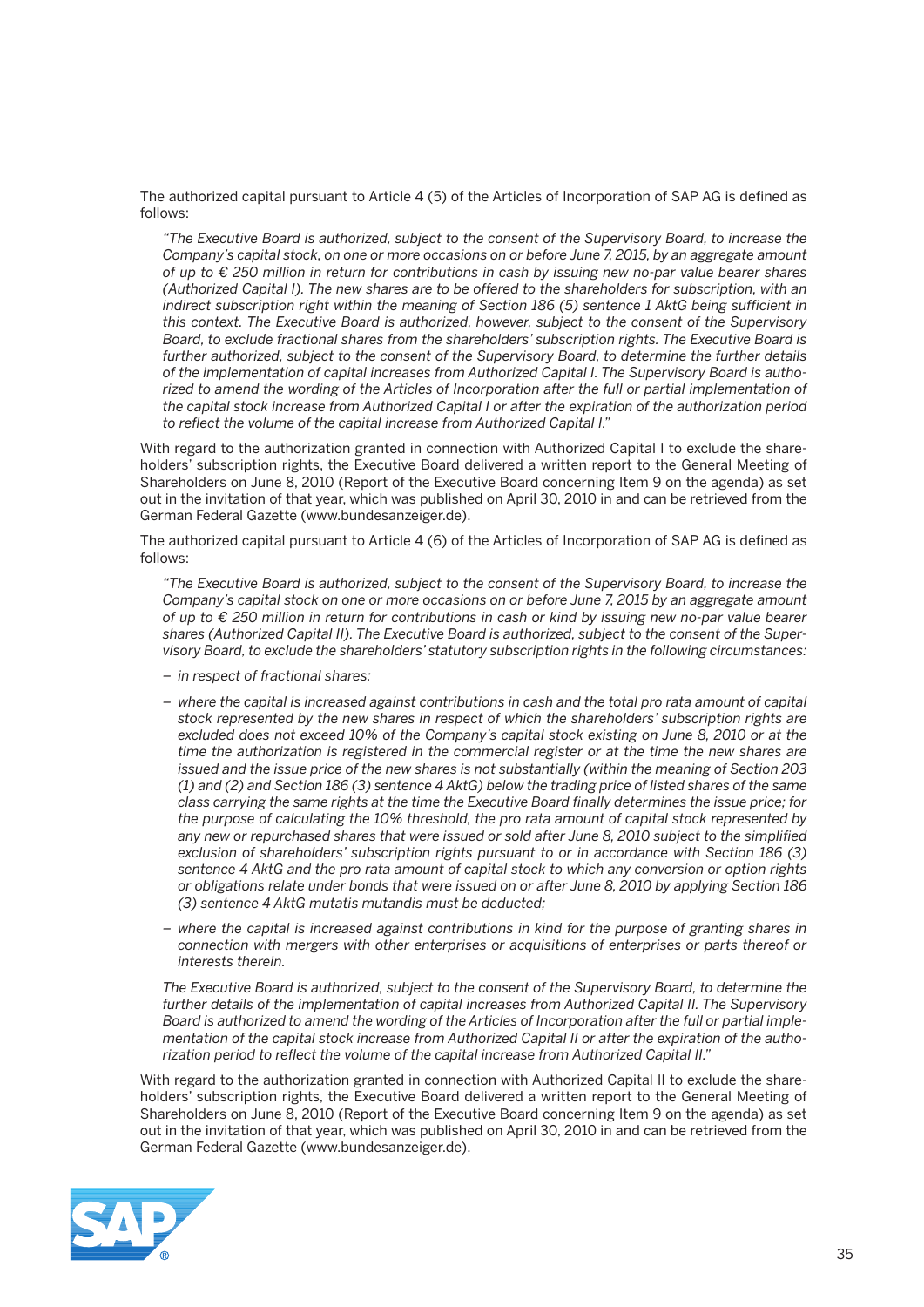The authorized capital pursuant to Article 4 (8) of the Articles of Incorporation of SAP AG is defined as follows:

 *"The Executive Board is authorized, subject to the consent of the Supervisory Board, to increase the Company's capital stock on one or more occasions on or before June 7, 2015 by an aggregate amount of up to € 29,609,256 in return for contributions in cash or kind by issuing new no-par value bearer shares (Authorized Capital III). The shareholders' subscription rights are excluded. The new shares may be used exclusively to grant shares to employees of SAP AG and its downstream affiliates (employee shares). In this context, the new shares may also be issued to a bank or other entity meeting the requirements of Section 186 (5) sentence 1 AktG which subscribes the shares subject to an undertaking to use them exclusively for the purpose of granting employee shares. Insofar as this is permitted by law, shares may be issued to employees in such a manner that the contribution to be paid on such shares is covered by a part of the annual net income which the Executive Board and the Supervisory Board may allocate to other revenue reserves under Section 58 (2) AktG. The employee shares may also be procured by a bank or other entity meeting the requirements of Section 186 (5) sentence 1 AktG by way of securities loans, with the new shares being used to redeem such securities loans. The Executive Board is authorized, subject to the consent of the Supervisory Board, to determine the further details of the implementation of capital increases from Authorized Capital III. The Supervisory Board is authorized to amend the wording of the Articles of Incorporation after the full or partial implementation of the capital stock increase from Authorized Capital III or after the expiration of the authorization period to reflect the volume of the capital increase from Authorized Capital III."*

With regard to the authorization granted in connection with Authorized Capital III to exclude the shareholders' subscription rights, the Executive Board delivered a written report to the General Meeting of Shareholders on June 8, 2010 (Report of the Executive Board concerning Item 10 on the agenda) as set out in the invitation of that year, which was published on April 30, 2010 in and can be retrieved from the German Federal Gazette (www.bundesanzeiger.de).

 Under Section 3.6 of the Conversion Plan, the authorization granted by the General Meeting of Shareholders on June 4, 2013 to purchase and use treasury shares in accordance with Section 71 (1) no. 8 AktG, with the possible exclusion of shareholders' subscription rights and any shareholders' rights to offer shares, will continue to apply until June 3, 2018, and will thus also apply for the Executive Board of SAP SE, provided that the conversion of SAP AG to an SE has been completed by this date. With regard to the possible exclusion of shareholders' subscription rights and any shareholders' rights to offer shares provided for in this authorization, the Executive Board delivered a written report to the General Meeting of Shareholders on June 4, 2013 (Report of the Executive Board concerning Item 5 on the agenda) as set out in the invitation of that year, which was published on April 26, 2013 in and can be retrieved from the German Federal Gazette (www.bundesanzeiger.de).

 Under Section 3.7 of the Conversion Plan, the authorization granted by the General Meeting of Shareholders on May 25, 2011 to issue convertible bonds and warrant-linked bonds and to exclude the shareholders' subscription rights in this context will continue to apply until May 24, 2016, and will thus also apply for the Executive Board of SAP SE, provided that the conversion of SAP AG to an SE has been completed by this date. With regard to the possible exclusion of shareholders' subscription rights provided for in this authorization, the Executive Board delivered a written report to the General Meeting of Shareholders on May 25, 2011 (Report of the Executive Board concerning Item 7 on the agenda) as set out in the invitation of that year, which was published on April 15, 2011 in and can be retrieved from the German Federal Gazette (www.bundesanzeiger.de).

 Section 3.8 of the Conversion Plan clarifies that shareholders who object to the conversion will not be offered any compensation in cash, as this is not provided for by law.

(d) Executive Board (Section 4 of the Conversion Plan)

 Without prejudice to the decision-making competence under corporate law of the Supervisory Board of SAP SE, it is expected that the following current members of the Executive Board of SAP AG will be appointed members of the Executive Board of SAP SE: William Richard (Bill) McDermott (CEO), Gerhard Oswald and Vishal Sikka. Without prejudice to the decision-making competence under corporate law of the Supervisory Board of SAP SE, Luka Mucic, who was appointed member of the Executive Board of SAP AG with effect as of July 1, 2014, is also expected to be appointed member of the Executive Board of SAP SE. Dr Werner Brandt's term of office will expire on June 30, 2014; he is scheduled to resign from the Executive Board at the end of June 30, 2014, i.e. prior to the anticipated effective date of the change of legal form.

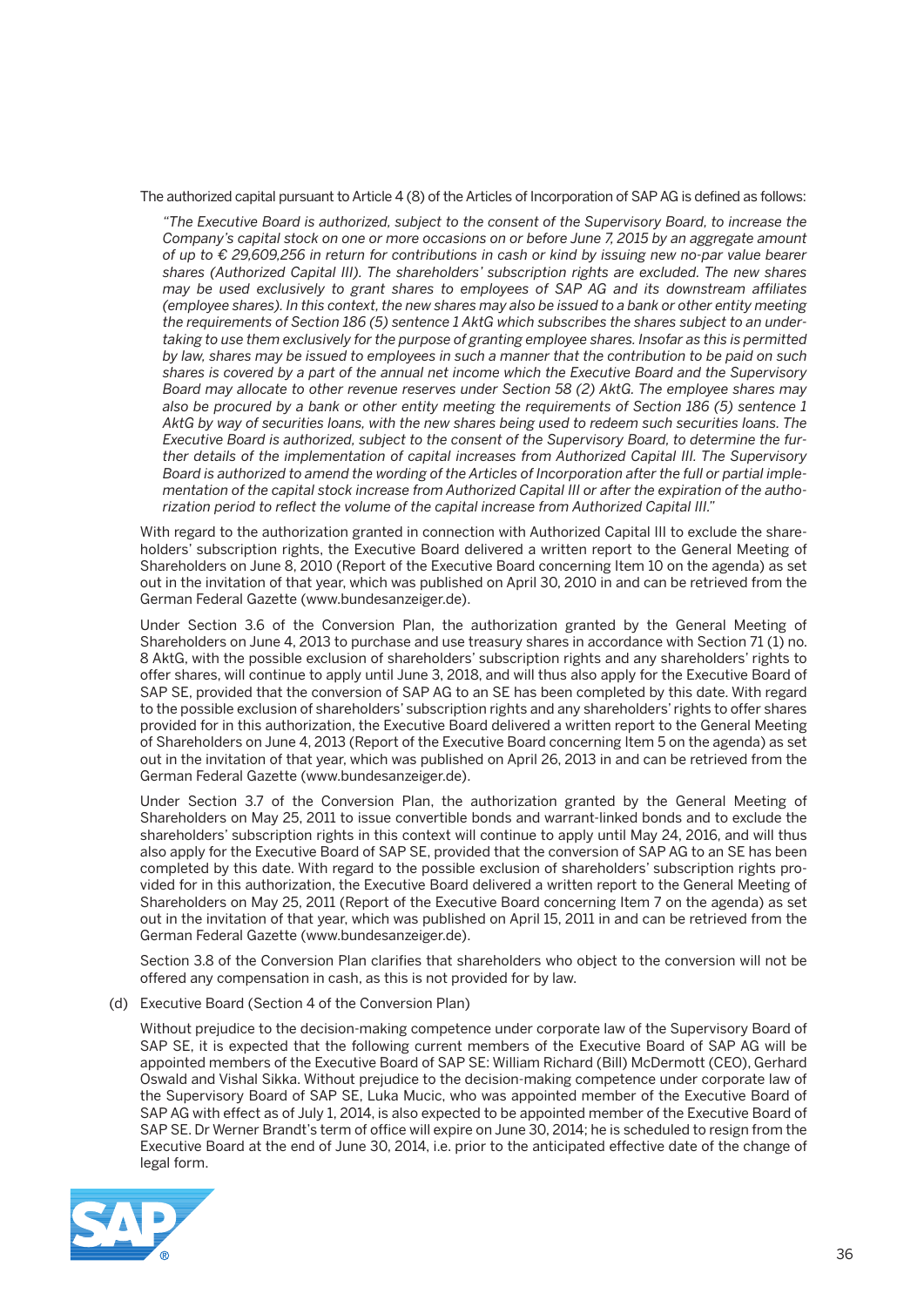The relevant particulars are set out in Section 4 of the Conversion Plan.

(e) Supervisory Board (Section 5 of the Conversion Plan)

 SAP SE will not, in connection with the conversion, switch to the so-called one-tier system with a single administrative organ in addition to the general meeting of shareholders. The governing organs of the Company will therefore continue to be the Executive Board, the Supervisory Board and the General Meeting of Shareholders. While, without the change of legal form, a larger Supervisory Board comprising 20 members would be inevitable having regard to the development of the number of German employees, it is intended that as part of the change of legal form to an SE use should be made of the opportunity to determine the size of the Supervisory Board independent of the provisions of the MitbestG 1976. The size of the Supervisory Board is to be limited to 18 members (and possibly to 12 members in the future).

 Accordingly, Section 5.1 of the Conversion Plan provides that, pursuant to Section 10 of the Articles of Incorporation of SAP SE, a Supervisory Board will be set up at SAP SE which will no longer comprise 16 members, as is currently the case at SAP AG, but will instead comprise 18 members. Of the 18 members, nine will be employees' representatives. The selection and appointment of such members is governed by the agreement on the involvement of employees in the SE concluded on March 10, 2014 in accordance with the SEBG (SAP Agreement on Employee Involvement).

 Firstly, Section 5.2 of the Conversion Plan provides that the terms of office of both the shareholders' representatives and the employees' representatives on the Supervisory Board of SAP AG will end once the conversion has taken effect, i.e. upon registration of the conversion in the commercial register for SAP AG.

 Section 5.2 of the Conversion Plan further sets out particulars regarding the appointment of the shareholders' representatives on the first Supervisory Board of SAP SE, who are not to be appointed by the Articles of Incorporation of SAP SE making use of the option offered under Article 40 (2) sentence 2 of the SE Regulation, but by the General Meeting of Shareholders of SAP AG.

 Consequently, the nine shareholders' representatives on the first Supervisory Board of SAP SE are to be elected by the General Meeting of Shareholders of SAP AG on May 21, 2014. In this regard, the Supervisory Board proposes under Item 8 lit. b) on the agenda for the above-mentioned General Meeting of Shareholders to appoint the following persons as members of the first Supervisory Board of SAP SE, with the General Meeting of Shareholders not being bound by these nominations:

- *–* Prof. Dr h. c. mult. Hasso Plattner, resident in Schriesheim, Germany, Chairman of the Supervisory Board of SAP AG,
- Pekka Ala-Pietilä, resident in Helsinki, Finland, Chairman of the Board of Directors of Solidium Oy, Helsinki, Finland,
- Prof. Anja Feldmann, Ph.D., resident in Berlin, Germany, Professor at the Electrical Engineering and Computer Science Faculty (Chair of Intelligent Networks and Management of Distributed Systems) at the Technische Universität Berlin, Germany,
- Prof. Dr Wilhelm Haarmann, resident in Kronberg im Taunus, Germany, Attorney-at-law, certified public auditor, certified tax advisor, partner of Linklaters LLP Rechtsanwälte Notare Steuerberater, Frankfurt am Main, Germany
- Bernard Liautaud, resident in London, United Kingdom, General Partner at Balderton Capital, London, United Kingdom,
- Dr h. c. Hartmut Mehdorn, resident in Frankfurt am Main, Germany, CEO of Flughafen Berlin Brandenburg GmbH, Berlin, Germany,
- Dr Erhard Schipporeit, resident in Hanover, Germany, Independent Management Consultant,
- Jim Hagemann Snabe, resident in Copenhagen, Denmark, co-CEO of SAP AG (up to the close of the annual General Meeting of Shareholders on May 21, 2014) and Managing Director of Snabe ApS, Copenhagen, Denmark,
- Prof. Dr-Ing. Dr-Ing. E. h. Klaus Wucherer, resident in Ungelstetten, Germany, Managing Director of Dr. Klaus Wucherer Innovations- und Technologieberatung GmbH, Erlangen, Germany.

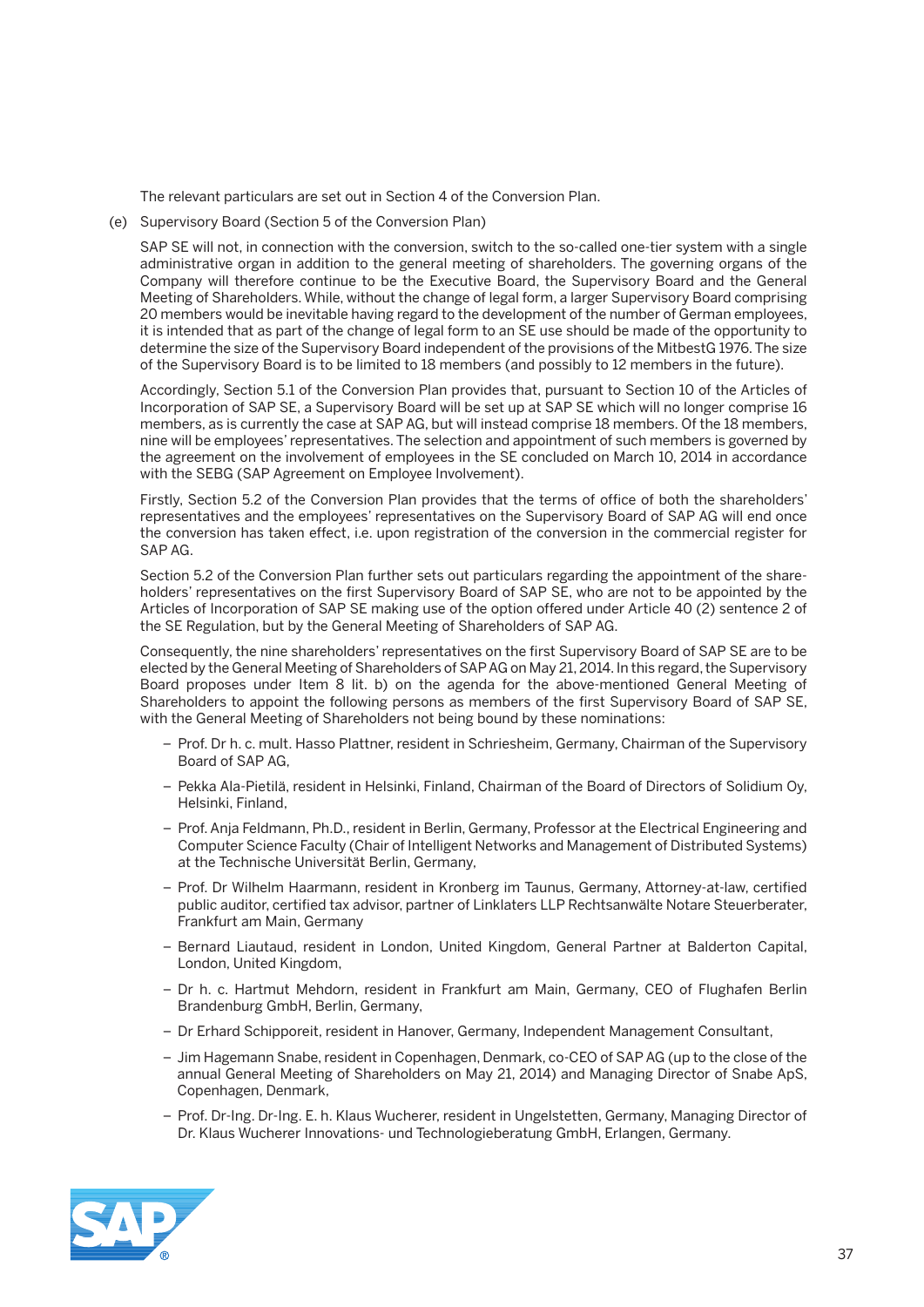The first employees' representatives on the first Supervisory Board of SAP SE have already been appointed under the SAP Agreement on Employee Involvement. This is clarified at the end of Section 5.2 of the Conversion Plan.

 (f) Information as regards the procedure for agreeing upon the involvement of the employees in SAP SE (Section 6 of the Conversion Plan)

 Section 6 of the Conversion Plan provides information on the procedure for agreeing upon the involvement of the employees in SAP SE.

 The involvement of the employees in an SE is primarily subject to an agreement between the management and the employees, who are represented in this regard by the SNB which is elected by them or their representations. If no agreement is concluded, the statutory fallback provisions of the SEBG apply to the involvement of the employees in an SE having its registered office in Germany.

(i) Principles of the involvement of the employees in SAP SE

 First of all, Section 6.1 of the Conversion Plan explains the basics of the procedure, which has been completed in accordance with the statutory rules regarding the involvement of the employees in SAP SE, and the terms and expressions relevant in this context.

 (ii) Information provided to the employees' representatives and request to establish the SNB (Section 6.2 of the Conversion Plan)

 Section 6.2 of the Conversion Plan explains the institution of the procedure for agreeing upon the involvement of the employees in line with the provisions of the SEBG. It is required by law that the employees and the relevant employees' representations be informed and be requested to establish an SNB. The information to be provided in this context is listed in Section 6.2 of the Conversion Plan.

 Pursuant to Section 4 SEBG, the procedure in the present case, i.e. the formation of an SE by way of conversion, is instituted by the management of the converting company – in the present case the Executive Board of SAP AG – informing the competent employees' representations and representative bodies for executive staff (*Sprecherausschüsse*) of the converting company, its subsidiaries and establishments in the Member States of the intended conversion and requesting them, at the same time, in writing to establish the SNB. If there are no employees' representations, such information and request are directly directed to the employees in accordance with Section 4 (2) sentence 2 SEBG.

 Pursuant to Section 4 SEBG, the information to be provided to the employees' representations or the employees, respectively, includes, in particular, (i) the identity and structure of the company involved in the conversion – in the present case SAP AG – and of its subsidiaries and establishments affected by the conversion and in which member states of the EU or in which EEA contract states ("**Member State**" or "**Member States**") they are located, (ii) the employees' representations existing in these companies and establishments, (iii) the number of employees employed with the companies and establishments at the time the information is provided and, determined on that basis, the total number of employees employed in a Member State, and (iv) the number of employees who are entitled at the time the information is provided to participation rights in the organs of the companies concerned.

 The Executive Board of SAP AG informed the employees' representations or the employees, respectively, of SAP AG and of its subsidiaries in Germany and in the other Member States (the "**SAP Group**") with the letter dated June 3, 2013 about the planned conversion of SAP AG to the legal form of an SE and requested them to establish an SNB.

 As explained in Section 6.2 of the Conversion Plan, following the acquisition of the Swiss hybris AG, the Executive Board of SAP AG informed the employees' representations or the employees, respectively, with another letter dated August 9, 2013 about such acquisition of hybris AG and the planned conversion to the legal form of an SE and – to the extent that the determination of the national SNB members was not yet completed, requested them again to elect or appoint, respectively, the SNB members.

(iii) Establishment and composition of the SNB (Section 6.3 of the Conversion Plan)

 Section 6.3 of the Conversion Plan explains the establishment and composition of the SNB of SAP AG on the basis of the statutory provisions of the SEBG that apply in this case.

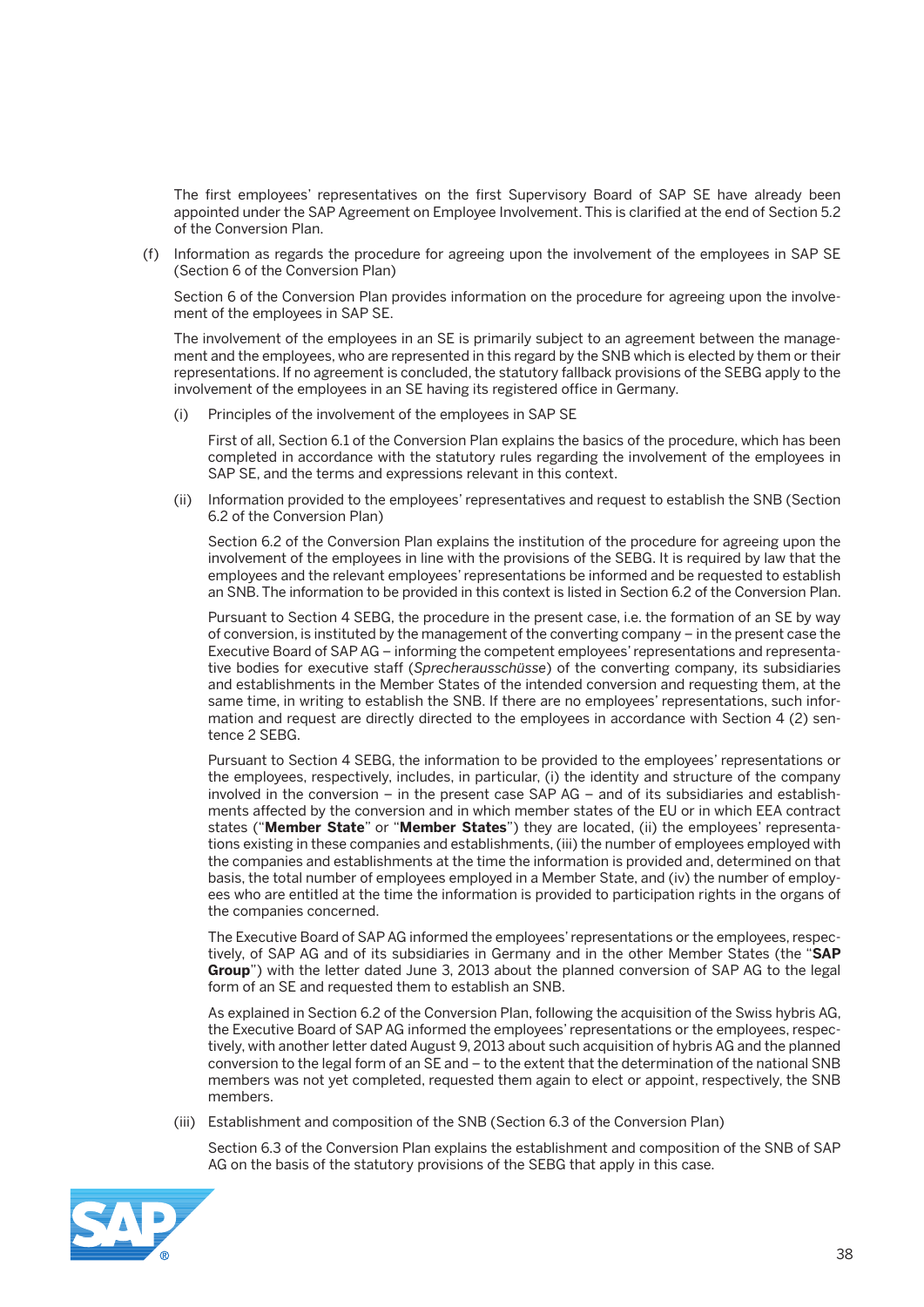The establishment and composition of the SNB are stipulated in Section 5 (1) SEBG. According to such provisions, members of the SNB are elected or appointed for the employees of the relevant company involved in the conversion, the affected subsidiaries and the affected establishments. For each share of the employees employed in a certain Member State which accounts for 10% of the total number of the employees employed in all Member States with the companies concerned and the affected subsidiaries or affected establishments or for a fraction thereof, one member from such Member State is to be elected or appointed for the SNB.

 At the time of the relevant information being provided to the employees' representations and the employees of the SAP Group on June 3, 2013, a total number of 30,340 employees was employed in the Member States (including Germany) with the companies of the SAP Group. The number of the employees of the SAP Group and in which Member States they are located as well as the number of national SNB members determined on that basis are set out in the table below:

| <b>Member State</b>   | <b>Number of</b><br>employees | Share in % | <b>Number of seats</b><br>seats in the SNB |
|-----------------------|-------------------------------|------------|--------------------------------------------|
| Belgium               | 264                           | 0.870      | 1                                          |
| <b>Bulgaria</b>       | 522                           | 1.721      | 1                                          |
| Denmark               | 197                           | 0.649      | 1                                          |
| Germany               | 19,934                        | 65.702     | 7                                          |
| Estonia               | $\mathbf{1}$                  | 0.003      | $\mathbf 1$                                |
| Finland               | 189                           | 0.623      | 1                                          |
| France                | 1,984                         | 6.539      | 1                                          |
| Greece                | 50                            | 0.165      | $\mathbf{1}$                               |
| Ireland               | 1,183                         | 3.899      | $\mathbf 1$                                |
| Italy                 | 572                           | 1.885      | $\mathbf 1$                                |
| Croatia <sup>1</sup>  | 14                            | 0.046      | $\mathbf 1$                                |
| Latvia                | 3                             | 0.010      | 1                                          |
| Lithuania             | $\overline{c}$                | 0.007      | $\overline{1}$                             |
| Luxembourg            | $\overline{7}$                | 0.023      | 1                                          |
| Netherlands           | 541                           | 1.783      | $\overline{1}$                             |
| Norway                | 96                            | 0.316      | 1                                          |
| Austria               | 401                           | 1.322      | $\overline{1}$                             |
| Poland                | 120                           | 0.396      | $\mathbf 1$                                |
| Portugal              | 149                           | 0.491      | $\mathbf{1}$                               |
| Romania               | 288                           | 0.949      | 1                                          |
| Sweden                | 164                           | 0.541      | 1                                          |
| Slovakia              | 223                           | 0.735      | $\mathbf{1}$                               |
| Slovenia              | 24                            | 0.079      | $\mathbf 1$                                |
| Spain                 | 536                           | 1.767      | $\overline{1}$                             |
| <b>Czech Republic</b> | 866                           | 2.854      | 1                                          |
| Hungary               | 420                           | 1.384      | $\mathbf{1}$                               |
| United Kingdom        | 1,588                         | 5.234      | $\mathbf 1$                                |
| Cyprus                | $\overline{c}$                | 0.007      | 1                                          |
| <b>Total</b>          | 30,340                        | 100        | 34                                         |

<sup>1</sup>Croatia has become a member of the European Union effective July 1, 2013. The Executive Board of SAP AG, thus, took<br>into account, within the information dated June 3, 2013, the employees of the Croatian subsidiary in Cr ded the information also to such employees of the SAP Group.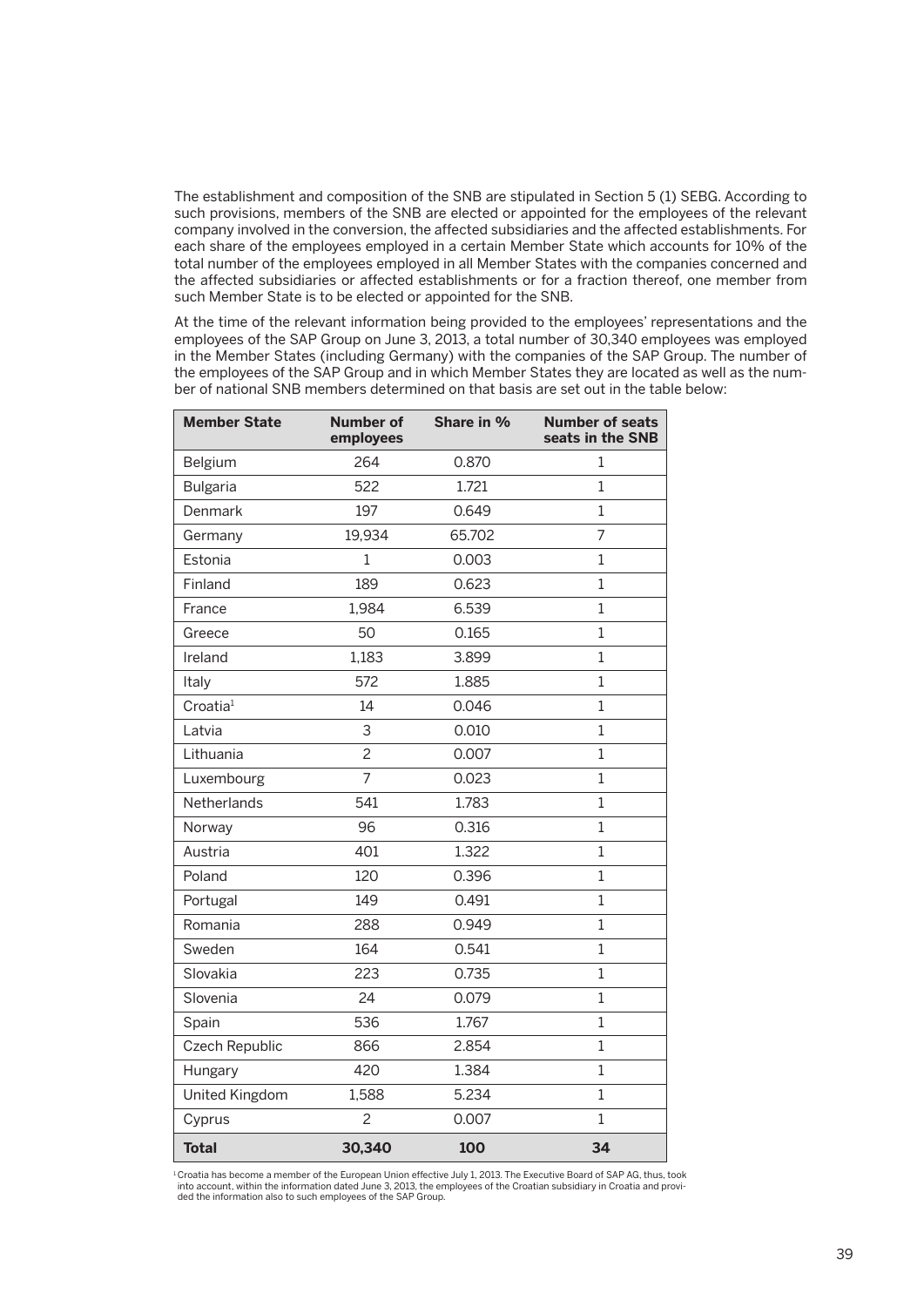By acquiring an interest of 100% in hybris AG and its subsidiaries (the "**hybris Group**"), which has employees in the Member States Germany, France, Italy, the Netherlands, Poland, Sweden, and the United Kingdom, such employees had to be taken into account in allocating the seats in the SNB. As a result of the relatively low number of employees of the hybris Group, the acquisition did not influence the allocation of the seats in the SNB. As a result, the SNB would still have consisted of up to 34 seats in total in the present case.

| <b>Member State</b> | <b>Number of</b><br>employees | Share in % | <b>Number of seats</b><br>seats in the SNB |
|---------------------|-------------------------------|------------|--------------------------------------------|
| Belgium             | 264                           | 0.86       | 1                                          |
| <b>Bulgaria</b>     | 522                           | 1.70       | $\mathbf{1}$                               |
| Denmark             | 197                           | 0.64       | $\mathbf{1}$                               |
| Germany             | 20,155                        | 65.48      | 7                                          |
| Estonia             | 1                             | 0.003      | $\mathbf{1}$                               |
| Finland             | 189                           | 0.61       | $\mathbf{1}$                               |
| France              | 2,006                         | 6.52       | $\mathbf{1}$                               |
| Greece              | 50                            | 0.16       | $\mathbf{1}$                               |
| Ireland             | 1,183                         | 3.84       | $\mathbf{1}$                               |
| Italy               | 579                           | 1.88       | $\mathbf{1}$                               |
| Croatia             | 14                            | 0.05       | $\mathbf{1}$                               |
| Latvia              | 3                             | 0.01       | $\mathbf{1}$                               |
| Lithuania           | $\overline{c}$                | 0.01       | $\mathbf{1}$                               |
| Luxembourg          | $\overline{7}$                | 0.02       | $\mathbf{1}$                               |
| Netherlands         | 550                           | 1.79       | $\mathbf{1}$                               |
| Norway              | 96                            | 0.31       | $\mathbf{1}$                               |
| Austria             | 406                           | 1.32       | $\mathbf{1}$                               |
| Poland              | 237                           | 0.77       | $\mathbf{1}$                               |
| Portugal            | 149                           | 0.48       | $\mathbf{1}$                               |
| Romania             | 288                           | 0.94       | $\mathbf{1}$                               |
| Sweden              | 172                           | 0.56       | 1                                          |
| Slovakia            | 223                           | 0.72       | $\mathbf{1}$                               |
| Slovenia            | 24                            | 0.08       | $\mathbf{1}$                               |
| Spain               | 536                           | 1.74       | $\mathbf{1}$                               |
| Czech Republic      | 866                           | 2.81       | $\mathbf{1}$                               |
| Hungary             | 420                           | 1.36       | $\mathbf{1}$                               |
| United Kingdom      | 1,640                         | 5.33       | $\mathbf{1}$                               |
| Cyprus              | $\overline{c}$                | 0.01       | $\mathbf{1}$                               |
| <b>Total</b>        | 30,781                        | 100        | 34                                         |

 Luxembourg, Latvia, and Cyprus did not elect or appoint any members of the SNB and Austria, due to national provisions being opposed to this and since no works council exists in Austria, did not nominate a member for the SNB; thus, the SNB of SAP AG – the employees of the hybris Group being taken into account – had 30 members only.

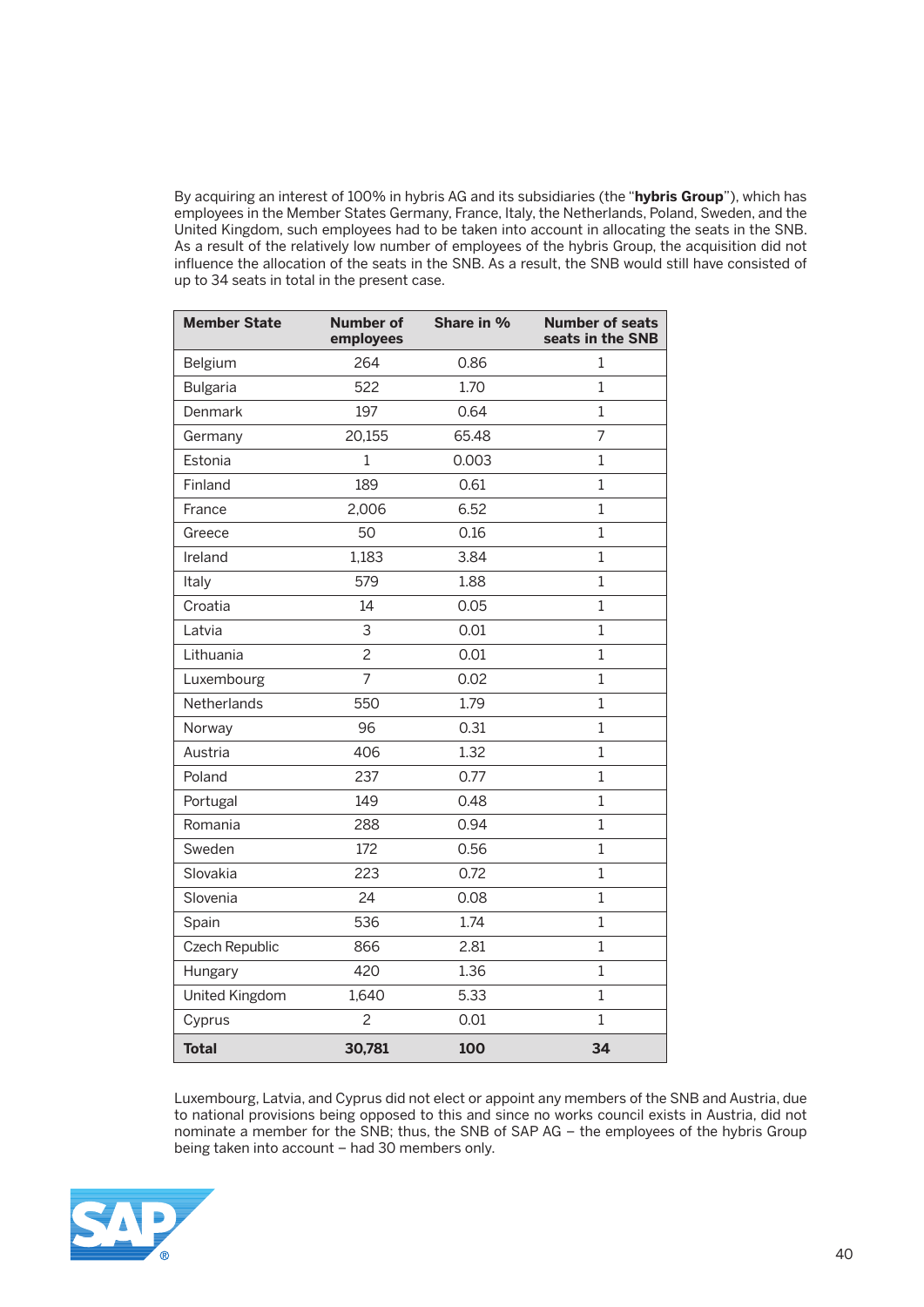It is true that, if during the SNB's activities, changes occur affecting the structure or the number of employees of the SAP Group employed in a single Member State in such form that the composition of the SNB would change, the SNB is to be re-established accordingly. However, such changes did not occur during the activities of SAP AG's SNB, thus, no re-establishment has been carried out.

(iv) Negotiating procedure and agreement on the involvement of employees in SAP SE

 Section 6.4 of the Conversion Plan refers, among other things, to the already completed negotiating procedure between the Executive Board of SAP AG and the SNB.

 If all members of the SNB have been determined or if, after expiration of ten weeks' time following the information being provided to the employees and the request being made to establish the SNB, not all members of the SNB have been determined due to fault on the employees' part, the management – in the present case the Executive Board of SAP AG – invites to the constitutive meeting of the SNB. In the present case, the Executive Board of SAP AG invited to a first meeting of the SNB, to be held on September 9/10, 2013, the constitutive meeting of the SNB being scheduled for September 9, 2013. The constitutive meeting actually took place on September 9, 2013. Thus, the negotiating period would have expired – unless an extension had been agreed – on March 10, 2014. After the SNB had been constituted, the SNB and the Executive Board of SAP AG commenced negotiations regarding the involvement of the employees in SAP SE.

(v) Agreement on the involvement of employees

 As a general rule, the aim of the negotiations is to reach an agreement with the terms of Section 21 SEBG, which was entered into in the present case on March 10, 2014. Section 21 SEBG sets out in detail the terms of an Agreement on Employee Involvement required by law. Such agreement may not reduce any existing participation rights of the employees (Section 21 (6) SEBG).

 As described in detail in Section 6.4 lit. (a) of the Conversion Plan, pursuant to Section 21 SEBG, an agreement is to stipulate in particular the following issues:

- Scope of the agreement (including the companies and establishments located outside the Member States' territory, if they are included in the scope of the agreement);
- if an SE Works Council is to be established:
	- composition of the SE Works Council: number of members, allocation of seats, including the effects of substantial changes to the number of employees of the SE;
	- powers and procedures for information of and consultation with the SE Works Council;
	- frequency of the meetings of the SE Works Council;
	- financial and material resources to be made available to the SE Works Council;
- if no SE Works Council is to be established: terms for the implementation of the information and consultation procedures as regards the employees;
- if an agreement on participation is entered into:
	- number of the members of the supervisory organ of the SE who can be appointed or elected, respectively, by the employees or whose appointment can be rejected or recommended by the employees;
	- procedure by means of which the employees can elect or appoint these members or can reject or recommend the appointment;
	- the rights of these members;
- time when the agreement takes effect and its term;
- cases in which the agreement is to be re-negotiated and the approach to be taken in that regard.

 Moreover, an Agreement on Employee Involvement may also include further provisions. The contents of the SAP Agreement on Employee Involvement made in the present case is described in further detail in (vi) below.

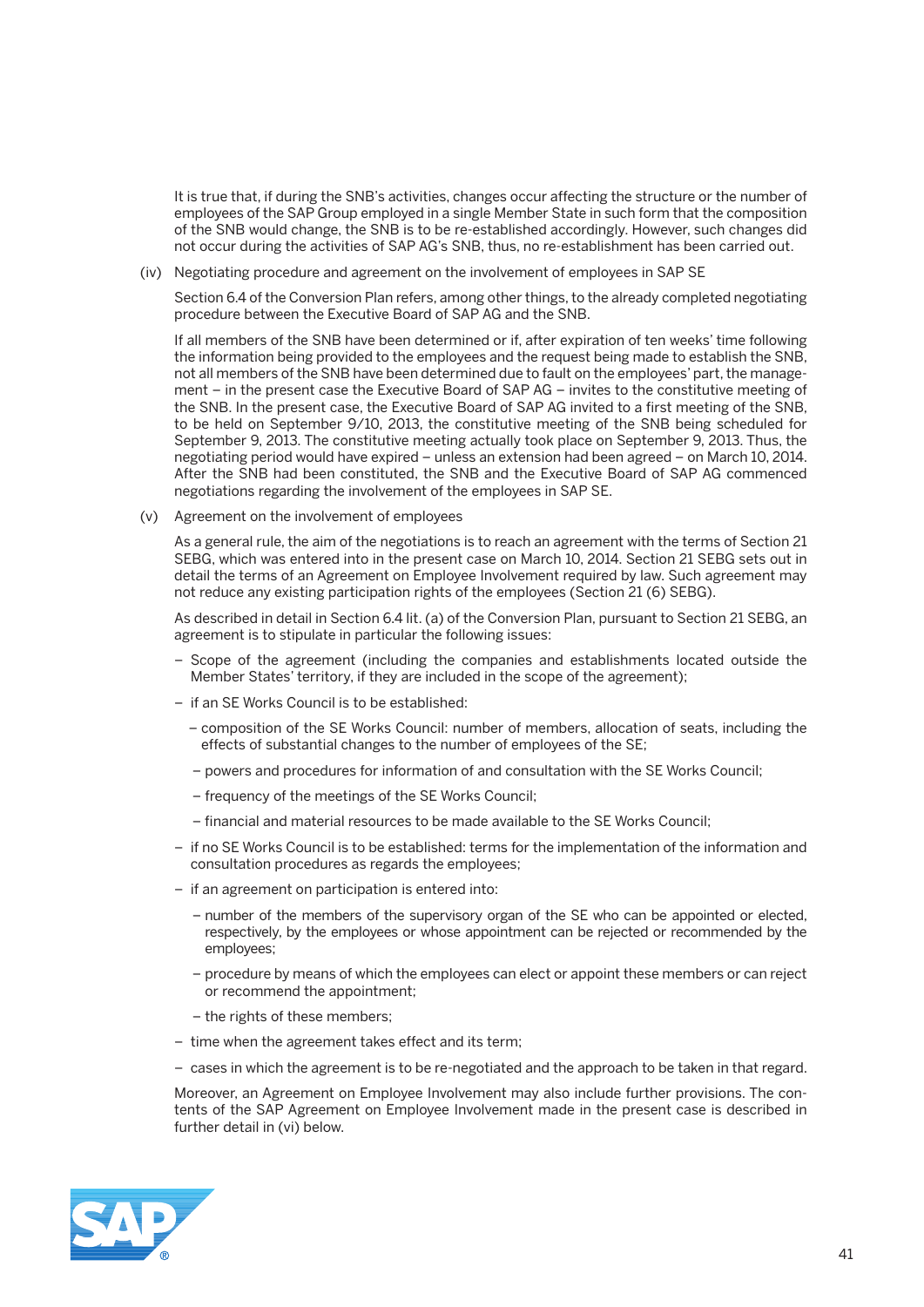(vi) The SAP Agreement on Employee Involvement

 Section 6.4 lit. (a) of the Conversion Plan indicates that on March 10, 2014 an Agreement on Employee Involvement was entered into within the six-month negotiating period (SAP Agreement on Employee Involvement); such agreement provides details of the establishment of the SE Works Council and its rights of involvement and of the participation of employees in the Supervisory Board of SAP SE. As a consequence, the involvement of employees in SAP SE is subject to the provisions of the SAP Agreement on Employee Involvement and not to the statutory fallback provisions. Hence, statutory provisions will only apply to the extent that they are explicitly referred to in the SAP Agreement on Employee Involvement (cf. Section 21 (5) SEBG).

 The contents of the SAP Agreement on Employee Involvement entered into between the Executive Board of SAP AG and the SNB on March 10, 2014 are essentially as follows. (The provisions to which reference is made below in this Section 6.1 lit. (f) of the Report are provisions of the SAP Agreement on Employee Involvement, unless specified otherwise.)

(A) Part I Clause 1: Establishment, Scope and Competence of an SE Works Council

 To ensure the right to information and consultation of the employees employed within the Scope of the SAP Agreement on Employee Involvement with SAP SE, its subsidiaries with registered office within the Scope of the SAP Agreement on Employee Involvement, and the establishments of SAP SE and its subsidiaries located within the Scope of the SAP Agreement on Employee Involvement ("**SAP Employees**"), an SE Works Council is to be established at the SAP SE headquarters. Information and consultation of such SE Works Council shall be the responsibility of the management of SAP SE.

 For the purpose described above, 'subsidiaries' shall mean all companies in which SAP SE directly or indirectly holds the majority of voting rights and the companies that are fully consolidated by SAP SE.

 "Scope of the SAP Agreement on Employee Involvement" shall mean the territory of the EU member states and of the contract states of the EEA (each a "**Country**", or jointly "**Countries**"). The SE Works Council may invite SAP employees from outside the Scope of the SAP Agreement on Employee Involvement to attend as guests virtually.

 For the purpose described above, 'Central Management' of SAP SE shall mean the Executive Board of SAP SE or the management level within the SAP group that is in charge of or entrusted with a matter and their respective representatives.

 Subject to the further provisions of the SAP Agreement on Employee Involvement, the SE Works Council shall be competent for the involvement of SAP Employees in matters which affect at least two Countries within the Scope of the SAP Agreement on Employee Involvement ("**Transnational Matters**").

- (B) Part I Clause 2: Composition, Membership and Allocation of Seats
	- I. Clause 2.1: Composition

 Each Country within the Scope of the SAP Agreement on Employee Involvement in which the SAP group employs employees shall be represented on the SE Works Council by one member. In case a Country has less than ten employees it may request to be represented on the SE Works Council by another Country.

 For each share of SAP employees in one Country which accounts for 10% of the total number of SAP Employees employed within the scope, one additional member from such Country shall be elected or appointed as a member of the SE Works Council. For this purpose, the number of SAP Employees as at the end of the calendar quarter preceeding the commencement of the elections to the SE Works Council is decisive.

 The provisions of Part I Clause 2.1.1 further stipulate that the Central Management shall request the Countries to appoint members to the SE Works Council.

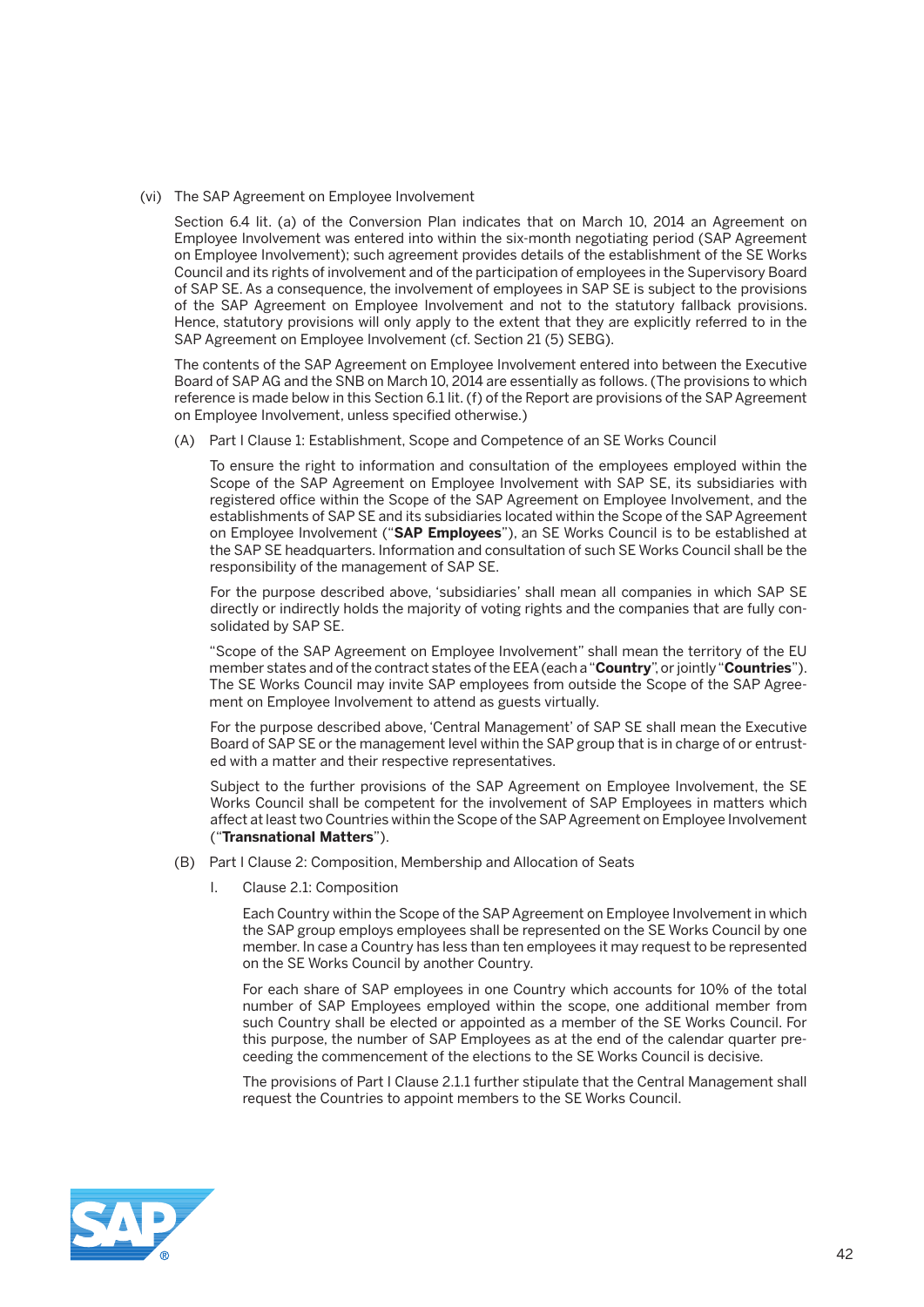In case of a mutual agreement between the Central Management and the SE Works Council, other Countries outside the Scope of the SAP Agreement on Employee Involvement may be entitled to elect or appoint representatives to the SE Works Council.

II. Clause 2.2: Review of the Composition

 Part I Clause 2.2 lists the cases in which the composition of the SE Works Council must be reviewed. According to its provisions, every two years after the entry into effect of the SAP Agreement on Employee Involvement or in case of acquisitions or disposals, the Central Management of SAP SE shall review whether changes have occurred in the number of SAP Employees in the Countries within the Scope of the SAP Agreement on Employee Involvement as at the end of the calendar quarter preceding the review. If, according to the result of this review, a different composition of the SE Works Council is required, the Select Committee of the SE Works Council shall initiate re-elections or reappointments, for the remaining term of office of the SE Works Council, of all SE Works Council members from the member states where the number of SE Works Council Members is to be adjusted. For this purpose, any elections and appointments required in connection with the adjustment of the composition of the SE Works Council shall be completed before the next meeting of the SE Works Council taking place during the third quarter of a calendar year.

 Furthermore, Part I Clause 2.2 defines the date and time when the office of an SE Works Council member shall commence and terminate. According to its provisions, the office of the newly elected or appointed members of the SE Works Council shall commence at the beginning of the first meeting following the re-election or re-appointment and, at the same time, the office of the previous members from the Countries in which adjustmentrelated re-elections or re-appointments were made shall terminate; the office of the newly elected or newly appointed members of the SE Works Council shall expire upon the end of the SE Works Council's regular term of office.

 III. Clause 2.3: Appointment or Election of Members of the SE Works Council, Communication

 The provisions of Part I Clause 2.3 stipulate that only SAP Employees are eligible to be members of the SE Works Council. The election or appointment of SE Works Council members is subject to the respective provisions of the Countries for which such members are elected or appointed. In the absence of national provisions regulating SE Works Council elections or appointments, the same rules as for the Special Negotiation Body elections apply.

 The elections or appointments, respectively, to the first SE Works Council shall be initiated by the Executive Board of SAP SE directly after entry into effect of the SAP Agreement on Employee Involvement; the elections or appointments, respectively, to subsequent SE Works Councils shall be initiated by the Select Committee of the SE Works Council.

 In conclusion, the details regarding the communication of the election or appointment results for the SE Works Council are governed by the provisions of Part I Clause 2.3.

IV. Clause 2.4: The Allocation of Seats on the first SE Works Council

 In accordance with Part I Clause 2.4 and Annex 1, the first SE Works Council shall be composed as follows:

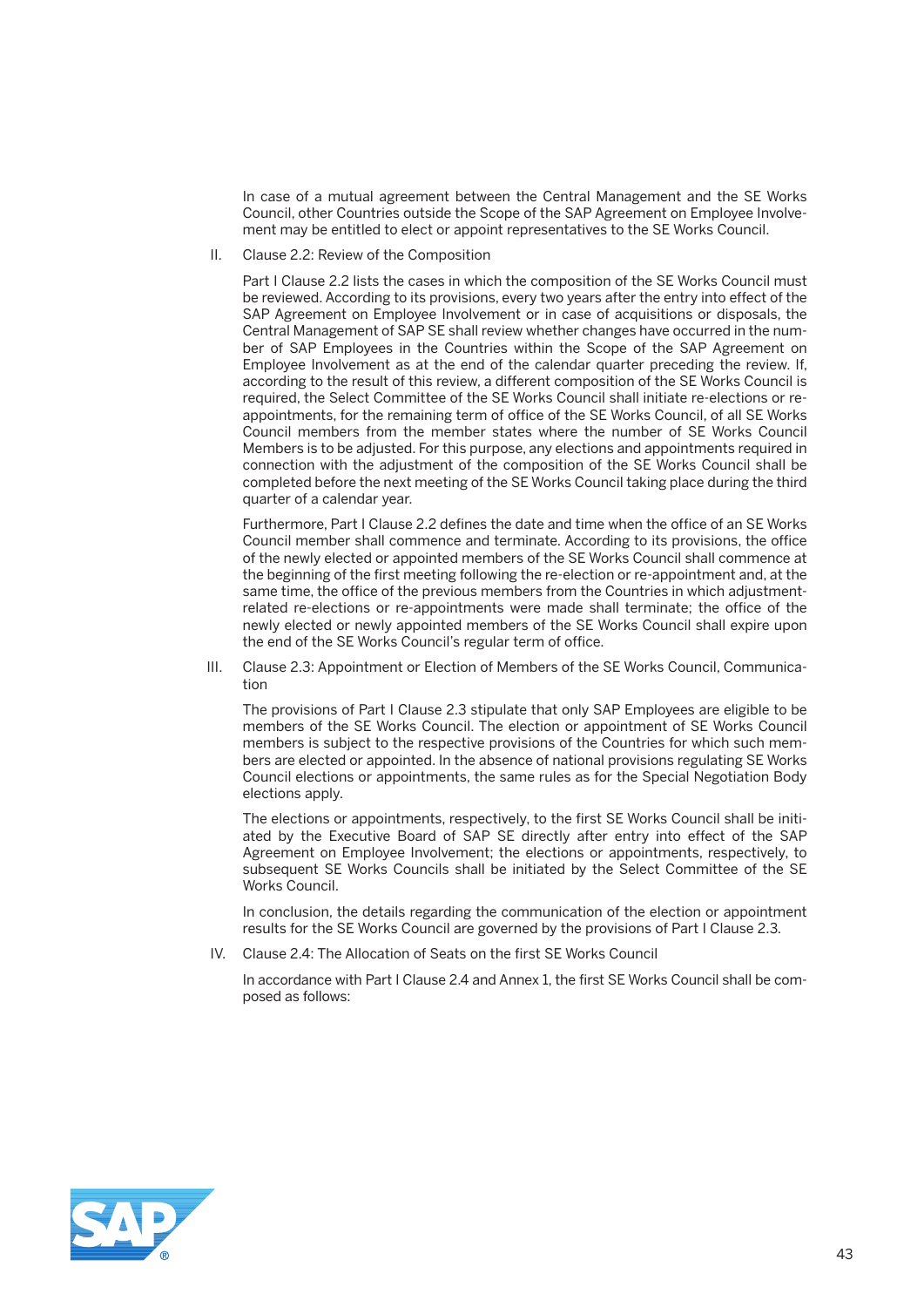| <b>Member state</b> | <b>Seats on the SE</b><br><b>Works Council</b> | <b>Member state</b> | <b>Seats on the SE</b><br><b>Works Council</b> |
|---------------------|------------------------------------------------|---------------------|------------------------------------------------|
| Belgium             | 1                                              | The Netherlands     | 1                                              |
| <b>Bulgaria</b>     |                                                | Norway              |                                                |
| Denmark             | 1                                              | Austria             | 1                                              |
| Germany             | 7                                              | Poland              | 1                                              |
| Estonia             | 1                                              | Portugal            | 1                                              |
| Finland             | 1                                              | Romania             | 1                                              |
| France              | 1                                              | Sweden              |                                                |
| Greece              | 1                                              | Slovakia            | 1                                              |
| Ireland             | 1                                              | Slovenia            | 1                                              |
| Italy               | 1                                              | Spain               | 1                                              |
| Croatia             | 1                                              | Czech Republic      | 1                                              |
| Latvia              | 1                                              | Hungary             | 1                                              |
| Lithuania           | 1                                              | United Kingdom      | 1                                              |
| Luxembourg          | 1                                              | Cyprus              | 1                                              |
|                     |                                                | <b>Total</b>        | 34                                             |

V. Clause 2.5: Substitute Members

 Pursuant to Part I Clause 2.5 for each member of the SE Works Council, a substitute member shall be elected or appointed at the time such member is elected or appointed. If an SE Works Council member is prevented from attending a meeting, the respective substitute member shall be invited.

VI. Clause 2.6: Term of Office of the SE Works Council

 The SE Works Council shall be elected for four years in accordance with Part I Clause 2.6. The term of office commences on the day of the constitutive meeting of the respective SE Works Council and expires upon the day of the constitutive meeting of the new SE Works Council. Re-appointments and re-elections of the members of the SE Works Council are permitted.

 Part I Clause 2.6 defines the cases in which, notwithstanding any other cases provided for in the SAP Agreement on Employee Involvement and by law, the office of an SE Works Council member ends prematurely, which include the following:

- (a) upon resignation;
- (b) upon the SE Works Council member leaving the SAP group or upon the company leaving the SAP group with which the employment relation of the SE Works Council member exists;
- (c) upon assuming a permanent position in another Country.

 For each SE Works Council member prematurely losing office a substitute member shall replace such SE Works Council member for the remaining period of office of the SE Works Council, unless the loss of office is due to an adjustment of the composition of the SE Works Council pursuant to Part I Clause 2.2.

 If an SE Works Council member is temporarily transferred to a Country outside the Scope of the SAP Agreement on Employee Involvement with his/her agreement, his/her

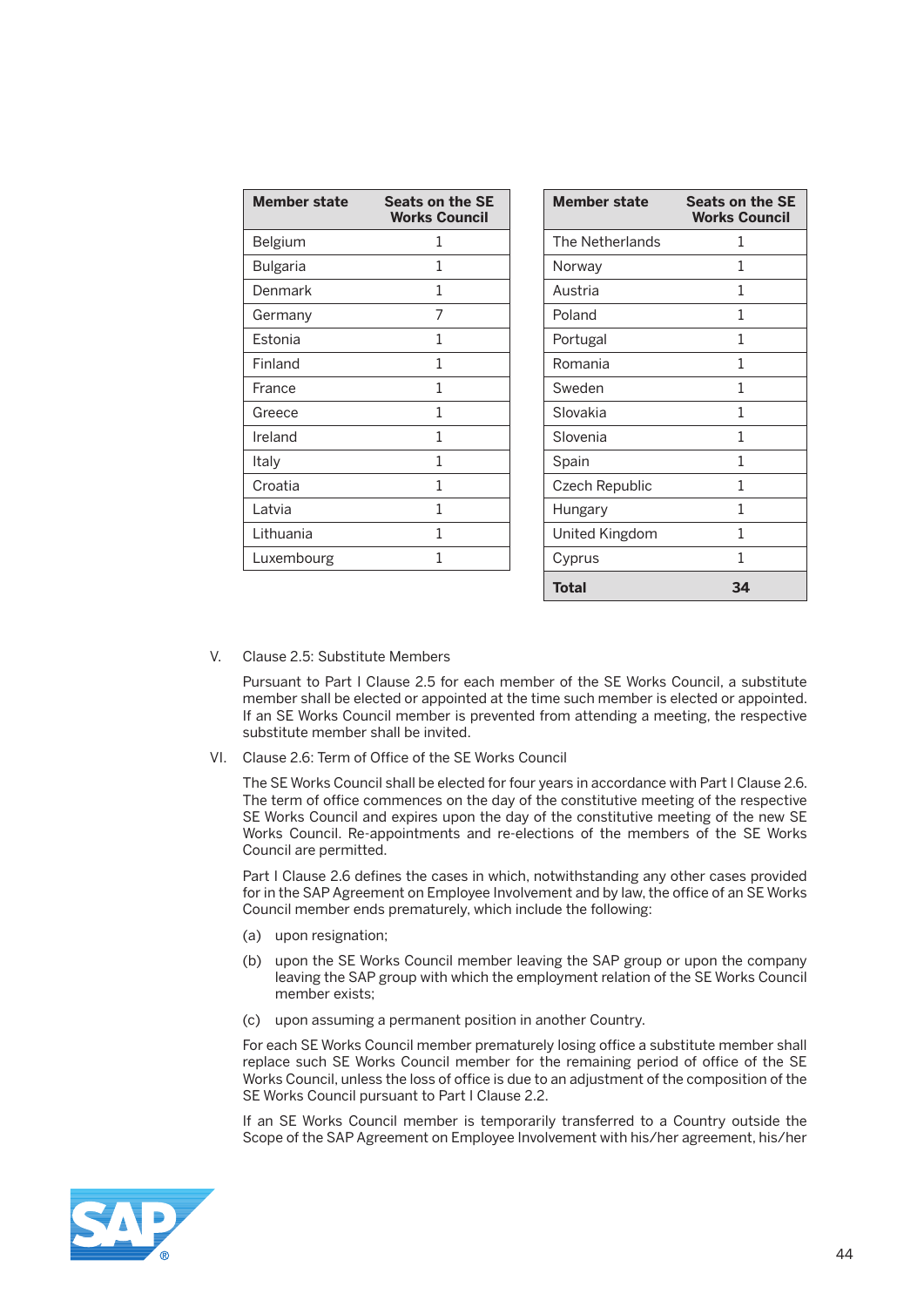elected or appointed substitute member shall replace him/her for the term of the transfer. This applies also if the SE Works Council member is temporarily reallocated to a Country within the Scope of the SAP Agreement on Employee Involvement with his/her consent, provided he/she declares in text form vis-à-vis the SE Works Council's chairperson not to be able to perform his/her office for the term of the reallocation.

VII. Clause 2.7: Challenging the Appointment or Election, Assertion of Nullity

 The appointment or election of a member or substitute member of the SE Works Council may be challenged in accordance with Part I Clause 2.7 if material provisions on the appointment or election of members of the SE Works Council have been violated and such violation has not been remedied, unless such violation could not possibly have changed or influenced the results of the election or appointment.

Pursuant to Part I Clause 2.7 eligibility to challenge is limited to:

- (i) the employees' representative bodies represented in the election or appointment committee;
- (ii) in the case of direct vote, at least three employees eligible to vote;
- (iii) the nominating unions;
- (iv) the SE Works Council; and
- (v) the Executive Board of SAP SE.

 Any action to challenge is to be brought within one month from the publication of the result of the election or appointment. In contrast to this, there shall be no term for the assertion of nullity. The Labor Court in Mannheim shall have exclusive jurisdiction. The costs of any action to challenge or action for the declaration of nullity shall be borne by SAP SE.

VIII. Clause 2.8: Removal from Office

 It is provided for in Part I Clause 2.8 that the Executive Board of SAP SE or the SE Works Council may apply for the exclusion of a member from the SE Works Council because of a serious breach of his or her duties as a member of SE Works Council to Mannheim Labor Court. The membership shall only end upon the legally valid notice of the exclusion of the member by the competent Labor Court. The costs of any such proceedings shall be borne by SAP SE.

- (C) Part I Clause 3: Meetings of the SE Works Council
	- I. Clause 3.1: Constitutive Meetings of the SE Works Council

 Part I Clause 3.1 contains provisions governing the constitutive meetings of the SE Works Council. For this purpose, Part I Clause 3.1 stipulates that, after having been informed of the members of the SE Works Council pursuant to Part I Clause 2.3, but no later than twelve weeks after initiating the elections or appointments for the first SE Works Council, the Executive Board of SAP SE shall invite to the constitutive meeting of the first SE Works Council within six weeks, at the registered office of SAP SE. Constitutive meetings of subsequent SE Works Councils shall be held at the beginning of the first meeting after the new SE Works Council has been elected or appointed.

 During its constitutive meeting, the SE Works Council shall elect a chairperson and a deputy from its members as well as a Select Committee. Compared to an ordinary meeting, the constitutive meeting may last an extra-day in order to prepare and organize itself.

II. Clause 3.2: Meetings

 Part I Clause 3.2 provides that the SE Works Council shall meet for four meetings in total per calendar year at the registered office of SAP SE. One of these four meetings shall be held immediately before the annual General Meeting of Shareholders of SAP SE; as a

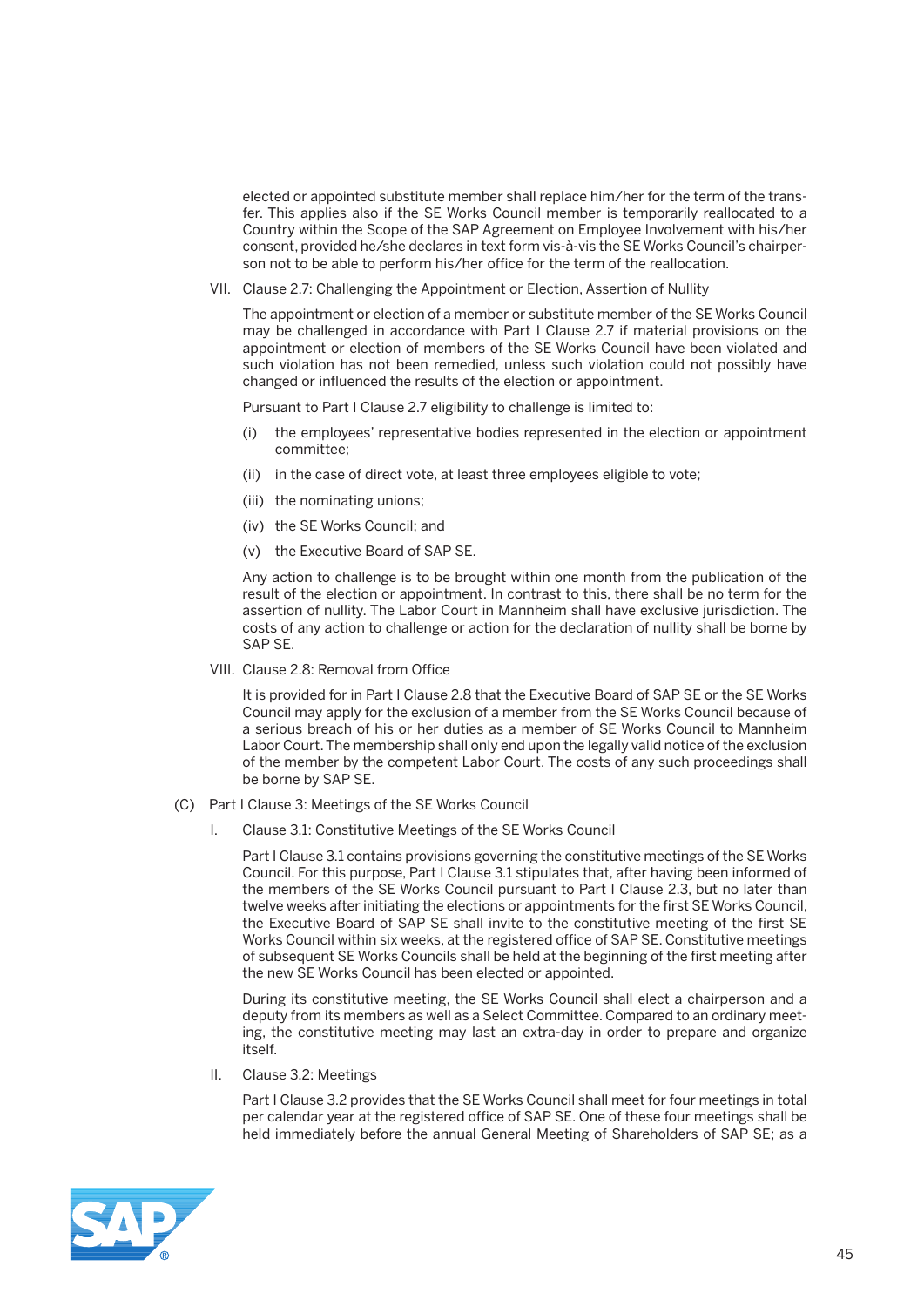general rule, this meeting shall take four days, including arrival and departure days. The other three meetings shall, as a rule, take three days, including arrival and departure days.

In addition, Part I Clause 3.2 details how the Select Committee shall invite to the meetings.

III. Clause 3.3: Participation of the Executive Board of SAP SE

 The Central Management of SAP SE shall participate in the meetings of the SE Works Council to the extent provided for in the SAP Agreement on Employee Involvement or if so agreed between the SE Works Council and the Central Management, Part I Clause 3.3. In the meetings, the Central Management of SAP SE shall generally be represented by the Executive Board member responsible for labor and social affairs or her or his representative from Human Resources.

 IV. Clause 3.4: Participation of employees' representatives on the Supervisory Board of SAP SE

 It is provided for in Part I Clause 3.4 that the employees' representatives on the Supervisory Board of SAP SE shall be entitled, upon invitation by the Select Committee, to participate in individual meetings of the SE Works Council or in respect of particular agenda items.

V. Clause 3.5: Participation of Representatives of European Trade Unions

 The SE Works Council is entitled pursuant to Part I Clause 3.5 to invite trade union officials represented in the SAP group or representatives of the respective umbrella organizations to the SE Works Council's meetings. When this is the case, such guest must submit to the same obligations of secrecy and confidentiality as they apply to experts and interpreters by virtue of Section 41 SEBG.

VI. Clause 3.6: Participation of Executives

 It is further provided for in Part I Clause 3.6 of the SAP Agreement on Employee Involvement that the SE Works Council may invite SAP SE executives to attend the meetings of the SE Works Council and/or individual agenda items.

VII. Clause 3.7: Non-public Meetings

 The provisions of Part I Clause 3.7 make it clear that the meetings of the SE Works Council are not public. While the SE Works Council is in session, contents or results of the information and consultation process must not be disclosed.

VIII. Clause 3.8: Country Meetings

 It is provided for in Part I Clause 3.8 that – in the absence of a common national employee representative body in a Country represented in the SE Works Council – joint meetings of the individual employee representative bodies of the respective Country may be held at a national level, in order to prepare for or follow-up on SE Works Council meetings. The meetings shall be limited to the required extent and shall not constitute a consultation and decision-making body for national matters.

(D) Part I Clause 4: Resolutions of the SE Works Council, internal Organization

 Part I Clause 4 contains provisions relating to resolutions of the SE Works Council and its internal organization.

I. Clause 4.1: Quorum

 The SE Works Council shall constitute a quorum if at least half of its appointed or elected members are present and the present members also represent the majority of the SAP Employees represented in the SE Works Council.

II. Clause 4.2: Resolutions

 The details of resolutions of the SE Works Council are governed by Part I Clause 4.2. Firstly, Clause 4.2.1 provides for subject-matters regarding a so-called "double majority

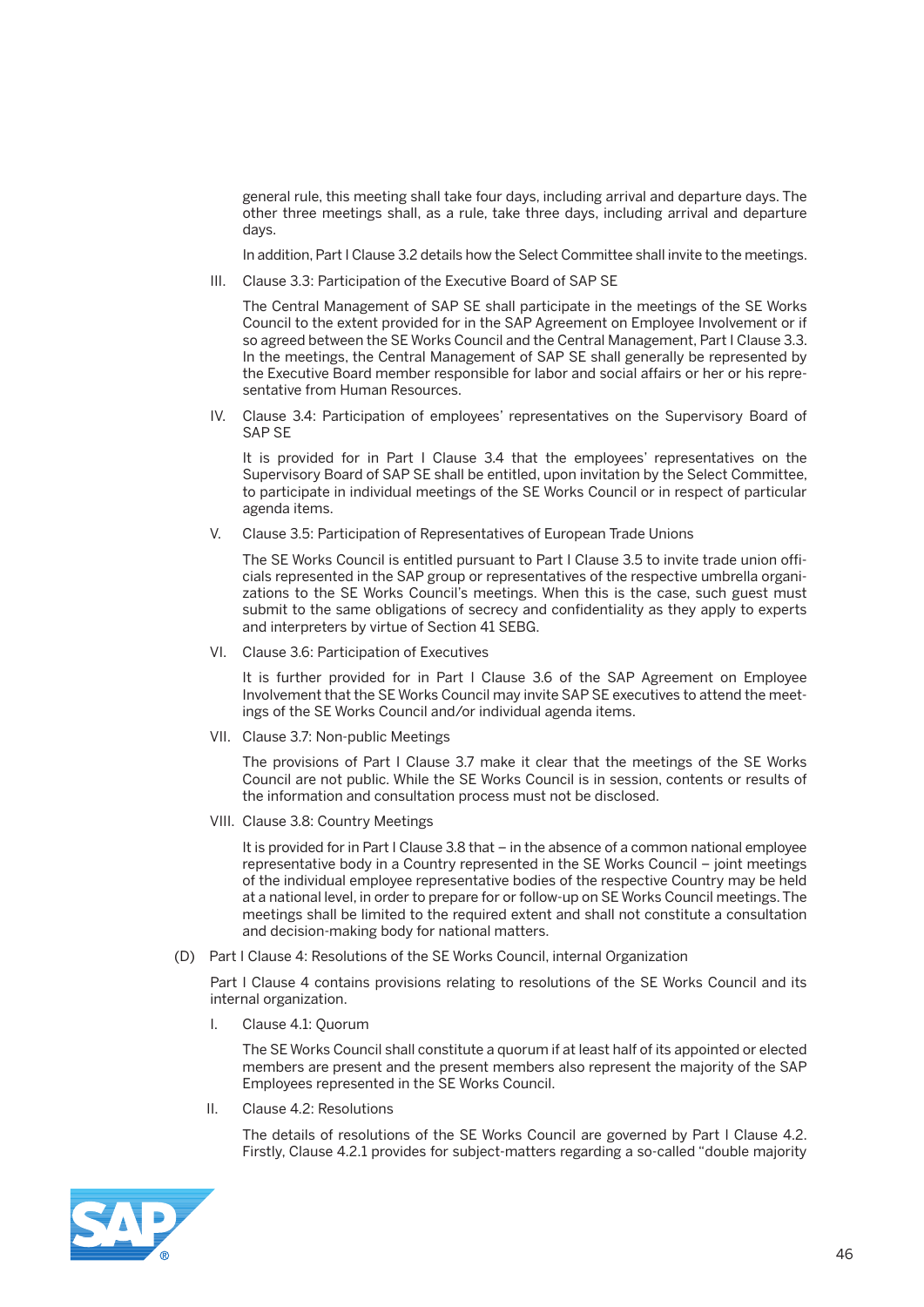requirement". Accordingly, resolutions of the SE Works Council on subject-matters, of which each must be precisely specified, shall be adopted with the majority of its appointed or elected members, which shall also include the majority of the total SAP Employees represented in the SE Works Council ("double majority"). The number of SAP Employees at the time of the last review (Part I Clause 2.2) is decisive. As long as a Country does not have an appointed or elected member in the SE Works Council, the respective employees shall be deemed not represented.

The double majority requirement applies to the following subject-matters:

- (a) election of the chairperson of the SE Works Council and his/her deputy;
- (b) election of the three other members of the Select Committee;
- (c) approval of rules of procedure for the SE Works Council and the Select Committee;
- (d) appointment of the employees' representatives on the Supervisory Board of SAP SE;
- (e) resolutions concerning the challenge of the election or appointment of a member of the SE Works Council or the institution of removal proceedings according to Part I Clause 2.8;
- (f) notice of termination of the SAP Agreement on Employee Involvement;
- (g) establishment of criteria for the allocation of the last seat for the employees' representatives on the Supervisory Board of SAP SE to be allocated by the Select Committee to the Countries (Part II, at the end of Clause 3.3.1).

 In all other cases, unless otherwise provided for in the SAP Agreement on Employee Involvement, resolutions of the SE Works Council shall be adopted with the majority of its appointed or elected members ("simple majority").

III. Clause 4.3: Recording of Resolutions

 Resolutions of the SE Works Council will be recorded in written form. To the extent provided for in the SAP Agreement on Employee Involvement, the SE Works Council will provide Central Management with all resolutions.

IV. Clause 4.4: Internal rules of procedure

 The SE Works Council may enact written rules of procedure for the SE Works Council and written rules of procedure for the Select Committee to further address procedural issues not finally regulated in the SAP Agreement on Employee Involvement.

V. Clause 4.5: Creation of Working Groups

 In coordination with the Central Management and upon the initiative of the Select Committee, the SE Works Council shall be entitled to establish working groups for addressing certain issues for limited periods of time to ensure and increase effectiveness and expertise of the SE Works Council.

(E) Clause 5: Select Committee

 The details of the establishment and scope of responsibilities of the Select Committee are governed by Clause 5.

I. Clause 5.1: Composition

 The SE Works Council shall form from amongst its members a committee of five members, to include, apart from the chairperson of the SE Works Council and his/her deputy, three other members of the SE Works Council ("**Select Committee**"). The chairperson of the SE Works Council shall automatically be the chairperson and the deputy chairperson of the SE Works Council shall automatically be the deputy chairperson of the Select Committee.

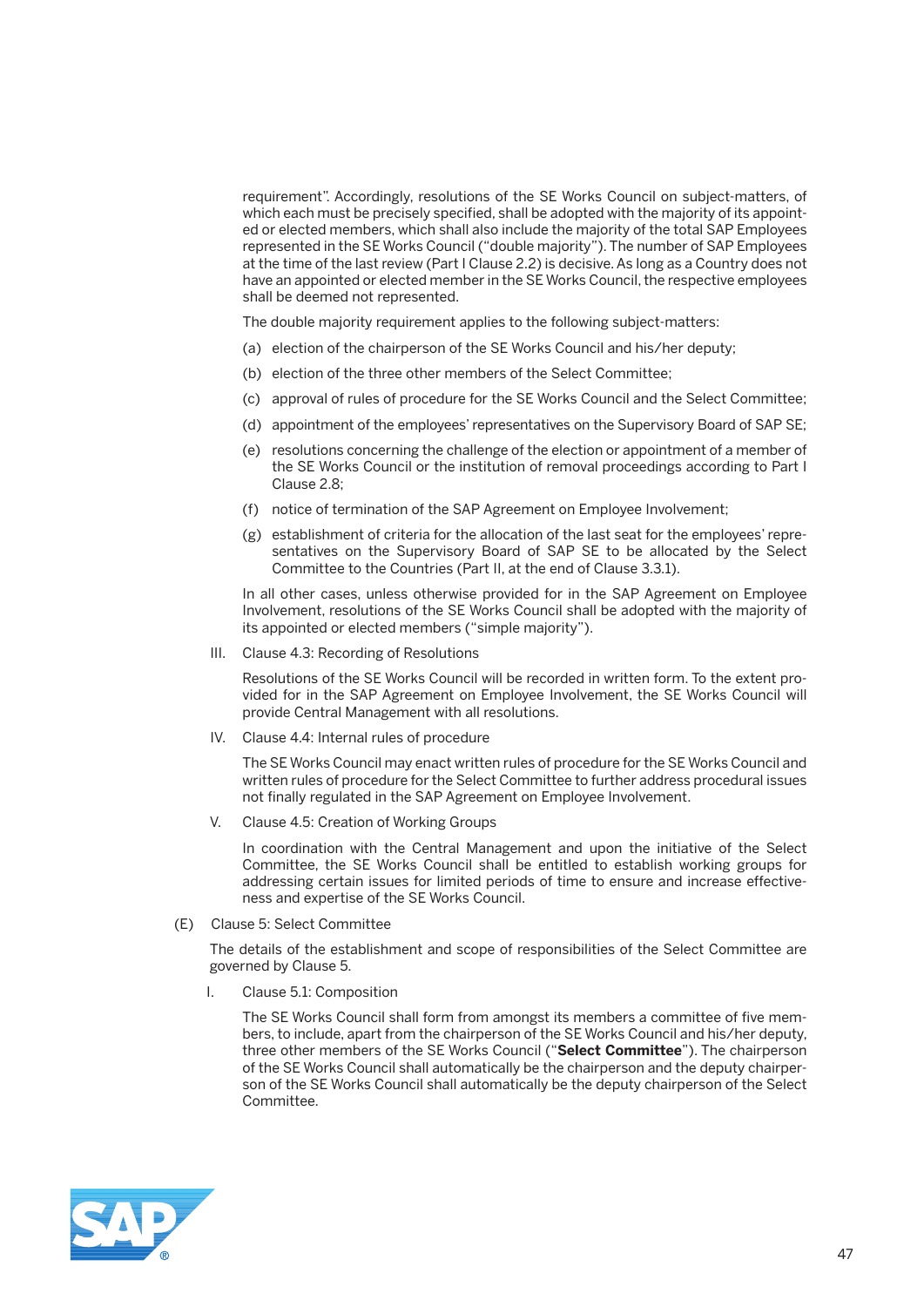II. Clause 5.2: Management and Representation

 The Select Committee shall manage the daily affairs of the SE Works Council and shall represent the latter within the scope of the SE Works Council's resolutions. The chairperson of the Select Committee shall manage the daily affairs of the Select Committee and shall represent it within the scope of its resolutions. The chairperson and his/her deputy shall each individually be authorized to accept declarations to be made to the SE Works Council or the Select Committee respectively.

III. Clause 5.3: Quorum and Resolutions

 Unless otherwise provided in the rules of procedure to be adopted by the SE Works Council for the Select Committee, the Select Committee shall constitute a quorum if at least three of its members participate in adopting any resolution, and the resolutions of the Select Committee shall require a simple majority of its members. Resolutions shall be proposed in writing. The Select Committee may also adopt resolutions in virtual meetings respectively.

IV. Clause 5.4: Additional Tasks

 Part I Clause 5.4 provides for additional tasks of the Select Committee which include in particular:

- (a) preparing and debriefing of the meetings of the SE Works Council;
- (b) initiating the elections or appointments to the SE Works Council;
- (c) within the scope of its responsibilities, representation in the information and consultation process on exceptional circumstances; and
- (d) carrying out all other tasks assigned to it by the SAP Agreement on Employee Involvement or by the SE Works Council.
- V. Clause 5.5: Meetings of the Select Committee and Meeting Cycles

 The Select Committee shall convene – subject to further meetings required in connection with any information and consultation on exceptional circumstances pursuant to Part I Clause 7 – for one ordinary physical meeting of one day per calendar year. The place of meeting is the registered office of SAP SE. However, the Select Committee shall be entitled to hold this meeting at a different SAP site within the Scope of the SAP Agreement on Employee Involvement.

 In addition, the Select Committee shall be entitled to hold, if necessary, additional meetings per year in the form of telephone or video conferences or by making use of other technical equipment that does not require the members to travel in order to be able to participate.

 The meetings of the Select Committee are not public, and while the Select Committee is in session, contents or results of the information and consultation process must not be disclosed. The communication with members of the SE Works Council shall remain unaffected.

(F) Clause 6: Information and Consultation of the SE Works Council at the Annual Meetings

 Details of how to provide information to the SE Works Council, and of how to consult with it, at the annual meetings are set out in Part I Clause 6.

I. Clause 6.1: Principle

 In this connection, Part I Clause 6.1 stipulates that the Central Management of SAP SE shall inform and consult, the SE Works Council in its meetings in respect of the progress of the business and of the prospects of the SAP group to the extent determined by the SAP Agreement on Employee Involvement (Part I Clause 1.1 and Clause 1.2).

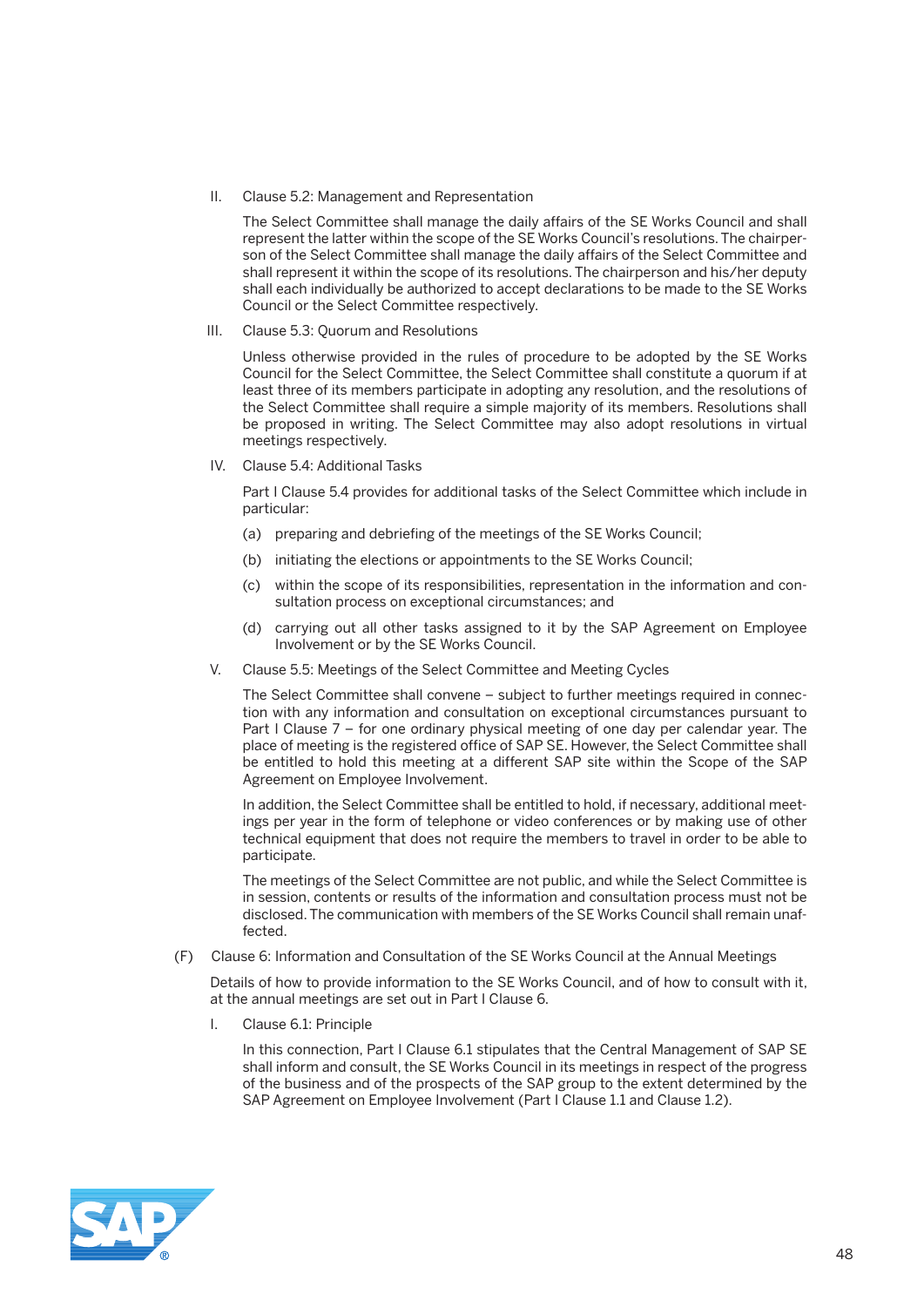II. Clause 6.2: Items of Information and Consultation

 Only the following matters shall be considered matters relating to the progress of the business and the prospects in the meaning of Part I Clause 6.1:

- a) the strategy of the SE, changes to the strategy of the SE and their impact on the locations,
- b) the structure of the SE and its economic and financial situation,
- c) the probable development of the business and of production and sales,
- d) the situation and probable trend of employment,
- e) investments and investment programs,
- f) substantial changes concerning the organization,
- g) the introduction of new working methods and processes or substantial changes to existing working methods and processes,
- h) the relocation of undertakings, establishments or important parts thereof and relocation of the production,
- i) mergers or split-ups of undertakings or establishments;
- j) cut-backs or closures of undertakings, establishments or important parts thereof,
- k) collective redundancies (as defined pursuant to respective national law),
- l) the compensation structure,
- m) diversity and demographic trends, as well as
- n) other matters, to the extent they are presented by the Central Management.

 The SE Works Council shall, however, only be informed and consulted with to the extent the above items constitute Transnational Matters.

III. Part I Clause 6.3: The Process of Information and Consultation

The Process of Information and Consultation is governed by Part I Clause 6.3.

1) Clause 6.3.1: Provision of Documentation and Information

 Central Management will provide the SE Works Council via the SE WoC IT Platform referred to in Part I Clause 9.3 with the material documents required for the information and consultation process. A link will be set up for the SE Works Council on the SE WoC IT Platform which allows direct access via the Homepage of SAP SE to all documents accessible for the shareholders for the respective General Meeting of Shareholders of SAP SE. Further, the SE Works Council shall be provided, through a posting on the SE WoC IT Platform not later than two weeks before the next meeting, with the annual report of the SAP group, the publication of the results of the SAP group for the quarter, half year and year, the annual social and personnel report, as well as a written report on each of the items set out above in Clause 6.2 in a) to n). To the extent the report includes measures within the meaning of Clause 6.2 f) to k), it shall contain a general description of the planned measure, the entrepreneurial reasoning for the planned measure, a detailed description of the consequences for affected employees, including a list of the affected Countries and the respective number of employees affected, and description of the timeframe for the implementation of the measure.

 The SE Works Council may, within the two weeks from the posting of the above material, documents and reports and up to the following meeting, ask questions and make comments. Such questions and comments shall be answered in writing and with reasons by the Central Management of SAP SE without undue delay. Furthermore, the Central Management shall make itself available for comments and answers in the meetings.

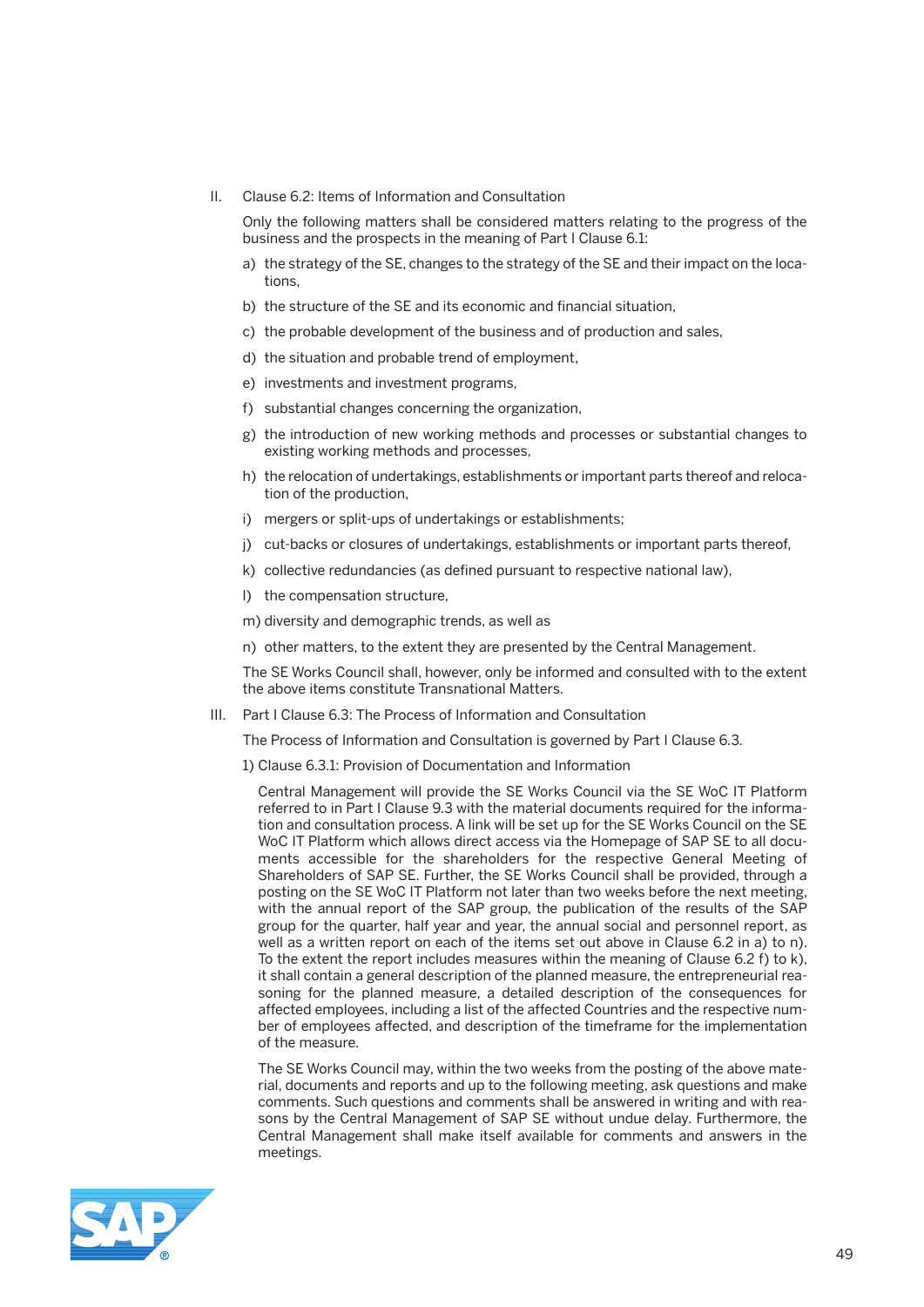2)Clause 6.3.2: Opinion of the SE Works Council and Answer of Central Management

 The SE Works Council is entitled to formulate within one week after a meeting a written opinion on the reports and on the progress of the business and the prospects of the SAP group, which opinion will be posted on the SE WoC IT Platform. The Central Management of SAP SE shall within a period of one week from the posting of the opinion provide a reasoned response to any such opinion of the SE Works Council and post such response on the SE WoC IT Platform.

3)Clause 6.3.3: Further Consultation in Special Cases

 If the Central Management's response in relation to a subject of information and consultation under Clause 6.2 h), j) or k) (special cases) does not provide for plan changes which have considered the written opinion of the SE Works Council, the Select Committee may request another discussion with the Central Management within one week after posting of the response of Central Management.

 In order to decide about such a request and to prepare a meeting with the Central Management, the Select Committee may come together for a virtual meeting. To such meeting of the Select Committee, the chairperson of the Select Committee may also invite one member of the SE Works Council from each of the Countries affected by the exceptional circumstances but not represented in the Select Committee. In this connection, Clause 6.3.3 provides for further details regarding the meeting of the Select Committee. A meeting with the Central Management shall take place as a virtual meeting within one week after the request for a meeting. This extraordinary meeting of the Select Committee shall be held as a virtual meeting, unless the chairperson of the Select Committee, with the consent of SAP SE Central Management, calls a physical extraordinary meeting.

 A meeting with the Central Management shall take place as a virtual meeting within one week after the request for a meeting. To such meeting, as well, the chairperson of the Select Committee may invite one member of the SE Works Council from each of the Countries affected by the exceptional circumstances but not represented in the Select Committee.

IV. Clause 6.4: Completion of the Information and Consultation Process

 The information and consultation process within a meeting is completed once the oneweek period for an opinion of the SE Works Council (see Clause 6.3.2, first sentence) has expired without the SE Works Council having issued an opinion or once the response of Central Management to an opinion of the SE Works Council has been posted on the SE WoC IT Platform (Clause 6.3.2, second and third sentences).

 In the event of a further consultation under Clause 6.3.3, the information and consultation process is completed in accordance with the provisions of Clause 6.4 only upon the meeting of the Select Committee and Central Management.

 The Central Management may not commence with the implementation of any measures until the final completion of the process provided for in Clause 6.4. Irrespective of this, communication activities within an ongoing consultation process are permitted only in coordination with the Select Committee.

V. Clause 6.5: Records of Meetings

 A record shall be made of the progress and contents of a joint meeting section of any meeting, to be signed by the chairperson of the Works Council and by the Central Management.

- (G) Clause 7: Information and Consultation on Exceptional Circumstances
	- Clause 7.1: Principles

 Part I Clause 7 sets forth principles governing the process of information and consultation on exceptional circumstances. On the employee side, the Select Committee shall be the consultation partner responsible. However, to the extent that the planned measures

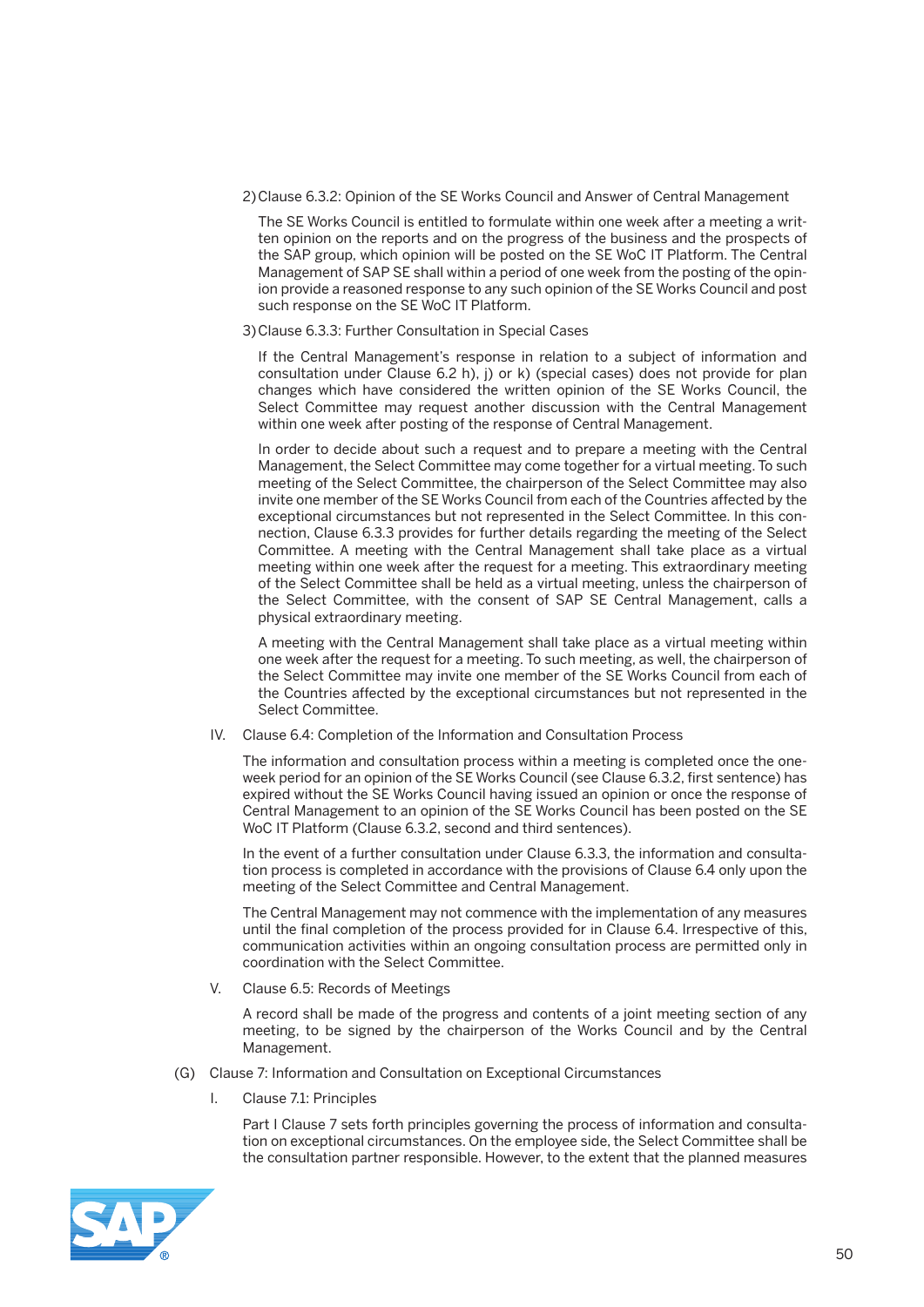have already been a matter of information and consultation of the SE Works Council pursuant to Clause 6, the SE Works Council shall have exclusive responsibility and there shall be no further information and consultation of the Select Committee. In such case, the information and consultation process shall instead be governed exclusively by the provisions of Clause 6.

II. Clause 7.2: Exceptional Circumstances

 Part I Clause 7.2 provides a general description for the purpose of defining the circumstances that shall be deemed to be exceptional. According to such description, any circumstances shall be deemed to be exceptional if the Central Management of SAP SE is unable, due to the urgency of a measure, to obtain the SE Works Council's views on any object subject to the latter's information and consultation pursuant to Clause 6.2 during a meeting in such a timely manner that such views can still be taken into account in the entrepreneurial decision-making process.

III. Clause 7.3: The Information and Consultation Process

 The process of information and consultation on exceptional circumstances is governed by Part I Clause 7.3.1. According to its provisions, information about exceptional circumstances shall be provided in the form of a written Special Report by the Central Management of SAP SE to the Select Committee to be posted on the SE WoC IT Platform which shall meet the substantive requirements of the report to the SE Works Council pursuant to the provisions of Clause 6.3.1. The Select Committee may, within a period of two weeks of the posting of the Special Report, raise questions and make comments in respect thereof pursuant to Part I Clause 7.3.2, and the Central Management of SAP SE shall provide a reasoned response to any questions and comments in writing.

 The chairperson of the Select Committee may call an extraordinary meeting of the Select Committee, which shall be held immediately after the end of the two-week period. To such meeting, the chairperson may also invite one member of the SE Works Council from each of the Countries affected by the exceptional circumstances but not represented in the Select Committee. The extraordinary meeting shall be held as a virtual meeting, unless the chairperson of the Select Committee, with the consent of SAP SE's Central Management, calls a physical extraordinary meeting. Upon request, the Central Management of SAP SE shall answer any questions during the meeting by virtual means. An extraordinary meeting of the Select Committee during the information and consultation process shall not last longer than one day. The Select Committee's members and the representatives of the Countries affected shall be given sufficient time for preparation and debriefing.

 In accordance with Part I Clause 7.3.4 the Select Committee may formulate a written opinion on the exceptional circumstances until the expiry of one week after the meeting in which the exceptional circumstances have been discussed, to which the Central Management shall provide a reasoned response within a period of one week after such opinion of the Select Committee has been posted.

 Pursuant to Part I Clause 7.3.6 the process of information and consultation on exceptional circumstances will be completed with the posting of the Central Management's response unless the Select Committee, by way of exception, may, in addition, request a further discussion with the Central Management in accordance with Part I Clause 7.3.7.

 To the extent that the Central Management's response in respect of any objects subject to the SE Works Council's information and consultation pursuant to Clause 6.2 h), j) or k) does not provide for plan changes which have considered the written opinion of the Select Committee, the information and consultation procedure provided for in Clause 6.3.3 shall apply accordingly. The information and consultation process shall in such case not be completed unless a further meeting with the Central Management in accordance with Clause 6.3.3 has been held.

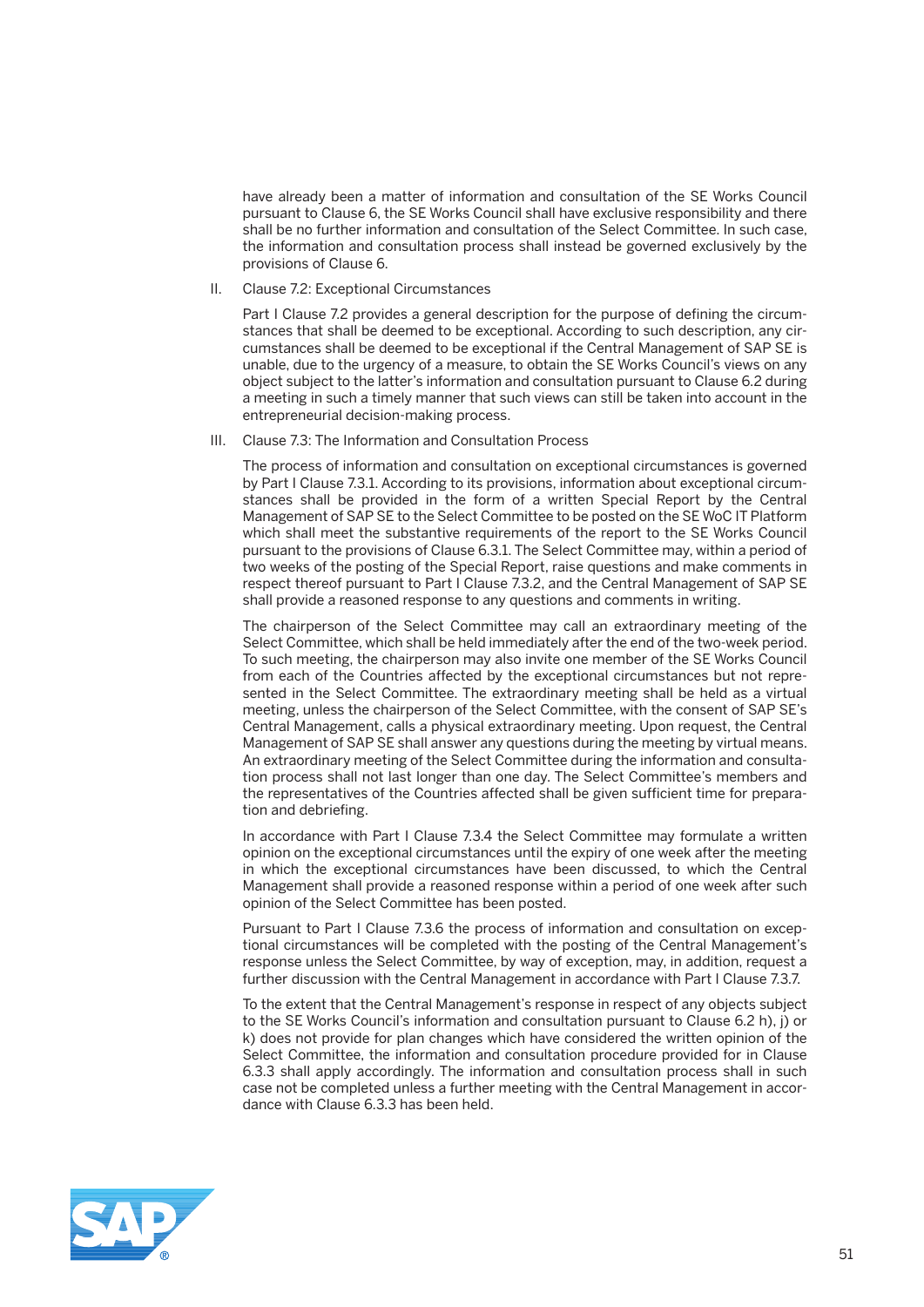(H) Part I Clause 8: Information by the SE Works Council or the Select Committee

 The provisions of Part I Clause 8 describe how the SAP Employees shall be informed about the content and outcomes of SE Works Council meetings. Pursuant to Part I Clause 8.1 such information shall initially be provided by the chairperson of the SE Works Council.

 In accordance with Part I Clause 8.2, subsequent to the provision of such information by the chairperson of the SE Works Council, the members of the SE Works Council may inform their respective local employees' representations in the SAP group and – to the extent there are no employees' representations – their respective local SAP Employees, e.g. via the respective SAP portal page, about the contents and results of the information and consultation processes. If the employee representative body of a certain Country is not empowered to send information to the employees, then the respective SE Works Council member is entitled to share information on SE Works Council meetings content and results with the local employees. Where required in this connection, the members of the SE Works Council shall be entitled to visit companies and sites within the Scope of the SAP Agreement on Employee Involvement.

(I) Clause 9: Cooperation and Support of the SE Works Council and the Select Committee

 The provisions of Part I Clause 9.1 stipulate that the Central Management of SAP SE, the SE Works Council and the Select Committee shall cooperate on the basis of mutual trust for the benefit of the employees and the SAP Group.

 Pursuant to Part I Clause 9.2 SAP SE shall bear the necessary costs in connection with the establishment and operation of the SE Works Council and the Select Committee, in particular the costs of meetings, including the costs for arrival, departure and stay, administrative support, translation, interpretation and equipment. The necessary personnel and equipment, which shall include access to a communication infrastructure in line with the current technical standard as well as resources for the chairperson of the SE Works Council for the performance of the administrative support in fulfillment of his/her duties, shall be made available to the SE Works Council members.

I. Clause 9.3: IT Support – SE WoC IT Platform and SE WoC Shared Space

 Part I Clause 9.3 contains provisions relating to the IT infrastructure to be set up for the SE Works Council, which shall include an IT platform ("**SE WoC IT Platform**") and shared spaces. Thus, these provisions state that, in order to assure confidentiality, only authorized users, who shall be specified individually, shall be granted access to such infrastructure. In addition, the provisions of Clause 9.3 stipulate that the Central Management shall use the common shared space of this platform for the postings ("**Posting**") required under the SAP Agreement on Employee Involvement to and for the SE Works Council and the Select Committee. Pursuant to Clause 9.3 an additional shared space shall be provided, which shall exclusively be reserved to the members of the SE Works Council for their internal communication.

II. Clause 9.4: Language and Translations

 The provisions of Part I Clause 9.4 stipulate that the language in the SAP SE Works Council and the Select Committee and in the communication between Central Management, SE Works Council and Select Committee is English. Costs for translation and interpretation services for the SE Works Council and/or the Select Committee will be borne by SAP SE as appropriate. The Select Committee will decide in which cases and into which languages any translations or interpretation services are required.

III. Clause 9.5: Experts

 For each meeting of the SE Works Council and/or the Select Committee to be held according to Part I Clauses 6 and 7 one external legal counsel may be consulted in accordance with Clause 9.5. The relevant provisions further state that, in addition, in case of a matter of information and consultation according to Part I Clause 6.2 h), j) or k) the SE Works Council and/or the Select Committee may obtain support from another expert for each of these matters. In this regard, the provisions of Clause 9.5 stipulate that experts may also be representatives of trade unions represented in the SAP Group.

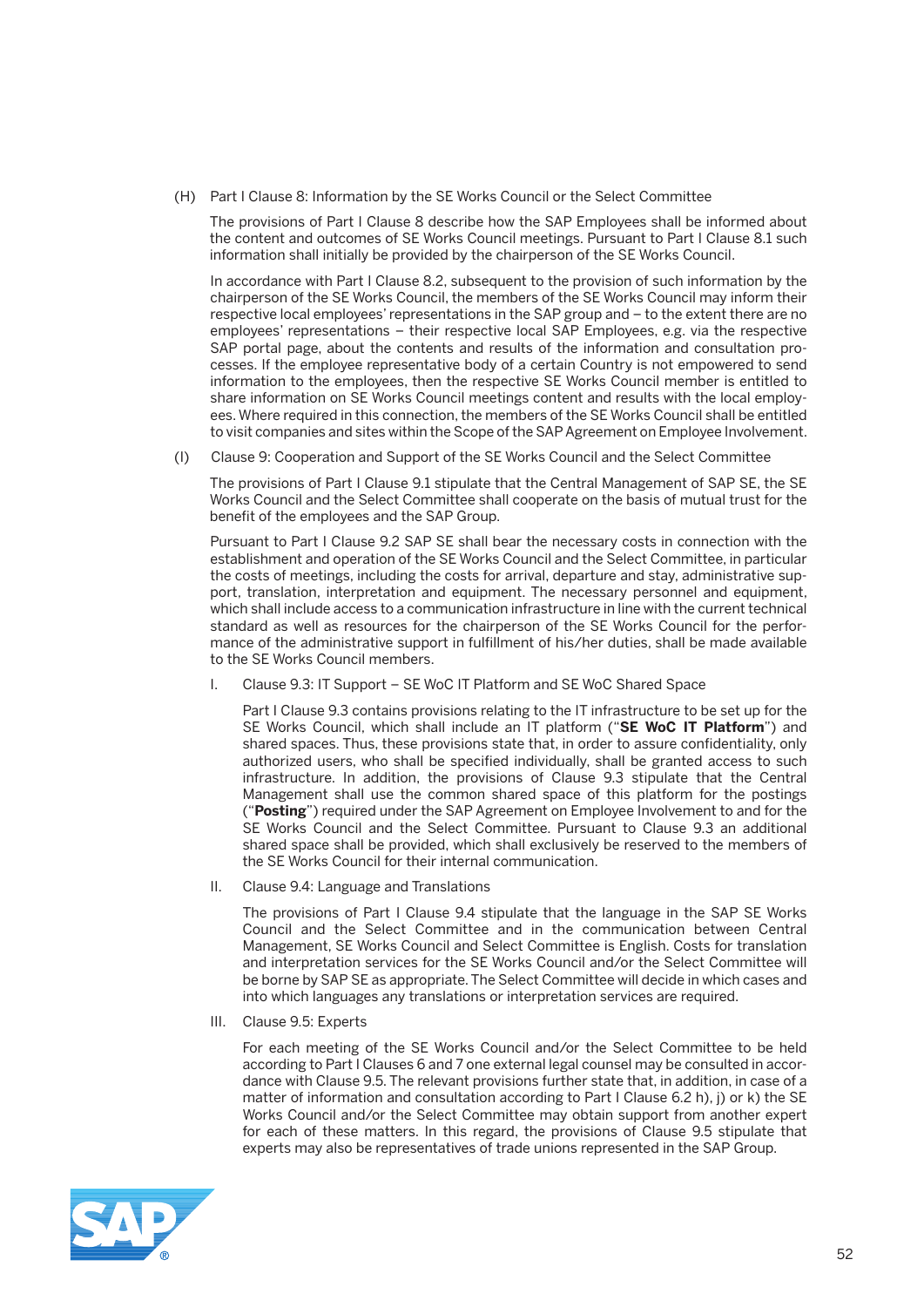IV. Clause 9.6: Training

 The provisions of Part I Clause 9.6 detail the requirements to be met in order for members of the SE Works Council to take part in training and education events. According to these provisions, members of the SE Works Council may participate in learning and educational events to the extent they impart knowledge necessary for the discharge of the SE Works Council's duties. The SE Works Council must notify the Central Management of the attendance and the timing of such training events in good time, and must take into account the company's operational requirements when scheduling training. Possible subjects for training events are for example: working conditions, European labor laws, business administration, intercultural communication, language courses, company organization, and/or team building.

V. Clause 9.7: Honorary Activity, Release from Work Duties

 The provisions of Part I Clause 9.7 make it clear that the members of the SE Works Council and their substitutes shall hold their office as an honorary office without remuneration and shall be released from their professional activities without a reduction in pay insofar as this is required for the proper carrying out of their duties. For these purposes, the time required for the discharge of the duties of a member of the SE Works Council, such as taking part in meetings, trainings, exchange of information with the substitutes and local representative bodies, traveling time, and related activities, is considered working time and bonus-relevant activity within the meaning of the applicable SAP policies (e.g. bonus plans, travel policies).

 (J) Clause 10: Prohibition of discriminatory and preferential Treatment of Members of the SE Works Council

 Part I Clause 10 contains provisions to protect the members of the SE Works Council, as well as provisions applicable to substitute members upon assuming the office. The members of the SE Works Council shall not be impeded in or prevented from the performance of their activity and must not be discriminated against or given favorable treatment because of their activity. Furthermore, the provisions of Clause 10 stipulate that any ordinary notice of termination of a member of the SE Works Council during the term of their office or during the period of one year after termination of their office is prohibited; dismissals for cause continue to be permitted. Before a dismissal for cause is issued, the Select Committee is to be heard in respect of the reasons for the dismissal.

 If a reallocation of a member of the SE Works Council results in the loss of membership in the SE Works Council, in accordance with the provisions of Clause 10 such reallocation shall only be permitted with the consent of the affected member or with the consent of the SE Works Council. The provisions of Clause 10 further state that members of the SE Works Council shall be released from work for the performance of their duties under the SAP Agreement on Employee Involvement with continuation, and without reduction, of their remuneration.

(K) Clause 11: Secrecy, Confidentiality

With regard to secrecy and confidentiality, Part I Clause 11 refers to the legal provisions of Section 41 SEBG.

Section 41 SEBG reads as follows:

 *"(1) The managements and the management of the SE shall only be obliged to provide information under this Act if and to the extent, using objective criteria, this does not endanger any trade or business secrets of the companies involved in the incorporation, the SE or its respective subsidiaries and establishments.* 

 *(2) The members and substitute members of an SE Works Council are obliged, irrespective of their place of stay, not to disclose or exploit any trade or business secrets that have come to their knowledge because of their membership in the SE Works Council and that have expressly been defined as confidential by the management of the SE. This shall also apply after they have left the SE Works Council.* 

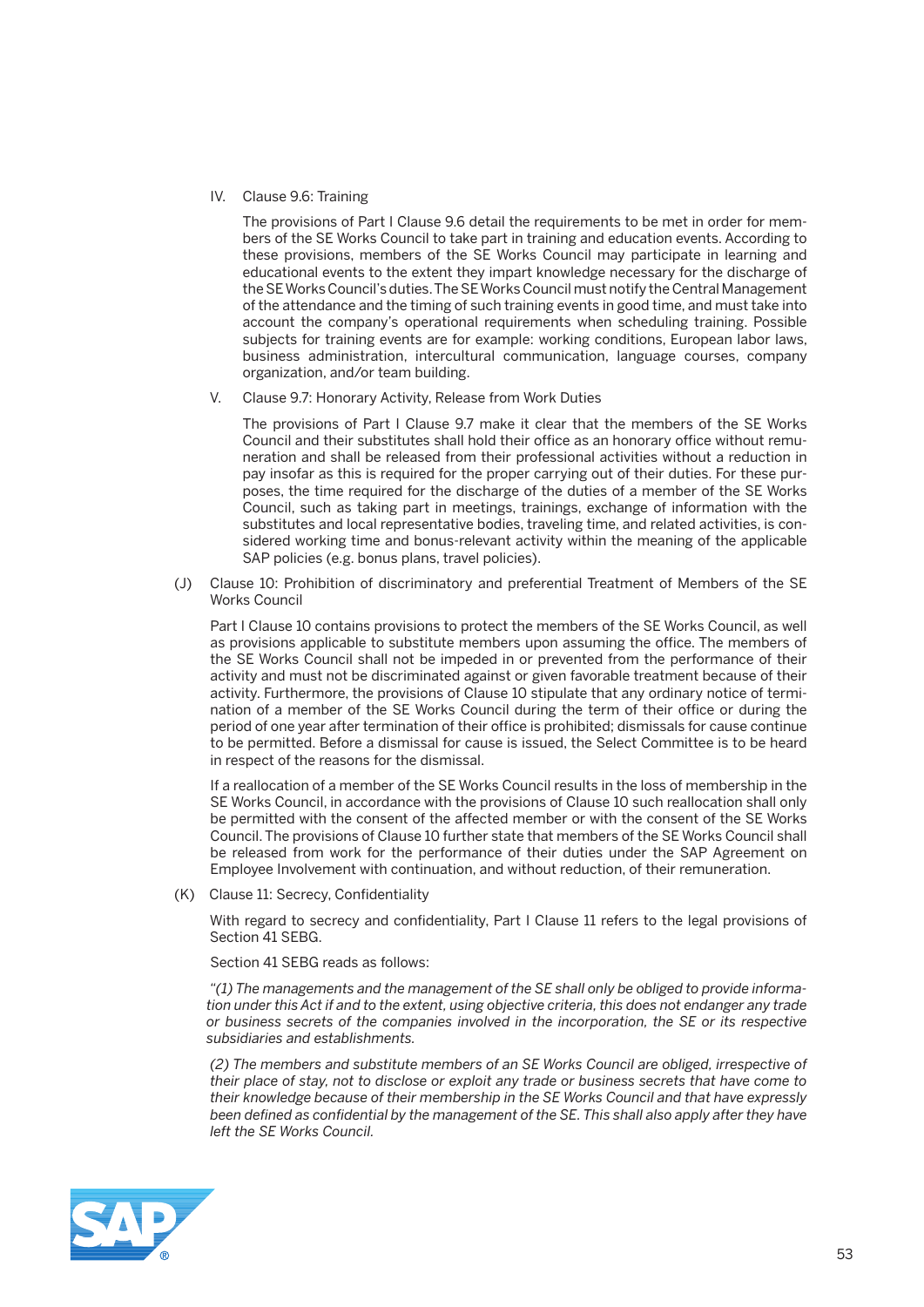*(3) The SE Works Council's obligation to observe secrecy under paragraph 2 above shall not apply vis-à-vis the* 

 *1. members of the SE Works Council;*

 *2. employees' representatives of the SE, its subsidiaries and establishments, if they are to be informed of the contents of the information and the results of the consultation under an agreement pursuant to Section 21 or Section 30;*

 *3. employees' representatives in the supervisory or administrative organ of the SE; and*

 *4. interpreters and experts referred to for support.*

 *(4) The obligation to observe secrecy under paragraph 2 above shall apply accordingly to* 

 *1. the members and substitute members of the special negotiating body;*

 *2. the employees' representatives of the SE, its subsidiaries and establishments;*

 *3. the employees' representatives otherwise participating in information and consultation processes;*

 *4. the experts and interpreters.*

 *(5) The exemption from the obligation to observe secrecy under paragraph 3 no. 1 shall apply accordingly to the group of persons as referred to in paragraph 4 nos. 1 to 3. The obligation to observe secrecy shall also not apply to* 

 *1. the members of the special negotiating body towards interpreters and experts;*

 *2. the employees' representatives pursuant to paragraph 4 no. 3 vis-à-vis employees' representatives in the supervisory or administrative organ of the SE, vis-à-vis interpreters and experts that are referred to for support, as agreed, and vis-à-vis employees' representatives of the SE, its subsidiaries and establishments if they are to be informed of the contents of the information and results of the consultation pursuant to the Agreement (Clause 21)."*

(L) Clause 12: Rights of Involvement of the Employees in the Countries, Transitional Provisions

 Part I Clause 12 makes clear that the information and consultation rights of the employees and employees' representations under national laws and practices in the Countries shall not be affected, except for the provisions of the Act on European Works Councils (*Europäisches Betriebsräte-Gesetz*; "**EBRG**"). In this respect, Clause 12 stipulates that the information and consultation processes under national laws and practices and the information and consultation process under the SAP Agreement on Employee Involvement shall commence at the same time.

 With regard to the European Works Council established with SAP AG, Clause 12 provides that the European Works Council established at SAP AG shall remain in office in the transitional period until the constitutive meeting of the first SE Works Council; in this transitional period, the provisions applicable to the European Works Council so far shall remain applicable. Upon the constitutive meeting of the first SE Works Council, the office of the European Works Council shall terminate and the Act on European Works Councils and the Agreement on the Establishment of an SAP European Works Council of November 24, 2011 shall cease to apply.

(M) Part II Clause 1: Two-tier Corporate Governance System

 Part II governs the participation of the SAP Employees in the Supervisory Board of SAP SE. According to Part II Clause 1, the Articles of Incorporation of SAP SE will provide for a two-tier system with an Executive Board and a Supervisory Board.

(N) Part II Clause 2: Composition of the Supervisory Board of SAP SE

 For the avoidance of doubt, Part II Clause 2.1 provides that the Supervisory Board of SAP SE shall consist of an equal number of shareholders' representatives and employees' representatives, i.e. one half of its members shall be appointed on the nomination of the employees.

 Pursuant to Part II Clause 2.2., the Supervisory Board of SAP SE shall consist of 18 members and consequently nine employees' representatives. This is in accordance with Section 10 (1)

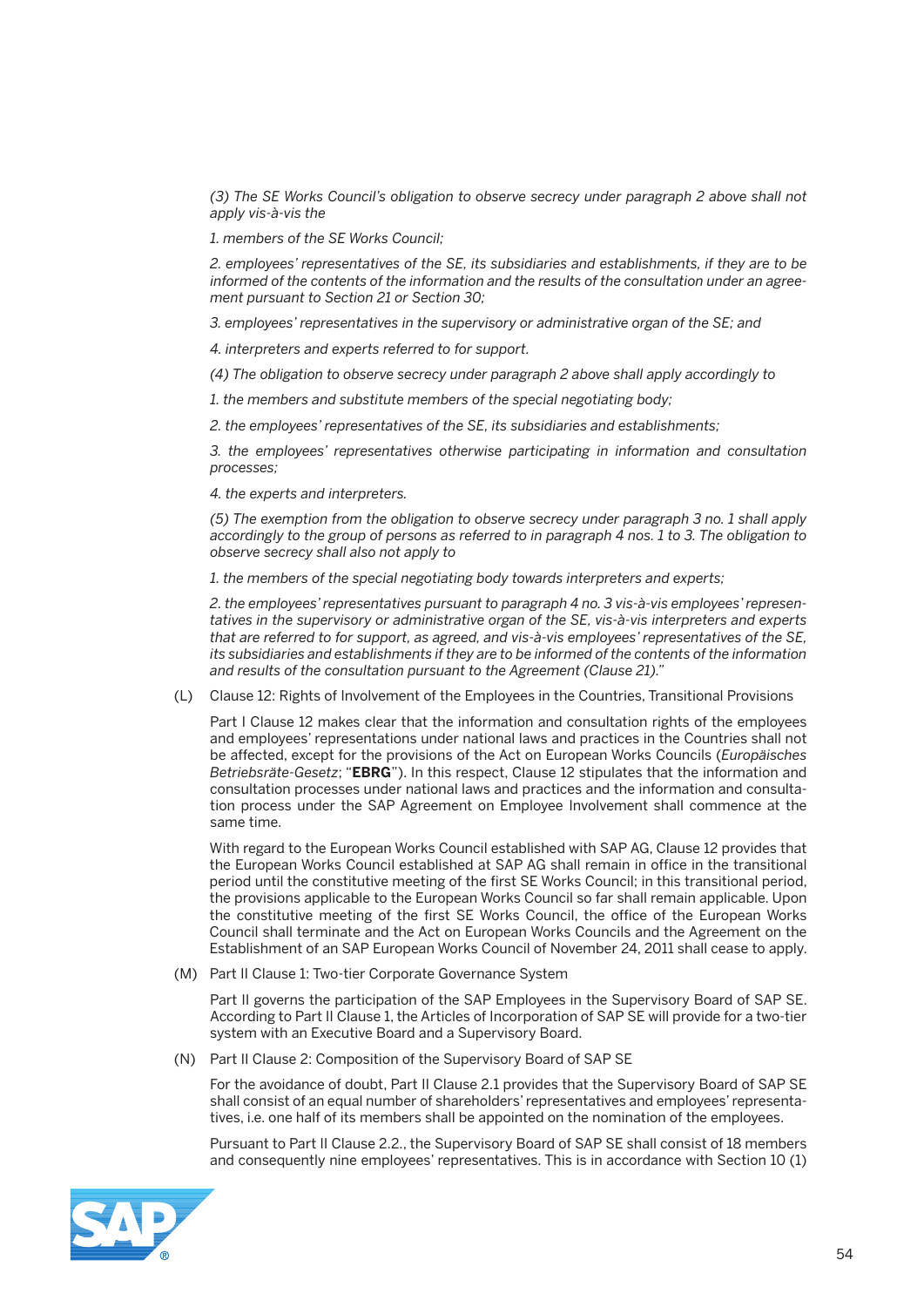of the Articles of Incorporation of SAP SE. The Articles of Incorporation of SAP SE may be amended to the effect that the Supervisory Board shall in the future comprise twelve members and consequently six employees' representatives. However, under the SAP Agreement on Employee Involvement, such resolution amending the Articles of Incorporation may be resolved at the earliest in the 2018 annual General Meeting of Shareholders and, pursuant to the SAP Agreement on Employee Involvement, shall be subject to an identical proposal of the Supervisory Board and the Executive Board to amend the Articles of Incorporation to that effect pursuant to Section 124 (3) AktG. In the Supervisory Board meeting that decides on such proposal to amend the Articles of Incorporation, the chairperson of the SE Works Council gets the opportunity to present the opinion of the SE Works Council.

 Pursuant to Part II Clause 2.3, such amendment of the Articles of Incorporation to reduce the size of the Supervisory Board to twelve members shall be made so as to apply only to the new term of office of the Supervisory Board commencing after the amendment became effective; since the amendment of the Articles of Incorporation can only be resolved in the 2018 annual General Meeting of Shareholders, it can be effective at the earliest as of the term of office beginning with the close of the 2019 annual General Meeting of Shareholders.

(O) Part II Clause 3

 Part II Clause 3 provides for the procedure for determining the nominations for the appointment of the employees' representatives on the Supervisory Board of SAP SE.

I. General

 Clause 3.1 provides that the employees' representatives on the Supervisory Board of SAP SE and their personal substitutes shall be appointed by the SE Works Council. Furthermore, Clause 3.1 provides that, to the extent that the appointment is based on nominations from the Countries, the SE Works Council shall establish before the appointment that the nominations comply with the requirements stipulated in the SAP Agreement on Employee Involvement. In all other respects, the SE Works Council is bound by the nominations made from within the Countries.

 Pursuant to Clause 3.1, only SAP Employees and members of employee unions represented in the SAP group may be nominated and appointed to serve as employees' representatives on the Supervisory Board of SAP SE. For each employees' representative, a personal substitute shall be nominated and appointed. The rules of the SAP Agreement on Employee Involvement on the determination and appointment of employees' representatives on the Supervisory Board shall apply accordingly to the determination and appointment of the substitutes.

II. Part II Clause 3.2: employees' representatives of the First Supervisory Board of SAP SE

 Pursuant to Part II Clause 3.2.1, the following persons are temporarily appointed as employees' representatives on the first Supervisory Board ("**First Supervisory Board**") of SAP SE and as substitutes for the period until the close of the 2015 annual General Meeting of Shareholders:

| <b>Seat</b>    | <b>Member</b>          | <b>Substitute</b>       | <b>Country</b> |
|----------------|------------------------|-------------------------|----------------|
|                | Christiane Kuntz-Mayr  | <b>Christine Regitz</b> | Germany        |
| 2              | Kurt Reiner            | Sebastian Wagner        | Germany        |
| 3              | Lars Lamadé            | Stefan Hirschenberger   | Germany        |
| $\overline{4}$ | Margret Klein-Magar    | Ulrich Marguard         | Germany        |
| 5              | Mario Rosa-Bian        | Uwe Riegler             | Germany        |
| 6              | Panagiotis Bissiritsas | Robert Kupler           | Germany        |
| 7              | Stefan Schulz          | <b>Torsten Kipping</b>  | Germany        |
| 8              | Catherine Bordelon     | Marc De Gibon           | France         |
| 9              | Steffen Leskovar       | Pascal Demat            | <b>SNB</b>     |

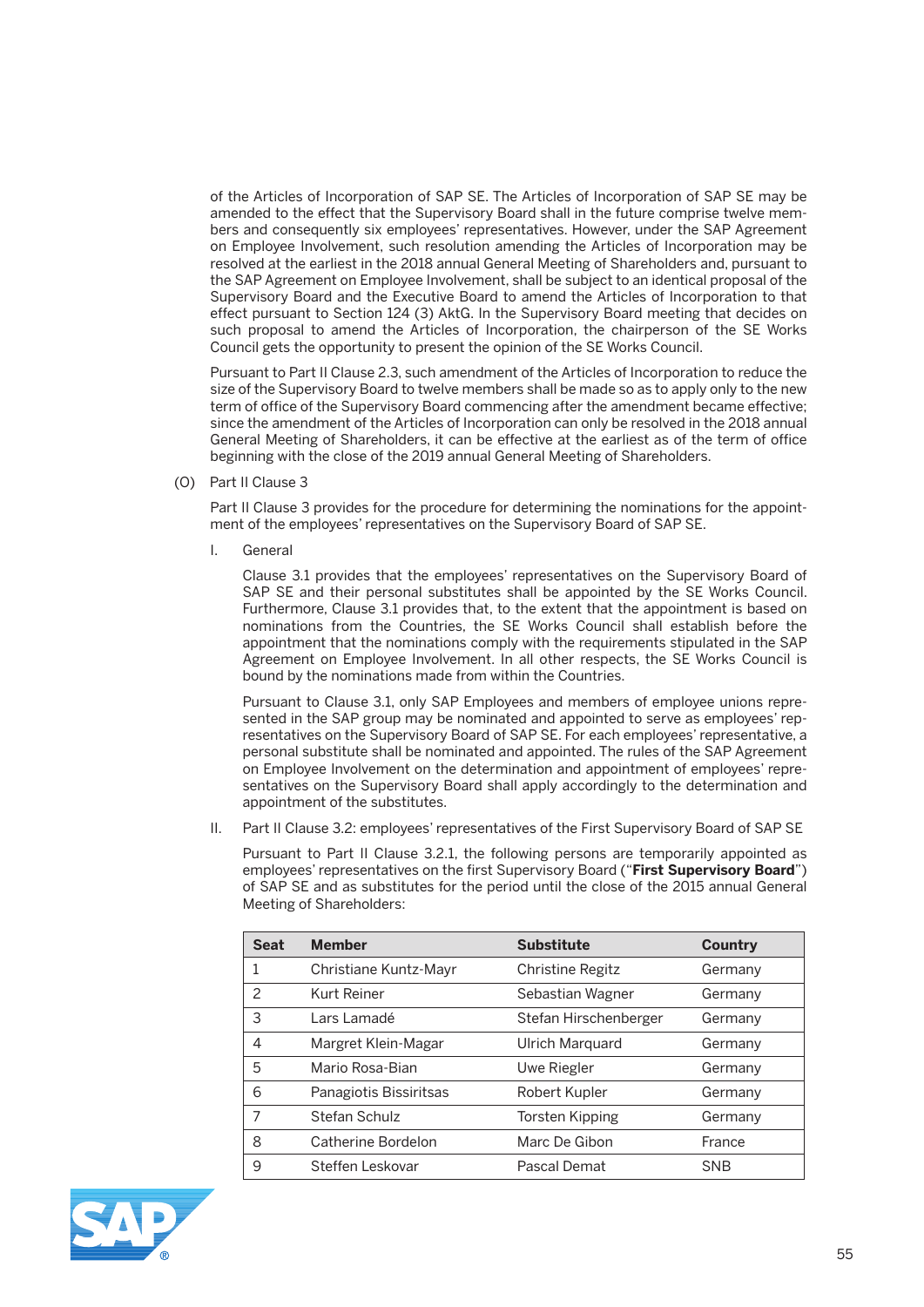Part II Clause 3.2.1 provides that the process of determining the final employees' representatives on the First Supervisory Board of SAP SE shall commence without undue delay upon the SAP Agreement on Employee Involvement taking effect – i.e. upon registration of the SE into the commercial register. As soon as all final employees' representatives have been determined, the SE Works Council shall appoint in its next regular meeting the so determined employees' representatives with effect as of the close of the 2015 General Meeting of Shareholders for a term of office ending simultaneously with the regular term of office of the shareholders' representatives of the First Supervisory Board of SAP SE. The office of the temporarily appointed employees' representatives on the First Supervisory Board ends upon the appointment of the final employees' representatives taking effect.

 Pursuant to Part II Clause 3.2.2, the seats for the final appointment of the employees' representatives in the First Supervisory Board of SAP SE are allocated as follows:

| <b>Seat</b> | Country                                                                                                                                          |
|-------------|--------------------------------------------------------------------------------------------------------------------------------------------------|
|             | Germany                                                                                                                                          |
| 2           | Germany                                                                                                                                          |
| 3           | Germany                                                                                                                                          |
| 4           | Germany (trade union representatives)                                                                                                            |
| 5           | Germany (trade union representatives)                                                                                                            |
| 6           | Germany (executives)                                                                                                                             |
| 7           | France (country with 2 <sup>nd</sup> highest number of SAP Employees)                                                                            |
| 8           | Germany, from the German members of the SE Works Council                                                                                         |
| 9           | Member of the SE Works Council from a Country which is not covered by<br>the first eight seats pursuant to determination by the SE Works Council |

 In all other respects, Clause 3.2.2 provides that for the determination of employees' representatives, Clause 3.3 below shall apply accordingly. The substitutes for the employees' representatives for the eighth and ninth seats shall also be determined by the SE Works Council from among the members of the SE Works Council, if possible from the same Country as the employees' representative.

 III. Part II Clause 3.3: Procedure for Nominations for the Appointment of employees' representatives for a Supervisory Board with 18 Members

 Part II Clause 3.3 provides for the procedure for nominations for the appointment of employees' representatives for a Supervisory Board with 18 members. To begin with, Clause 3.3 provides that where the Supervisory Board of SAP SE consists of 18 members and consequently nine employees' representatives, the nominations for the appointment of the employees' representatives on the Supervisory Board of SAP SE shall be governed by the provisions set out in detail below.

 Pursuant to Part II Clause 3.3.1, the SE Works Council, except for the First Supervisory Board (in respect of which the allocation of seats is as provided for in Part II Clause 3.2.2), the SE Works Council shall allocate the seats for the employees' representatives on the new Supervisory Board of SAP SE ("**Employee Seats**") to the Countries in due time prior to the end of the ordinary term of office of the employees' representatives on the Supervisory Board of SAP SE, but no later than nine months before the appointment of the new employees' representatives.

 The first seven of the Employee Seats shall be allocated in proportion to the number of SAP Employees employed in the individual Countries (d'Hondt method), provided that if the first six seats are allocated to one Country, the seventh seat is for the Country with the second highest number of SAP Employees. The number of SAP Employees as at the

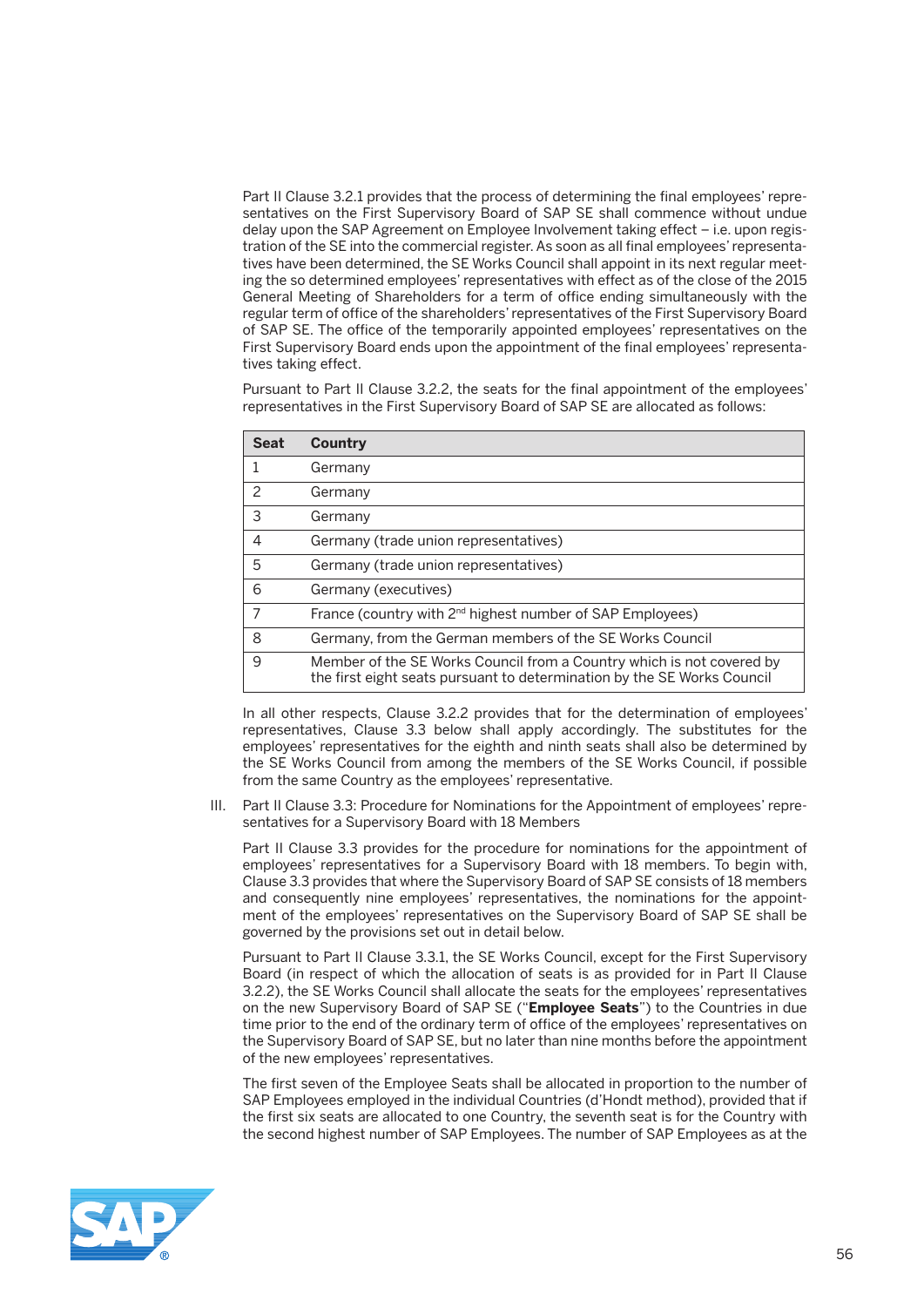end of the next to last calendar month before the Employee Seats are allocated by the SE Works Council shall be decisive.

 Furthermore, Part II Clause 3.3.1 provides that the eighth seat is allocated to the Country represented in the SE Works Council with the highest number of SAP Employees. A member of the SE Works Council from that Country determined by the SE Works Council shall then be appointed employees' representative on the Supervisory Board.

 The ninth seat is allocated to a Country not already allocated a seat in the Supervisory Board but represented on the SE Works Council. The member of the SE Works Council from that Country shall then be appointed employees' representative on the Supervisory Board. The substitutes for the employees' representatives for the eighth and ninth seats shall also be determined by the SE Works Council from among the members of the SE Works Council, if possible from the same Country as the employees' representative.

 Part II Clause 3.3.2 governs the procedure for determining the German employees' representatives. In detail, Clause 3.3.2 provides that in respect of the seats among the first seven Employee Seats allocated to Germany, the nominations for employees' representatives are made by direct vote of all SAP Employees with their principal place of employment in Germany. The provisions of the Third Election Ordinance of the Participation Act 1976 (3. WOMitbestG) shall apply *mutatis mutandis* to the direct vote, subject to the following provisions:

- The vote is direct, a vote through delegates is not permitted;
- The vote in each of the ballots follows the principles of majority vote. A vote on the basis of lists is excluded. Every voter has the number of votes equaling the number of seats to be distributed. It is not permitted to accumulate votes (*Kumulieren*) (i.e. assign more than one vote to one candidate).
- The vote is done by absentee voting only. This also applies to executive employees.
- The Group Works Council shall determine the election committee for all group companies in Germany. It shall exercise all duties assigned to election committees by the 3. WOMitbestG.
- Seats are reserved for representatives of trade unions represented in the SAP Group in Germany: if Germany is allocated at least four out of the first seven seats, one seat is reserved for trade union representatives, and if Germany is assigned at least six seats out of the first seven seats, two seats are reserved for trade union representatives.
- Executive employees are reserved a seat on SAP SE's Supervisory Board only if Germany has five seats among the first seven seats. The provisions of the 3. WOMitbestG, Part I, Section 3 Subsection 3 will apply subject to the uniform election committee organizing the elections.
- The election of the union representative(s) and the executive employees' representative and the election in respect of the seats subject to the Group Works Council's election proposal (cf. last bullet point) shall each be carried out in separate ballots.
- All SAP Employees with their principal place of work in Germany, with the exception of groups listed in Section 5 (3) Works Constitution Act (*Betriebsverfassungsgesetz*; "**BetrVG**"), may submit election proposals for the remaining seats. Election proposals must be signed by a fifth or 100 of the SAP Employees with their principal place of work in Germany.
- To the extent that fewer election proposals than necessary are submitted for the seats reserved for the union representative(s) or the executive employees, these seats will be filled from the Group Works Council's election proposals. The same applies if the SAP Employees do not submit a sufficient number of election proposals.

 Part II Section 3.3.3 provides that for Countries other than Germany, the procedure for determining the nominations for the first seven Employee Seats shall be governed by the relevant national provisions on the election or appointment of the employees' represen-

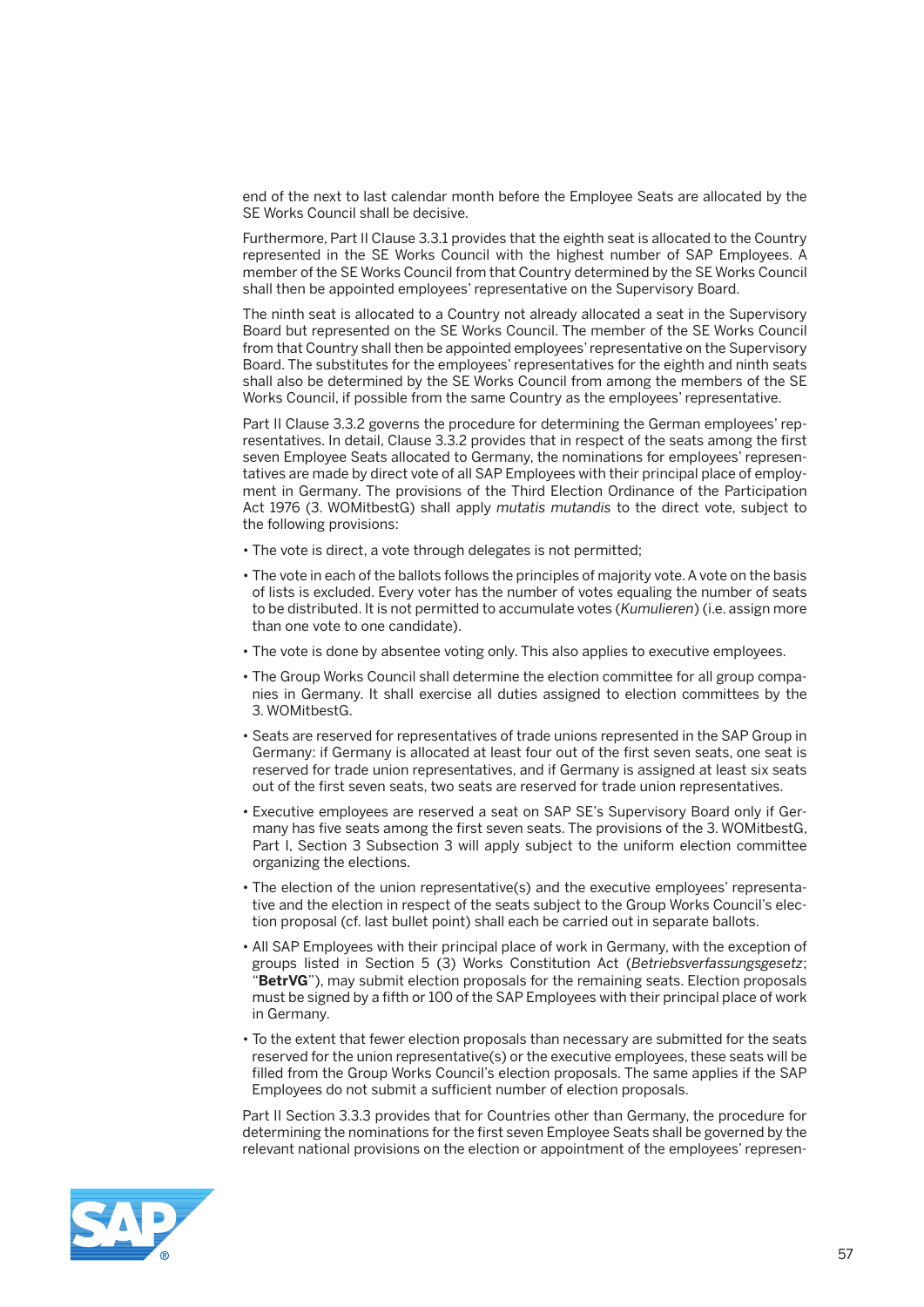tatives on the Supervisory Board applicable in the individual Countries from which the employees' representatives are to be determined. To the extent that the Countries do not provide for rules on the determinations for the seats allocated to them, the right to nominate shall rest with the SE Works Council.

 Part II Clause 3.3.4 further determines that the procedure of nominating and appointing the employees' representatives on the Supervisory Board shall be completed in due time prior to the General Meeting of Shareholders that appoints the shareholders' representatives on the new Supervisory Board. The last annual meeting of the SE Works Council prior to this General Meeting of Shareholders is to be scheduled accordingly. This is to achieve equal terms of office of employees' representatives and shareholders' representatives on the Supervisory Board.

 IV. Part II Clause 3.4: Procedure for Nominations for the Appointment of employees' representatives for a Supervisory Board with 12 Members

 Part II Clause 3.4 governs the procedure for nominations for the appointment of employees' representatives for a Supervisory Board with twelve members.

 Part II Clause 3.4.1 provides that the SE Works Council shall allocate the seats for the employees' representatives on the new Supervisory Board of SAP SE to the individual Countries in due time prior to the end of the ordinary term of office of the employees' representatives on the Supervisory Board of SAP SE, but no later than nine months before the appointment of the new employees' representatives.

 The first four of the Employee Seats shall be allocated in proportion to the numbers of SAP Employees employed in the individual Countries (d'Hondt method). The number of SAP Employees as at the end of the next to last calendar month before the Employee Seats are allocated by the SE Works Council shall be decisive.

 Pursuant to Part II Clause 3.4.1, the fifth seat shall go to an SE Works Council member determined by the SE Works Council from a country that in the allocation process for the first four seats according to the d'Hondt method was not allocated a seat. The sixth seat shall go to another SE Works Council member determined by the SE Works Council. The substitutes for the employees' representatives for the fifth and sixth seats shall also be determined by the SE Works Council from among the members of the SE Works Council, if possible from the same Country as the employees' representative.

 In respect of the seats among the first four Employee Seats allocated to Germany, the nominations for employees' representatives are made by direct vote of all SAP Employees with their principal place of employment in Germany, as provided for in Part II Clause 3.4.2. Part II Clause 3.4.2 provides that the provisions of the 3. WOMitbestG shall apply *mutatis mutandis* to the direct vote, subject to rules of the SAP Agreement on Employee Involvement and the following provisions:

- The vote is direct, a vote through delegates is not permitted;
- The vote is done by absentee voting only and follows in each of the ballots the principles of majority vote, a vote on the basis of lists is excluded for each of the ballots;
- Every second seat for Germany is reserved for representatives of the Group Works Council. Only the Group Works Council is eligible to propose candidates for these seats, and the candidates are from among SAP Employees, except for the executive employees. The election proposal from the Group Works Council must have at least twice as many candidates (and personal substitutes) as seats are reserved for the Group Works Council. The election of the supervisory board members for the seats reserved for the Group Works Council takes place in a ballot separate from the general employees representatives ballots, but at the same time;
- Employees, executive employees and trade unions represented in the SAP group may make election proposals for the remaining seats. Election proposals of the employees require 100 supporting signatures of employees, election proposals of executive

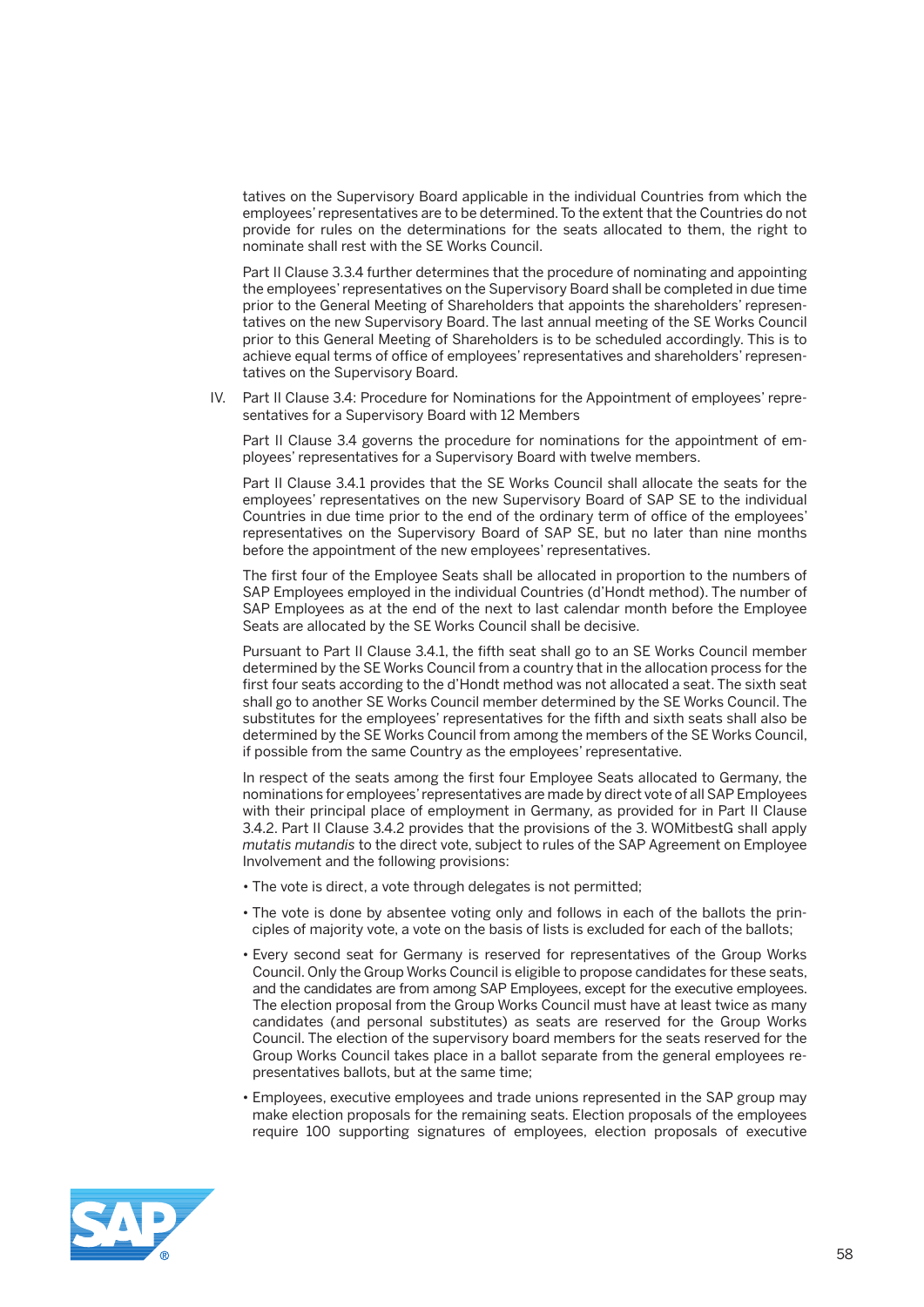employees are determined by pre-election. Each proposal for election may list one or several candidates for the office of employees' representative on the Supervisory Board but must list for each candidate a personal substitute;

- Executive employees and trade unions are not entitled to reserved seats on the Supervisory Board of SAP SE;
- The pre-election to determine the election proposals of executive employees are governed by the provisions of the 3. WOMitbestG Part 1, Section 3 Subsection 3, provided that the election committee shall organize the elections. The two top ranking candidates and their personal substitutes shall be nominated for the election.
- Except for the separate ballot for the representatives of the Group Works Council, there are no other separate ballots;
- On the ballot card, the election committee shall list, for each ballot separately, all properly proposed candidates and their respective substitutes observing the listing requirements in Section 44 (2) 3. WOMitbestG in alphabetical order of the candidate's last name. In respect of proposals from trade unions, the ballot card shall indicate the trade union which has proposed the candidate and their respective substitute;
- The election committee is determined by the Group Works Council. It shall exercise all duties assigned to election committees by the 3. WOMitbestG.

 For Countries other than Germany, Part II Clause 3.4.3 provides that the procedure for determining the nominations for the first four Employee Seats shall be governed by the relevant national provisions on the election or appointment of the employees' representatives on the Supervisory Board applicable in the individual Countries from which the employees' representatives are to be determined. To the extent that the Countries do not provide for rules on the determinations for the seats allocated to them, the right to nominate shall rest with the SE Works Council.

 Finally, Part II Clause 3.4.4 provides that the procedure of nominating and appointing the employees' representatives on the Supervisory Board shall be completed in due time prior to the General Meeting of Shareholders that appoints the shareholders' representatives on the new Supervisory Board. The last meeting of the SE Works Council prior to this General Meeting of Shareholders is to be scheduled accordingly. This is intended to lead to equal terms of office of the employees' representatives and the shareholders' representatives.

V. Part II Clause 4.1: Duration of the terms of office

 Pursuant to Part II Clause 4.1.1, the appointment of the employees' representatives on the Supervisory Board of SAP shall, subject to the provisions for the employees' representatives of the First Supervisory Board of SAP SE pursuant to Part II Clause 3.2, take effect at the same time at which the appointment of the shareholders' representatives on the Supervisory Board takes effect. The term of office of the Supervisory Board members shall be governed by the Articles of Incorporation, with the employees' representatives and the shareholders' representatives being appointed for the same term of office, subject to the provisions for the employees' representatives of the First Supervisory Board of SAP SE pursuant to Part II Clause 3.2.

 Pursuant to Part II Clause 4.1.2, employees' representatives on the Supervisory Board may be re-appointed.

 Part II Clause 4.1.3 provides that changes in the number of employees after the Employee Seats on the Supervisory Board have been allocated or during the term of office of the employees' representatives shall not lead to a change in the allocation of Employee Seats on the Supervisory Board of SAP SE.

 Part II Clause 4.1.4 provides that the term of office of an employees' representative on the Supervisory Board shall end prematurely upon the employees' representative's ceasing to be an employee of the SAP Group. The resumption or the loss of a qualifi-

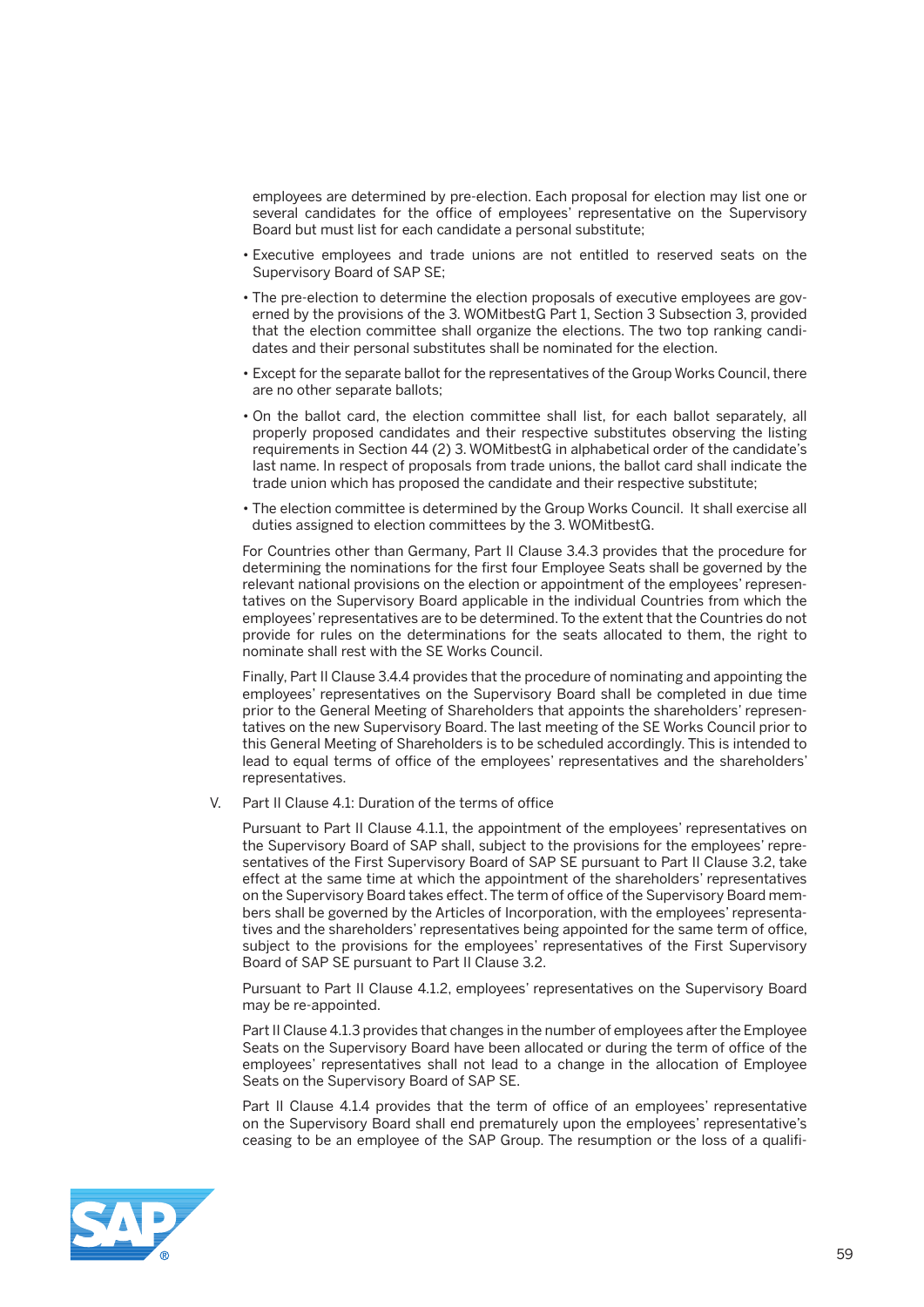cation as executive employee, the assumption or the loss of office as works council member, and/or the assumption of or resignation from an office as SE Works Council member shall not affect the office as an employees' representative on the Supervisory **Board** 

 Part II Clause 4.1.5 governs the succession of substitute members. To the extent that substitute members have been appointed or determined, they succeed the relevant employees' representative on the Supervisory Board if such employees' representative's term of office has ended prematurely. If an employees' representative's term of office has ended prematurely without the employees' representative being succeeded by a substitute, the SE Works Council shall determine and appoint a successor and a personal substitute from the same Country and for the remaining ordinary term of office of the employees' representative whose office has ended.

 In case of a replacement of the ninth seat (in case of an 18 member supervisory board) or the fifth and sixth seats (in case of a twelve member supervisory board), the SE-Works Council remains entitled to use discretion within the rules of Part II Clause 3.3.1, last paragraph, resp. Part II Clause 3.4.1, last paragraph when determining and appointing the new employees' representative and the substitute member.

VI. Part II Clause 4.2: Revocation of Appointment, Removal and Challenge

 An employees' representative may be removed from the Supervisory Board of SAP SE before his/her term of office has expired by the SE Works Council only upon application of a body authorized to make such application. Part II Clause 4.2.1 provides that the only body authorized to make such application is the body that nominated the employees' representative for appointment by the SE Works Council or, in the case of a direct election, the majority of the employees entitled to vote. In respect of the request for removal of an employees' representative from Germany, Section 23 (1) nos. 1 and 2, (3) and (4) MitbestG 1976 and Sections 88 through 91, Sections 92 through 93 and Section 97 3. WOMitbestG apply *mutatis mutandis*. The SE Works Council must remove the employees' representative in respect of whom a proper removal application has been made.

 Part II Clause 4.2.2 provides that the removal procedure under Section 103 (3) AktG in conjunction with Article 9 (1) (c) (ii) of the SE Regulation shall remain unaffected by the above provisions.

 The election of an employees' representative may be challenged if material provisions on the right to vote, eligibility or the election procedure have been violated and such violation has not been remedied, unless the violation could not have changed or influenced the voting results. A challenge may be raised by the SE Works Council or by the Executive Board of SAP SE, and in respect of employees' representatives from Germany also the bodies and employee quotas referred to in Section 22 (2) nos. 1 through 7 MitbestG 1976. The challenge must be raised within one month of the SE Works Council's appointment resolution. The court of exclusive jurisdiction shall be the Labor Court of Mannheim.

(P) Part II Clause 5: Rights of the employees' representatives

Part II Clause 5 governs the rights of the employees' representatives on the Supervisory Board.

 Part II Clause 5.1 generally provides that the employees' representatives on the Supervisory Board shall have the same rights and duties as the shareholders' representatives. This applies also to the confidentiality obligations under stock corporation law (cf. Section 116 sentence 2 AktG), but also to the other rights and obligations of a Supervisory Board member.

 Pursuant to Part II Clause 5.2, the provisions in Part I Clause 10 on the protection of the members of the SE Works Council under employment law against discrimination shall apply accordingly to the employees' representatives on the Supervisory Board. As a consequence, employees' representatives on the Supervisory Board shall not be impeded in or prevented from the performance of their activity. They must not be discriminated against or given favorable treatment because of their activity. The termination of their employments shall only be

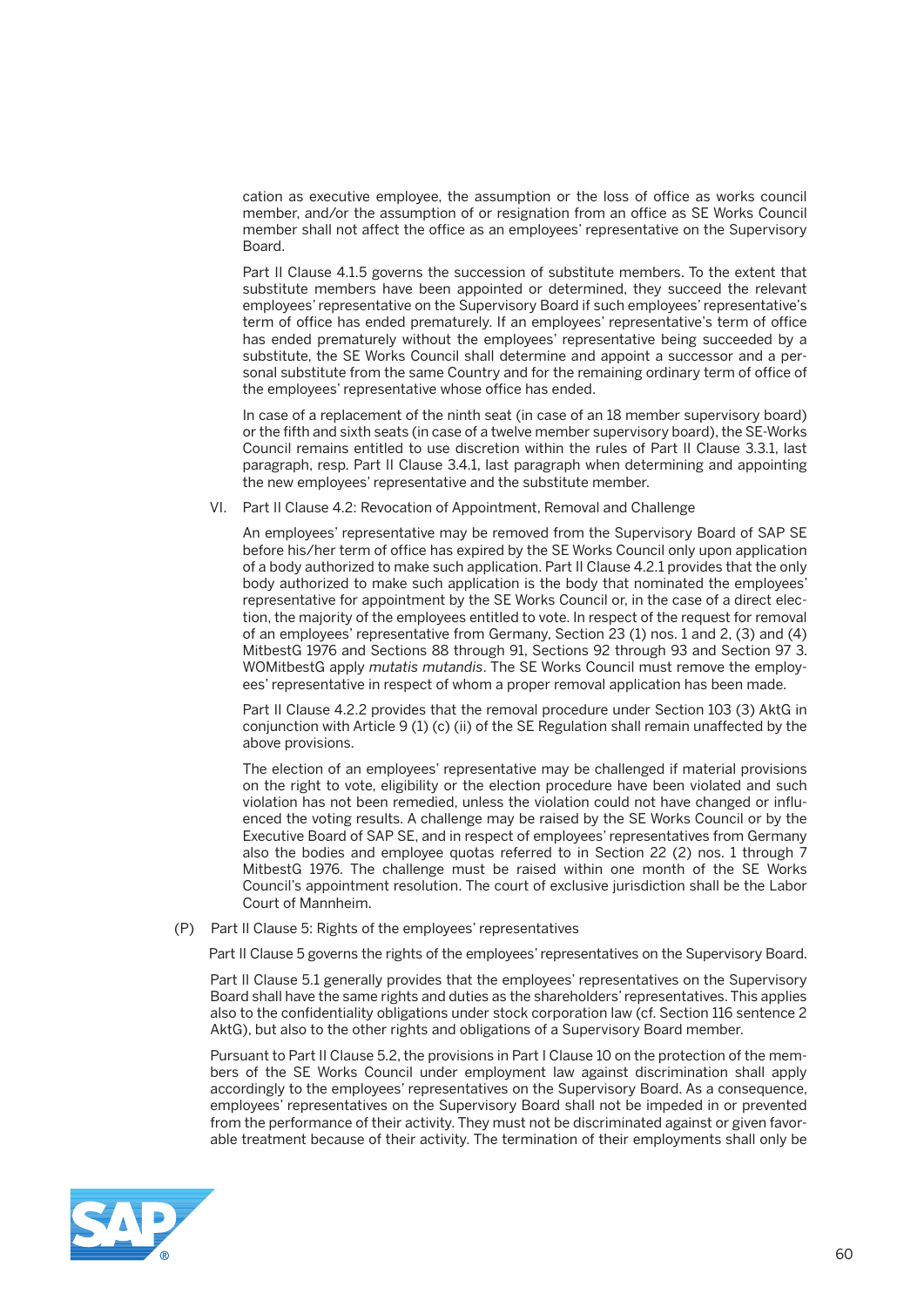possible with restrictions: any ordinary notice of termination during the term of their or during the period of one year after termination of their Supervisory Board office is prohibited. Dismissals for cause are generally permitted; however, before a dismissal for cause is issued, the Select Committee is to be heard in respect of the reasons for the dismissal. Any reallocation resulting in the loss of membership in the Supervisory Board is permitted only with the consent of the affected member or with the consent of the SE Works Council.

 Part II Clause 5.3 provides that the employees' representatives on the Supervisory Board shall be released from their work without any reduction in their remuneration to the extent that such release is required for the proper performance of their Supervisory Board function. The activities justifying a release shall include the attendance of Supervisory Board meetings, of preparatory meetings of the employees' representatives in preparation of Supervisory Board meetings (see Part II Clause 5.5), the attendance of the General Meetings of Shareholders of SAP SE and of meetings of the SE Works Council and – subject to Part II Clause 5.4 – of training and education activities.

 Part II Clause 5.4 provides for the entitlement of employees' representatives to take part in training and education events. After consultation with the chairperson of the Supervisory Board, each employees' representative may, at the expense of SAP SE, take part in training and education events to the extent these promote abilities required for their work as employees' representative on the Supervisory Board of SAP SE; such events may include English and German language courses. Operative necessities must be taken into consideration when planning such events.

 Pursuant to Part II Clause 5.5, the employees' representatives on the Supervisory Board of SAP SE should, if possible, prepare the meetings of the Supervisory Board in preparatory meetings. In such preparatory meetings, the Executive Board of SAP SE – generally represented by the Executive Board member responsible for labor and social affairs – shall discuss the submissions to the Supervisory Board with the employees' representatives, if they request so.

 Part II Clause 5.6 concerns a possible D&O liability insurance. For each employees' representative on the Supervisory Board, the company shall provide the same third-party insurance coverage that is provided for the shareholders' representatives on the Supervisory Board. The costs for such insurance shall be borne by SAP SE, to the extent legally permitted.

Q) Part II Clause 6: Internal Organization of the Supervisory Board

 Part II Clause 6 provides rules for the internal organization of the Supervisory Board of SAP SE.

 Pursuant to Part II Clause 6.1, the Supervisory Board elects a chairperson and one or two deputy chairpersons for a term corresponding to their office term on the Supervisory Board. One of the deputy chairpersons shall be elected on proposition of the employees' representatives.

 Part II Clause 6.2 provides rules on the committees of the Supervisory Board. Pursuant to Part II Clause 6.2.1, Supervisory Board committees should not comprise more than eight members; the Supervisory Board's right to organize its own affairs (*Selbstorganisationsrecht*) shall remain unaffected, so that this requirement is not compulsory. Part II Clause 6.2.2 provides that Supervisory Board committees should have equal representation of shareholders' representatives and employees' representatives, unless a deviating composition of the respective committee is required or appropriate because of the topics allocated to the respective committee, the law or the provisions of the German Corporate Governance Code. The above exemption includes e.g. a nomination committee within the meaning of Section 5.3.3 of the German Corporate Governance Code (as amended on May 13, 2013), which is responsible to propose suitable candidates to the Supervisory Board for its proposals to the General Meeting of Shareholders for the election of shareholders' representatives on the Supervisory Board and which is, according to the recommendations of Section 5.3.3 of the German Corporate Governance Code, exclusively composed of representatives of the shareholders. Pursuant to Part II Clause 6.2.3, the deputy chairperson of the Supervisory Board, who has

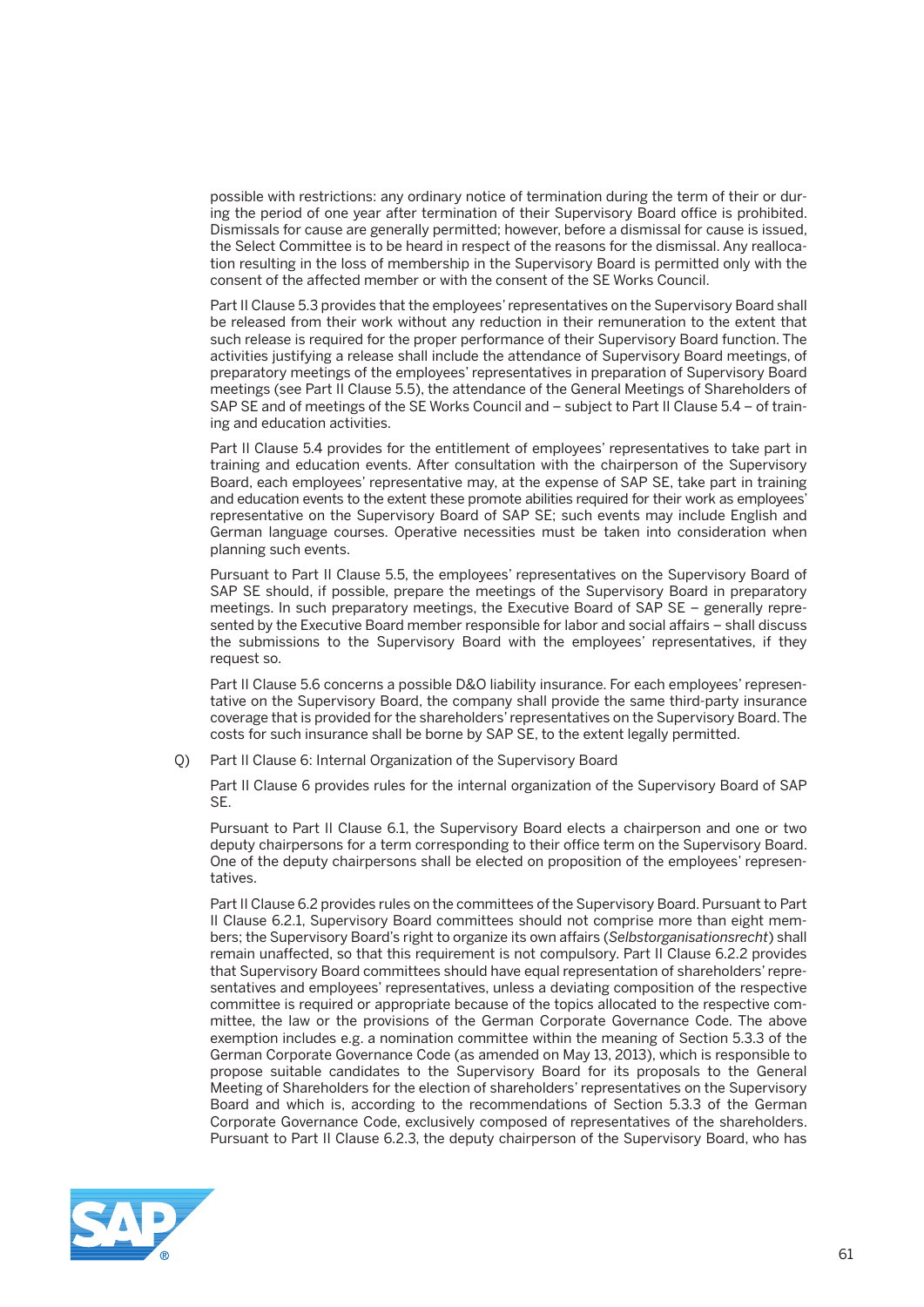been elected upon proposal of the employees' representatives, should be a member of the committee coordinating the work of the Supervisory Board and preparing its meetings, provided such a committee is established. The Supervisory Board's right to organize its own affairs (*Selbstorganisationsrecht*) shall remain unaffected, so that this requirement is not compulsory.

 Pursuant to Part II Clause 6.3, the Supervisory Board should stipulate that business operations of fundamental importance shall be subject to Supervisory Board approval. Such business operations of fundamental importance include any decisions or measures which could have a significant effect on the company's assets, finances or earnings. This shall not affect the existing approval requirements of the Supervisory Board, as stipulated in the Articles of Incorporation pursuant to Article 48 (1) of the SE Regulation, nor the right of the Supervisory Board to organize its own affairs (*Selbstorganisationsrecht*).

 Part II Clause 6.4 provides that the official language in meetings of the Supervisory Board should be German. To enable the non-German-speaking members of the Supervisory Board to follow the meeting, however, interpretation shall be made available for the meetings of the Supervisory Board; on request, each member of the Supervisory Board shall further be provided with translations of submissions (motions), reports and other documents, to the extent such translation is required for the respective member to follow the discussions.

(R) Part II Clause 7: Information given to the Supervisory Board by the Executive Board

 Part II Clause 7 provides rules for information given to the Supervisory Board by the Executive Board.

 The rules provide that the Executive Board, after consultation with the chairperson of the Supervisory Board and notwithstanding the existing approval requirements and the statutory reporting obligations of the Executive Board vis-à-vis the Supervisory Board as stipulated in Article 41 of the SE Regulation and in Section 90 AktG, shall inform the Supervisory Board about any crucial business matters which could affect corporate policies, the financial situation of the company or the employee interests. Pursuant to Part II Clause 7, such matters include in particular any reorganization and restructuring measures which have a significant effect on the employment situation of the SAP group.

(S) Part II Clause 8: Executive Board Member for Labor and Social Affairs

 Part II Clause 8 provides, based on the statutory fallback provisions of Section 38 (2) sentence 2 SEBG, that one of the members of the Executive Board of SAP SE shall – apart from other responsibilities – be responsible for "labor and social affairs" as well. This member shall, based on Section 33 MitbestG 1976, use the official title "labor director". Pursuant to Part II Clause 8, the appointment of an Executive Board member as labor director shall be subject to Supervisory Board approval.

- (T) Part III Clause 1: Duration
	- I. Part III Clause 1.1: Entry into Force

Part III Clause 1.1 governs the entry into force of the SAP Agreement on Employee Involvement. It provides that the SAP Agreement on Employee Involvement shall enter into force upon the registration of the conversion of SAP AG to an SE with the commercial register. Regarding the temporarily appointed employees' representatives on the First Supervisory Board of SAP SE (Part II Clause 3.2.1) the Agreement shall enter into force with the signing, but not before the appointment of the shareholders' representatives becomes effective.

II. Part III Clause 1.2: Term and Termination

 Pursuant to Part III Clause 1.2, the SAP Agreement on Employee Involvement is entered into for an indefinite term. The Executive Board of SAP SE and the SE Works Council may each give written notice of termination, earliest in calendar year 2020, with a notice period of twelve months to the end of a year. A notice of termination being limited to either Part I or Part II of the SAP Agreement on Employee Involvement is permitted.

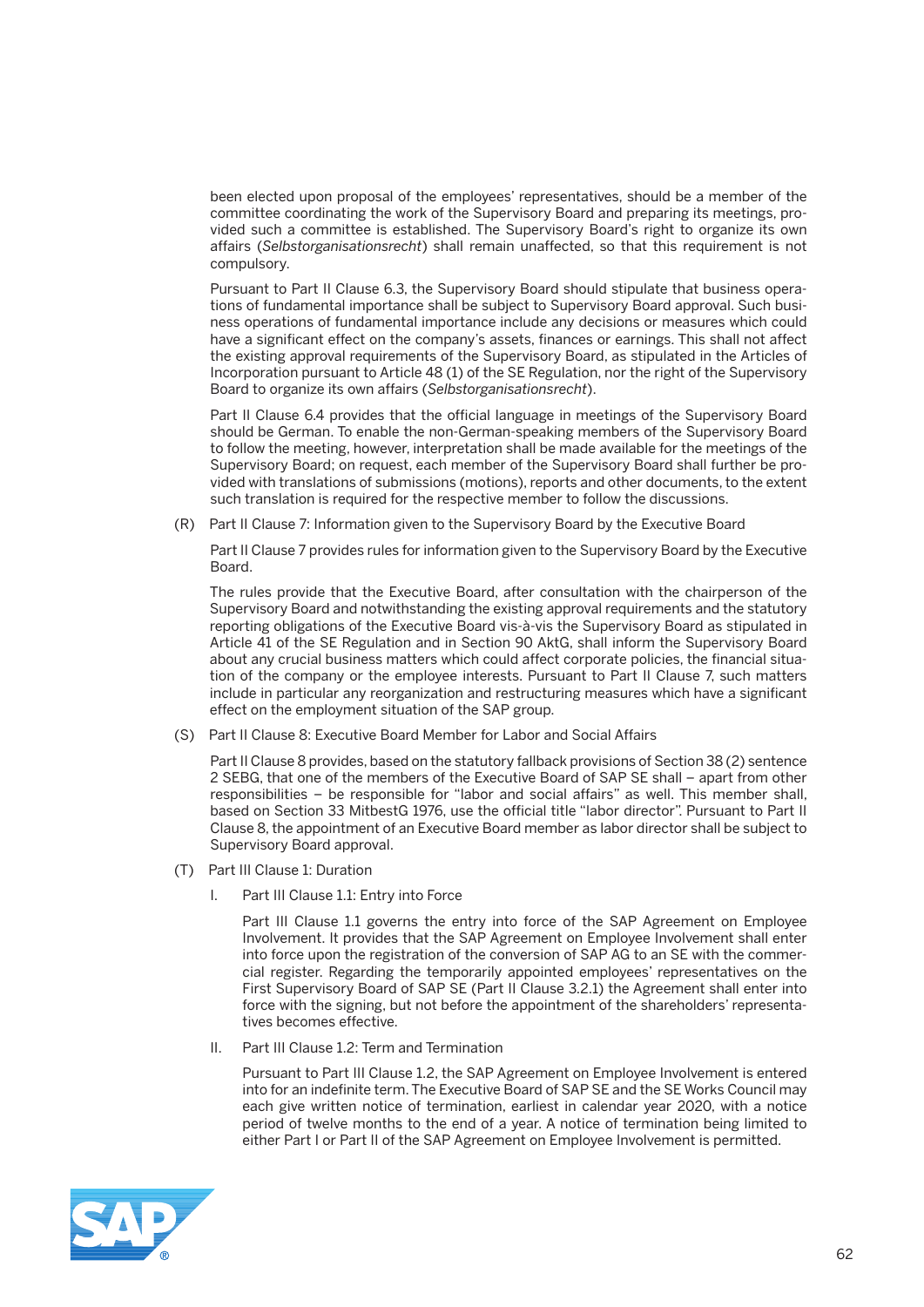III. Part III Clause 1.3: Legal Consequences of Termination

 Part III Clause 1.3 provides for the legal consequences of termination. If, after notice of termination pursuant to Part III Clause 1.2 (be it notice of a partial termination or notice of termination of the whole Agreement) was given, a new agreement is not entered into by the expiry of the notice period, the terminated provisions of the SAP Agreement on Employee Involvement shall continue to apply until they have been replaced by a new agreement, but no longer than for a period of two years after the termination has become effective ("**Period of After Effect**"). If the Parties fail to enter into a new agreement within the Period of After Effect, the statutory fallback provisions applicable where SAP SE has its registered office shall apply in relation to the terminated part of the SAP Agreement on Employee Involvement.

 Furthermore, Part III Clause 1.3 provides that the SE Works Council holding office when the new agreement enters into force or when the Period of After Effect ends shall remain in office transitionally, with the information and consultation rights provided for in the SAP Agreement on Employee Involvement, until the constitutive meeting of the new SE Works Council or – if a new agreement on the involvement of employees does not provide for the formation of an SE Works Council – until an alternative information and consultation procedure takes effect. The transitional office applies accordingly to the Select Committee.

 Besides, Part III Clause 1.3 provides that a new agreement on the involvement of employees in SAP SE or – if the Parties fail to enter into a new agreement – the statutory fallback provisions shall not take effect in relation to the subject-matters provided for in Part II of the SAP Agreement on Employee Involvement until the ordinary term of office of the employees' representative on the Supervisory Board of SAP SE appointed pursuant to Part II of the SAP Agreement on Employee Involvement has expired. The election or appointment of the new employees' representatives, however, shall be governed by the new agreement on the involvement of employees in SAP SE or – if the Parties fail to enter into a new agreement – the statutory fallback provisions.

IV. Part III Clause 1.4 Amendments to the SAP Agreement on Employee Involvement

 Pursuant to Part III Clause 1.4, the SAP Agreement on Employee Involvement may be amended or supplemented by mutual agreement between the Executive Board of SAP SE and the SE Works Council. Amendments and supplements shall be only valid if made in writing.

(U) Part III Clause 2: Reopening of the Negotiations

 Pursuant to Part III Clause 2, if negotiations are re-opened pursuant to Section 18 (3) SEBG, the negotiations shall be conducted between the Executive Board of SAP SE and – instead of the Special Negotiating Body to be newly composed – the SE Works Council together with representatives of the employees affected by the planned structural changes who have not been represented in the SE Works Council so far.

(V) Part III Clause 3: German law, Language and Place of Jurisdiction

 Part III Clause 3 provides that the SAP Agreement on Employee Involvement is governed by German law. The German version shall be binding.

 Part III Clause 3 provides that the Labor Court of Mannheim shall have exclusive jurisdiction over any requests or disputes arising from or in connection with the SAP Agreement on Employee Involvement.

(vii) Costs of the negotiation process and of the creation of the SNB

Section 6.4 lit. (b) of the Conversion Plan further provides that the costs that have already been incurred or will be incurred due to the establishment and the activities of the SNB are borne by SAP AG or, following the conversion taking effect, by SAP SE, respectively. The duty to bear the costs

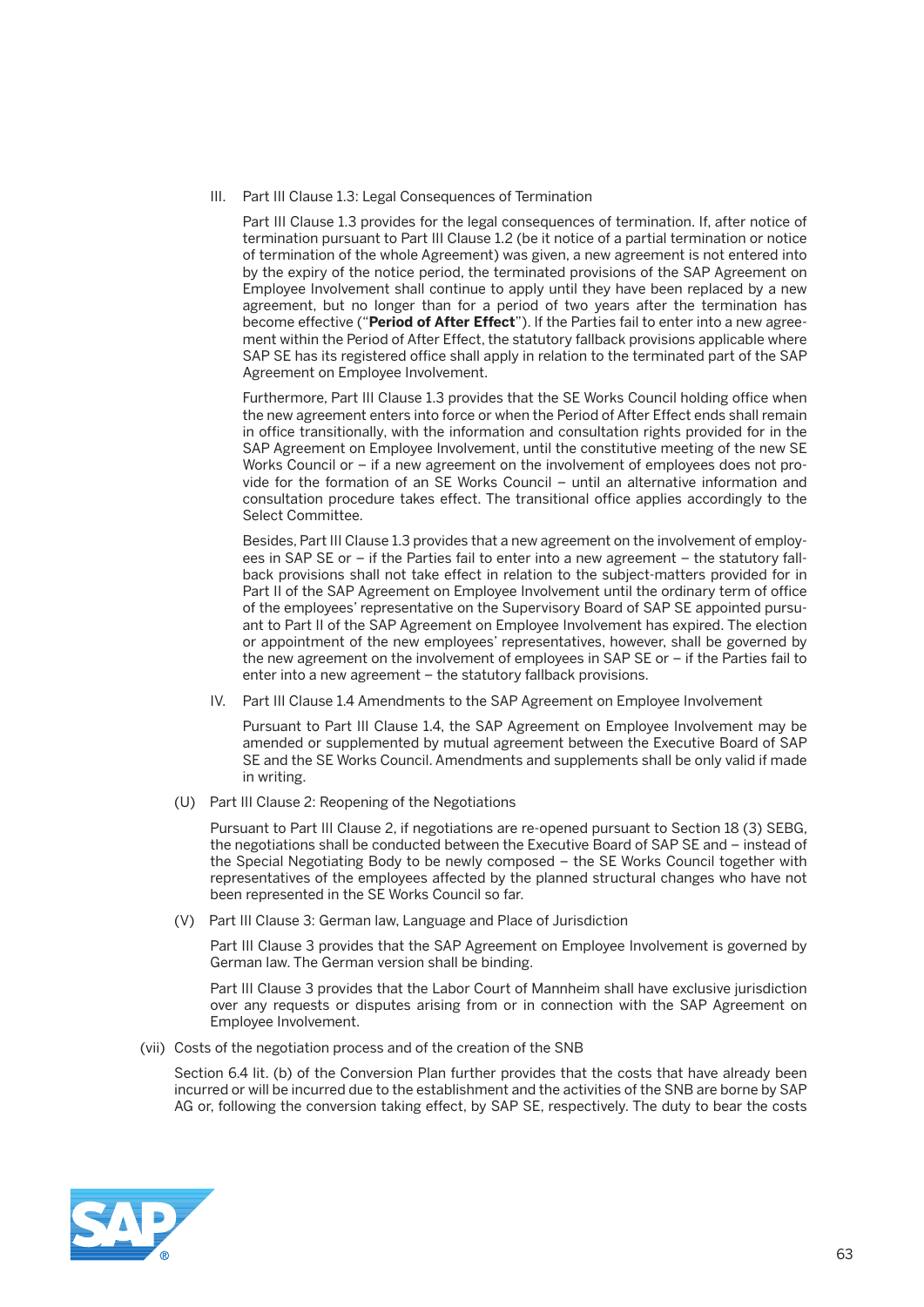refers to the material and personal costs related to the activities of the SNB, including the negotiations, in particular for rooms and equipment (such as telephone, fax, technical literature), interpretation and office staff in the context of the negotiations as well as the necessary travel and accommodation expenses of the SNB members.

(viii) Involvement rights under national laws and European Works Council

 Section 6.4 lit. (c) of the Conversion Plan makes clear that the conversion of SAP AG to SAP SE does not affect the involvement rights to which the employees are entitled under national law. However, the European Works Council established at European level will cease to exist pursuant to Section 47 (1) no. 2 SEBG.

 (g) Other effects of the conversion on the employees and their representatives (Section 7 of the Conversion Plan)

 Section 7 of the Conversion Plan explains the other effects of the conversion of SAP AG to an SE on the employees and their representatives.

 The Conversion Plan makes clear that the existing employment agreements will remain applicable and unaffected after the conversion. The shop agreements, collective bargaining agreements, and other collective employment arrangements applicable to the employees of the SAP Group will remain applicable to such employees in the same form in line with the agreements concerned. As regards the local and supralocal employees' representations and speakers' committees in the subsidiaries and establishments of the SAP Group in the respective Countries, the conversion will not give rise to any changes, they are maintained. However, the European Works Council ceases to exist pursuant to Section 47 (1) no. 2 SEBG and is replaced with the SE Works Council. Section 7.4 of the Conversion Plan explains that the SE Works Council is competent, pursuant to Part I Clause 1.2 of the SAP Agreement on Employee Involvement, for transnational matters. It has 34 members from within the Scope of the SAP Agreement on Employee Involvement, i.e. the Member States of the EU and the EAA in which SAP SE and its subsidiaries have employees. Pursuant to Part I Clause 2.1 of the SAP Agreement on Employee Involvement, member states with less than ten employees can request to be represented by another Member State in the SE Works Council.

 Furthermore, the Conversion Plan provides in Section 7.4 that, upon the conversion, SAP SE will cease to be subject to the participation pursuant to the MitbestG 1976. Instead, the participation of the employees within the Supervisory Board of SAP SE will be subject to the SAP Agreement on Employee Involvement, in particular Part II thereof, which in this regard ensures the same scope of entrepreneurial participation as it is currently applicable in SAP AG. Thus, half of the members of the Supervisory Board of SAP SE will be employees' representatives, cf. Part II Clause 2.1 of the SAP Agreement on Employee Involvement.

 Pursuant to Part II Clause 2.2 of the SAP Agreement on Employee Involvement, the Supervisory Board of SAP SE will initially have 18 members and thus nine employees' representatives. Temporarily, until the close of the 2015 annual General Meeting of Shareholders, the persons set out under Section 6.1 lit. (f) (vi) (O) (II) above of this Report have been appointed as members of the Supervisory Board pursuant to the SAP Agreement on Employee Involvement. The procedure for the final appointment of the employees' representatives on the First Supervisory Board of SAP SE will commence without undue delay upon entry into force of the SAP Agreement on Employee Involvement. The allocation of seats will be as follows:

 Seven seats are allocated to Germany, two seats of which to trade union representatives, one seat to executive employees and one seat to a German member of the SE Works Council. One seat is allocated to France and another seat to a member of the SE Works Council from a Country not represented by the first eight seats; such member is determined by the SE Works Councilt.

 As soon as all final employees' representatives have been determined, the SE Works Council shall appoint in its next regular meeting the so determined employees' representatives with effect as of the close of the 2015 annual General Meeting of Shareholders for a term of office ending simultaneously with the regular term of office of the shareholders' representatives on the Supervisory Board. The office of the employees' representatives on the First Supervisory Board temporarily appointed on the basis of the SAP Agreement on Employee Involvement ends upon the appointment of the final employees' representatives taking effect.

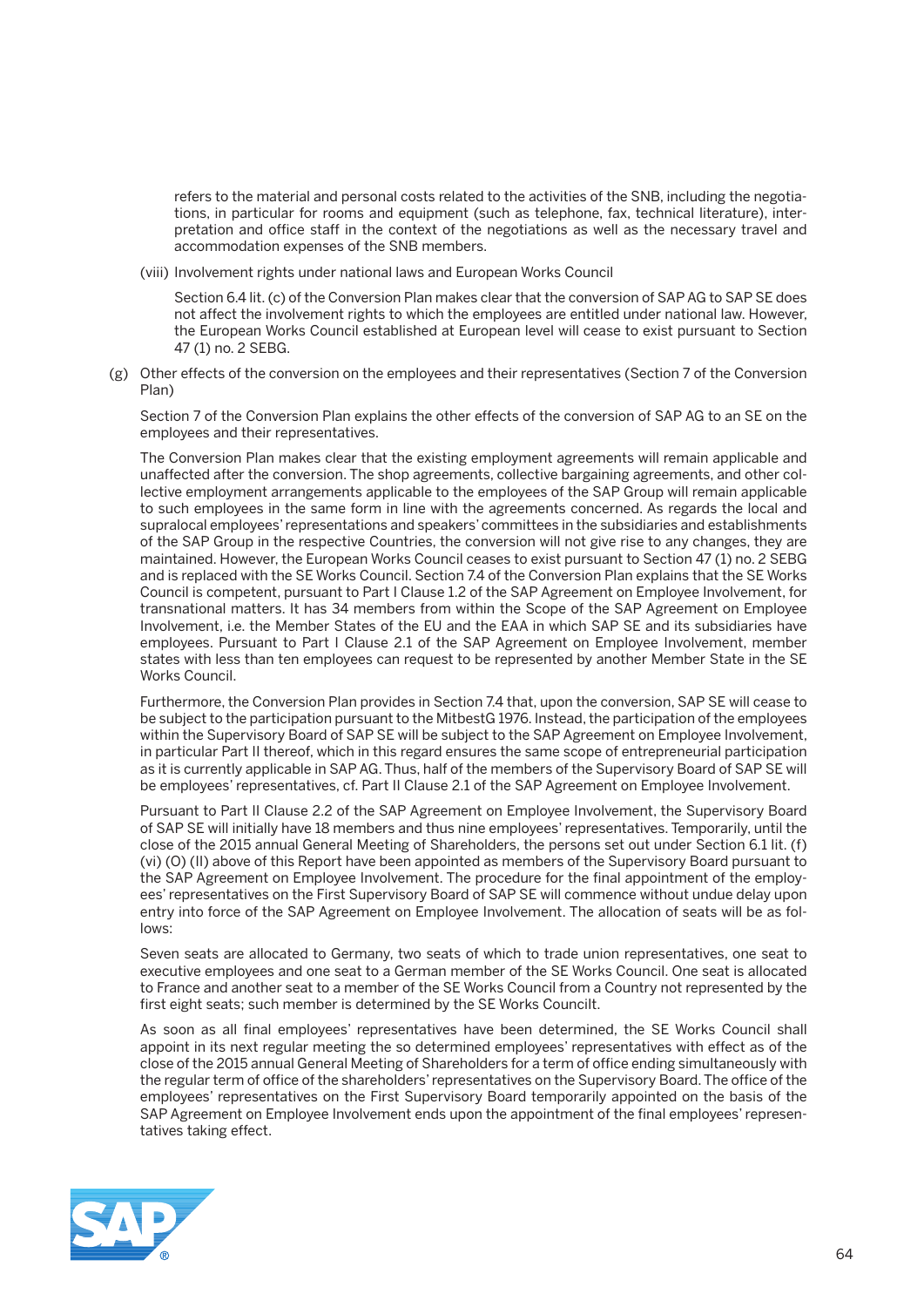Pursuant to Part II Clause 2.2 of the SAP Agreement on Employee Involvement, the Articles of Incorporation of SAP SE may be amended to the effect that the Supervisory Board shall in the future comprise twelve members and consequently six employees' representatives. Such resolution amending the Articles of Incorporation may be resolved at the earliest in the 2018 annual General Meeting of Shareholders and, pursuant to the SAP Agreement on Employee Involvement, it shall be subject to an identical proposal of the Supervisory Board and the Executive Board to amend the Articles of Incorporation to that effect pursuant to Section 124 (3) AktG.

 Finally, no measures are provided for or planned to be taken due to the conversion which could affect the situation of the employees.

(h) Auditors (Section 8 of the Conversion Plan)

 Section 8 of the Conversion Plan sets out the particulars regarding the auditors for the first fiscal year of SAP SE. This Section states that KPMG AG Wirtschaftsprüfungsgesellschaft, Berlin, Germany, are appointed as auditors for the first fiscal year of SAP SE. The first fiscal year of SAP SE is the calendar year in which the conversion of SAP AG to SAP SE is registered in the commercial register for SAP SE.

(i) No additional rights or special privileges (Section 9 of the Conversion Plan)

 Similar to a merger plan (Article 20 (1) (f) and (g) of the SE Regulation, the Conversion Plan also includes particulars on special rights and special privileges.

 Section 9.1 of the Conversion Plan states that no rights will be granted to any persons within the meaning of Section 194 (1) no. 5 UmwG and/or Article 20 (1) sentence 2 (f) of the SE Regulation besides the shares referred to in Section 3.3 of the Conversion Plan, and no special arrangements are to be made for such persons.

 Special privileges means any special advantage granted to the conversion auditor pursuant to Article 37 (6) of the SE Regulation or to the members of management or supervisory organs of the Company. Merely by way of precaution, Section 9.2 of the Conversion Plan notes that, pursuant to Section 4 of the Conversion Plan, it is expected that some of the current members of the Executive Board will be appointed members of the Executive Board of SAP SE, and that all of the current members of the Supervisory Board of SAP AG will be proposed to the General Meeting of Shareholders on May 21, 2014 for election as members of the Supervisory Board of SAP SE. Notwithstanding the above, no special advantages were or will be granted to any persons within the meaning of Article 20 (1) sentence 2 (g) of the SE Regulation in connection with the conversion. Section 9.2 of the Conversion Plan therefore states that no special advantages will be granted to any persons within the meaning of Article 20 (1) sentence 2 (g) of the SE Regulation in connection with the conversion, except as set out in Sections 4 and 5.2 (2) of the Conversion Plan.

(j) Costs of formation/conversion (Section 10 of the Conversion Plan)

Section 10 of the Conversion Plan clarifies that the costs of conversion, up to a maximum of €4 million, will be borne by the Company. See Section 3.3 of this Report for more information on the cost factors and the estimated amount of such costs.

## **6.2 Explanation of the Articles of Incorporation of SAP SE**

 Upon the conversion taking effect, SAP AG will change its legal form to that of an SE. The existing Articles of Incorporation of SAP AG will be replaced by new Articles of Incorporation of SAP SE. These Articles of Incorporation form an integral part of the Conversion Plan which is subject to approval by the General Meeting of Shareholders.

 The present draft of the Articles of Incorporation for SAP SE is based on the existing Articles of Incorporation of SAP AG. In this connection, a large number of the provisions of the current Articles of Incorporation of SAP AG could, for the most part, be adopted in the Articles of Incorporation of the future SAP SE, as the material provisions of the SE Regulation and the SE-AG in essence correspond to the provisions applicable to the articles of incorporation of a German stock corporation (*Aktiengesellschaft*). In all other respects, the Articles of Incorporation of SAP SE have been drafted in such a manner as to ensure that the legal situation currently existing at SAP AG can to a large extent be maintained at SAP SE.

 (a) Corporate name, registered office and domicile, and period of incorporation (Section 1 of the Articles of Incorporation of SAP SE)

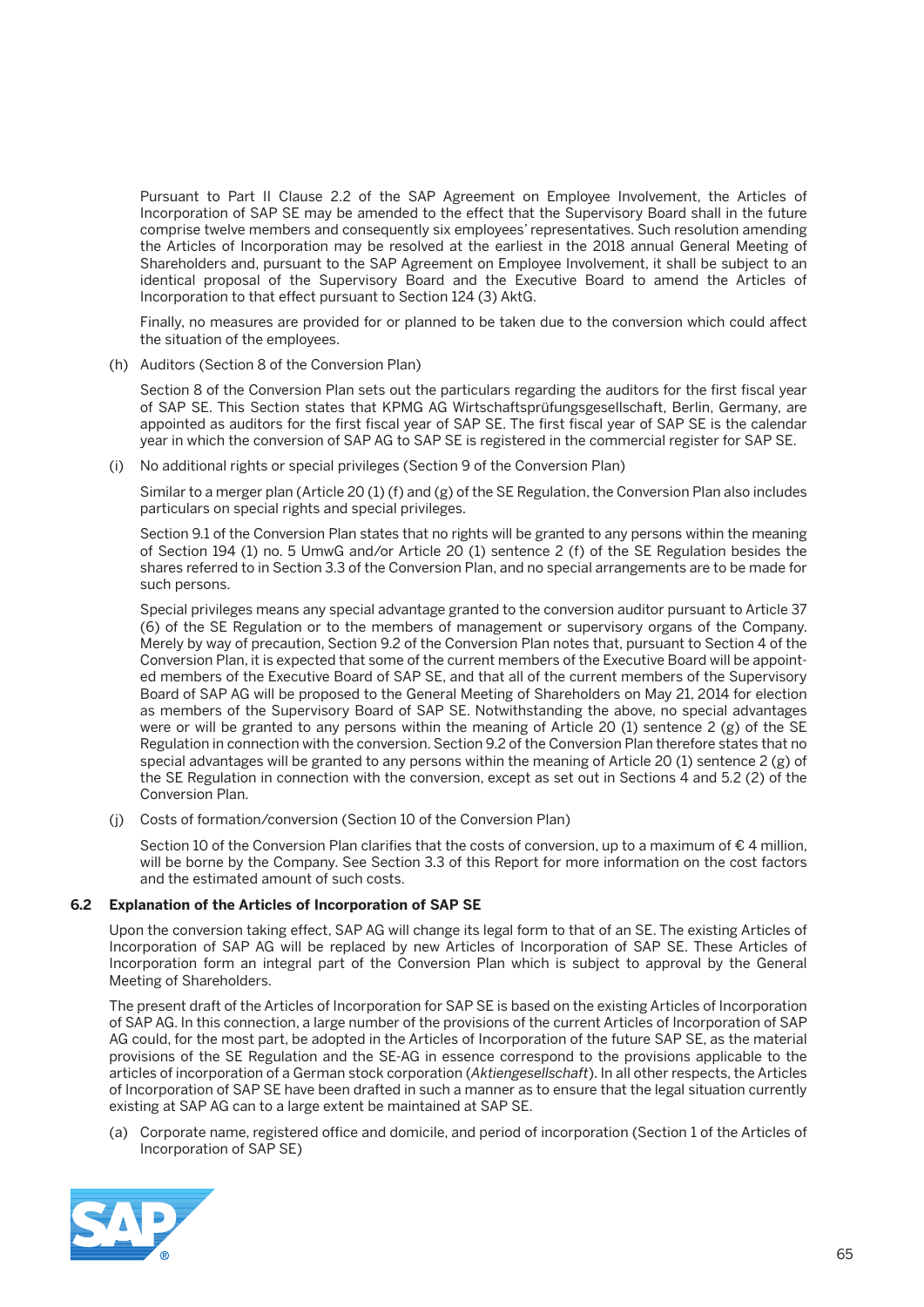Section 1 (1) of the Articles of Incorporation of SAP SE specifies the corporate name of the Company. The Company, currently named SAP AG, will be renamed SAP SE. The change of the abbreviation indicating the legal form is mandatorily prescribed by Article 11 (1) of the SE Regulation.

 The registered office of the Company is, as for SAP AG, Walldorf, Germany, as specified in Section 1 (2) of the Articles of Incorporation of SAP SE. The registered office is now followed, pursuant to Section 1 (2) of the Articles of Incorporation of SAP SE, by the country of the registered office (Germany), as it is of particular relevance with regard to the law applicable to SAP SE in addition to the SE Regulation.

 As in the Articles of Incorporation of SAP AG, Section 1 (3) of the Articles of Incorporation provides that the Company is incorporated for an indefinite period of time.

(b) Corporate purpose (Section 2 of the Articles of Incorporation of SAP SE)

In Section 2 of the Articles of Incorporation of SAP SE, the provisions of Section 2 of the Articles of Incorporation of SAP AG have been adopted without amendment. The corporate purpose of SAP SE as stipulated in the Articles of Incorporation thus corresponds to that of SAP AG.

 Accordingly, the corporate purpose of the Company, as stipulated in Section 2 (1) of the Articles of Incorporation of SAP SE, is direct or indirect activity in the area of development, production, and marketing of products and the provision of services in the field of information technology, and particularly in the following fields:

- developing and marketing integrated product and service solutions for e-commerce,
- developing software for information technology and the licensing of its use to others,
- organization and deployment consulting, as well as user training, for e-commerce and other software solutions,
- selling, leasing, renting, and arranging the procurement and provision of all other forms of use of information technology systems and relevant accessories,
- making capital investments in enterprises active in the field of information technology to promote the opening and advancement of international markets in the field of information technology.

 Pursuant to Section 2 (2) of the Articles of Incorporation of SAP SE, the Company is authorized to act in all the business areas listed in Section 2 (1) of the Articles of Incorporation and to delegate such activities to affiliated enterprises within the meaning of Sections 15 ff. AktG; in particular the Company is authorized to delegate its business in whole or in parts to such enterprises. The Company is authorized to establish branch offices in Germany and other countries, to found, acquire, and invest in other companies of the same or a related kind and to enter into collaboration and joint venture agreements. The Company is further authorized to invest in enterprises of all kinds principally for the purpose of placing financial resources. The Company is authorized to dispose of investments, to consolidate the management of enterprises in which it participates, to enter into affiliation agreements with such enterprises, or to do no more than manage its shareholding.

 Pursuant to Section 2 (3) of the Articles of Incorporation of SAP SE, the Company is authorized to take all actions and measures that are consistent with the corporate purpose or that directly or indirectly further the corporate purpose.

(c) Official notices and the transfer of information (Section 3 of the Articles of Incorporation of SAP SE)

 The wording of Section 3 of the Articles of Incorporation of SAP SE corresponds to the wording of Section 3 of the Articles of Incorporation of SAP AG with the sole exception that the term "electronic German Federal Gazette (elektronischer Bundesanzeiger)" has been replaced by the term "German Federal Gazette (*Bundesanzeiger*)", as this is the term now exclusively used in the current version of the law, in particular in Section 25 sentence 1 AktG. This provision stipulates that, unless otherwise provided by law, the official notices of SAP SE shall be made by publication in the German Federal Gazette exclusively. To the extent that declarations or information are required by law to be made accessible to the shareholders without a specific form being determined for such purpose, publication on the Company's Internet site shall be sufficient. Information may also be transmitted to the Company's shareholders by means of telecommunication, insofar as this is legally permissible.

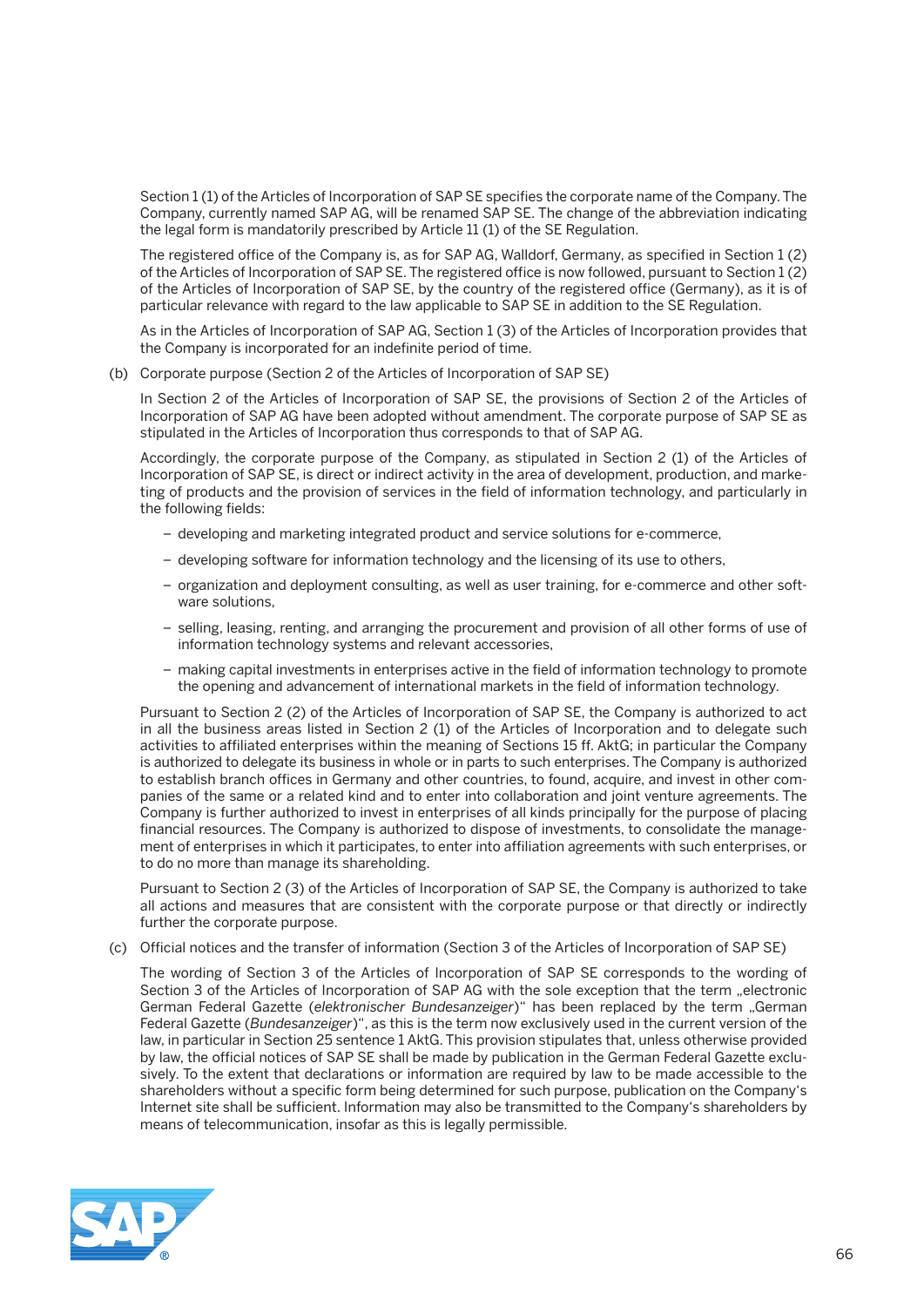(d) Capital stock (Section 4 of the Articles of Incorporation of SAP SE)

 Section 4 (1) sentence 1 of the Articles of Incorporation of SAP SE stipulates the same amount of capital stock for SAP SE as for SAP AG without amendment. In this regard, just as with regard to the provisions contained in Section 4 (5), (6), (7) and (8) of the Articles of Incorporation of SAP SE on the authorized capital and the contingent capital (Authorized Capital I, Authorized Capital II, Contingent Capital IV and Authorized Capital III), certain particularities apply in terms of the continuity of the various types of capital, which are set forth in Section 3.5 of the Conversion Plan and described in Section 6.1 lit. (c) of this Report.

 Section 4 (1) sentence 2 of the Articles of Incorporation of SAP SE states that the Company's capital stock was paid up by way of conversion of SAP AG. This sentence has been added to comply with the rules of incorporation under stock corporation law.

 The wording of Section 4 (2) through (3) of the Articles of Incorporation of SAP SE is identical to Section 4 (2) through (3) of the Articles of Incorporation of SAP AG. Section 4 (2) of the Articles of Incorporation of SAP SE stipulates, without amendment, that the shares are no-par value shares and are in bearer form. Section 4 (3) of the Articles of Incorporation of SAP SE stipulates, without amendment, that the form of the share certificates, dividend coupons, and renewal coupons, as well as bonds and interest coupons shall be determined by the Executive Board subject to the consent of the Supervisory Board. The Company may combine single shares into share certificates representing a majority of shares (multiple-share certificates). Shareholders are not entitled to share certificates. Furthermore, Section 4 (4) of the Articles of Incorporation of SAP SE – in line with the provisions which currently apply for SAP AG – provides that, when new shares are issued, the commencement of dividend entitlement in respect of these new shares may be determined in derogation of Section 60 (2) AktG.

 The wording of Section 4 (5) through (8) of the Articles of Incorporation of SAP SE (Authorized Capital I, Authorized Capital II, Contingent Capital IV and Authorized Capital III) corresponds to the wording of Section 4 (5) through (8) of the Articles of Incorporation of SAP AG except for certain amendments to take account of the continuity of the various types of capital mentioned above, as well as editorial adjustments in paragraphs (7) and (8), which take account of the fact that the company name of SAP AG will change to SAP SE once the conversion of SAP AG to SAP SE takes effect.

(e) Governing bodies (Section 5 of the Articles of Incorporation of SAP SE)

 Section 5 of the Articles of Incorporation of SAP SE clarifies that the Executive Board is the management organ and the Supervisory Board the supervisory organ of the Company within the meaning of Article 38 of the SE Regulation. This provision has thus not been amended in essence as compared to Section 5 of the Articles of Incorporation of SAP AG.

(f) Composition of the Executive Board (Section 6 of the Articles of Incorporation of SAP SE)

 The wording of Section 6 (1) sentence 1 of the Articles of Incorporation of SAP SE is identical to Section 6 (1) of the Articles of Incorporation of SAP AG, which provides that the Executive Board shall consist of at least two persons. Section 6 (1) sentence 2 of the Articles of Incorporation of SAP SE, under which the Supervisory Board may determine a higher number of Executive Board members, has been added as compared to the Articles of Incorporation of SAP AG. The wording of Section 6 (1) of the Articles of Incorporation of SAP AG has been adopted without amendment in Section 6 (1) sentences 3 and 4 of the Articles of Incorporation of SAP SE, which state that the appointment of deputy members of the Executive Board is permissible (sentence 3) and the latter have the same rights as the full members of the Executive Board regarding the external representation of the Company (sentence 4).

 The provision currently contained in Section 6 (2) of the Articles of Incorporation of SAP AG under which the determination of the number of the full members and the deputy members of the Executive Board is the responsibility of the Supervisory Board did not have to be adopted in Section 6 (2) of the Articles of Incorporation of SAP SE because of the, in essence, corresponding addition to Section 6 (1). In all other respects, the wording of Section 6 (2) of the Articles of Incorporation of SAP SE is identical to Section 6 (2) of the Articles of Incorporation of SAP AG. Section 6 (2) of the Articles of Incorporation of SAP SE clarifies that the appointment of the full members and the deputy members of the Executive Board, the conclusion of their employment contracts, and the revocation of their appointments are the responsibility of the Supervisory Board, as are the appointment of a member of the Executive Board as chairperson of the Executive Board and the appointment of one or more member/s of the Executive Board as deputy chairperson/s of the Executive Board.

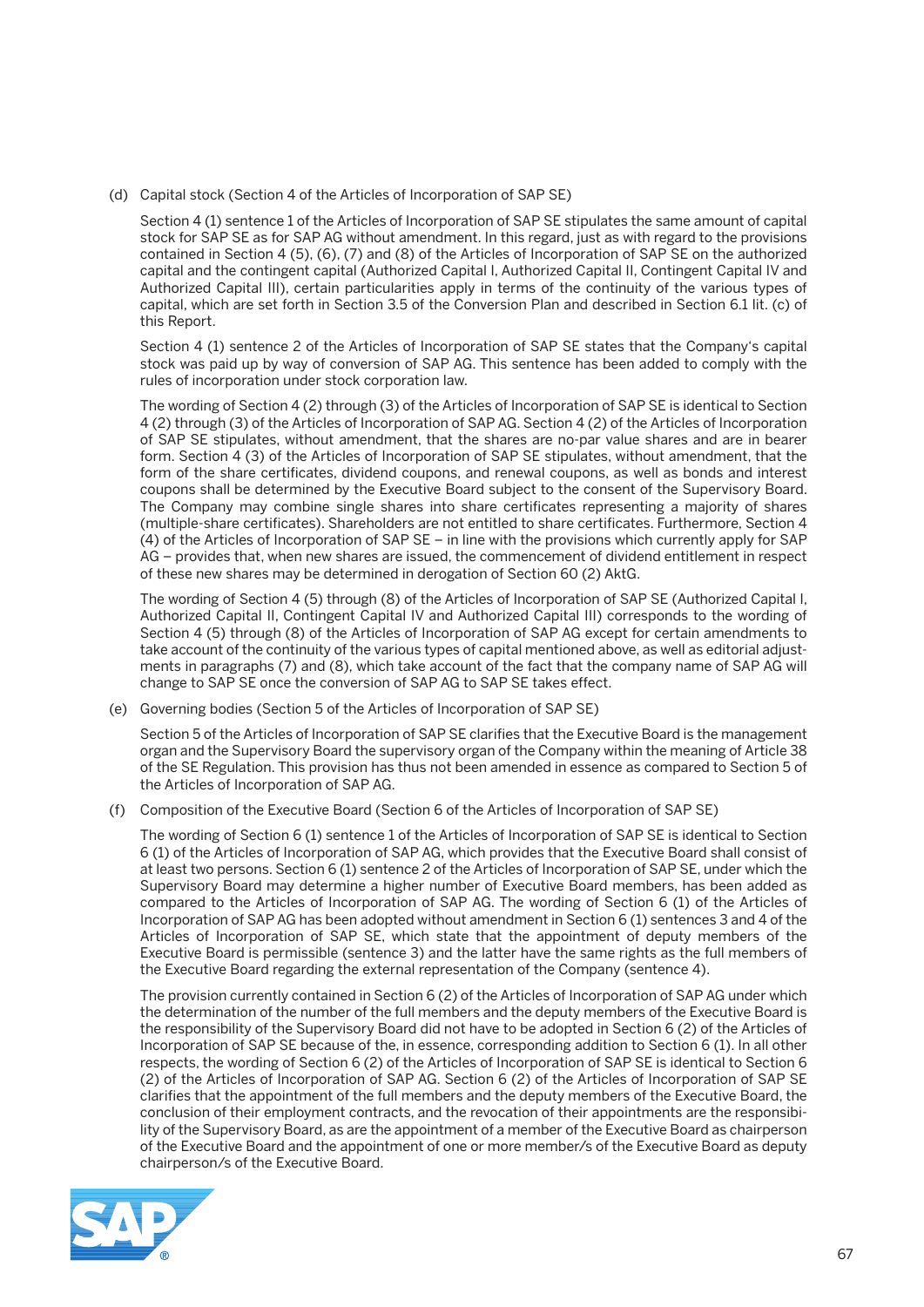The provision contained in Section 6 (3) of the Articles of Incorporation of SAP SE is completely new. Under Section 6 (3) sentence 1 of the Articles of Incorporation of SAP SE, the full members and the deputy members of the Executive Board will be appointed for a maximum period of five years. Reappointments are permissible, as clarified under Section 6 (3) sentence 2 of the Articles of Incorporation of SAP SE. These provisions firstly take account of the fact that the term of office of the members of the Executive Board of the SE must not exceed six years (Article 46 (1) of the SE Regulation). Secondly, it ensures that the legal situation currently existing at SAP AG can, for the most part, be maintained at SAP SE.

 (g) Rules of procedure and resolutions of the Executive Board (Section 7 of the Articles of Incorporation of SAP SE)

 Section 7 (1) of the Articles of Incorporation of SAP SE sets out that the Executive Board shall unanimously adopt its own rules of procedure, unless (this clarifying clause having been added to the Articles of Incorporation of SAP SE) the Supervisory Board adopts rules of procedure for the Executive Board.

 Section 7 (2) of the Articles of Incorporation of SAP SE specifies that the resolutions of the Executive Board shall be adopted by a simple majority of votes cast, unless otherwise mandatorily prescribed by law or the Articles of Incorporation. Should a vote be tied, the chairperson of the Executive Board, if appointed, shall have the casting vote. The provisions of the SE Regulation governing the passing of resolutions by the Executive Board (Article 50 (1) (b) of the SE Regulation), which state that Executive Board resolutions are passed by the majority of members present or represented at the meeting, are thus waived by these provisions of the Articles of Incorporation. The legal situation currently existing at SAP AG will thus ultimately be maintained at SAP SE. The express provision that the deputy chairperson of the Executive Board shall also have the casting vote if the chairperson is unable to vote, which is contained in Section 7 (2) sentence 2 of the Articles of Incorporation of SAP AG, will not, however, be adopted in the Articles of Incorporation of SAP SE.

 Section 7 (3) of the Articles of Incorporation of SAP SE specifies that the Executive Board is quorate if at least half of its members participate in passing the resolution, unless otherwise mandatorily prescribed by law or the Articles of Incorporation. This provision has been added to the Articles of Incorporation of SAP SE in view of Article 50 (1) a) of the SE Regulation. This ensures that the legal situation currently existing at SAP AG will be maintained at SAP SE.

(h) Legal representation of the Company (Section 8 of the Articles of Incorporation of SAP SE)

 The wording of Section 8 of the Articles of Incorporation of SAP SE is identical to Section 8 of the Articles of Incorporation of SAP AG, and thus continues to provide that the Company shall be legally represented by two members of the Executive Board or by one member of the Executive Board acting jointly with one holder of full commercial power of attorney (*Prokurist*) within the meaning of the HGB, Sections 48-53.

(i) Limitation of the Executive Board's authority (Section 9 of the Articles of Incorporation of SAP SE)

 The provision contained in Section 9 of the Articles of Incorporation of SAP SE has also been included without amendment from the Articles of Incorporation of SAP AG. This provision states that the Executive Board owes a duty to the Company to adhere to the limitations imposed by the Articles of Incorporation or the Supervisory Board regarding the scope of its management authority or which result from a resolution adopted by the General Meeting of Shareholders pursuant to Section 119 AktG.

(j) Composition of the Supervisory Board (Section 10 of the Articles of Incorporation of SAP SE)

 Section 10 of the Articles of Incorporation of SAP SE governs the composition of the Supervisory Board, the appointment and term of office of its members and the appointment of substitute members.

 Under Section 10 (1) of the Articles of Incorporation of SAP SE, the Supervisory Board shall be composed of eighteen members. Nine members will be elected as shareholders' representatives by the General Meeting of Shareholders without being bound by nominations. Nine members will be appointed as employees' representatives by the SE Works Council in accordance with the agreement on the involvement of employees concluded in accordance with the German Act on the Involvement of Employees in European Companies (SEBG) (i.e. under the SAP Agreement on Employee Involvement that has already been concluded). When the Supervisory Board members are elected or appointed (as the case may be), substitute members may be elected or appointed (as the case may be) at the same time. Reappointments are permissible.

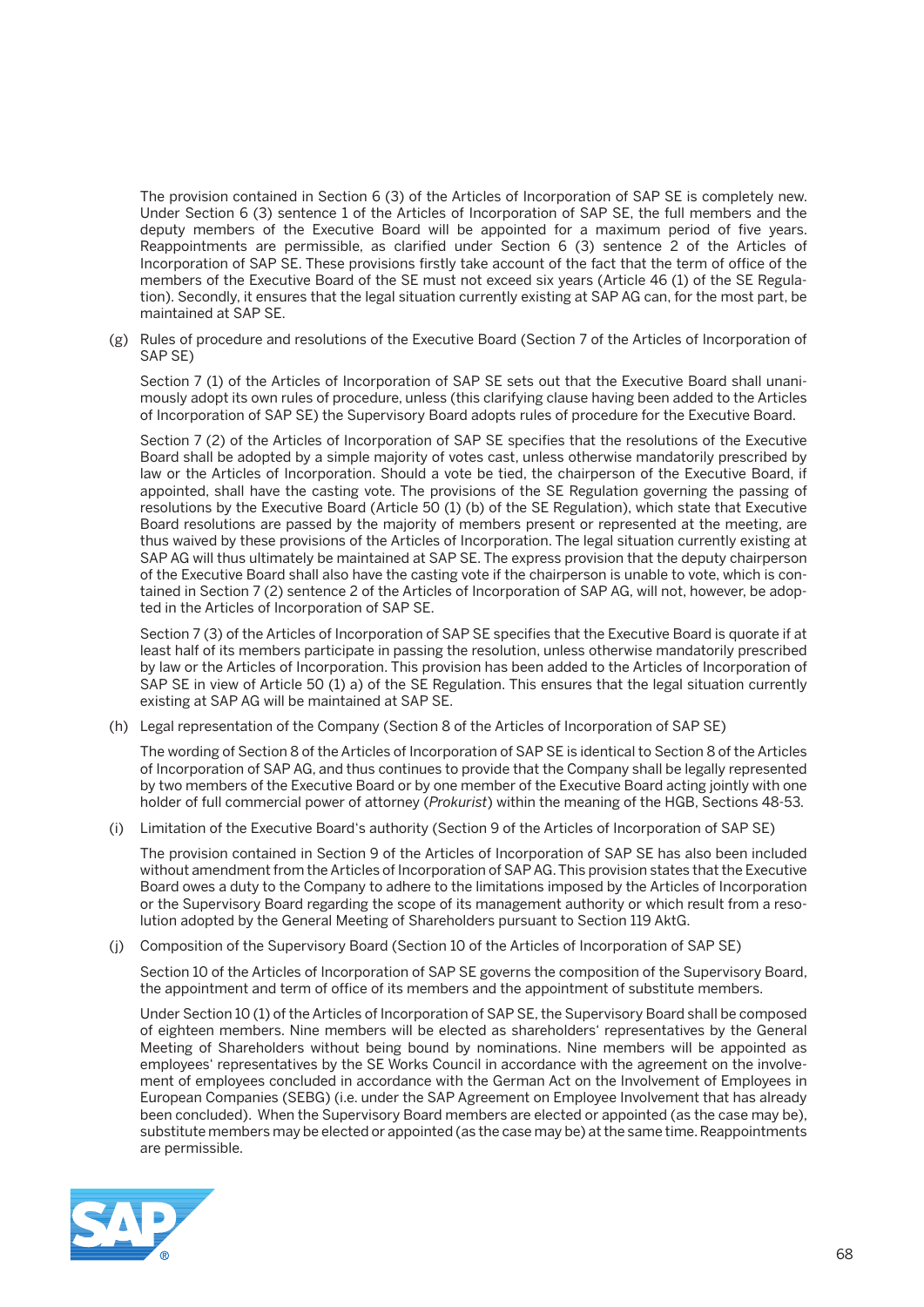Section 10 (2) of the Articles of Incorporation of SAP SE contains the general rule for the term of office of the members of the Supervisory Board. This provision states that the members of the Supervisory Board shall be appointed for a period ending with the close of the annual General Meeting of Shareholders at which the acts of the Supervisory Board were formally approved for the fourth fiscal year following commencement of the term of office, not counting the year in which their term of office commences. In any event, the term of office shall end after six years at the latest. Firstly, this provision takes account of the fact that the term of office of members of the Supervisory Board for an SE must not exceed six years (Article 46 (1) of the SE Regulation). Secondly, it ensures that the legal situation currently existing at SAP AG, i.e. the standard term of office of approximately five years, according to the Articles of Incorporation, is to a large extent maintained at SAP SE.

 In view of the content of the SAP Agreement on Employee Involvement, Section 10 (3) of the Articles of Incorporation of SAP SE contains a special regulation concerning the appointment and term of office of the employees' representatives on the Supervisory Board. The provision states that the following provisions shall apply for the first Supervisory Board with regard to the employees' representatives, as provided for in the SAP Agreement on Employee Involvement: The first employees' representatives on the first Supervisory Board have been appointed under the SAP Agreement on Employee Involvement. Their term of office shall end at the close of the 2015 annual General Meeting of Shareholders. The term of office of the succeeding employees' representatives on the first Supervisory Board of SAP SE appointed subsequent to this term of office shall end at the same time as the term of office of the shareholders' representatives appointed to the first Supervisory Board. The general rule on the term of office contained in Section 10 (2) shall thereupon also apply to the term of office of the employees' representatives on the Supervisory Board.

 The wording of Section 10 (4) sentence 1 of the Articles of Incorporation of SAP SE is identical to Section 10 (5) of the Articles of Incorporation of SAP AG. This provision states that the members and substitute members of the Supervisory Board may resign from office by submitting a written statement addressed to the chairperson of the Supervisory Board or to the Executive Board observing a period of notice of four weeks. Section 10 (4) sentence 2 of the Articles of Incorporation of SAP SE clarifies that resignation from office for cause with immediate effect is permitted.

 Section 10 (5) of the Articles of Incorporation of SAP SE contains the rules for electing substitutes. This provision states that substitutes for resigning shareholders' representatives who are not replaced by substitute members will be elected for the remaining term of office of the resigning individual. The foregoing provisions shall apply *mutatis mutandis* to any substitutes for resigning employees' representatives in accordance with the SAP Agreement on Employee Involvement.

 (k) Duties and responsibilities of the Supervisory Board (Section 11 of the Articles of Incorporation of SAP SE)

 Section 11 of the Articles of Incorporation of SAP SE is taken from Section 11 of the Articles of Incorporation of SAP AG, with an addition in Section 11 (4) and a new paragraph 6, which contains provisions governing transactions that require approval.

 Pursuant to Section 11 (1) of the Articles of Incorporation of SAP SE, the Supervisory Board shall have all of the duties and rights that are conferred upon it by law, the Articles of Incorporation, or otherwise. Both the Executive and Supervisory Boards shall be entitled to call a General Meeting of Shareholders.

 Section 11 (2) of the Articles of Incorporation of SAP SE sets out that the Supervisory Board shall be authorized to amend the Articles of Incorporation where such amendments only concern the wording.

 Pursuant to Section 11 (3) of the Articles of Incorporation of SAP SE, the Supervisory Board shall be entitled at any time to supervise all management activities of the Executive Board and to this end to inspect and examine all books and records as well as the assets of the Company.

 Moreover, pursuant to Section 11 (4) of the Articles of Incorporation of SAP SE, the Executive Board shall report to the Supervisory Board continuously at least to the extent stipulated by law. The clarifying clause, not contained in the Articles of Incorporation of SAP AG, that the extent specified by law is simply a minimum extent reflects the wording in Article 41 (1) of the SE Regulation.

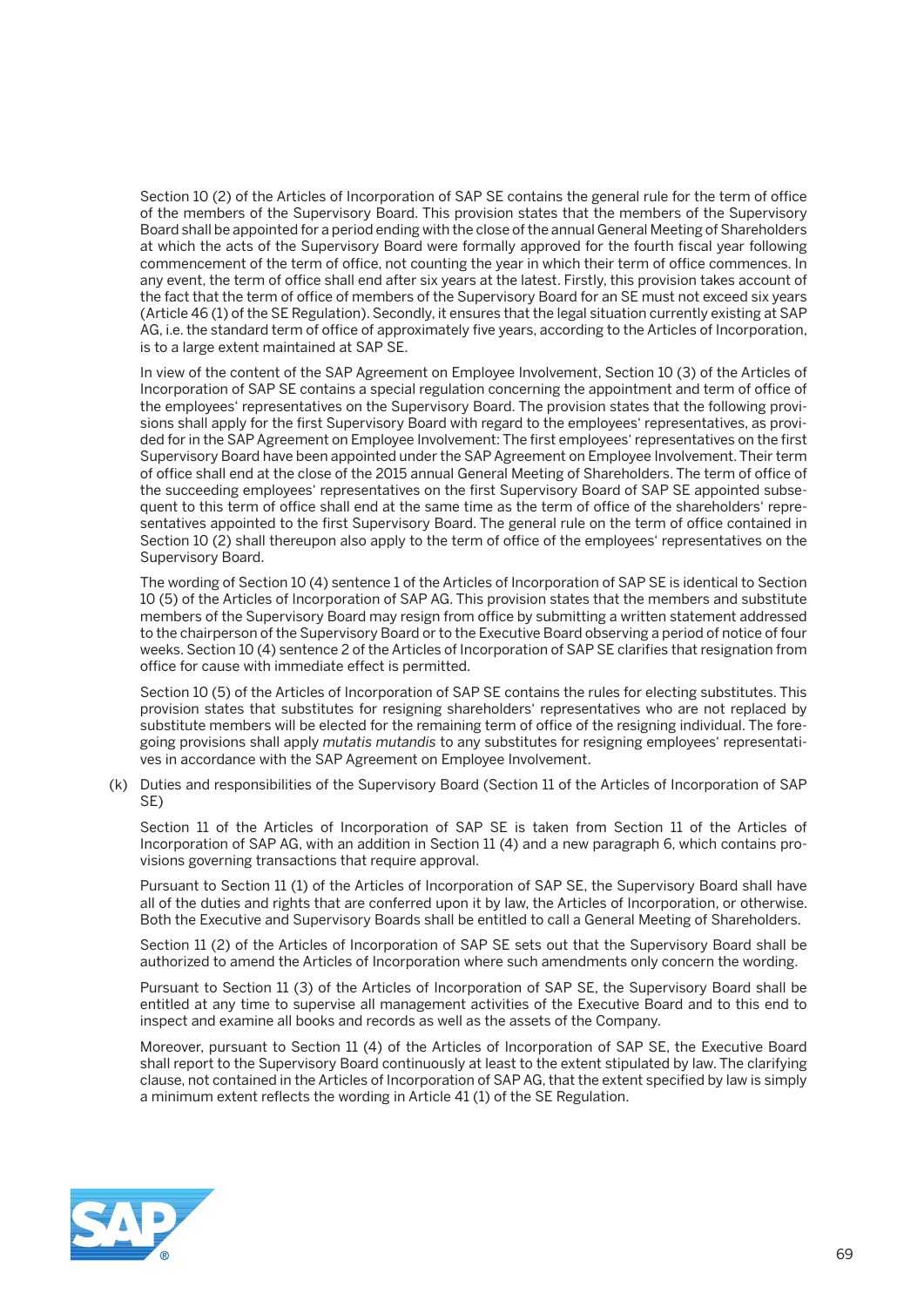Section 11 (5) of the Articles of Incorporation of SAP SE clarifies that the Supervisory Board may set up committees from among its members and, to the extent permitted by law, may delegate decisionmaking powers to them.

 Section 11 (6) of the Articles of Incorporation of SAP SE contains a list of transactions (not contained in the Articles of Incorporation of SAP AG) for which the Executive Board must obtain the approval of the Supervisory Board. The transactions in question are:

- adoption of the group annual plan, which shall comprise at least the budget, the investment plan, and the liquidity planning;
- investments in tangible fixed assets or intangible fixed assets which are either not included in the investment plan for the fiscal year and which, alone or when aggregated with other investments likewise not included, have an anticipated total volume of more than 10% of the last investment plan or which are included in the investment plan but whose volume determined in the investment plan is exceeded to such an extent that the excess amount, together with corresponding amounts of other investments exceeding the plan of the same fiscal year, if any, amounts to more than 10% of the total volume of the last investment plan;
- acquisition and sale of enterprises and interests therein or parts thereof if the (anticipated) acquisition or sales price in an individual case exceeds 0.6% of the balance sheet total of the last group balance sheet approved by the Supervisory Board; this shall not apply to any acquisition or sale within the group;
- incurring financial liabilities vis-à-vis companies which are not members of the group if either the volume of the individual financial liability exceeds 1.0% of the balance sheet total of the last group balance sheet approved by the Supervisory Board or if, as a result of incurring such liability, the group total of all financial liabilities incurred without the approval of the Supervisory Board and not yet repaid exceeds 3.0% of the balance sheet total of the last group balance sheet approved by the Supervisory Board;
- concluding and amending any agreements which under applicable law or the Articles of Incorporation require the approval of the General Meeting of Shareholders.

 The amendment as compared to the Articles of Incorporation of SAP AG was triggered by the requirement that the Articles of Incorporation of an SE must include a list of transactions requiring approval (Article 48 (1) sentence (1) of the SE Regulation). Section 11 (6) sentence 3 of the Articles of Incorporation of SAP SE clarifies that – to the extent legally permitted – the Supervisory Board may also delegate the approval competence for the transactions requiring approval that are listed in the Articles of Incorporation to a committee generally or in individual cases. Pursuant to Section 11 (6) sentence 3 of the Articles of Incorporation of SAP SE, the Supervisory Board may determine additional types of transactions which the Executive Board may only perform with the Supervisory Board's approval. See Section 4.5 lit. (c) (xi) of this Report for further information.

(l) Declarations of intent of the Supervisory Board (Section 12 of the Articles of Incorporation of SAP SE)

 The provisions contained in Section 12 of the Articles of Incorporation of SAP AG have been adopted without amendment in Section 12 of the Articles of Incorporation of SAP SE. This Section states that declarations of intent of the Supervisory Board and its committees shall be given on behalf of the Supervisory Board by the chairperson or – should he or she be unable to do so – by the deputy chairperson. The chairperson of the Supervisory Board or his or her deputy shall be the permanent representative of the Supervisory Board vis-à-vis third parties, especially vis-à-vis courts and authorities as well as the Executive Board.

(m) Chairperson and deputy chairperson (Section 13 of the Articles of Incorporation of SAP SE)

 Section 13 (1) of the Articles of Incorporation of SAP SE contains provisions governing the constituent meeting of the Supervisory Board and the election of the chairperson and his or her deputies. In this context, there are a few differences as compared to the Articles of Incorporation of SAP AG, not least because the MitbestG 1976 does not apply.

 The wording of Section 13 (1) sentence 1 of the Articles of Incorporation of SAP AG has been adopted without amendment in Section 13 (1) sentence 1 of the Articles of Incorporation of SAP SE. This provision

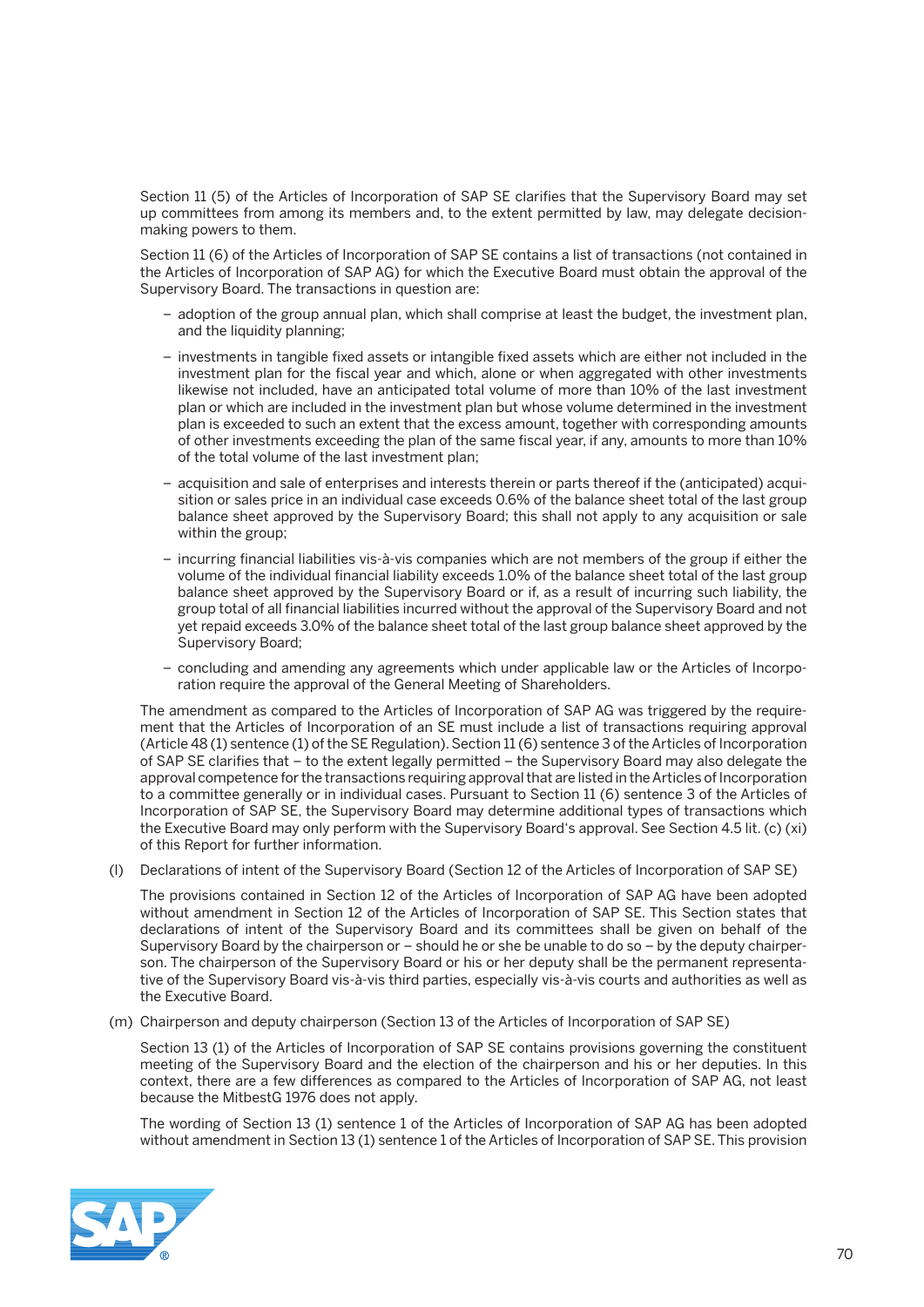states that, following a General Meeting of Shareholders at which all members of the Supervisory Board to be elected by the General Meeting of Shareholders have been newly appointed, a meeting of the Supervisory Board shall take place, which shall be held without special invitation. Under Section 13 (1) sentence 2 of the Articles of Incorporation of SAP SE, the Supervisory Board shall elect a chairperson and one or two deputy chairperson(s) at this meeting from among its members for the term of its office. In contrast to the situation at SAP AG, the Supervisory Board of SAP SE can elect not only one but two deputy chairpersons. Section 13 (1) sentence 3 has also been added, which states that when electing the chairperson of the Supervisory Board, the oldest member in terms of age of the shareholders' representatives on the Supervisory Board will chair the meeting. This member will also have the right to exercise the casting vote (Section 14 (6) sentence 3 of the Articles of Incorporation of SAP SE).

 The provisions contained in Section 13 (2) and (3) of the Articles of Incorporation of SAP AG have not been adopted because the MitbestG 1976, which these provisions reflect, does not apply to SAP SE.

 Section 13 (2) of the Articles of Incorporation of SAP SE provides that only a shareholders' representative may be elected as chairperson of the Supervisory Board, thus reflecting the legal intent of Article 45 of the SE Regulation.

 The provision contained in Section 13 (3) of the Articles of Incorporation of SAP SE is largely identical to Section 13 (4) of the Articles of Incorporation of SAP AG. If the chairperson is unable to discharge the duties of his or her office, the provision states that the deputy chairperson shall do so in his or her place. This does not affect the provisions contained in the Articles of Incorporation governing the leadership of the General Meeting of Shareholders. The clause clarifying that this does not affect the provision governing the casting vote contained in Section 14 (6) sentence 4 of the Articles of Incorporation of SAP SE has been added and was not contained in the Articles of Incorporation of SAP AG.

 Section 13 (4) of the Articles of Incorporation of SAP SE is largely identical to Section 13 (5) sentence 1 of the Articles of Incorporation of SAP AG. If the chairperson or a deputy chairperson leaves the Supervisory Board before the end of his or her term of office, an election shall be held without delay to replace him or her. The deviation as compared to the Articles of Incorporation of SAP AG is due to the fact that in SAP SE the Supervisory Board may elect not only one but two deputy chairpersons of the Supervisory Board. Section 13 (5) sentence 2 of the Articles of Incorporation of SAP AG, providing that the same should apply if any other member of the committee to exercise the duties stipulated in Section 31 (3) sentence 1 MitbestG 1976, leaves before the end of his or her term of office, has not been included. This is due to the fact that the MitbestG 1976 does not apply to SAP SE.

(n) Calling of meetings and passing of resolutions (Section 14 of the Articles of Incorporation of SAP SE)

 The provisions contained in Section 14 of the Articles of Incorporation of SAP AG have been adopted largely without amendment in Section 14 of the Articles of Incorporation of SAP SE.

 Section 14 (1) of the Articles of Incorporation of SAP AG has been adopted without amendment in Section 14 (1) of the Articles of Incorporation of SAP SE. This provision states that the Supervisory Board shall adopt its own rules of procedure by a simple majority vote. The following provisions apply to the calling of meetings, quorums, and resolutions. Supplementary provisions may be stipulated in the rules of procedure.

 Section 14 (2) of the Articles of Incorporation of SAP SE is largely identical to Section 14 (2) of the Articles of Incorporation of SAP AG, but the provisions taken from the Articles of Incorporation of SAP AG were amended to reflect the latest technical developments and the formulations were clarified. Section 14 (2) of the Articles of Incorporation of SAP SE sets out that the chairperson shall call the Supervisory Board meetings in writing or text form, by letter, e-mail or facsimile message allowing a notice period of 14 days before the day of the meeting. The day on which the message calling the meeting is sent and the day of the meeting do not count toward the notice period. In urgent cases, the chairperson may shorten the notice period and also call the meeting orally or by telephone, or any other appropriate means of electronic transmission.

 The provision contained in Section 14 (3) of the Articles of Incorporation of SAP AG has been adopted without amendment in Section 14 (3) of the Articles of Incorporation of SAP SE. This provision states that the meetings of the Supervisory Board and its committees shall as a rule be held with the members attending in person. The Supervisory Board may provide in its rules of procedure that the meetings of

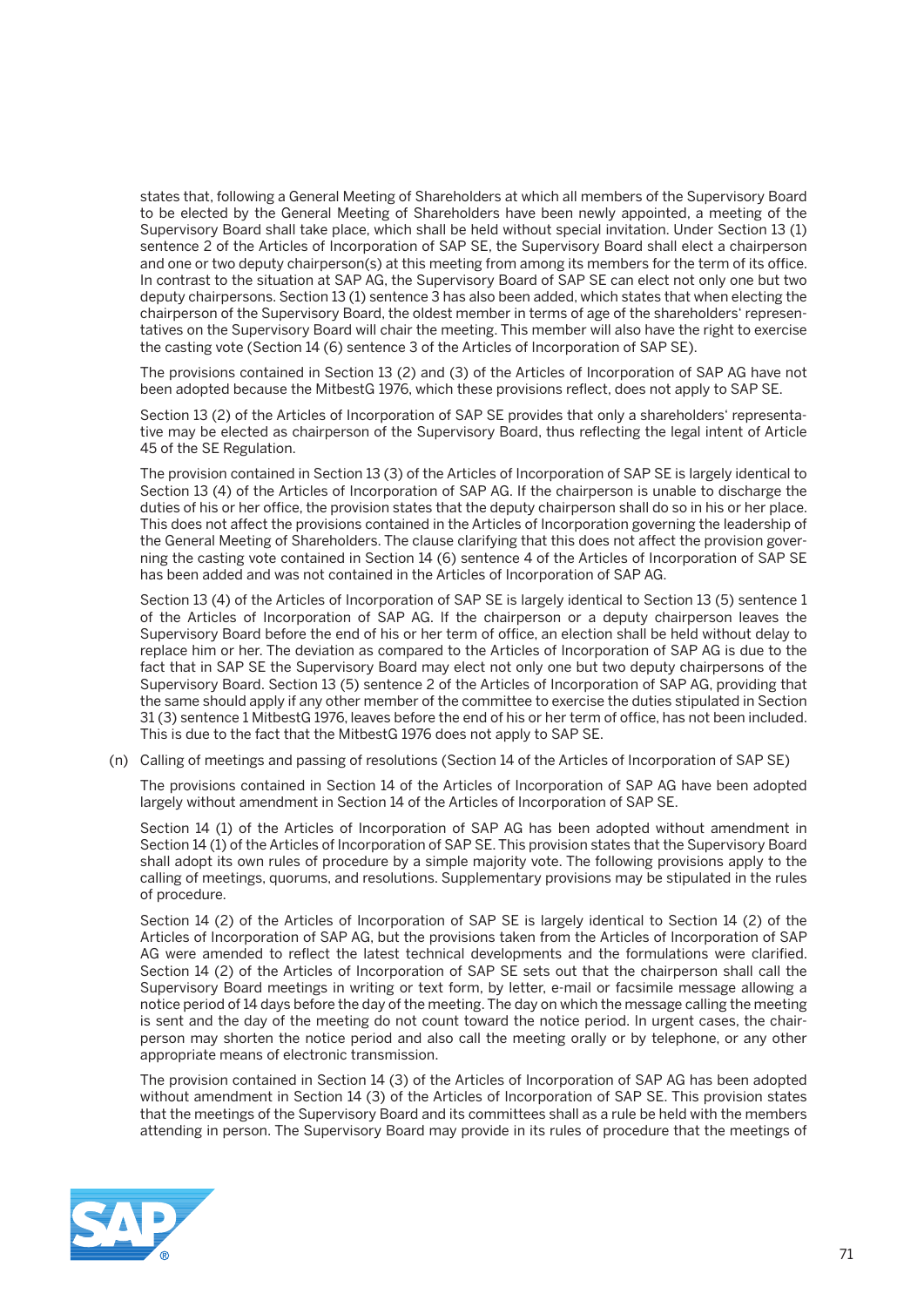the Supervisory Board and its committees may also be held by video conference or that individual members of the Supervisory Board may attend the meeting by way of video transmission, subject to the proviso that in such cases, resolutions may also be adopted by video conference or by way of video transmission, respectively.

 Section 14 (4) of the Articles of Incorporation of SAP SE is more precise than Section 14 (4) sentence 1 of the Articles of Incorporation of SAP AG, although the essence remains the same. It states that the Supervisory Board may provide in its rules of procedure for the permissibility of the adoption of resolutions of the Supervisory Board and its committees outside of meetings by obtaining written or telephone votes or by voting by video conference or any other means of electronic communication (e.g. by e-mail or facsimile). The provision contained in Section 14 (4) sentence 2 of the Articles of Incorporation of SAP AG requiring that any such resolutions must be subsequently confirmed in writing has not been included. The Supervisory Board is free to include such a requirement in its rules of procedure.

 Section 14 (5) of the Articles of Incorporation of SAP SE specifies that the members of the Executive Board may attend the meetings of the Supervisory Board, unless otherwise resolved in an individual case by the Supervisory Board or its chairperson. In contrast to the provision contained in Section 14 (5) of the Articles of Incorporation of SAP AG, this provision expressly grants the Supervisory Board or its chairperson the right to exclude members of the Executive Board from attending.

 Section 14 (6) sentence 1 of the Articles of Incorporation of SAP SE provides that the Supervisory Board is quorate if at least half of its members participate in passing the resolution, unless otherwise mandatorily prescribed by law or the Articles of Incorporation. Under Section 14 (6) sentence 2 of the Articles of Incorporation of SAP SE (which has been adopted without amendment from the Articles of Incorporation of SAP AG), the resolutions of the Supervisory Board shall be adopted by a majority of the votes cast, unless otherwise mandatorily required by law or the Articles of Incorporation. The provisions of the SE Regulation governing the resolution powers and majorities of the Supervisory Board (Article 50 (1) (b) of the SE Regulation) are thus waived by these provisions of the Articles of Incorporation, and ultimately the legal situation currently existing at SAP AG will be maintained at SAP SE.

 Section 14 (6) sentences 3 through 5 of the Articles of Incorporation of SAP AG have not been included in Section 14 (6) of the Articles of Incorporation of SAP SE because Section 27 MitbestG 1976 does not apply to SAP SE, and thus there is not statutory provision effectively securing the position of deputy chairperson for one of the employees' representatives. However, the SAP Agreement on Employee Involvement provides that one of the deputy chairpersons of the Supervisory Board will be appointed upon nomination by the employees' representatives.

 Section 14 (6) sentence 3 of the Articles of Incorporation of SAP SE provides that the vote of the chairperson and, in the event that the chairperson does not participate in passing the resolution, the vote of the deputy chairperson, provided that he or she is a shareholders' representative, shall be decisive (casting vote).

(o) Duty of secrecy (Section 15 of the Articles of Incorporation of SAP SE)

 The provisions contained in Section 15 of the Articles of Incorporation of SAP AG have been adopted with one addition in Section 15 of the Articles of Incorporation of SAP SE.

 Section 15 (1) of the Articles of Incorporation of SAP SE clarifies that the members of the Supervisory Board shall maintain secrecy in respect of any confidential information and secrets of the Company, notably business and trade secrets, that become known to them because of their membership of the Supervisory Board. Persons attending meetings of the Supervisory Board who are not members of the Supervisory Board shall be expressly enjoined to secrecy.

 In the event that a member of the Supervisory Board intends to pass information on to a third party, he or she is required, under Section 15 (2) of the Articles of Incorporation of SAP SE, to notify the Supervisory Board and the Executive Board of that intention in advance, naming the persons he or she wishes to inform. The Supervisory Board and the Executive Board must be given the opportunity to decide prior to the disclosure of information whether they regard such disclosure as compliant with Section 15 (1) of the Articles of Incorporation. The decision shall be delivered by the chairperson of the Supervisory Board and the chairperson or CEO of the Executive Board. Permission for the CEO of the Executive Board to deliver such decision in the event that no chairman of the Executive Board has been appointed is now expressly included in the Articles of Incorporation of SAP SE.

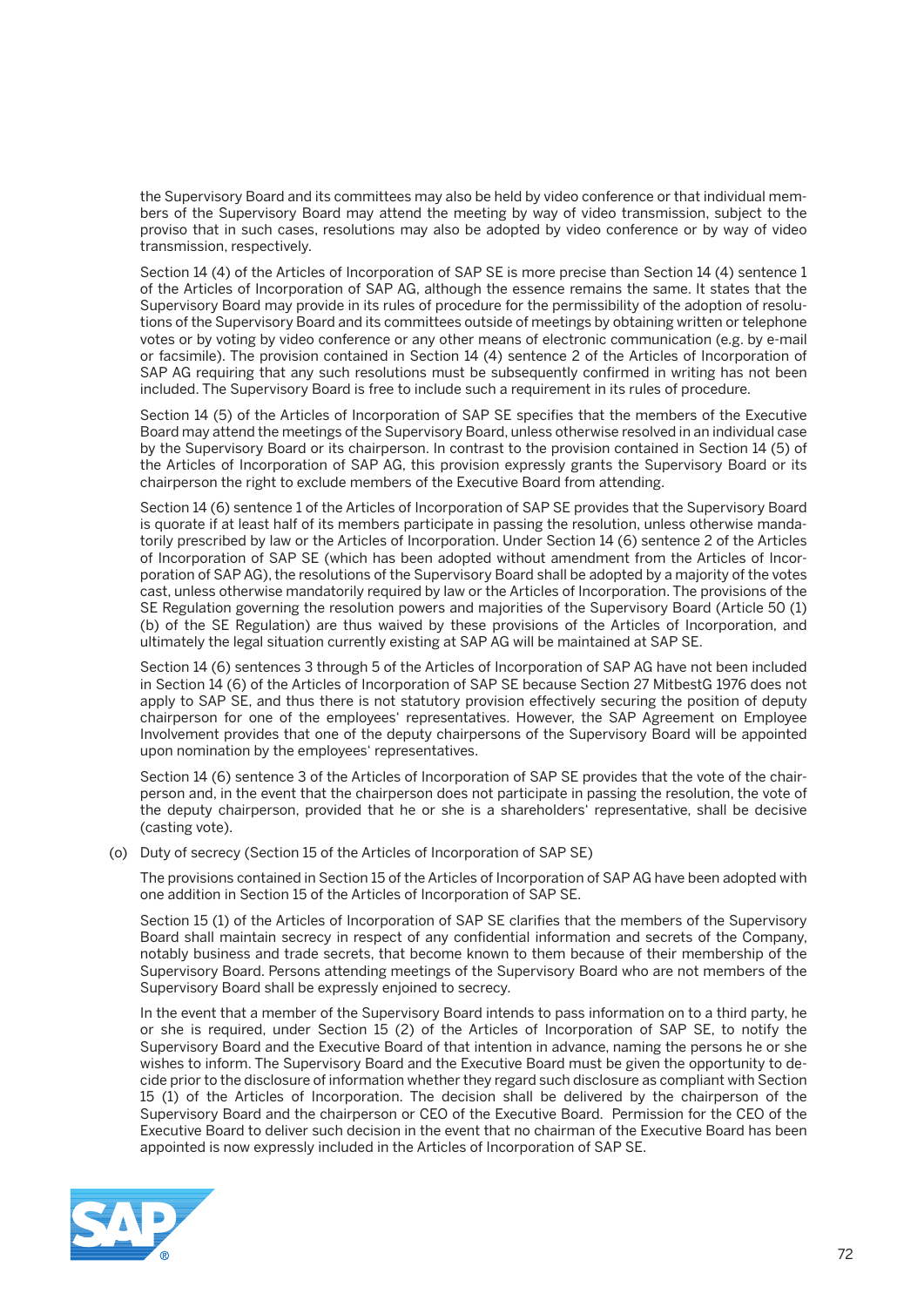Section 15 (3) of the Articles of Incorporation of SAP SE then specifies, using identical wording to Section 15 (3) of the Articles of Incorporation of SAP AG, that the members of the Supervisory Board shall continue to maintain secrecy as set forth in the aforementioned paragraphs after they leave the Supervisory Board.

(p) Remuneration (Section 16 of the Articles of Incorporation of SAP SE)

 The provisions contained in Section 16 (1) through (6) of the Articles of Incorporation of SAP AG have been adopted largely without amendment in Section 16 of the Articles of Incorporation of SAP SE. The amendments that have been made merely reflect the circumstance that pursuant to Section 13 (1) sentence 2 of the Articles of Incorporation of SAP SE the Supervisory Board of SAP SE may have two deputy chairpersons.

 Section 16 (1) of the Articles of Incorporation of SAP SE provides that each member of the Supervisory Board shall, in addition to the reimbursement of his or her expenditures, receive a remuneration composed of fixed elements and a variable element. Pursuant to Section 16 (2) of the Articles of Incorporation of SAP SE, the fixed annual remuneration shall be € 100,000 for the chairperson, € 70,000 for a deputy chairperson, and € 50,000 for the other members of the Supervisory Board. For membership of the audit committee, Supervisory Board members shall in addition receive an annual fixed remuneration of € 15,000, and for membership of another Supervisory Board committee € 10,000, provided that the relevant committee has met in the relevant fiscal year; the chairperson of the audit committee shall receive € 25,000, and the chairpersons of the other committees shall receive € 20,000. The fixed remuneration shall be payable after the end of the fiscal year. Pursuant to Section 16 (3) of the Articles of Incorporation of SAP SE, the variable remuneration for each fiscal year shall be  $\epsilon$  10,000 for the chairperson, € 8,000 for a deputy chairperson, and € 6,000 for the other members of the Supervisory Board for each € 0.01 by which the dividend distributed per share exceeds € 0.40. The variable remuneration shall be payable after the end of the General Meeting of Shareholders that resolves on the dividend for the relevant fiscal year. Pursuant to Section 16 (4) of the Articles of Incorporation of SAP SE, the total remuneration (not including the remuneration for committee membership) shall not, however, exceed € 250,000 for the chairperson, € 200,000 for a deputy chairperson, and € 150,000 for the other members of the Supervisory Board. Section 16 (5) provides that any members of the Supervisory Board having served for less than the entire fiscal year shall receive one twelfth of their respective remuneration for each month of service commenced. The same shall apply with respect to the increased remuneration of the chairperson and the deputy chairperson(s) pursuant to Section 16 (2) sentence 1 of the Articles of Incorporation and the remuneration for the chairperson and the members of a committee pursuant to Section 16 (2) sentence 2 of the Articles of Incorporation of SAP SE. Section 16 (6) of the Articles of Incorporation of SAP SE sets out that any value-added tax or sales tax invoiced by a member of the Supervisory Board or shown in a credit memo against the invoice shall additionally be paid in the applicable statutory amount.

 Section 16 (7) of the Articles of Incorporation of SAP SE has been added, as compared to Section 16 of the Articles of Incorporation of SAP AG, clarifying that the remuneration of the members of the Supervisory Board of SAP SE in line with the provisions of Section 16 of the Articles of Incorporation of SAP SE will only be granted for the time from the registration of SAP SE in the commercial register for the Company.

(q) Calling the General Meeting of Shareholders (Section 17 of the Articles of Incorporation of SAP SE)

 The provisions governing the calling of the General Meeting of Shareholders have not been amended in terms of their content as compared to the Articles of Incorporation of SAP AG.

 The wording of Section 17 (1) of the Articles of Incorporation of SAP SE is identical to the wording of Section 17 (1) of the Articles of Incorporation of SAP AG. According to this provision, the General Meeting of Shareholders shall be held at the registered office of the Company, at a location within a radius of 50 km from the registered office of the Company, or in a city in the Federal Republic of Germany where a German stock exchange is located. In the event that it is difficult to hold the General Meeting of Shareholders at the above venues, the Executive Board or the Supervisory Board may call the General Meeting of Shareholders at a different venue. The invitation shall state the venue of the General Meeting of Shareholders.

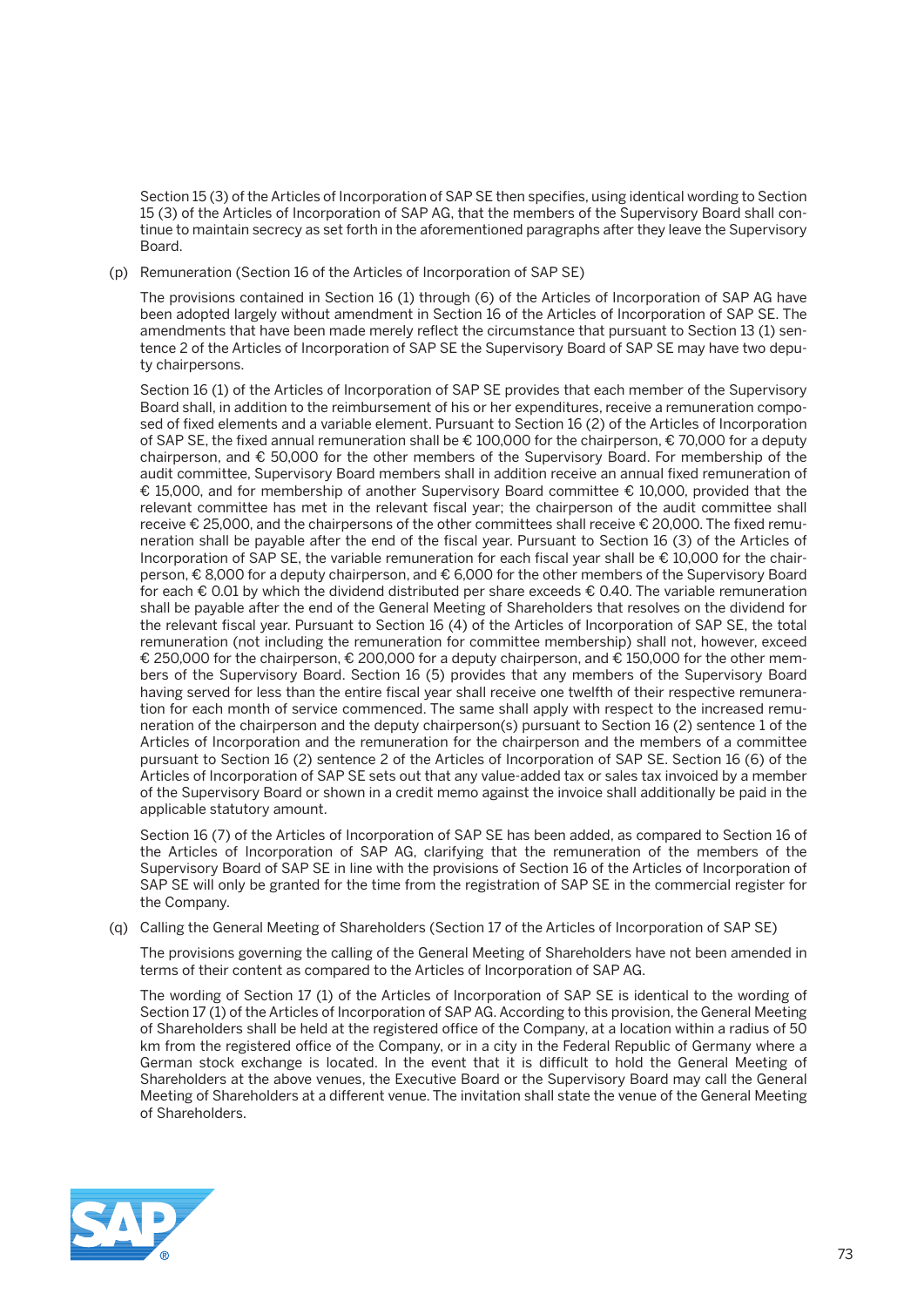The wording of Section 17 (2) of the Articles of Incorporation of SAP SE is identical to Section 17 (2) of the Articles of Incorporation of SAP AG, according to which the Executive Board or the Supervisory Board shall call the General Meeting of Shareholders.

 In terms of content, Section 17 (3) of the Articles of Incorporation of SAP SE has been adopted from the Articles of Incorporation of SAP AG without amendment. This provision states that the General Meeting of Shareholders shall be called by publication of a single announcement in the German Federal Gazette (*Bundesanzeiger*), giving the information required by law, with a notice period of at least thirty days prior to the date of the General Meeting of Shareholders, which notice period is to be extended by the number of days of the application period pursuant to Section 18 (2); the day on which the General Meeting of Shareholders is held and the day on which it is called shall not be included in the calculation of the relevant period. The wording of Section 17 (3) of the Articles of Incorporation of SAP AG contains the term "electronic German Federal Gazette"; this has been replaced by the term "German Federal Gazette", which corresponds to the current version of the law.

(r) Right to attend the General Meeting of Shareholders (Section 18 of the Articles of Incorporation of SAP SE)

 The provisions contained in Section 18 of the Articles of Incorporation of SAP AG have been adopted without amendment in Section 18 of the Articles of Incorporation of SAP SE.

 Pursuant to Section 18 (1) of the Articles of Incorporation of SAP SE, shareholders are entitled to attend the General Meeting of Shareholders and to exercise their voting rights only if they have submitted an application prior to the General Meeting of Shareholders and furnished proof to the Company of their shareholding. Under Section 18 (2) of the Articles of Incorporation of SAP SE, application shall be made in text form in German or English and must be received by the Company at the address stated for such purpose in the calling notice no later than six days prior to the date of the General Meeting of Shareholders; the day on which the General Meeting of Shareholders is held and the day on which it is called shall not be included in the calculation of the relevant period. The calling notice may provide for a shorter period of time, which is to be specified as a number of days. Pursuant to Section 18 (3) of the Articles of Incorporation of SAP SE, proof of shareholding shall be furnished by way of proof issued by a depositary institution in text form in German or English. The proof issued by the depositary institution shall relate to the beginning of the 21st day prior to the General Meeting of Shareholders. Section 18 (2) of the Articles of Incorporation of SAP SE shall apply to the furnishing of proof *mutatis mutandis*. Section 18 (4) of the Articles of Incorporation of SAP SE states that the applicability of any other application or proof procedure available under mandatory law shall remain unaffected. Pursuant to Section 18 (5) of the Articles of Incorporation of SAP SE, the Executive Board is authorized to provide that shareholders may participate in the General Meeting of Shareholders without being physically present at the venue of the General Meeting of Shareholders or being represented by a proxy and exercise all or certain of their rights in full or in part through electronic communication. Moreover, pursuant to Section 18 (6) of the Articles of Incorporation of SAP SE, the Executive Board is authorized to provide that shareholders may vote in writing or through electronic communication (postal voting) without having to attend the General Meeting of Shareholders.

(s) Voting rights (Section 19 of the Articles of Incorporation of SAP SE)

 The provisions contained in Section 19 of the Articles of Incorporation of SAP AG have been adopted without amendment in Section 19 of the Articles of Incorporation of SAP SE.

 Section 19 (1) of the Articles of Incorporation of SAP SE states that each share carries one vote. Pursuant to Article 19 (2) of the Articles of Incorporation of SAP SE, the voting rights may be exercised by proxy. The proxy authorization must be granted or revoked, and proof of the proxy authorization must be provided to the Company, in the form prescribed by law. The calling notice may specify less strict requirements in this context. Such less strict requirements may be limited to the granting of proxy authorization to the proxies designated by the Company. Section 19 (3) of the Articles of Incorporation of SAP SE provides that if no share certificates have been issued, the invitation to the General Meeting of Shareholders shall stipulate the provisions that have to be fulfilled by the shareholders in order to prove their voting rights.

 (t) Chair of the General Meeting of Shareholders, participation of Executive Board members and Supervisory Board members, video transmission (Section 20 of the Articles of Incorporation of SAP SE)

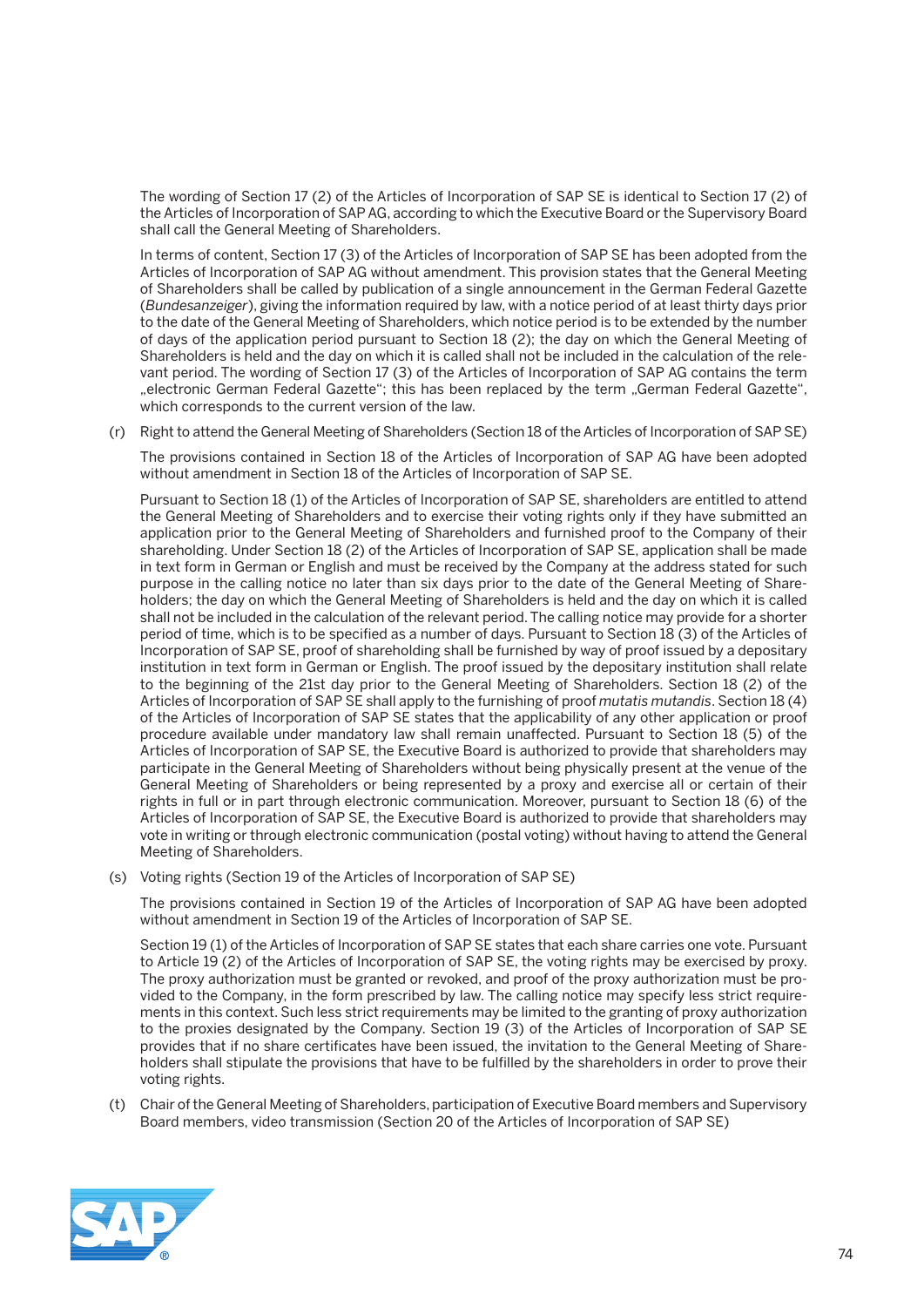The provisions contained in Section 20 of the Articles of Incorporation of SAP AG have been adopted without amendment in Section 20 of the Articles of Incorporation of SAP SE.

 Pursuant to Section 20 (1) of the Articles of Incorporation of SAP SE, the chairperson of the Supervisory Board shall preside over the General Meeting of Shareholders. If he or she is unable to do so, he or she shall determine another member of the Supervisory Board to discharge this duty. If the chairperson is prevented from presiding over the meeting and has not determined another member to take his or her place, a member of the Supervisory Board elected by the shareholders' representatives on the Supervisory Board shall preside over the General Meeting of Shareholders. Section 20 (2) of the Articles of Incorporation of SAP SE sets out that the chairperson shall chair the proceedings and shall determine both the order of the agenda and the order and form of voting. The chairperson may also impose a reasonable time limit on the shareholders' right to ask questions and to speak; the chairperson may in particular reasonably determine a timeframe for the meeting, the discussions regarding the individual items on the agenda as well as for the individual questions and speaking contributions. The result of a vote may be determined by subtracting the affirmative votes or the negative votes and the abstentions from the total number of votes to which the voters are entitled. Pursuant to Section 20 (3) of the Articles of Incorporation of SAP SE, the members of the Executive Board and Supervisory Board should take part in the General Meeting of Shareholders in person. If any member of the Supervisory Board is unable to attend the General Meeting of Shareholders in person because he or she has good reason to be abroad, it is possible for him or her to take part via video transmission. Section 20 (4) of the Articles of Incorporation of SAP SE states that the Executive Board is authorized to permit full or partial video or audio transmission of the General Meeting of Shareholders.

(u) Resolutions of the General Meeting of Shareholders (Section 21 of the Articles of Incorporation of SAP SE)

 Section 21 (1) and (2) of the Articles of Incorporation of SAP SE contain provisions governing the passing of resolutions by the General Meeting of Shareholders of SAP SE which have been formulated in such a way as to maintain the legal situation currently existing at SAP AG to a large extent. The new provisions, however, reflect the fact that the SE Regulation draws a distinction between resolutions of the General Meeting of Shareholders that amend the Articles of Incorporation and those that do not (see Articles 57 and 59 of the SE Regulation).

 Section 21 (1) of the Articles of Incorporation of SAP SE applies to resolutions that do not amend the Articles of Incorporation and in this context specifies that resolutions of the General Meeting of Shareholders shall be adopted with a majority of valid votes cast, unless a larger majority is prescribed by law or the Articles of Incorporation. With regard to resolutions that do not amend the Articles of Incorporation, the legal situation currently existing at SAP AG is thus to be maintained without amendment.

 Section 21 (2) of the Articles of Incorporation of SAP SE relates to resolutions that amend the Articles of Incorporation, which – with a few exceptions – require a (capital) majority of three quarters at SAP AG, and, in sentence 1, also require a majority of at least three quarters at SAP SE, although in this instance (since Article 59 of the SE Regulation does not recognize the concept of capital majorities), the proportion of valid votes cast is decisive, although this effectively does not make any difference. In this respect, the two-thirds majority required in Article 59 (1) of the SE Regulation is legitimately waived and ultimately the legal situation currently existing at SAP AG has been maintained without amendment.

 Section 21 (2) sentence 2 of the Articles of Incorporation of SAP SE then contains an exception to Section 21 (2) sentence 1 of the Articles of Incorporation of SAP SE for such amendments of the Articles of Incorporation which require a simple majority for an AG (as is the case, for instance, in Section 113 (1) sentence 4 AktG). In respect of such amendments to the Articles of Incorporation, a simple majority is also to suffice for SAP SE, thereby ensuring that the legal situation currently existing at SAP AG is maintained as far as possible. Article 59 (2) of the SE Regulation and Section 51 SE-AG, however, permit a simple majority only if at least half of the subscribed capital is represented. In the absence of such a quorum, Section 21 (2) sentence 2 of the Articles of Incorporation of SAP SE provides that the majority prescribed by law shall suffice. Thus, the two-thirds majority required under Article 59 (1) of the SE Regulation applies in this case, unless any special statutory regulations apply.

 Section 21 (2) and (3) of the Articles of Incorporation of SAP AG were not included in the Articles of Incorporation of SAP SE because it may be assumed that the exceptional criteria set out therein for determining election resolutions are not compatible with Articles 57 and 59 of the SE Regulation.

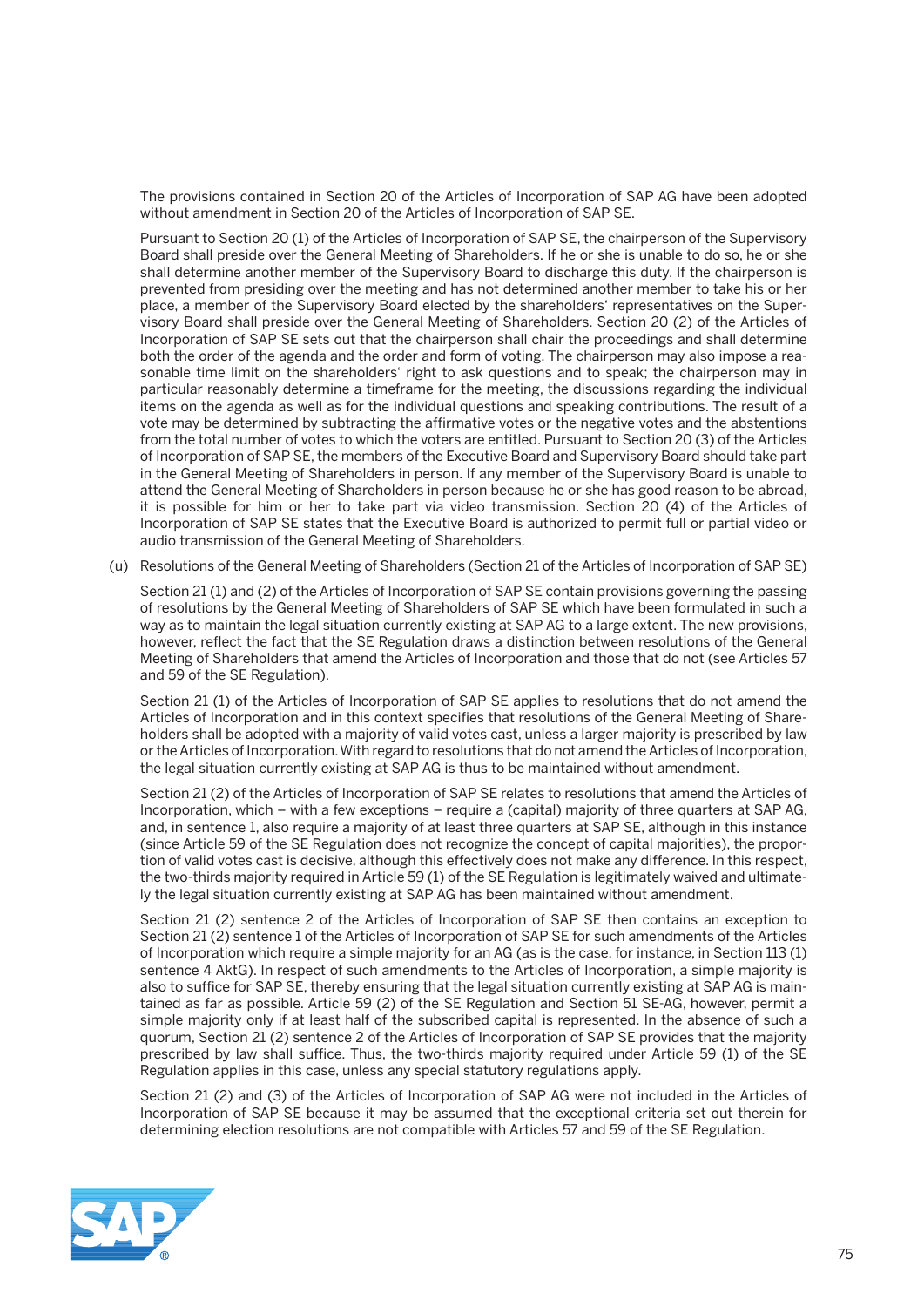(v) Record of the General Meeting of Shareholders (Section 22 of the Articles of Incorporation of SAP SE)

 The provisions contained in Section 22 of the Articles of Incorporation of SAP AG have been adopted without amendment in Section 22 of the Articles of Incorporation of SAP SE.

 Pursuant to Section 22 (1) of the Articles of Incorporation of SAP SE, the proceedings at the General Meeting of Shareholders shall be recorded by notarial deed, and the record shall be signed by the notary public. Section 22 (2) of the Articles of Incorporation of SAP SE states that the record shall have full probative value for the shareholders, both with regard to their relationship *inter se* and in their relationship to their representatives. Pursuant to Section 22 (3) of the Articles of Incorporation of SAP SE, the proxy documents need not be attached to the record.

 (w) Fiscal year, annual report, annual financial statements and group annual financial statements, formal approval of the acts of the Executive and Supervisory Boards, distribution of retained earnings (Article 23 of the Articles of Incorporation of SAP SE)

 The wording of Section 23 of the Articles of Incorporation of SAP SE is identical to Section 23 of the Articles of Incorporation of SAP AG, except that one sentence has been added to paragraph 1 and one amendment made in paragraph 4.

 Pursuant to Section 23 (1) sentence 1 of the Articles of Incorporation of SAP SE, the fiscal year shall be the calendar year. The new sentence 2 in Section 23 (1) (which did not exist in the Articles of Incorporation of SAP AG) clarifies that the first fiscal year shall be the calendar year in which SAP SE is registered in the commercial register for the Company. Section 23 (2) of the Articles of Incorporation of SAP SE clarifies that in the first three months of each fiscal year, the Executive Board shall prepare the annual financial statements, the group annual financial statements, the management report, and the group management report for the previous fiscal year and submit them to the Supervisory Board and to the auditor. At that time the Executive Board shall submit to the Supervisory Board the proposal it wishes to make to the General Meeting of Shareholders concerning the appropriation of retained earnings. These provisions do not affect the provisions in Sections 298 (3) and 315 (3) HGB. Under Section 23 (3) of the Articles of Incorporation of SAP SE, the annual financial statements, the group annual financial statements, the management report, the group management report, the Supervisory Board's report pursuant to Section 171 (2) AktG, and the Executive Board's proposal for the appropriation of the retained earnings shall be available for the shareholders' inspection at the offices of the Company from the time when the General Meeting of Shareholders is called. The obligation to make these documents available shall not apply if the specified documents are made available on the Company's website for the same period of time. Section 23 (4) of the Articles of Incorporation of SAP SE clarifies that each year, after receiving the Supervisory Board's report pursuant to Section 171 (2) AktG the General Meeting of Shareholders shall resolve within the first six months of the fiscal year on the formal approval of the acts of the Executive and Supervisory Boards, the appropriation of the retained earnings, the appointment of the auditor, and in the cases provided for by law, the adoption of the annual financial statements, and approval of the group annual financial statements. The fact that a period of sixth months is specified, as opposed to the eight months permitted in the Articles of Incorporation of SAP AG, is required in order to comply with Article 54 (1) sentence 1 of the SE Regulation. Pursuant to Section 23 (5) of the Articles of Incorporation of SAP SE, when approving the annual financial statements, the Executive and Supervisory Boards shall be authorized to transfer to revenue reserves either all or part of the annual net income remaining after deduction of amounts to be transferred to the legal reserves and of any accumulated losses carried forward. The Executive and Supervisory Boards may not transfer more than one half of the annual net income if, after such transfer, the other revenue reserves would exceed one half of the capital stock. Pursuant to Section 23 (6) of the Articles of Incorporation of SAP SE, instead of distributing a cash dividend, the annual General Meeting of Shareholders can resolve to appropriate retained earnings by way of distribution in kind.

(x) Formation costs (Section 24 of the Articles of Incorporation of SAP SE)

 Section 24 of the Articles of Incorporation of SAP AG has been retained as Section 24 (1) of the Articles of Incorporation of SAP SE, with a clarification being added to the wording to the effect that the costs determined in this provision relate to the formation and conversion to a stock corporation.

 Section 24 (2) of the Articles of Incorporation of SAP SE is new and specifies that the Company shall bear all costs connected with the formation of SAP SE by way of the conversion of SAP AG to a European Company (SE) in the amount of up to  $\epsilon$  4 million.

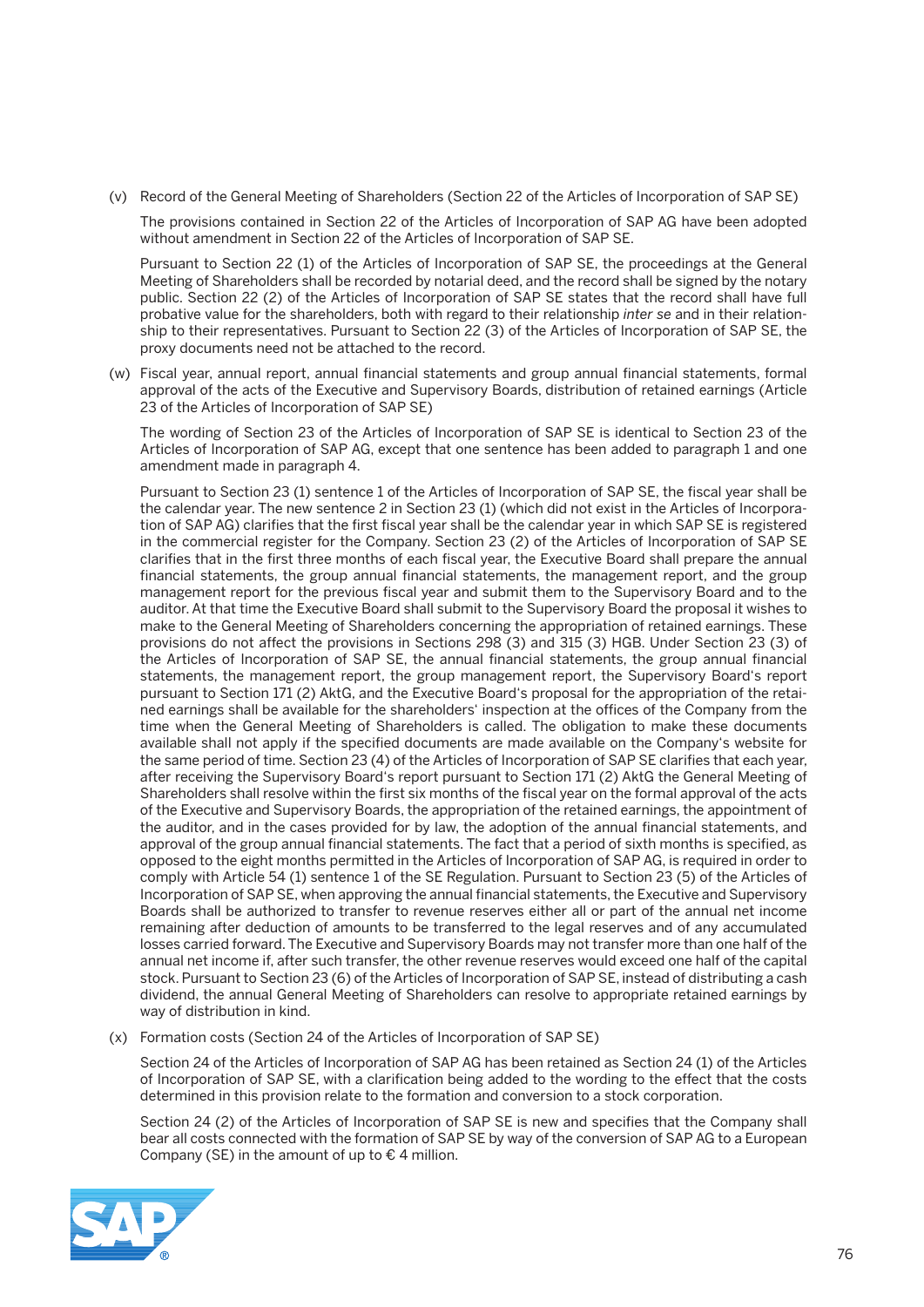# **7. IMPLICATIONS OF THE CONVERSION**

## **7.1 Corporate-law implications**

### (a) Legal implications of the conversion

 The conversion of SAP AG to an SE does not result in the winding up of the Company or in the creation of a new legal person (Article 37 (2) of the SE Regulation). The legal and economic identity of the Company is preserved by the change of legal form. For this reason, there is also no transfer of assets. The shareholders retain their shareholdings in the Company unchanged. However, the law governing the Company changes as a result of the change of legal form, since the law applicable to an SE that has its registered office in Germany will then apply; however, as a result of various references these legal provisions largely correspond to those applicable to a German stock corporation.

 Article 37 (9) of the SE Regulation in particular provides that the rights and obligations of the company to be converted relating to the terms and conditions of employment and existing at the date of the registration will be "transferred" to the SE.

(b) Dividend entitlement

 There are no differences between SAP AG and SAP SE as regards the dividend entitlement of the shareholders. As at SAP AG, the General Meeting of Shareholders decides on the appropriation of retained earnings at SAP SE.

(c) Shareholdings at SAP SE after the conversion

 The shareholdings of the shareholders will remain unchanged following the conversion to an SE. The shareholders will receive the same number of shares that they held in SAP AG immediately prior to the effective date of conversion. The notional portion of capital stock represented by each no-par value share will also remain the same as immediately prior to the effective date of conversion.

(d) Other corporate-law implications

 As regards other corporate-law implications, see also the comparison of structural elements, in particular of the legal position of the shareholders, SAP AG and SAP SE, in Section 4 of this Report and the explanation of the Articles of Incorporation of SAP SE in Section 6.2 of this Report.

# **7.2 Accounting-related implications of the conversion**

 The conversion of SAP AG to an SE will not have any implications related to the accounting of the Company. As a conversion preserving the Company's identity, this measure does not result in the winding up of the Company or in the creation of a new legal person (Article 37 (2) of the SE Regulation). As regards the annual financial statements, the management report, the group annual financial statements and the group management report, the same provisions will apply at SAP SE as are applicable to a German stock corporation.

# **7.3 Tax implications of the conversion**

 This section contains a brief summary of some material tax principles which are or may be relevant in connection with the conversion preserving the Company's identity. This summary is not an exhaustive and complete description of all tax aspects that may be relevant for the shareholders of SAP AG or SAP SE. It is based on German tax law as applicable at the time of preparation of this Conversion Report, which is subject to change, possibly also with retroactive effect. The shareholders of SAP AG or SAP SE are therefore advised to consult their own tax advisers with regard to the possible tax effects of the conversion preserving the Company's identity and of the acquisition, holding and disposal of shares in SAP AG or SAP SE. The tax advisers are in a position to adequately consider the particular tax position of the individual shareholder.

#### (a) Taxation of the conversion

 SAP AG assumes that the conversion preserving the Company's identity to an SE that has its registered office and place of management in Germany will not have any income tax effect nor trigger any obligation to pay German VAT or property transfer tax. After the conversion preserving the Company's identity, the shareholders of SAP AG will retain their shareholdings in the Company unchanged. Against this background SAP AG assumes that the conversion preserving the Company's identity will not result in a taxable profit or a loss that is relevant for taxation purposes for the shareholders of SAP AG.